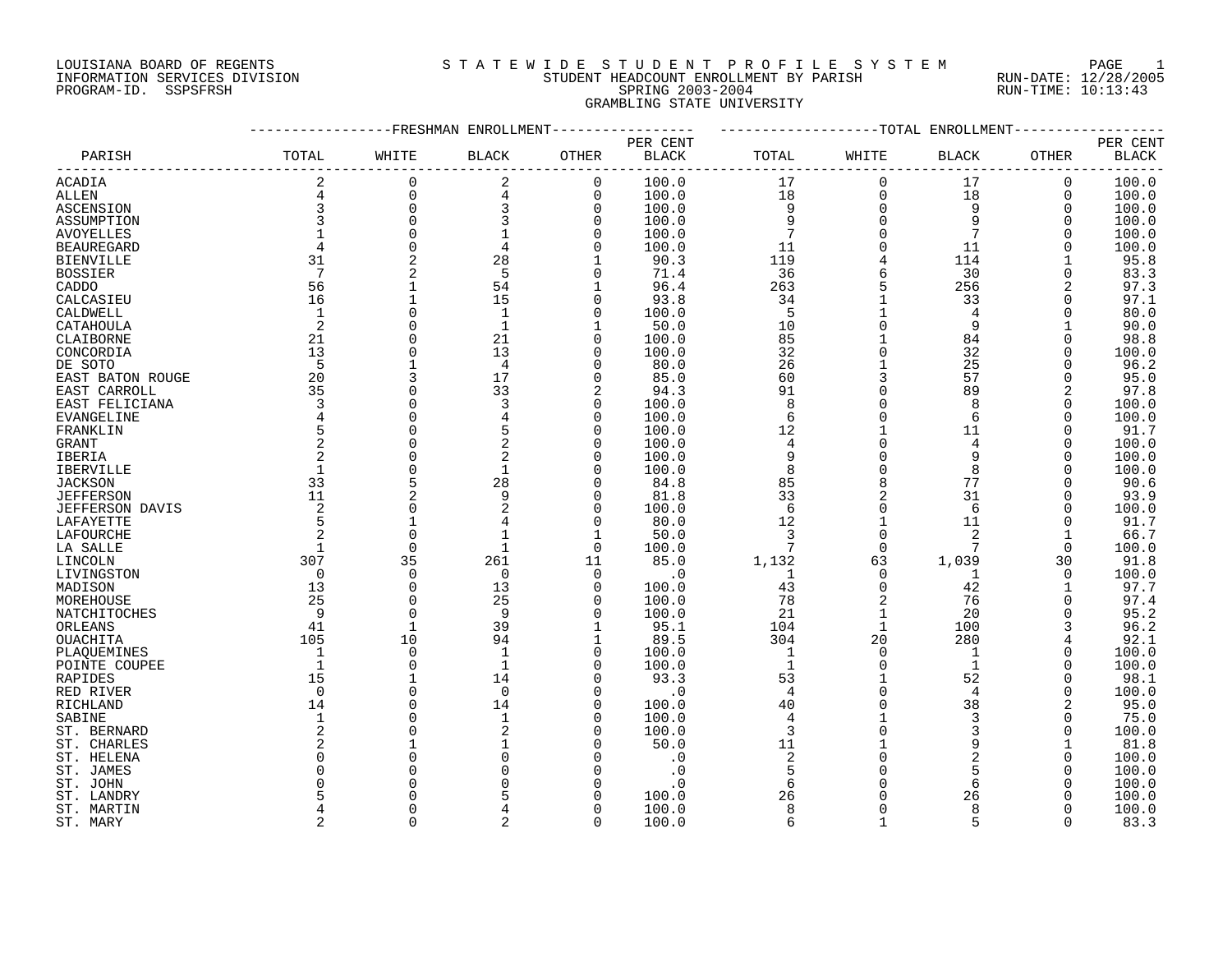# LOUISIANA BOARD OF REGENTS SOURCLEARIE WIDE STUDENT PROFILE SYSTEM PAGE 2 INFORMATION SERVICES DIVISION STUDENT HEADCOUNT ENROLLMENT BY PARISH RUN-DATE: 12/28/2005 PROGRAM-ID. SSPSFRSH SPRING 2003-2004 RUN-TIME: 10:13:43 GRAMBLING STATE UNIVERSITY

|                      |       |       | -FRESHMAN ENROLLMENT- |       |                          |       |       | -TOTAL ENROLLMENT- |       |                          |
|----------------------|-------|-------|-----------------------|-------|--------------------------|-------|-------|--------------------|-------|--------------------------|
| PARISH               | TOTAL | WHITE | <b>BLACK</b>          | OTHER | PER CENT<br><b>BLACK</b> | TOTAL | WHITE | <b>BLACK</b>       | OTHER | PER CENT<br><b>BLACK</b> |
| ST. TAMMANY          |       |       |                       |       | 33.3                     |       |       |                    |       | 71.4                     |
| TANGIPAHOA           |       |       |                       |       | 100.0                    | 15    |       |                    |       | 100.0                    |
| TENSAS               |       |       |                       |       | 100.0                    | 10    |       | 10                 |       | 100.0                    |
| TERREBONNE           |       |       |                       |       | 83.3                     | 17    |       | 16                 |       | 94.1                     |
| UNION                |       |       | 20                    |       | 100.0                    | 57    |       | 54                 |       | 94.7                     |
| VERMILLION           |       |       |                       |       |                          |       |       |                    |       | 100.0                    |
| VERNON               |       |       |                       |       | 100.0                    |       |       |                    |       | 100.0                    |
| WASHINGTON           |       |       |                       |       | 50.0                     |       |       |                    |       | 77.8                     |
| WEBSTER              |       |       | 24                    |       | 100.0                    | 85    |       | 83                 |       | 97.6                     |
| WEST BATON ROUGE     |       |       |                       |       | 100.0                    |       |       |                    |       | 100.0                    |
| WEST CARROLL         |       |       |                       |       | 100.0                    |       |       |                    |       | 100.0                    |
| WEST FELICIANA       |       |       |                       |       | 100.0                    |       |       |                    |       | 100.0                    |
| WINN                 |       |       |                       |       | 88.9                     | 30    |       | 29                 |       | 96.7                     |
| LOUISIANA TOTALS     | 925   |       | 834                   | 20    | 90.2                     | 3,135 | 134   | 2,951              | 50    | 94.1                     |
| OUT-OF-STATE/FOREIGN | 523   |       | 488                   | 29    | 93.3                     | 1,425 | 21    | 1,329              | 75    | 93.3                     |
| INSTITUTION TOTALS   | 1,448 | 77    | 1,322                 | 49    | 91.3                     | 4,560 | 155   | 4,280              | 125   | 93.9                     |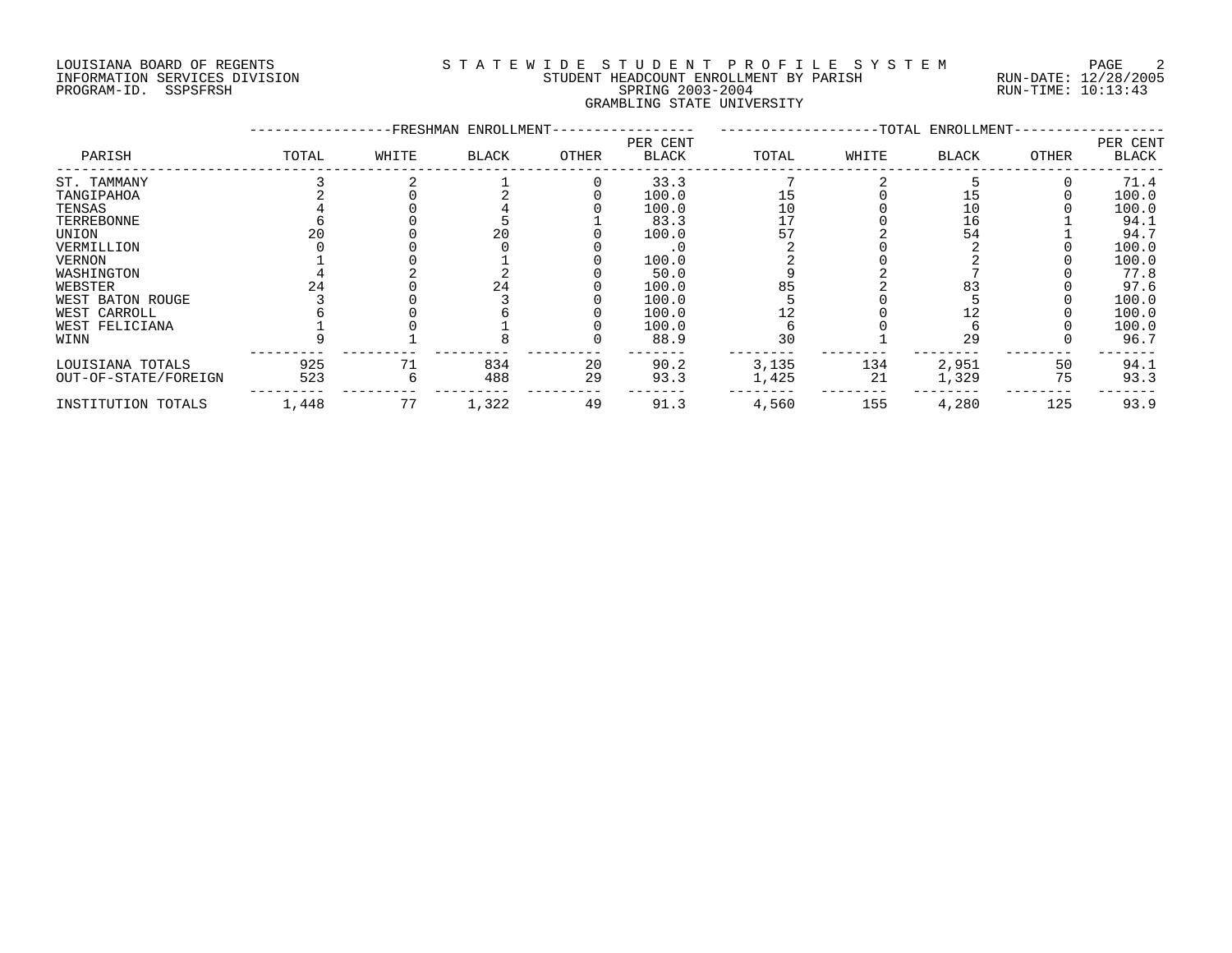# LOUISIANA BOARD OF REGENTS SOURCLEARIE STA T E W I D E S T U D E N T P R O F I L E S Y S T E M PAGE 3 INFORMATION SERVICES DIVISION STUDENT HEADCOUNT ENROLLMENT BY PARISH RUN-DATE: 12/28/2005 PROGRAM-ID. SSPSFRSH SPRING 2003-2004 RUN-TIME: 10:13:43 LOUISIANA TECH UNIVERSITY

|                        |                |                         | -FRESHMAN ENROLLMENT |                |              |       |              | --TOTAL ENROLLMENT |          |              |
|------------------------|----------------|-------------------------|----------------------|----------------|--------------|-------|--------------|--------------------|----------|--------------|
|                        |                |                         |                      |                | PER CENT     |       |              |                    |          | PER CENT     |
| PARISH                 | TOTAL          | WHITE                   | BLACK                | OTHER          | <b>BLACK</b> | TOTAL | WHITE        | BLACK              | OTHER    | <b>BLACK</b> |
| ACADIA                 | 3              | 3                       | 0                    | 0              | $\cdot$ 0    | 18    | 14           | 3                  | 1        | 16.7         |
| ALLEN                  |                | 7                       | 2                    | $\mathbf 0$    | 22.2         | 25    | 21           | 4                  | 0        | 16.0         |
| ASCENSION              | 5              | $\overline{\mathbf{4}}$ | $\mathbf 0$          | 1              | $\cdot$ 0    | 32    | 26           | $\overline{4}$     | 2        | 12.5         |
| ASSUMPTION             |                |                         | 0                    | $\mathbf 0$    | $\cdot$ 0    | 15    | 10           | 5                  | 0        | 33.3         |
| AVOYELLES              |                | $\overline{c}$          | $\Omega$             | $\mathbf{1}$   | $\cdot$ 0    | 37    | 30           |                    | 3        | 10.8         |
| <b>BEAUREGARD</b>      | 9              | $7\phantom{.0}$         | 2                    | $\mathbf 0$    | 22.2         | 58    | 48           | 4                  | 6        | 6.9          |
| <b>BIENVILLE</b>       | 27             | 21                      | 5                    | $\mathbf 1$    | 18.5         | 135   | 95           | 27                 | 13       | 20.0         |
| <b>BOSSIER</b>         | 194            | 129                     | 31                   | 34             | 16.0         | 816   | 602          | 100                | 114      | 12.3         |
| CADDO                  | 267            | 175                     | 70                   | 22             | 26.2         | 1,332 | 829          | 398                | 105      | 29.9         |
| CALCASIEU              | 24             | 17                      |                      | 3              | 16.7         | 121   | 94           | 20                 | 7        | 16.5         |
| CALDWELL               | 14             | 13                      |                      | $\mathbf 0$    | 7.1          | 41    | 33           | 6                  | 2        | 14.6         |
| CATAHOULA              | 10             | $\overline{4}$          | 6                    | $\Omega$       | 60.0         | 38    | 27           | 10                 |          | 26.3         |
| CLAIBORNE              | 40             | 27                      | 11                   | $\overline{2}$ | 27.5         | 167   | 118          | 42                 |          | 25.1         |
| CONCORDIA              | 16             | 13                      | 3                    | $\mathbf 0$    | 18.8         | 65    | 50           | 15                 | $\Omega$ | 23.1         |
| DE SOTO                | 17             | 13                      | 4                    | $\mathbf 0$    | 23.5         | 69    | 49           | 19                 |          | 27.5         |
| EAST BATON ROUGE       | 78             | 59                      | 16                   | 3              | 20.5         | 285   | 225          | 47                 | 13       | 16.5         |
| EAST CARROLL           | $\overline{4}$ | 2                       | 1                    |                | 25.0         | 18    | 9            | 8                  | 1        | 44.4         |
| EAST FELICIANA         | $\Omega$       | $\mathbf 0$             | $\Omega$             | $\Omega$       | . 0          | 10    | 6            | 3                  |          | 30.0         |
|                        | $\Omega$       | $\mathbf 0$             |                      | $\Omega$       | $\cdot$ 0    | 9     | 8            |                    | 0        | 11.1         |
| EVANGELINE             | 10             | 9                       |                      |                | $\cdot$ 0    | 52    | 43           |                    | 2        | 13.5         |
| FRANKLIN               | 10             | 10                      |                      | $\Omega$       | . 0          | 44    | 37           | 3                  |          | $6.8$        |
| GRANT<br>IBERIA        | 5              | 3                       |                      | $\mathbf{1}$   | 20.0         | 13    | 6            | 6                  |          | 46.2         |
| IBERVILLE              | $\overline{3}$ | $\mathbf{1}$            | 2                    | $\Omega$       | 66.7         | 9     |              | 5                  | 0        | 55.6         |
| <b>JACKSON</b>         | 70             | 56                      | 8                    | 6              | 11.4         | 222   | 179          | 29                 | 14       | 13.1         |
| <b>JEFFERSON</b>       | 33             | 15                      | 11                   | 7              | 33.3         | 137   | 95           | 26                 | 16       | 19.0         |
| <b>JEFFERSON DAVIS</b> | 2              | 2                       | $\Omega$             | $\Omega$       | $\cdot$ 0    | 17    | 17           | $\Omega$           | $\Omega$ | $\cdot$ 0    |
| LAFAYETTE              | 16             | 13                      |                      | $\overline{2}$ | 6.3          | 51    | 44           | $\mathcal{D}$      | 5        | 3.9          |
| LAFOURCHE              | 11             | 9                       |                      | $\mathbf 0$    | 18.2         | 51    | 44           |                    |          | 7.8          |
| LA SALLE               | 2              | $\mathbf{1}$            |                      | $\Omega$       | 50.0         | 33    | 29           | $\mathbf{1}$       | 3        | 3.0          |
| LINCOLN                | 250            | 197                     | 38                   | 15             | 15.2         | 1,224 | 974          | 147                | 103      | 12.0         |
| LIVINGSTON             | 7              | 7                       | $\Omega$             | $\Omega$       | $\cdot$ 0    | 37    | 36           | 1                  | $\Omega$ | 2.7          |
| MADISON                | 10             | 5                       | 5                    | $\Omega$       | 50.0         | 51    | 26           | 24                 |          | 47.1         |
| MOREHOUSE              | 44             | 34                      | 10                   | $\mathbf 0$    | 22.7         | 153   | 112          | 36                 | 5        | 23.5         |
| NATCHITOCHES           | 17             | 13                      | 4                    | 0              | 23.5         | 60    | 51           | 7                  | 2        | 11.7         |
| ORLEANS                | 32             | 10                      | 18                   | 4              | 56.3         | 136   | 54           | 72                 | 10       | 52.9         |
| OUACHITA               | 253            | 201                     | 39                   | 13             | 15.4         | 930   | 758          | 119                | 53       | 12.8         |
| PLAQUEMINES            | 2              | 1                       | -1                   | 0              | 50.0         | 35    | 26           | 8                  | 1        | 22.9         |
| POINTE COUPEE          | 3              | 2                       |                      | $\mathbf 0$    | 33.3         | 12    | - 9          | 3                  | $\Omega$ | 25.0         |
| RAPIDES                | 87             | 72                      | 11                   | 4              | 12.6         | 374   | 312          | 43                 | 19       | 11.5         |
| RED RIVER              | 5              | $\overline{2}$          | 3                    | $\Omega$       | 60.0         | 21    | 10           | 10                 | 1        | 47.6         |
| RICHLAND               | 18             | 13                      |                      | $\Omega$       | 27.8         | 66    | 46           | 18                 | 2        | 27.3         |
| SABINE                 |                | 5                       |                      | $\Omega$       | 16.7         | 25    | 19           | 4                  | 2        | 16.0         |
| ST. BERNARD            | 4              | 3                       |                      | $\Omega$       | 25.0         | 14    | 10           | $\overline{2}$     | 2        | 14.3         |
| ST. CHARLES            | 12             | 11                      |                      | $\Omega$       | 8.3          | 44    | 37           |                    | 3        | 9.1          |
| ST. HELENA             |                | $\Omega$                |                      | $\Omega$       | $\cdot$ 0    | 2     | $\mathbf{1}$ |                    |          | 50.0         |
| ST. JAMES              |                |                         |                      | $\Omega$       | 20.0         | 16    | 10           |                    |          | 31.3         |
| ST. JOHN               |                |                         |                      |                | 20.0         | 25    | 23           |                    |          | 4.0          |
| ST. LANDRY             |                |                         |                      | $\Omega$       | 33.3         | 19    | 15           | 3                  |          | 15.8         |
| ST. MARTIN             |                |                         |                      | $\Omega$       | $\cdot$ 0    | 6     | 4            | $\overline{2}$     |          | 33.3         |
| ST. MARY               |                |                         |                      | ∩              | 100.0        | 10    | Q            |                    |          | 10.0         |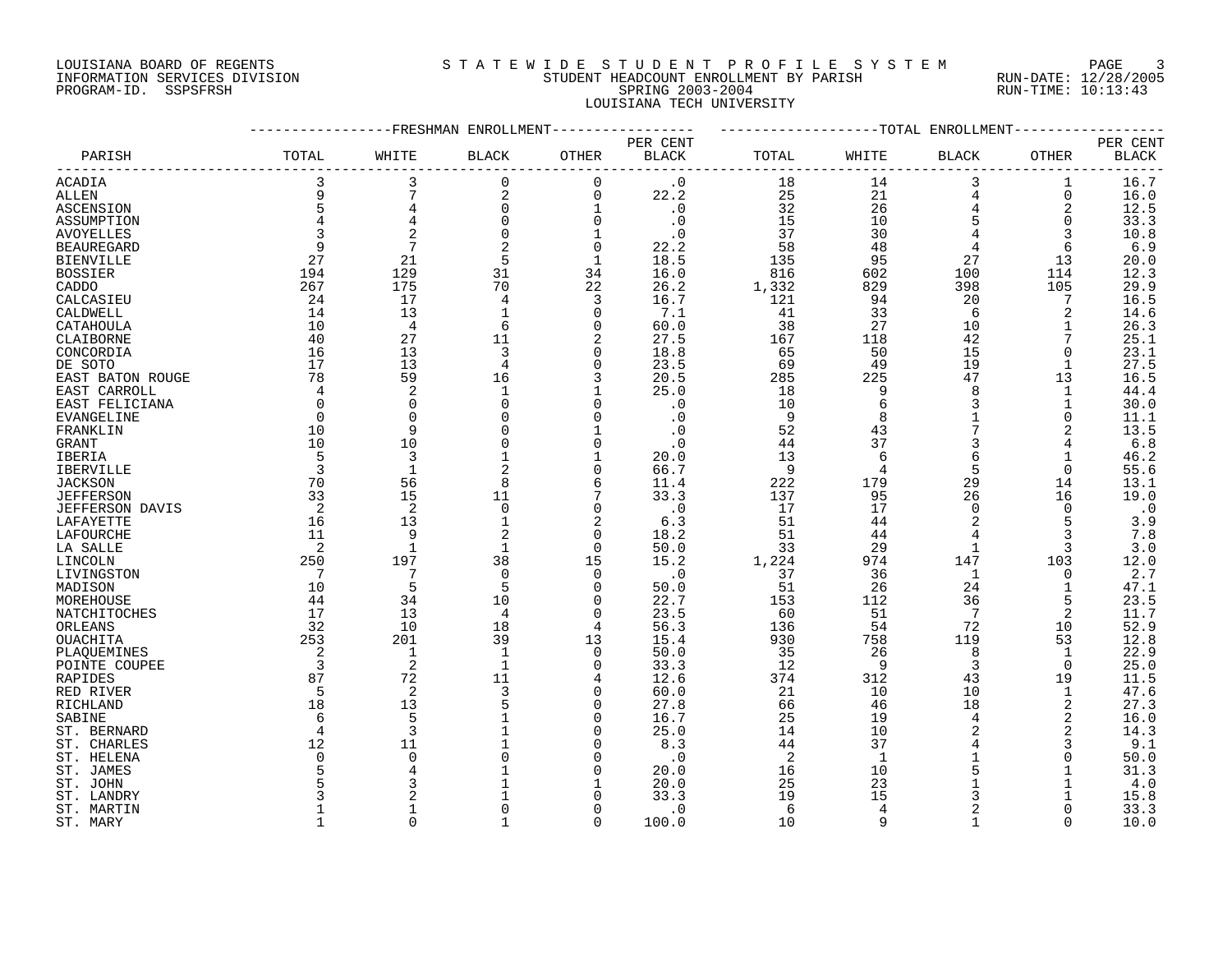# LOUISIANA BOARD OF REGENTS S T A T E W I D E S T U D E N T P R O F I L E S Y S T E M PAGE 4 INFORMATION SERVICES DIVISION STUDENT HEADCOUNT ENROLLMENT BY PARISH RUN-DATE: 12/28/2005 PROGRAM-ID. SSPSFRSH SPRING 2003-2004 RUN-TIME: 10:13:43 LOUISIANA TECH UNIVERSITY

|                      |       | FRESHMAN- | ENROLLMENT-  | -TOTAL ENROLLMENT- |                          |        |       |              |       |                          |
|----------------------|-------|-----------|--------------|--------------------|--------------------------|--------|-------|--------------|-------|--------------------------|
| PARISH               | TOTAL | WHITE     | <b>BLACK</b> | OTHER              | PER CENT<br><b>BLACK</b> | TOTAL  | WHITE | <b>BLACK</b> | OTHER | PER CENT<br><b>BLACK</b> |
| ST. TAMMANY          | 53    | 45        |              |                    | 13.2                     | 207    | 184   | 13           | 10    | 6.3                      |
| TANGIPAHOA           |       |           |              |                    | 30.8                     | 44     | 35    |              |       | 11.4                     |
| TENSAS               |       |           |              |                    | 27.3                     | 30     | 24    |              |       | 20.0                     |
| TERREBONNE           | 15    | 14        |              |                    | 6.7                      | 39     | 35    |              |       | 5.1                      |
| UNION                |       | 46        |              |                    | 12.3                     | 269    | 235   | -9           |       | 7.1                      |
| VERMILLION           |       |           |              |                    | . 0                      |        |       |              |       | 14.3                     |
| <b>VERNON</b>        |       |           |              |                    | 14.3                     | 58     | 45    |              |       | 10.3                     |
| WASHINGTON           |       |           |              |                    | . 0                      | 33     | 29    |              |       | 3.0                      |
| WEBSTER              |       | 55        |              |                    | 16.7                     | 345    | 274   | 48           | 23    | 13.9                     |
| WEST BATON ROUGE     |       |           |              |                    | 50.0                     | 10     |       |              |       | 30.0                     |
| WEST CARROLL         |       | 20        |              |                    |                          | 64     | 53    |              |       | 14.1                     |
| WEST FELICIANA       |       |           |              |                    |                          | 13     | 13    |              |       | $\cdot$ 0                |
| WINN                 | 23    | 20        |              |                    | 13.0                     | 82     | 70    |              |       | 13.4                     |
| LOUISIANA TOTALS     | 1,939 | 1,436     | 364          | 139                | 18.8                     | 8,381  | 6,342 | 1,438        | 601   | 17.2                     |
| OUT-OF-STATE/FOREIGN | 370   | 192       | 77           | 101                | 20.8                     | 2,007  | 883   | 258          | 866   | 12.9                     |
| INSTITUTION TOTALS   | 2,309 | 1,628     | 441          | 240                | 19.1                     | 10,388 | 7,225 | 1,696        | 1,467 | 16.3                     |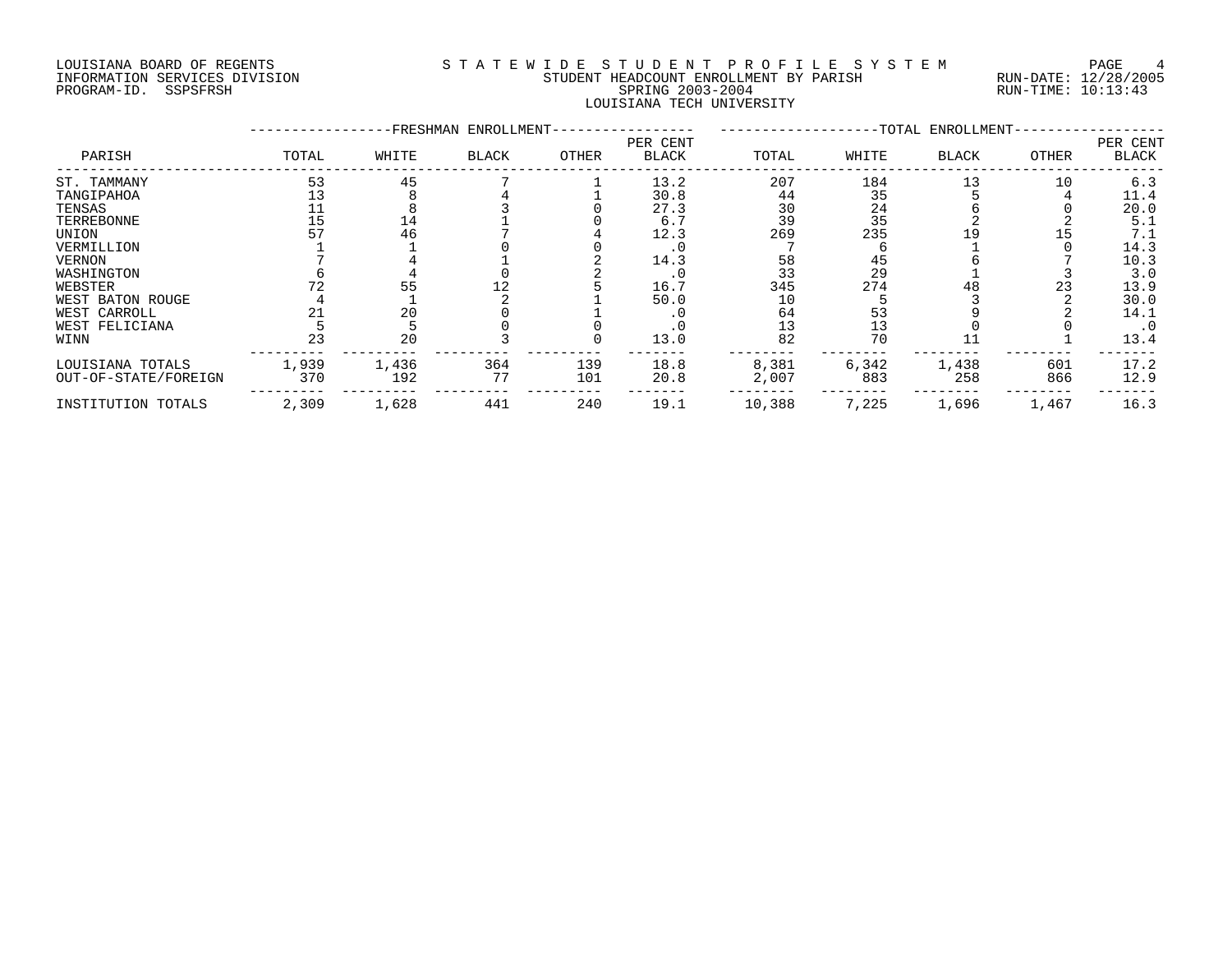#### LOUISIANA BOARD OF REGENTS SOURCLEARIE STA T E W I D E S T U D E N T P R O F I L E S Y S T E M PAGE 5 INFORMATION SERVICES DIVISION STUDENT HEADCOUNT ENROLLMENT BY PARISH RUN-DATE: 12/28/2005 PROGRAM-ID. SSPSFRSH SPRING 2003-2004 RUN-TIME: 10:13:43 MCNEESE STATE UNIVERSITY

|                        |                |                | -FRESHMAN ENROLLMENT |                |                          |                |                | -TOTAL ENROLLMENT |             |                          |
|------------------------|----------------|----------------|----------------------|----------------|--------------------------|----------------|----------------|-------------------|-------------|--------------------------|
| PARISH                 | TOTAL          | WHITE          | <b>BLACK</b>         | OTHER          | PER CENT<br><b>BLACK</b> | TOTAL          | WHITE          | <b>BLACK</b>      | OTHER       | PER CENT<br><b>BLACK</b> |
|                        |                |                |                      |                |                          |                |                |                   |             |                          |
| ACADIA                 | 41             | 21             | 20                   | $\mathbf 0$    | 48.8                     | 197            | 151            | 46                | $\mathbf 0$ | 23.4                     |
| <b>ALLEN</b>           | 79             | 61             | 13                   | 5              | 16.5                     | 255            | 211            | 30                | 14          | 11.8                     |
| ASCENSION              | $\overline{c}$ | $\mathbf{1}$   | $\mathbf{1}$         | $\overline{0}$ | 50.0                     | 9              | 6              | 3                 | $\mathbf 0$ | 33.3                     |
| ASSUMPTION             |                | $\mathbf 0$    |                      | 0              | 100.0                    | 3              |                | 1                 | 0           | 33.3                     |
| <b>AVOYELLES</b>       | $\Omega$       | $\Omega$       | $\Omega$             | $\mathbf 0$    | $\cdot$ 0                | 5              | 3              | 2                 | 0           | 40.0                     |
| <b>BEAUREGARD</b>      | 113            | 96             | 13                   | 4              | 11.5                     | 482            | 416            | 49                | 17          | 10.2                     |
| <b>BOSSIER</b>         |                | 4              | $\Omega$             | $\mathbf 0$    | . 0                      | 12             | 11             | 1                 | 0           | 8.3                      |
| CADDO                  | Q              | 2              |                      | $\Omega$       | 77.8                     | 26             | 11             | 15                | $\Omega$    | 57.7                     |
| CALCASIEU              | 1,250          | 920            | 300                  | 30             | 24.0                     | 4,339          | 3,380          | 838               | 121         | 19.3                     |
| CAMERON                | 64             | 60             | 3                    | 1              | 4.7                      | 208            | 195            | 8                 | 5           | 3.8                      |
| CLAIBORNE              | 0              | $\mathbf 0$    | $\Omega$             | $\mathbf 0$    | $\cdot$ 0                | 2              | 2              | $\Omega$          | 0           | $\cdot$ 0                |
| CONCORDIA              | 3              | 2              |                      | 0              | 33.3                     | 5              | 4              | 1                 | 0           | 20.0                     |
|                        | 3              | 2              |                      | $\Omega$       |                          | 10             | 5              | 5                 | O           |                          |
| DE SOTO                |                |                |                      |                | 33.3                     | 64             |                | 27                |             | 50.0<br>42.2             |
| EAST BATON ROUGE       | 16             | 3              | 12                   | 1              | 75.0                     |                | 34             |                   | 3           |                          |
| EAST FELICIANA         | $\mathbf{1}$   |                | $\Omega$             | $\Omega$       | $\cdot$ 0                | 8              | 4              | 4                 | U           | 50.0                     |
| EVANGELINE             | 15             | 9              | 6                    | $\Omega$       | 40.0                     | 117            | 91             | 25                |             | 21.4                     |
| FRANKLIN               | $\Omega$       | $\Omega$       |                      | $\mathbf 0$    | $\cdot$ 0                | 2              | $\Omega$       | 2                 | $\Omega$    | 100.0                    |
| GRANT                  | $\Omega$       | $\Omega$       | $\Omega$             | 0              | $\cdot$ 0                | $\overline{2}$ | 2              | $\Omega$          | U           | $\cdot$ 0                |
| IBERIA                 | 21             | $\overline{2}$ | 19                   | 0              | 90.5                     | 51             | 19             | 32                | 0           | 62.7                     |
| <b>IBERVILLE</b>       | 2              | $\mathbf{1}$   | $\mathbf{1}$         | $\Omega$       | 50.0                     | 5              | 3              | $\overline{a}$    | $\Omega$    | 40.0                     |
| <b>JEFFERSON</b>       | 5              | 3              | 2                    | $\mathbf 0$    | 40.0                     | 25             | 15             | 7                 | 3           | 28.0                     |
| <b>JEFFERSON DAVIS</b> | 129            | 99             | 27                   | 3              | 20.9                     | 535            | 442            | 80                | 13          | 15.0                     |
| LAFAYETTE              | 35             | 13             | 21                   | $\mathbf{1}$   | 60.0                     | 92             | 49             | 40                | 3           | 43.5                     |
| LAFOURCHE              | 3              | 3              | $\Omega$             | $\overline{0}$ | . 0                      | 6              | 5              | 1                 | $\Omega$    | 16.7                     |
| LA SALLE               | 4              | 4              | $\Omega$             | $\mathbf 0$    | . 0                      | 9              | 9              | $\Omega$          | O           | $\cdot$ 0                |
| LINCOLN                | $\Omega$       | $\Omega$       |                      | $\mathbf 0$    | . 0                      | $\overline{c}$ | $\Omega$       | 2                 | 0           | 100.0                    |
| LIVINGSTON             | 2              | 1              | $\Omega$             | 1              | . 0                      | 10             | 9              | $\Omega$          | 1           | $\cdot$ 0                |
| MADISON                |                | $\Omega$       |                      | $\Omega$       | . 0                      | $\mathbf{1}$   |                | 1                 | 0           | 100.0                    |
| MOREHOUSE              | $\Omega$       | $\Omega$       | O                    | $\Omega$       | . ດ                      | $\overline{c}$ | $\Omega$       | $\overline{2}$    | U           | 100.0                    |
| NATCHITOCHES           | 3              | 3              | $\Omega$             | $\Omega$       | . 0                      | 9              |                |                   | U           | 11.1                     |
| ORLEANS                | 12             | $\Omega$       | 12                   | $\mathbf 0$    | 100.0                    | 44             |                | 35                |             | 79.5                     |
|                        | 5              |                | 4                    | 0              | 80.0                     | 15             | 8              | 7                 | 0           |                          |
| OUACHITA               |                | $\Omega$       |                      |                |                          |                | $\Omega$       | $\mathbf{1}$      | O           | 46.7                     |
| PLAQUEMINES            |                |                |                      | $\mathbf 0$    | 100.0                    | $\mathbf{1}$   |                |                   |             | 100.0                    |
| POINTE COUPEE          | 2              | $\mathbf{1}$   |                      | $\mathbf 0$    | 50.0                     | 5              | $\overline{2}$ | 3                 | O           | 60.0                     |
| RAPIDES                | 24             | 17             |                      | 1              | 25.0                     | 74             | 52             | 17                | 5           | 23.0                     |
| <b>RICHLAND</b>        | $\Omega$       | $\Omega$       |                      | $\Omega$       | $\cdot$ 0                | $\mathbf{1}$   | $\mathbf{1}$   | $\Omega$          | O           | $\cdot$ 0                |
| SABINE                 | 2              | $\mathbf{1}$   |                      | 0              | 50.0                     | $\,8\,$        | 6              | 2                 | 0           | 25.0                     |
| ST. BERNARD            |                | $\Omega$       |                      | O              | . 0                      | 3              | 3              | $\Omega$          | O           | $\cdot$ 0                |
| ST. CHARLES            |                | $\overline{c}$ |                      | 0              | . 0                      | 14             | 10             | 3                 |             | 21.4                     |
| ST. JAMES              |                | $\Omega$       |                      | 0              | . 0                      | $\overline{c}$ | $\mathbf{1}$   |                   | O           | 50.0                     |
| ST. JOHN               | $\mathcal{D}$  | 2              | $\Omega$             | $\Omega$       | $\cdot$ 0                | 6              | $\overline{4}$ | $\overline{a}$    | O           | 33.3                     |
| ST. LANDRY             | 17             | 8              | 8                    | 1              | 47.1                     | 128            | 82             | 44                | 2           | 34.4                     |
| ST. MARTIN             | 20             | $\Omega$       | 19                   | $\mathbf{1}$   | 95.0                     | 40             | $\overline{3}$ | 36                |             | 90.0                     |
| ST. MARY               | 4              | 3              | $\mathbf{1}$         | $\mathsf 0$    | 25.0                     | 17             | 10             | 6                 |             | 35.3                     |
| ST. TAMMANY            |                | 3              |                      | $\mathbf 0$    | 40.0                     | 29             | 17             | 12                |             | 41.4                     |
| TANGIPAHOA             |                | $\Omega$       |                      | $\mathbf 0$    | 100.0                    | 11             | 3              | 8                 |             | 72.7                     |
| TERREBONNE             |                | $\Omega$       |                      | O              | 100.0                    | 14             | 4              | 10                |             | 71.4                     |
| UNION                  |                | $\Omega$       |                      | O              | . 0                      | $\mathbf{1}$   | $\Omega$       | $\mathbf{1}$      | U           | 100.0                    |
|                        | 37             | 28             |                      | 2              | 18.9                     | 121            | 106            | 12                | 3           | 9.9                      |
| VERMILLION             | 43             | 28             | 10                   | 5              |                          |                |                | 24                | 15          |                          |
| <b>VERNON</b>          |                |                |                      |                | 23.3                     | 142            | 103            |                   |             | 16.9                     |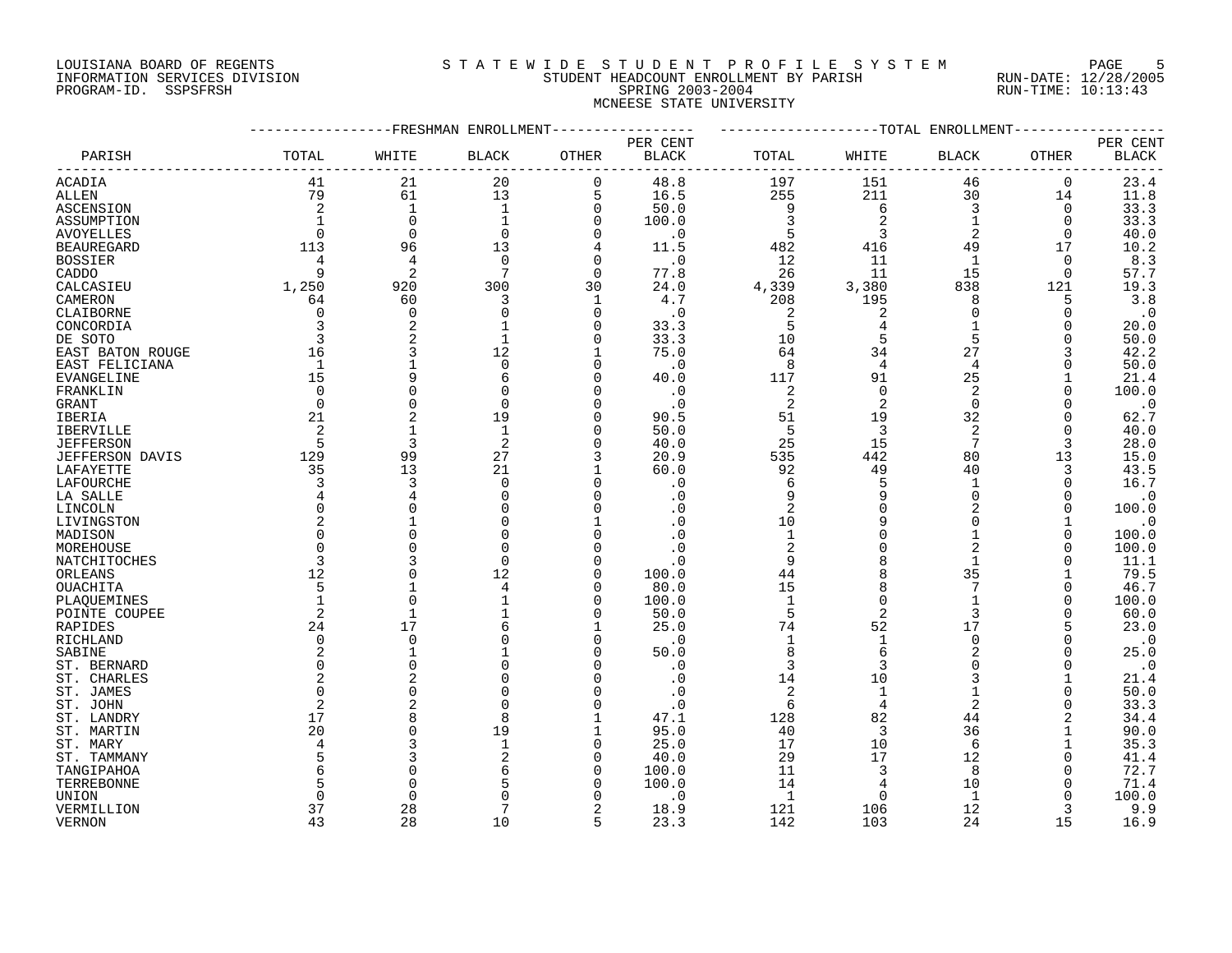# LOUISIANA BOARD OF REGENTS SOURCLEARIE STA T E W I D E S T U D E N T P R O F I L E S Y S T E M PAGE 6 INFORMATION SERVICES DIVISION STUDENT HEADCOUNT ENROLLMENT BY PARISH RUN-DATE: 12/28/2005 PROGRAM-ID. SSPSFRSH SPRING 2003-2004 RUN-TIME: 10:13:43 MCNEESE STATE UNIVERSITY

|                      |         |       | -FRESHMAN ENROLLMENT- |       |                          |       |       | -TOTAL ENROLLMENT- |       |                   |
|----------------------|---------|-------|-----------------------|-------|--------------------------|-------|-------|--------------------|-------|-------------------|
| PARISH               | TOTAL   | WHITE | <b>BLACK</b>          | OTHER | PER CENT<br><b>BLACK</b> | TOTAL | WHITE | <b>BLACK</b>       | OTHER | PER CENT<br>BLACK |
| WASHINGTON           |         |       |                       |       | 100.0                    |       |       |                    |       | 40.0              |
| WEBSTER              |         |       |                       |       |                          |       |       |                    |       |                   |
| WEST BATON ROUGE     |         |       |                       |       | 100.0                    |       |       |                    |       | 66.7              |
| WEST FELICIANA       |         |       |                       |       | 100.0                    |       |       |                    |       | 71.4              |
| LOUISIANA TOTALS     | . . 997 | 1,405 | 536                   | 56    | 26.8                     | 7,186 | 5,518 | 1,458              | 210   | 20.3              |
| OUT-OF-STATE/FOREIGN | 164     | 87    | 31                    | 46    | 18.9                     | 694   | 328   | 96                 | 270   | 13.8              |
| INSTITUTION TOTALS   | 2,161   | 1,492 | 567                   | 102   | 26.2                     | ,880  | 5,846 | 1,554              | 480   | 19.7              |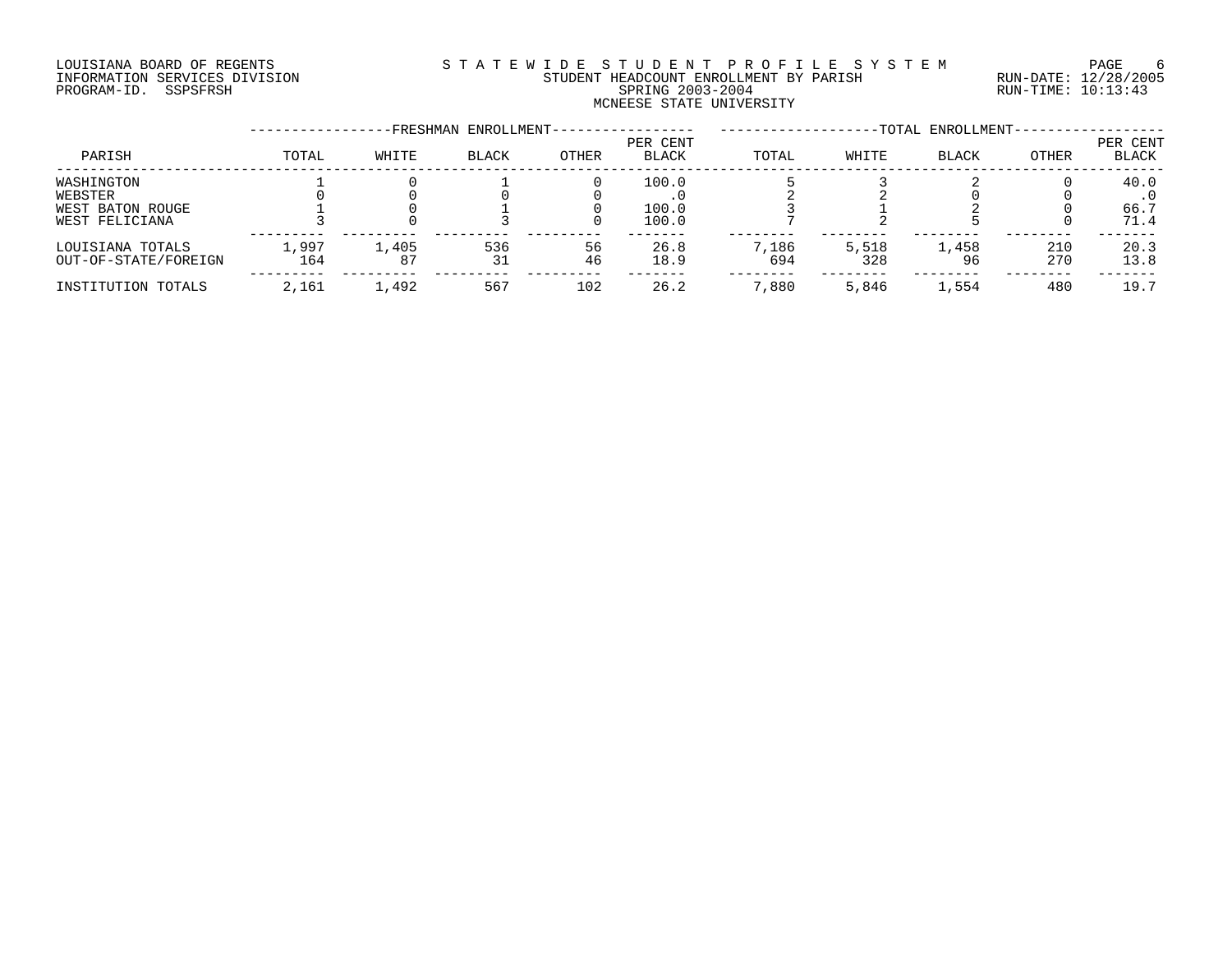# LOUISIANA BOARD OF REGENTS SOURCLEARIE STA T E W I D E S T U D E N T P R O F I L E S Y S T E M PAGE 7 INFORMATION SERVICES DIVISION STUDENT HEADCOUNT ENROLLMENT BY PARISH RUN-DATE: 12/28/2005 PROGRAM-ID. SSPSFRSH SPRING 2003-2004 RUN-TIME: 10:13:43 NICHOLLS STATE UNIVERSITY

|                        |                | ------------FRESHMAN ENROLLMENT |              |                   |              | -------------------TOTAL ENROLLMENT- |                |              |             |                        |
|------------------------|----------------|---------------------------------|--------------|-------------------|--------------|--------------------------------------|----------------|--------------|-------------|------------------------|
|                        |                |                                 |              |                   | PER CENT     |                                      |                |              |             | PER CENT               |
| PARISH                 | TOTAL          | WHITE                           | <b>BLACK</b> | OTHER             | <b>BLACK</b> | TOTAL                                | WHITE          | <b>BLACK</b> | OTHER       | $\operatorname{BLACK}$ |
| ACADIA                 | 0              | 0                               | $\mathbf 0$  | 0                 | $\cdot$ 0    | 3                                    |                | 1            | 1           | 33.3                   |
| ALLEN                  | 2              | $\mathbf{1}$                    | $\mathbf{1}$ | $\mathbf 0$       | 50.0         | 5                                    | 4              | $\mathbf{1}$ | $\mathbf 0$ | 20.0                   |
| ASCENSION              | 36             | 19                              | 16           | $\mathbf{1}$      | 44.4         | 100                                  | 66             | 32           | 2           | 32.0                   |
| ASSUMPTION             | 85             | 56                              | 26           | 3                 | 30.6         | 260                                  | 194            | 60           | 6           | 23.1                   |
| <b>AVOYELLES</b>       |                | $\mathbf 1$                     |              | $\Omega$          | . 0          | 6                                    | 6              | $\Omega$     |             | $\cdot$ 0              |
| <b>BEAUREGARD</b>      |                |                                 |              | $\Omega$          | . 0          | 2                                    | 2              | $\mathbf 0$  | 0           | $\cdot$ 0              |
| <b>BOSSIER</b>         |                |                                 |              | $\Omega$          | 100.0        | 3                                    |                |              | O           | 66.7                   |
| CADDO                  |                |                                 |              | $\Omega$          | 100.0        | 9                                    | 5              | 4            | 0           | 44.4                   |
| CALCASIEU              |                |                                 |              | $\Omega$          | $\cdot$ 0    | 11                                   | 10             | $\mathbf{1}$ |             | 9.1                    |
| CAMERON                |                |                                 |              | $\Omega$          | $\cdot$ 0    | $\overline{c}$                       | $\overline{2}$ | 0            |             | $\cdot$ 0              |
| CATAHOULA              | $\Omega$       | C                               |              | $\Omega$          | . 0          |                                      | O              | $\Omega$     |             | $\cdot$ 0              |
| CONCORDIA              | 5              | -1                              |              | $\Omega$          | 80.0         | 8                                    |                | 5            |             | 62.5                   |
| DE SOTO                | $\mathbf 0$    | $\mathbf 0$                     |              | $\Omega$          | $\cdot$ 0    | $\mathbf 1$                          |                | $\mathbf 0$  | 0           | $\cdot$ 0              |
| EAST BATON ROUGE       | 23             | 11                              | 11           |                   | 47.8         | 71                                   | 51             | 19           |             | 26.8                   |
| EVANGELINE             | $\Omega$       | $\mathbf 0$                     | $\Omega$     | $\Omega$          | $\cdot$ 0    | 5                                    | 5              | $\Omega$     |             | $\cdot$ 0              |
| FRANKLIN               | 1              | $\bigcap$                       | -1           | $\Omega$          | 100.0        | $\mathbf{1}$                         | $\Omega$       | $\mathbf{1}$ | $\Omega$    | 100.0                  |
| IBERIA                 | 18             | 4                               | 14           | $\Omega$          | 77.8         | 64                                   | 24             | 38           | 2           | 59.4                   |
| IBERVILLE              | 15             | 10                              | 5            | $\Omega$          | 33.3         | 44                                   | 33             | 9            | 2           | 20.5                   |
| <b>JEFFERSON</b>       | 100            | 47                              | 49           | 4                 | 49.0         | 282                                  | 166            | 96           | 20          | 34.0                   |
| <b>JEFFERSON DAVIS</b> | $\overline{0}$ | $\Omega$                        | $\Omega$     | $\Omega$          | $\cdot$ 0    | 2                                    |                | 0            | $\Omega$    | $\cdot$ 0              |
| LAFAYETTE              | 8              | 3                               | 5            | $\Omega$          | 62.5         | 20                                   | 9              | 11           | $\Omega$    | 55.0                   |
| LAFOURCHE              | 533            | 435                             | 73           | 25                | 13.7         | 2,036                                | 1,730          | 209          | 97          | 10.3                   |
| LINCOLN                | 1              | 1                               | $\Omega$     | $\Omega$          | $\cdot$ 0    | 2                                    |                | 1            | $\Omega$    | 50.0                   |
| LIVINGSTON             | 9              | 7                               | 2            | 0                 | 22.2         | 17                                   | 15             | 2            | 0           | 11.8                   |
| MOREHOUSE              | $\Omega$       |                                 |              | $\Omega$          | $\cdot$ 0    | -1                                   | $\Omega$       | 1            | O           | 100.0                  |
| NATCHITOCHES           | $\mathbf 0$    |                                 |              | $\Omega$          | $\cdot$ 0    | 5                                    | 4              | 1            |             | 20.0                   |
| ORLEANS                | 81             |                                 | 71           | 4                 | 87.7         | 176                                  | 25             | 145          | 6           | 82.4                   |
| <b>OUACHITA</b>        | 1              |                                 |              | $\mathbf 0$       | 100.0        | 7                                    | 6              | $\mathbf{1}$ |             | 14.3                   |
| PLAQUEMINES            | 11             |                                 |              | 2                 | 36.4         | 26                                   | 16             | 6            |             | 23.1                   |
| POINTE COUPEE          | $\mathbf 1$    |                                 |              | $\Omega$          | . 0          | 4                                    | 3              |              | U           | 25.0                   |
| RAPIDES                | $\Omega$       | C                               |              | $\Omega$          | . 0          | 8                                    |                |              |             | 37.5                   |
| SABINE                 |                |                                 |              | $\Omega$          | . 0          | 1                                    |                | $\Omega$     | $\Omega$    | $\cdot$ 0              |
| ST. BERNARD            | 5              |                                 |              | $\Omega$          | 20.0         | 18                                   | 13             | 3            | 2           | 16.7                   |
| ST. CHARLES            | 79             | 53                              | 20           | 6                 | 25.3         | 222                                  | 173            | 36           | 13          | 16.2                   |
| ST. JAMES              | 60             | 32                              | 27<br>23     | $\mathbf{1}$<br>6 | 45.0         | 192                                  | 122            | 68           | 2           | 35.4                   |
| ST. JOHN               | 40<br>3        | 11<br>$\overline{2}$            | $\mathbf 1$  | $\mathbf 0$       | 57.5<br>33.3 | 93<br>8                              | 44             | 41<br>2      | 8<br>0      | 44.1<br>25.0           |
| ST. LANDRY             | 1              | 1                               | $\Omega$     | 0                 | . 0          | 6                                    | 5              | 1            | 0           | 16.7                   |
| ST. MARTIN<br>ST. MARY | 222            | 143                             | 59           | 20                | 26.6         | 596                                  | 433            | 119          | 44          | 20.0                   |
| ST. TAMMANY            | 16             | 11                              | 3            | 2                 | 18.8         | 41                                   | 32             | 5            | 4           | 12.2                   |
| TANGIPAHOA             | 3              | 1                               | 2            | $\mathbf 0$       | 66.7         | 12                                   | 8              | 4            | $\Omega$    | 33.3                   |
| TENSAS                 |                | $\mathbf{1}$                    | ∩            | $\mathbf 0$       | $\cdot$ 0    | 2                                    | $\overline{2}$ | $\Omega$     | $\Omega$    | $\cdot$ 0              |
| TERREBONNE             | 633            | 501                             | 77           | 55                | 12.2         | 2,060                                | 1,698          | 202          | 160         | 9.8                    |
| VERMILLION             | 2              | 2                               |              | $\mathbf 0$       | $\cdot$ 0    | 14                                   | 12             | 1            | 1           | 7.1                    |
| <b>VERNON</b>          | $\Omega$       | C                               |              | $\Omega$          | . 0          | 1                                    |                | 0            |             | $\cdot$ 0              |
| WASHINGTON             | 3              |                                 |              | $\Omega$          | 33.3         | 3                                    |                |              |             | 33.3                   |
| WEBSTER                |                |                                 |              |                   | . 0          |                                      |                | 1            |             | 25.0                   |
| WEST BATON ROUGE       |                |                                 |              |                   |              |                                      |                |              |             | $\cdot$ 0              |
| WEST FELICIANA         | 5              |                                 |              |                   | . 0          |                                      |                | U            | 1           | $\cdot$ 0              |
| WINN                   | $\Omega$       | $\cap$                          |              | $\Omega$          | $\Omega$     |                                      | ∩              |              | $\Omega$    | 100.0                  |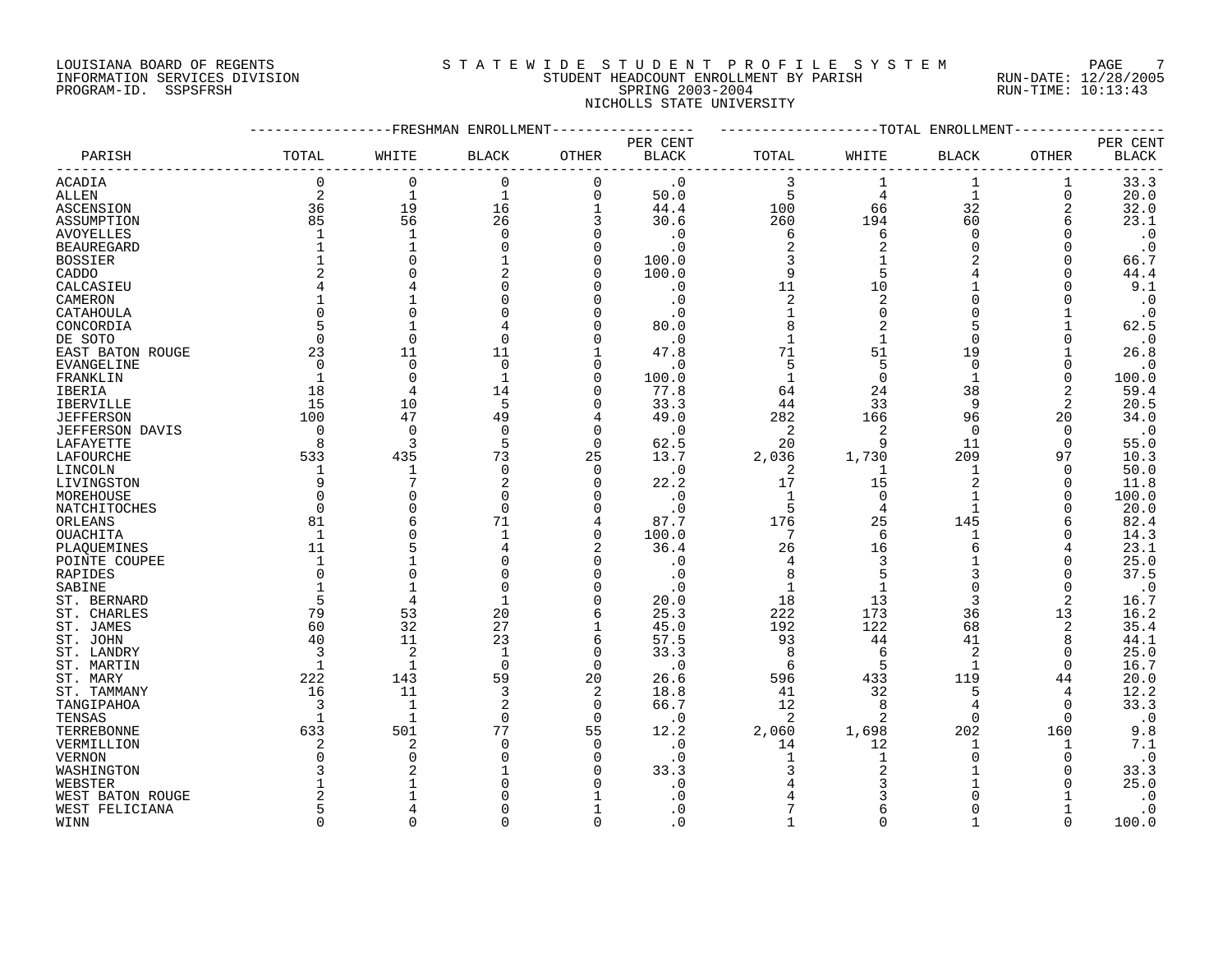# LOUISIANA BOARD OF REGENTS SOURCLEARIE STA T E W I D E S T U D E N T P R O F I L E S Y S T E M PAGE 8 INFORMATION SERVICES DIVISION STUDENT HEADCOUNT ENROLLMENT BY PARISH RUN-DATE: 12/28/2005 PROGRAM-ID. SSPSFRSH SPRING 2003-2004 RUN-TIME: 10:13:43 NICHOLLS STATE UNIVERSITY

|                                          |             |       | -FRESHMAN ENROLLMENT- |           |                          |              |              | -TOTAL ENROLLMENT- |              |                          |
|------------------------------------------|-------------|-------|-----------------------|-----------|--------------------------|--------------|--------------|--------------------|--------------|--------------------------|
| PARISH                                   | TOTAL       | WHITE | <b>BLACK</b>          | OTHER     | PER CENT<br><b>BLACK</b> | TOTAL        | WHITE        | <b>BLACK</b>       | <b>OTHER</b> | PER CENT<br><b>BLACK</b> |
| LOUISIANA TOTALS<br>OUT-OF-STATE/FOREIGN | 2,017<br>57 | 1,385 | 500<br>20             | 132<br>14 | 24.8<br>35.1             | 6,467<br>244 | 4,953<br>104 | 1,135<br>44        | 379<br>96    | 17.6<br>18.0             |
| INSTITUTION TOTALS                       | 2,074       | 1,408 | 520                   | 146       | 25.1                     | 6,711        | 5,057        | 1,179              | 475          | 17.6                     |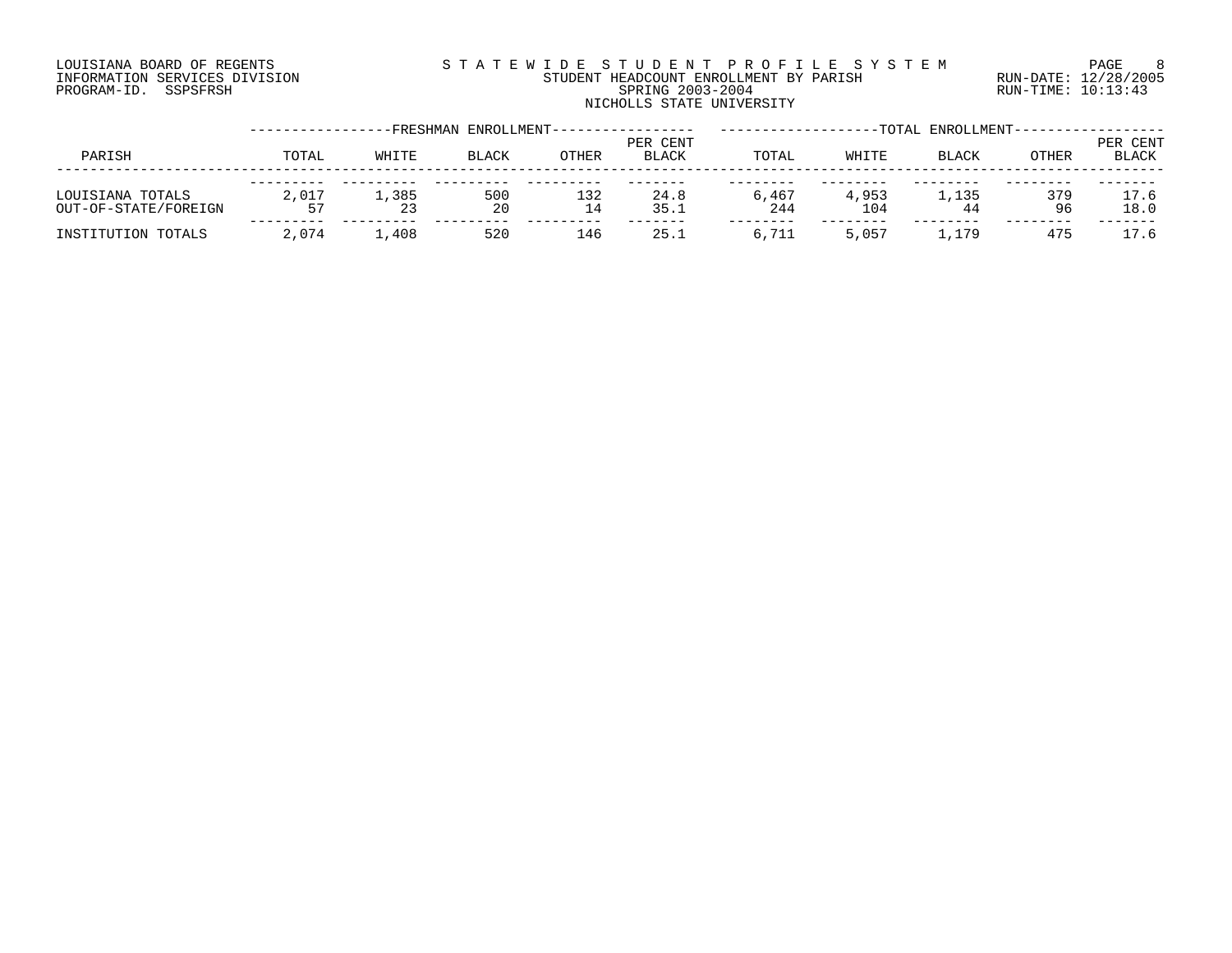# LOUISIANA BOARD OF REGENTS SOURCLEARIE WIDE STUDENT PROFILE SYSTEM PAGE 9 INFORMATION SERVICES DIVISION STUDENT HEADCOUNT ENROLLMENT BY PARISH RUN-DATE: 12/28/2005 PROGRAM-ID. SSPSFRSH SPRING 2003-2004 RUN-TIME: 10:13:43 UNIVERSITY OF LA. AT MONROE

|                   |                | FRESHMAN       | ENROLLMENT      |              |                          |                 |                | -TOTAL ENROLLMENT |              |                          |
|-------------------|----------------|----------------|-----------------|--------------|--------------------------|-----------------|----------------|-------------------|--------------|--------------------------|
| PARISH            | TOTAL          | WHITE          | <b>BLACK</b>    | OTHER        | PER CENT<br><b>BLACK</b> | TOTAL           | WHITE          | <b>BLACK</b>      | <b>OTHER</b> | PER CENT<br><b>BLACK</b> |
| ACADIA            | 1              | $\mathbf 0$    | 1               | 0            | 100.0                    | 16              | 13             | 3                 | 0            | 18.8                     |
| ALLEN             | $\mathbf{1}$   | $\mathbf{1}$   | $\mathbf 0$     | 0            | $\cdot$ 0                | 12              | 10             | 2                 | 0            | 16.7                     |
|                   | $\mathbf 0$    | $\mathbf 0$    | $\mathbf 0$     | $\Omega$     | $\cdot$ 0                | 10              |                | $\mathbf 1$       | $\mathbf 1$  |                          |
| ASCENSION         |                |                |                 |              |                          |                 | 8              |                   |              | 10.0                     |
| ASSUMPTION        | $\Omega$       | $\mathbf 0$    | $\mathbf 0$     | $\Omega$     | $\cdot$ 0                | 5               | $\overline{a}$ | 3                 | $\Omega$     | 60.0                     |
| <b>AVOYELLES</b>  | $\mathsf{R}$   | 5              | $\overline{2}$  | $\mathbf{1}$ | 25.0                     | 30              | 24             | 5                 |              | 16.7                     |
| <b>BEAUREGARD</b> | 3              | $\mathbf{1}$   | $\overline{a}$  | $\mathbf 0$  | 66.7                     | 18              | 12             | 6                 | $\Omega$     | 33.3                     |
| <b>BIENVILLE</b>  | 4              | $\mathbf{1}$   | 3               | 0            | 75.0                     | 19              | 10             | 9                 | $\Omega$     | 47.4                     |
| <b>BOSSIER</b>    | 28             | 16             | 11              | $\mathbf{1}$ | 39.3                     | 114             | 69             | 39                |              | 34.2                     |
| CADDO             | 29             | 13             | 14              | 2            | 48.3                     | 165             | 61             | 95                | 9            | 57.6                     |
| CALCASIEU         | 20             | 10             | 10              | $\Omega$     | 50.0                     | 84              | 52             | 27                | 5            | 32.1                     |
| CALDWELL          | 34             | 26             | 7               | 1            | 20.6                     | 121             | 104            | 15                |              | 12.4                     |
| CAMERON           | $\Omega$       | $\mathbf 0$    | $\mathbf 0$     | $\Omega$     | $\cdot$ 0                | 3               | $\overline{2}$ | $\mathbf 0$       |              | $\cdot$ 0                |
| CATAHOULA         | 18             | 8              | 10              | $\Omega$     | 55.6                     | 63              | 40             | 23                | 0            | 36.5                     |
| CLAIBORNE         | 2              | 2              | $\Omega$        | $\Omega$     | $\cdot$ 0                | 16              | 10             | 5                 | 1            | 31.3                     |
|                   | 30             | 13             | 17              | $\Omega$     |                          |                 | 60             | 52                | $\Omega$     |                          |
| CONCORDIA         |                |                |                 |              | 56.7                     | 112             |                |                   |              | 46.4                     |
| DE SOTO           | 3              | 2              | -1              | 0            | 33.3                     | 18              | 7              | 11                | $\Omega$     | 61.1                     |
| EAST BATON ROUGE  | 27             | 12             | 13              | 2            | 48.1                     | 123             | 65             | 29                | 29           | 23.6                     |
| EAST CARROLL      | 21             | 5              | 16              | $\Omega$     | 76.2                     | 78              | 31             | 47                | $\Omega$     | 60.3                     |
| EAST FELICIANA    | $\overline{0}$ | $\mathbf 0$    | $\mathbf 0$     | 0            | $\cdot$ 0                | $\overline{3}$  | $\mathbf{1}$   | $\overline{2}$    | 0            | 66.7                     |
| EVANGELINE        | 4              | 2              | 2               | $\Omega$     | 50.0                     | 24              | 20             | 4                 | $\Omega$     | 16.7                     |
| FRANKLIN          | 91             | 62             | 27              |              | 29.7                     | 348             | 256            | 86                | 6            | 24.7                     |
| GRANT             | 15             | 9              | 6               | 0            | 40.0                     | 37              | 29             | 8                 | O            | 21.6                     |
| <b>IBERIA</b>     | 6              | 3              | $\mathbf{1}$    | 2            | 16.7                     | 28              | 14             | 6                 | 8            | 21.4                     |
| IBERVILLE         | 2              | 2              | $\mathbf 0$     | 0            | $\cdot$ 0                | 7               | 7              | $\overline{0}$    | 0            | $\cdot$ 0                |
| <b>JACKSON</b>    | 33             | 30             | 3               | $\Omega$     | 9.1                      | 82              | 70             | 11                | $\mathbf{1}$ | 13.4                     |
| <b>JEFFERSON</b>  | 19             | 8              |                 | 2            | 47.4                     | 85              | 32             | 27                | 26           | 31.8                     |
| JEFFERSON DAVIS   | 8              | 7              |                 | $\Omega$     | 12.5                     | 25              | 14             | 11                | $\Omega$     | 44.0                     |
|                   |                |                | $\Omega$        |              |                          |                 |                |                   |              |                          |
| LAFAYETTE         | 9              | 8              |                 | $\mathbf 1$  | $\cdot$ 0                | 42              | 33             | $\overline{4}$    | 5            | 9.5                      |
| LAFOURCHE         | 2              | $\overline{2}$ | 0               | 0            | $\cdot$ 0                | 21              | 21             | $\mathbf 0$       | 0            | $\cdot$ 0                |
| LA SALLE          | 24             | 19             | 5               | $\Omega$     | 20.8                     | 90              | 80             | 9                 | $\mathbf{1}$ | 10.0                     |
| LINCOLN           | 23             | 19             |                 | $\Omega$     | 17.4                     | 110             | 86             | 22                |              | 20.0                     |
| LIVINGSTON        | 6              | 6              | $\Omega$        | $\Omega$     | $\cdot$ 0                | 24              | 22             | $\mathbf{1}$      | $\mathbf{1}$ | 4.2                      |
| MADISON           | 50             | 24             | 23              | 3            | 46.0                     | 130             | 61             | 66                | 3            | 50.8                     |
| MOREHOUSE         | 144            | 76             | 66              |              | 45.8                     | 439             | 284            | 151               |              | 34.4                     |
| NATCHITOCHES      | 12             | 5              | $7\phantom{.0}$ | $\Omega$     | 58.3                     | 46              | 27             | 19                | 0            | 41.3                     |
| ORLEANS           | 13             | 5              | 7               | $\mathbf{1}$ | 53.8                     | 60              | 19             | 30                | 11           | 50.0                     |
| OUACHITA          | 904            | 626            | 256             | 22           | 28.3                     | 3,236           | 2,295          | 867               | 74           | 26.8                     |
| PLAQUEMINES       | 4              | 4              | $\mathbf 0$     | $\Omega$     | $\cdot$ 0                | 11              | 10             | 1                 | $\mathbf 0$  | 9.1                      |
| POINTE COUPEE     | $\mathbf 0$    | $\mathbf 0$    | $\mathbf 0$     | $\Omega$     | $\cdot$ 0                | $\overline{4}$  | $\overline{4}$ | $\Omega$          | $\Omega$     | $\cdot$ 0                |
| RAPIDES           | 33             | 18             | 11              | 4            | 33.3                     | 169             | 113            | 46                | 10           | 27.2                     |
| RED RIVER         | 2              | 2              | $\Omega$        | $\Omega$     | $\cdot$ 0                | 7               | 7              | $\Omega$          | $\Omega$     | $\cdot$ 0                |
|                   |                |                |                 |              |                          |                 |                |                   |              |                          |
| RICHLAND          | 103            | 67             | 34              | 2            | 33.0                     | 357             | 263            | 88                | 6            | 24.6                     |
| SABINE            |                | 3              | $\mathbf{1}$    | $\Omega$     | 25.0                     | 14              | 11             | 2                 |              | 14.3                     |
| ST. BERNARD       |                |                | $\Omega$        |              | $\cdot$ 0                | 15              | 11             | $\Omega$          |              | $\cdot$ 0                |
| ST. CHARLES       |                | ζ              | 3               | $\mathbf{1}$ | 42.9                     | 20              | 11             | 7                 |              | 35.0                     |
| ST. HELENA        |                |                | 0               | 0            | $\cdot$ 0                | 2               | $\mathbf{1}$   |                   | $\Omega$     | 50.0                     |
| ST. JAMES         |                |                | 2               | $\Omega$     | 33.3                     | 8               | 6              | 2                 |              | 25.0                     |
| ST. JOHN          |                |                | $\Omega$        |              | $\cdot$ 0                | 24              | 22             | 2                 |              | 8.3                      |
| ST. LANDRY        |                |                | $\overline{2}$  |              | 33.3                     | 49              | 35             | 11                |              | 22.4                     |
| ST. MARTIN        | $\Omega$       | $\Omega$       | $\Omega$        | $\Omega$     | $\cdot$ 0                | $7\phantom{.0}$ | 3              | 3                 | $\mathbf{1}$ | 42.9                     |
|                   |                |                |                 |              |                          |                 |                |                   |              |                          |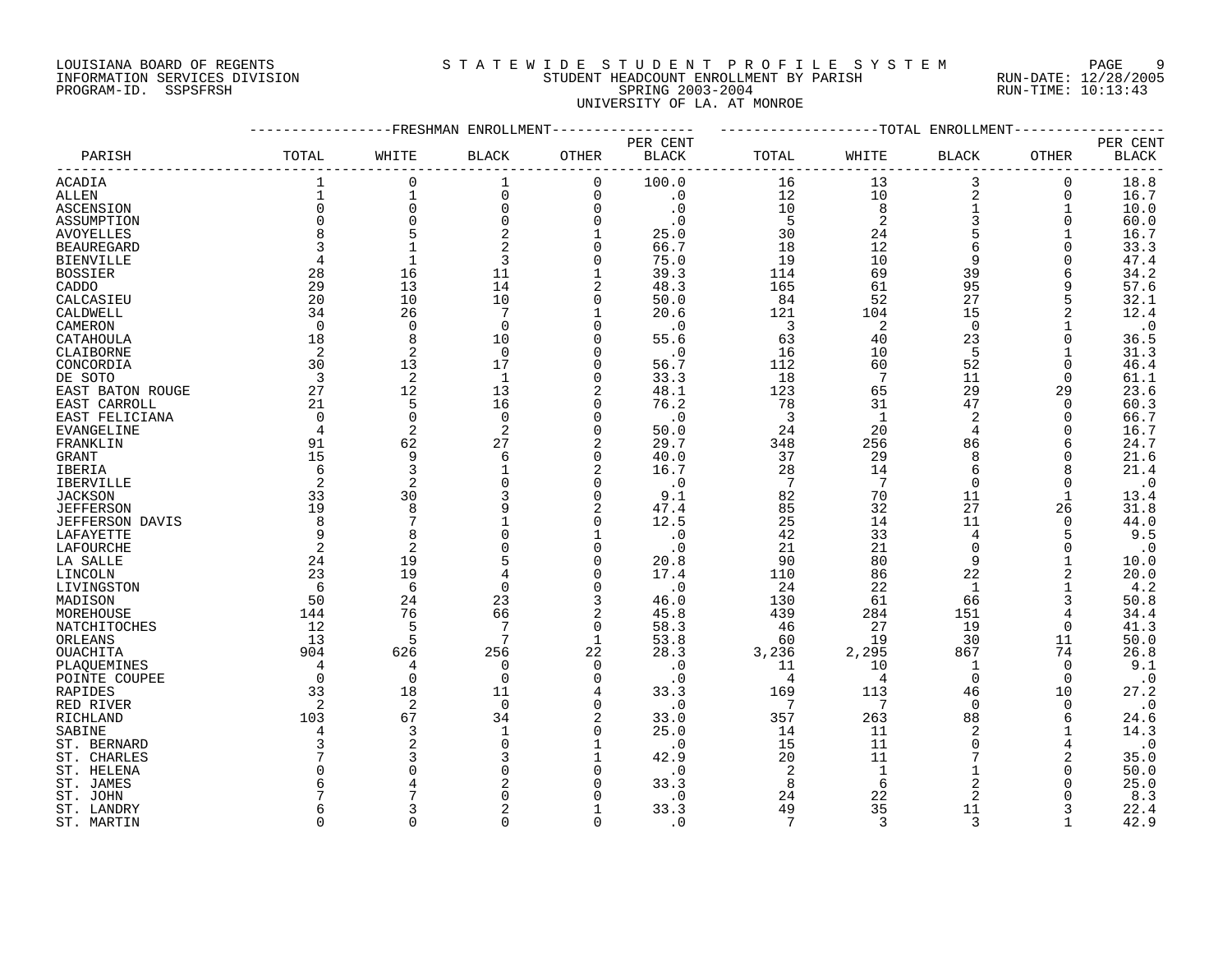# LOUISIANA BOARD OF REGENTS S T A T E W I D E S T U D E N T P R O F I L E S Y S T E M PAGE 10 INFORMATION SERVICES DIVISION STUDENT HEADCOUNT ENROLLMENT BY PARISH RUN-DATE: 12/28/2005 PROGRAM-ID. SSPSFRSH SPRING 2003-2004 RUN-TIME: 10:13:43 UNIVERSITY OF LA. AT MONROE

|                      |       |       | -FRESHMAN ENROLLMENT- |       |                          |       |       | -TOTAL ENROLLMENT- |       |                          |
|----------------------|-------|-------|-----------------------|-------|--------------------------|-------|-------|--------------------|-------|--------------------------|
| PARISH               | TOTAL | WHITE | <b>BLACK</b>          | OTHER | PER CENT<br><b>BLACK</b> | TOTAL | WHITE | <b>BLACK</b>       | OTHER | PER CENT<br><b>BLACK</b> |
| ST. MARY             |       |       |                       |       | $\cdot$ 0                | 14    |       |                    |       | 14.3                     |
| ST. TAMMANY          |       |       |                       |       | 23.1                     | 44    | 36    |                    |       | 11.4                     |
| TANGIPAHOA           |       |       |                       |       | 46.2                     | 43    | 26    |                    |       | 39.5                     |
| TENSAS               |       |       |                       |       | 21.4                     | 36    | 23    |                    |       | 33.3                     |
| TERREBONNE           |       |       |                       |       | 33.3                     | 16    | 14    |                    |       | 6.3                      |
| UNION                |       |       |                       |       | 7.3                      | 125   | 111   |                    |       | 10.4                     |
| VERMILLION           |       |       |                       |       | 14.3                     | 30    | 23    |                    |       | 10.0                     |
| <b>VERNON</b>        |       |       |                       |       | 22.2                     | 39    | 24    |                    |       | 33.3                     |
| WASHINGTON           |       |       |                       |       | . 0                      | 15    | 14    |                    |       | 6.7                      |
| WEBSTER              |       |       |                       |       | 15.4                     | 52    | 38    | 14                 |       | 26.9                     |
| WEST BATON ROUGE     |       |       |                       |       | 100.0                    |       |       |                    |       | 33.3                     |
| WEST CARROLL         | 52    | 46    |                       |       | 11.5                     | 224   | 200   | 24                 |       | 10.7                     |
| WEST FELICIANA       |       |       |                       |       | . 0                      |       |       |                    |       | $\cdot$ 0                |
| WINN                 |       |       |                       |       | 27.8                     | 35    | 26    |                    |       | 25.7                     |
| LOUISIANA TOTALS     | 1,961 | 1,294 | 610                   | 57    | 31.1                     | 7,213 | 4,997 | 1,974              | 242   | 27.4                     |
| OUT-OF-STATE/FOREIGN | 162   | 96    | 40                    | 26    | 24.7                     | 782   | 435   | 129                | 218   | 16.5                     |
| INSTITUTION TOTALS   | 2,123 | 1,390 | 650                   | 83    | 30.6                     | 7,995 | 5,432 | 2,103              | 460   | 26.3                     |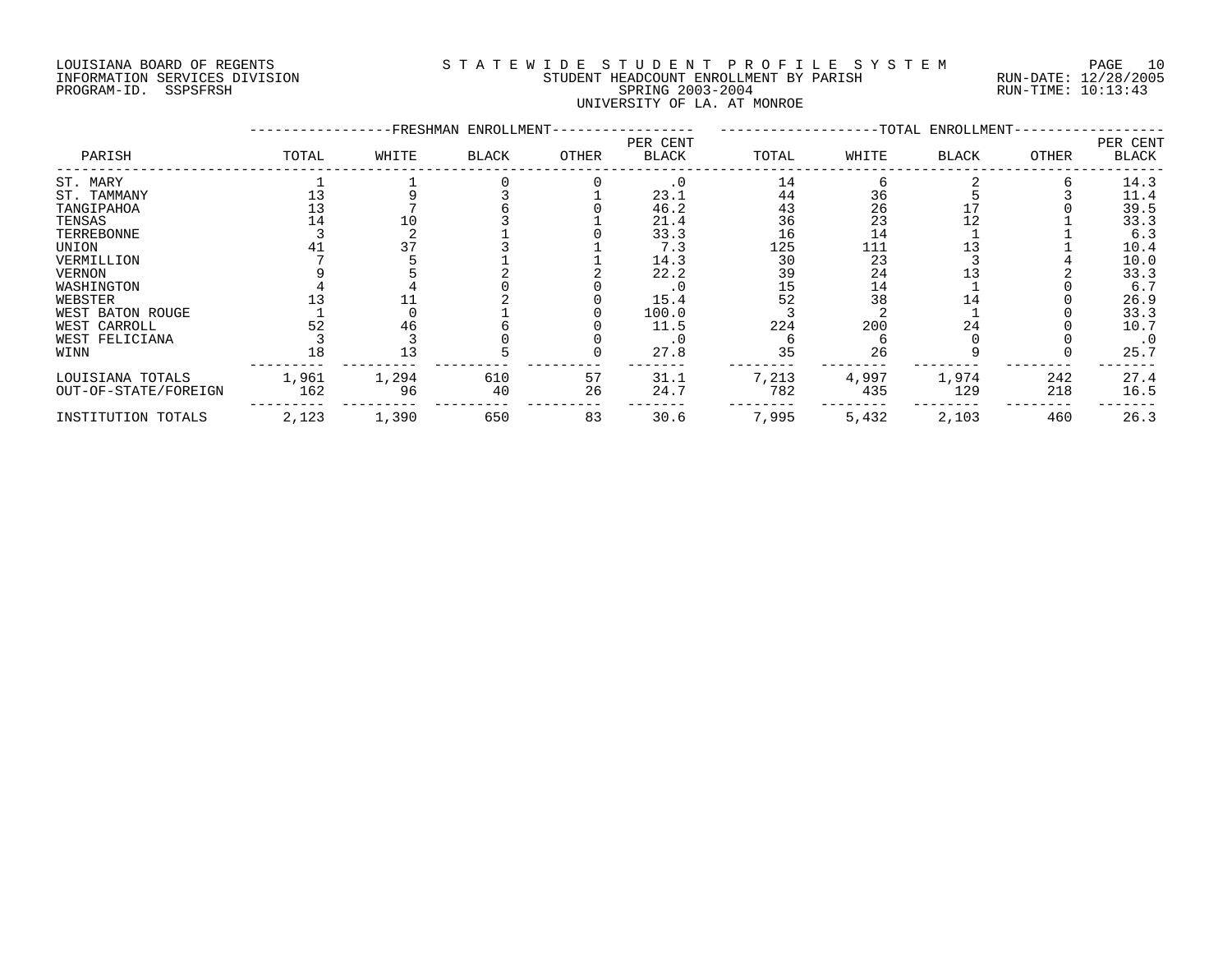# LOUISIANA BOARD OF REGENTS S T A T E W I D E S T U D E N T P R O F I L E S Y S T E M PAGE 11 INFORMATION SERVICES DIVISION STUDENT HEADCOUNT ENROLLMENT BY PARISH RUN-DATE: 12/28/2005 PROGRAM-ID. SSPSFRSH SPRING 2003-2004 RUN-TIME: 10:13:43 NORTHWESTERN STATE UNIVERSITY

|                   |                 |              | -FRESHMAN ENROLLMENT |              |              |                |                 | -TOTAL ENROLLMENT |                |                        |
|-------------------|-----------------|--------------|----------------------|--------------|--------------|----------------|-----------------|-------------------|----------------|------------------------|
|                   |                 |              |                      |              | PER CENT     |                |                 |                   |                | PER CENT               |
| PARISH            | TOTAL           | WHITE        | <b>BLACK</b>         | OTHER        | <b>BLACK</b> | TOTAL          | WHITE           | <b>BLACK</b>      | OTHER          | $\operatorname{BLACK}$ |
| ACADIA            | 15              | 9            | 6                    | $\mathbf 0$  | 40.0         | 36             | 23              | 12                | 1              | 33.3                   |
| ALLEN             | 24              | 17           | 6                    |              | 25.0         | 54             | 41              | 11                | 2              | 20.4                   |
|                   |                 |              |                      | $\mathbf 0$  | 37.5         | 29             | 20              |                   |                |                        |
| ASCENSION         | 8               | 5            | 3                    |              |              |                |                 | 9                 | $\mathbf 0$    | 31.0                   |
| ASSUMPTION        | $\Omega$        | $\Omega$     | $\Omega$             | $\Omega$     | $\cdot$ 0    | $\overline{3}$ | 2               | $\mathbf{1}$      | $\Omega$       | 33.3                   |
| <b>AVOYELLES</b>  | 22              | 11           | 10                   |              | 45.5         | 96             | 62              | 29                | 5              | 30.2                   |
| <b>BEAUREGARD</b> | 76              | 57           | 13                   | 6            | 17.1         | 187            | 143             | 28                | 16             | 15.0                   |
| <b>BIENVILLE</b>  | 29              | 19           | 10                   | $\Omega$     | 34.5         | 69             | 44              | 25                | 0              | 36.2                   |
| <b>BOSSIER</b>    | 122             | 80           | 34                   | 8            | 27.9         | 553            | 416             | 92                | 45             | 16.6                   |
| CADDO             | 314             | 140          | 158                  | 16           | 50.3         | 1,148          | 607             | 467               | 74             | 40.7                   |
| CALCASIEU         | 43              | 21           | 18                   | 4            | 41.9         | 153            | 91              | 49                | 13             | 32.0                   |
| CALDWELL          | 6               | 6            | $\mathbf 0$          | $\Omega$     | $\cdot$ 0    | 14             | 14              | $\overline{0}$    | $\Omega$       | $\cdot$ 0              |
| CAMERON           | 2               | 2            | $\Omega$             | $\Omega$     | $\cdot$ 0    | 5              | 5               | $\Omega$          | $\Omega$       | $\cdot$ 0              |
| CATAHOULA         | 47              | 28           | 16                   |              | 34.0         | 116            | 84              | 29                | 3              | 25.0                   |
|                   |                 |              |                      |              |              |                | 32              | 12                |                |                        |
| CLAIBORNE         | 11              | 5            | 5                    |              | 45.5         | 46             |                 |                   | 2              | 26.1                   |
| CONCORDIA         | 48              | 14           | 32                   | 2            | 66.7         | 130            | 51              | 76                | 3              | 58.5                   |
| DE SOTO           | 69              | 30           | 37                   | 2            | 53.6         | 233            | 118             | 103               | 12             | 44.2                   |
| EAST BATON ROUGE  | 70              | 20           | 47                   | 3            | 67.1         | 233            | 120             | 106               | 7              | 45.5                   |
| EAST CARROLL      | $\Omega$        | $\Omega$     | $\Omega$             | $\Omega$     | $\cdot$ 0    | 4              | 2               | 1                 | 1              | 25.0                   |
| EAST FELICIANA    | 1               | $\Omega$     | 1                    | $\Omega$     | 100.0        | 9              | 5               | 3                 | 1              | 33.3                   |
| EVANGELINE        | 10              | 8            |                      | $\Omega$     | 20.0         | 42             | 35              | $\sqrt{2}$        | 1              | 14.3                   |
| FRANKLIN          | 3               | $\mathbf{1}$ | $\Omega$             |              | $\cdot$ 0    | 23             | 16              | 5                 | $\overline{2}$ | 21.7                   |
| GRANT             | 51              | 47           | 3                    |              | 5.9          | 187            | 160             | 11                | 16             | 5.9                    |
| IBERIA            | 29              |              | 19                   | 3            | 65.5         | 76             | 42              | 27                | 7              | 35.5                   |
| <b>IBERVILLE</b>  | -5              | 2            | 3                    | $\Omega$     | 60.0         | 18             | 12              | 5                 | $\mathbf{1}$   | 27.8                   |
| <b>JACKSON</b>    | 12              | 8            | $\overline{4}$       | ∩            | 33.3         | 41             | 26              | 13                | 2              | 31.7                   |
|                   | 54              |              | 20                   |              | 37.0         | 159            | 99              | 48                |                |                        |
| <b>JEFFERSON</b>  |                 | 33           |                      |              |              |                |                 |                   | 12             | 30.2                   |
| JEFFERSON DAVIS   | 10              | 8            | 2                    | $\Omega$     | 20.0         | 21             | 15              | 4                 | 2              | 19.0                   |
| LAFAYETTE         | 23              | 9            | 10                   | 4            | 43.5         | 103            | 62              | 30                | 11             | 29.1                   |
| LAFOURCHE         | $7\phantom{.0}$ | 3            | 4                    | $\Omega$     | 57.1         | 25             | 18              | 6                 | 1              | 24.0                   |
| LA SALLE          | 72              | 62           | 8                    | 2            | 11.1         | 190            | 161             | 20                | 9              | 10.5                   |
| LINCOLN           | 9               |              |                      | $\Omega$     | 22.2         | 40             | 28              | 10                | 2              | 25.0                   |
| LIVINGSTON        | 8               | 7            | $\Omega$             | $\mathbf{1}$ | $\cdot$ 0    | 26             | 23              | $\Omega$          | 3              | $\cdot$ 0              |
| MADISON           |                 |              |                      | $\Omega$     | 33.3         | 5              | 3               | 2                 | $\Omega$       | 40.0                   |
| MOREHOUSE         | 5               | $\Omega$     | 5                    | $\Omega$     | 100.0        | 21             | 5               | 16                | $\Omega$       | 76.2                   |
| NATCHITOCHES      | 387             | 186          | 170                  | 31           | 43.9         | 1,287          | 701             | 487               | 99             | 37.8                   |
| ORLEANS           | 74              | 2            | 68                   | 4            | 91.9         | 162            | 22              | 133               | 7              | 82.1                   |
| OUACHITA          | 27              | 5            | 22                   | $\Omega$     | 81.5         | 94             | 43              | 46                | 5              | 48.9                   |
| PLAQUEMINES       | $\overline{3}$  | $\mathbf 0$  | $\overline{3}$       | $\mathbf 0$  | 100.0        | 14             | 6               | 7                 | 1              | 50.0                   |
| POINTE COUPEE     | 11              | 6            | 4                    |              | 36.4         | 20             | 13              | $\overline{4}$    | 3              | 20.0                   |
|                   | 228             | 100          | 113                  |              | 49.6         |                | 559             | 352               | 58             | 36.3                   |
| RAPIDES           |                 |              |                      | 15           |              | 969            |                 |                   |                |                        |
| RED RIVER         | 71              | 31           | 36                   | 4            | 50.7         | 200            | 91              | 97                | 12             | 48.5                   |
| RICHLAND          | 4               | $\Omega$     | 3                    | 1            | 75.0         | 23             | 12              | 8                 | 3              | 34.8                   |
| SABINE            | 136             | 81           | 21                   | 34           | 15.4         | 441            | 281             | 72                | 88             | 16.3                   |
| ST. BERNARD       | 4               | $\Omega$     |                      | $\Omega$     | 100.0        | 11             | 7               | 4                 | ∩              | 36.4                   |
| ST. CHARLES       |                 | 2            | 5                    | $\mathbf{1}$ | 62.5         | 24             | 12              | 11                | 1              | 45.8                   |
| ST. HELENA        |                 | $\Omega$     | $\Omega$             | $\Omega$     | $\cdot$ 0    | -2             | 2               | $\Omega$          | $\Omega$       | $\cdot$ 0              |
| ST. JAMES         |                 | $\Omega$     |                      |              | 80.0         | 15             | $\mathbf 0$     | 14                |                | 93.3                   |
| ST. JOHN          |                 | 3            | $\overline{2}$       | $\Omega$     | 40.0         | 19             | $7\phantom{.0}$ | 9                 | 3              | 47.4                   |
| ST. LANDRY        | 18              | 5            | 13                   | $\Omega$     | 72.2         | 82             | 42              | 33                |                | 40.2                   |
| ST. MARTIN        | 7               | 3            | 4                    | $\Omega$     | 57.1         | 26             | 10              | 16                | $\Omega$       | 61.5                   |
|                   |                 |              |                      |              |              |                |                 |                   |                |                        |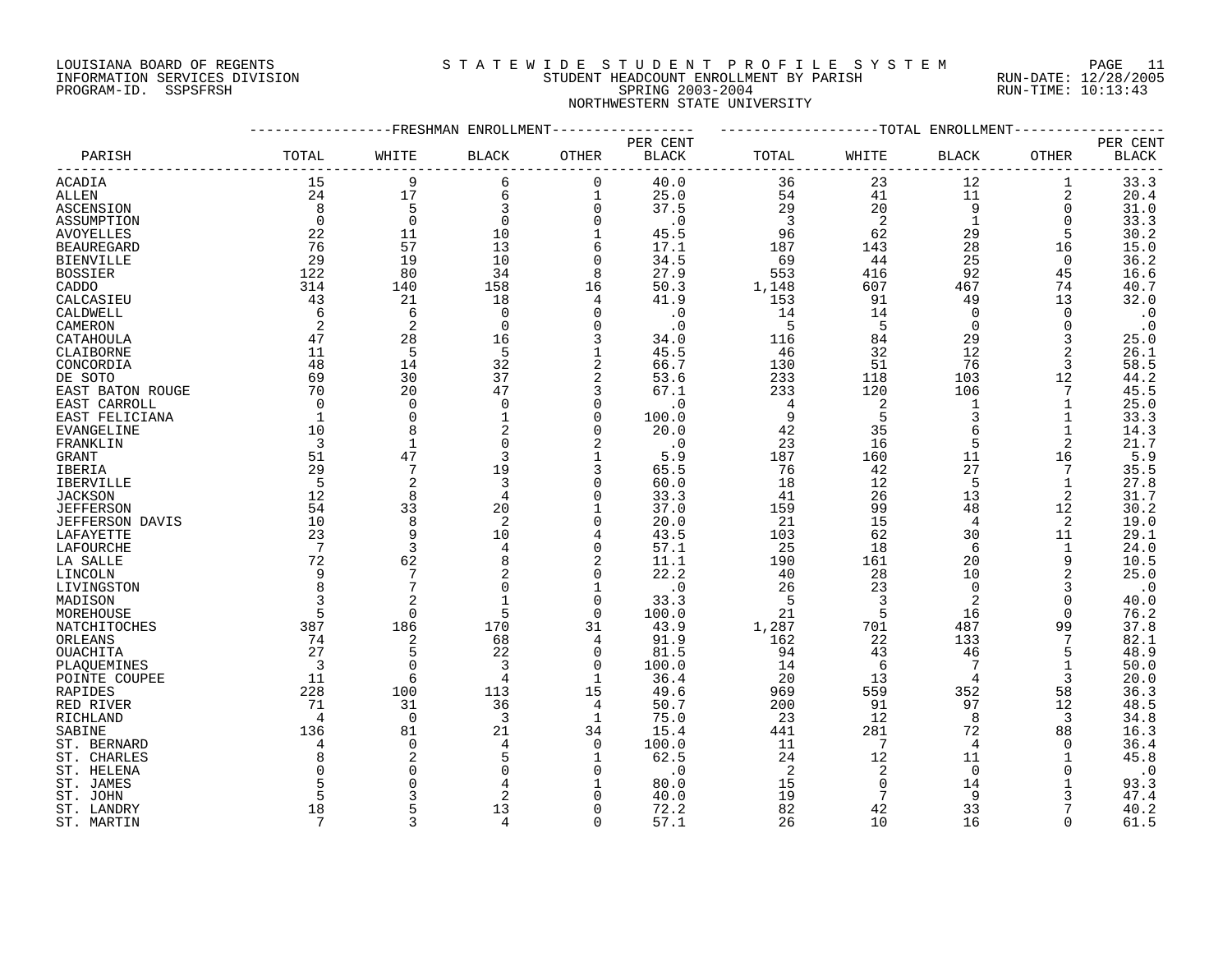# LOUISIANA BOARD OF REGENTS S T A T E W I D E S T U D E N T P R O F I L E S Y S T E M PAGE 12 INFORMATION SERVICES DIVISION STUDENT HEADCOUNT ENROLLMENT BY PARISH RUN-DATE: 12/28/2005 PROGRAM-ID. SSPSFRSH SPRING 2003-2004 RUN-TIME: 10:13:43 NORTHWESTERN STATE UNIVERSITY

|                      |       |       | -FRESHMAN ENROLLMENT- |       |                   |       |       | -TOTAL ENROLLMENT- |       |                   |
|----------------------|-------|-------|-----------------------|-------|-------------------|-------|-------|--------------------|-------|-------------------|
| PARISH               | TOTAL | WHITE | <b>BLACK</b>          | OTHER | PER CENT<br>BLACK | TOTAL | WHITE | <b>BLACK</b>       | OTHER | PER CENT<br>BLACK |
| ST. MARY             | 15    |       | 10                    |       | 66.7              | 43    | 25    | 14                 |       | 32.6              |
| ST. TAMMANY          |       | 18    |                       |       | 22.2              | 107   | 83    | 15                 |       | 14.0              |
| TANGIPAHOA           |       |       |                       |       | 33.3              | 14    | 10    |                    |       | 21.4              |
| TENSAS               |       |       |                       |       | 33.3              |       |       |                    |       | 44.4              |
| TERREBONNE           |       |       |                       |       | 30.0              | 53    | 37    | 10                 |       | 18.9              |
| UNION                |       |       |                       |       | 100.0             | 10    |       |                    |       | 80.0              |
| VERMILLION           | 14    | 10    |                       |       | 28.6              | 48    | 39    |                    |       | 18.8              |
| VERNON               | 326   | 223   | 60                    | 43    | 18.4              | 1,029 | 707   | 159                | 163   | 15.5              |
| WASHINGTON           |       |       |                       |       | 28.6              | 29    | 20    |                    |       | 27.6              |
| WEBSTER              |       |       | 20                    |       | 54.1              | 133   | 87    | 42                 |       | 31.6              |
| WEST BATON ROUGE     |       |       |                       |       |                   |       |       |                    |       | 33.3              |
| WEST CARROLL         |       |       |                       |       | 100.0             |       |       |                    |       | 42.9              |
| WEST FELICIANA       |       |       |                       |       | . 0               |       |       |                    |       | 20.0              |
| WINN                 | 81    | 52    | 25                    |       | 30.9              | 282   | 202   | 65                 | 15    | 23.0              |
| LOUISIANA TOTALS     | 2,738 | 1,441 | 1,091                 | 206   | 39.8              | 9,270 | 5,630 | 2,895              | 745   | 31.2              |
| OUT-OF-STATE/FOREIGN | 130   | 68    | 39                    | 23    | 30.0              | 611   | 380   | 122                | 109   | 20.0              |
| INSTITUTION TOTALS   | 2,868 | 1,509 | 1,130                 | 229   | 39.4              | 9,881 | 6,010 | 3,017              | 854   | 30.5              |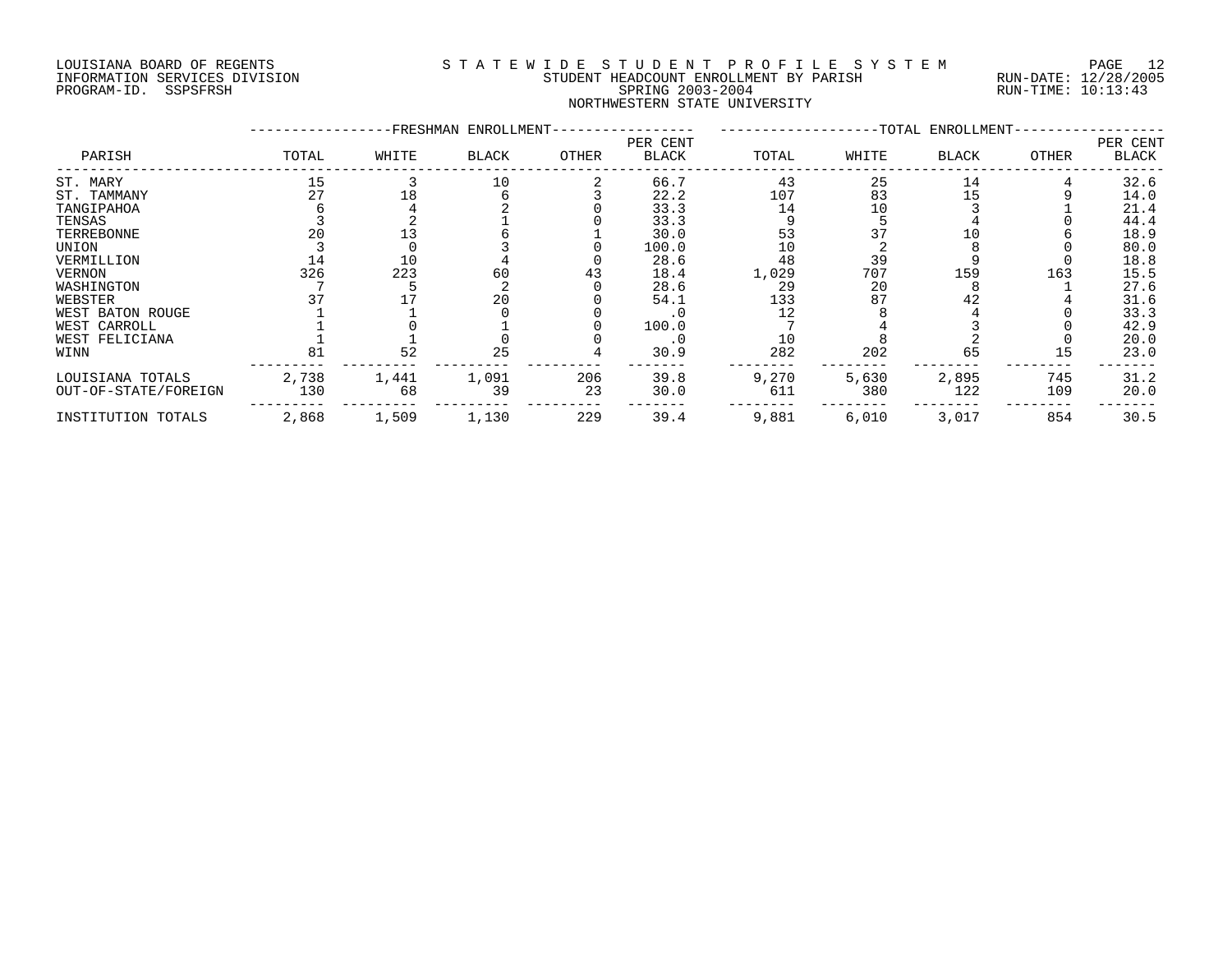# LOUISIANA BOARD OF REGENTS S T A T E W I D E S T U D E N T P R O F I L E S Y S T E M PAGE 13 INFORMATION SERVICES DIVISION STUDENT HEADCOUNT ENROLLMENT BY PARISH RUN-DATE: 12/28/2005 PROGRAM-ID. SSPSFRSH SPRING 2003-2004 RUN-TIME: 10:13:43 SOUTHEASTERN LA. UNIVERSITY

|                   |                |                | FRESHMAN ENROLLMENT- |                |                          |                | --TOTAL        | ENROLLMENT   |              |                          |
|-------------------|----------------|----------------|----------------------|----------------|--------------------------|----------------|----------------|--------------|--------------|--------------------------|
| PARISH            | TOTAL          | WHITE          | BLACK                | <b>OTHER</b>   | PER CENT<br><b>BLACK</b> | TOTAL          | WHITE          | BLACK        | OTHER        | PER CENT<br><b>BLACK</b> |
| ACADIA            | $\overline{2}$ | $\overline{2}$ | $\mathbf 0$          | $\mathbf 0$    | $\cdot$ 0                |                |                | 0            | 0            | $\cdot$ 0                |
| <b>ALLEN</b>      | $\Omega$       | $\Omega$       | $\Omega$             | $\mathbf 0$    | $\cdot$ 0                | 3              | $\overline{2}$ | $\mathbf{1}$ | $\Omega$     | 33.3                     |
| ASCENSION         | 159            | 136            | 15                   | 8              | 9.4                      | 628            | 562            | 46           | 20           | 7.3                      |
|                   | 5              | $\mathbf 1$    |                      | 0              | 80.0                     | 8              |                | 4            | 0            | 50.0                     |
| ASSUMPTION        |                |                |                      |                |                          |                |                | $\Omega$     |              |                          |
| <b>AVOYELLES</b>  |                | 2              |                      | $\Omega$       | $\cdot$ 0                | 6              |                |              | 0            | $\cdot$ 0                |
| <b>BEAUREGARD</b> |                |                |                      | $\Omega$       | 100.0                    | 5              |                | 2            |              | 40.0                     |
| <b>BIENVILLE</b>  |                |                |                      | $\Omega$       | . 0                      |                |                | U            | U            | $\cdot$ 0                |
| <b>BOSSIER</b>    |                |                |                      | $\Omega$       | $\cdot$ 0                |                |                |              |              | 33.3                     |
| CADDO             |                |                |                      | $\Omega$       | 33.3                     | 7              |                | 3            |              | 42.9                     |
| CALCASIEU         |                |                |                      | $\Omega$       | 62.5                     | 18             |                | 10           |              | 55.6                     |
| CATAHOULA         |                |                |                      | $\Omega$       | . 0                      | 2              |                | $\mathbf{1}$ | 0            | 50.0                     |
| CLAIBORNE         |                |                |                      | $\Omega$       | 33.3                     | 3              |                | 1            | O            | 33.3                     |
| CONCORDIA         |                |                |                      | $\Omega$       | $\cdot$ 0                |                |                | $\Omega$     |              | $\cdot$ 0                |
| DE SOTO           |                | 3              |                      | $\Omega$       | 25.0                     | 5              |                | $\mathbf{1}$ | 0            | 20.0                     |
| EAST BATON ROUGE  | 474            | 328            | 122                  | 24             | 25.7                     | 1,996          | 1,523          | 383          | 90           | 19.2                     |
| EAST CARROLL      | 1              | 0              | 1                    | 0              | 100.0                    | 1              | $\Omega$       | 1            | 0            | 100.0                    |
| EAST FELICIANA    | 43             | 22             | 21                   | 0              | 48.8                     | 118            | 79             | 36           | 3            | 30.5                     |
| EVANGELINE        | 3              | 2              |                      | $\Omega$       | 33.3                     | 5              |                | 2            |              | 40.0                     |
| IBERIA            | $\Omega$       | $\Omega$       | ∩                    | $\mathbf 0$    | . 0                      | 6              | 6              | 0            | $\Omega$     | $\cdot$ 0                |
|                   | 17             | $\mathsf{R}$   | Q                    | $\Omega$       |                          | 70             | 54             | 16           | $\Omega$     |                          |
| <b>IBERVILLE</b>  |                |                |                      |                | 52.9                     |                |                |              |              | 22.9                     |
| <b>JEFFERSON</b>  | 241            | 164            | 64                   | 13             | 26.6                     | 787            | 598            | 148          | 41           | 18.8                     |
| JEFFERSON DAVIS   | 2              | 1              |                      | $\mathbf 0$    | 50.0                     | 5              | 2              | 2            | 1            | 40.0                     |
| LAFAYETTE         | $\overline{4}$ | $\overline{2}$ |                      | 1              | 25.0                     | 31             | 24             | 6            | 1            | 19.4                     |
| LAFOURCHE         | 11             | q              | 2                    | $\Omega$       | 18.2                     | 38             | 34             | 3            | $\mathbf{1}$ | 7.9                      |
| LINCOLN           | $\Omega$       | $\Omega$       | $\Omega$             | $\Omega$       | $\cdot$ 0                | 3              | 3              | $\Omega$     | $\Omega$     | $\cdot$ 0                |
| LIVINGSTON        | 494            | 447            | 30                   | 17             | 6.1                      | 1,756          | 1,641          | 73           | 42           | 4.2                      |
| MADISON           | $\Omega$       | $\Omega$       | O                    | 0              | . 0                      | 1              | 1              | 0            | 0            | $\cdot$ 0                |
| MOREHOUSE         |                | $\Omega$       | ∩                    | $\Omega$       | . 0                      | 1              |                | O            | $\Omega$     | $\cdot$ 0                |
| NATCHITOCHES      | 1              | $\mathbf{1}$   | O                    | $\Omega$       | $\cdot$ 0                | 7              | 7              | $\Omega$     | $\Omega$     | $\cdot$ 0                |
| ORLEANS           | 112            | 28             | 77                   |                | 68.8                     | 254            | 88             | 143          | 23           | 56.3                     |
| OUACHITA          | 1              | $\Omega$       | $\Omega$             |                | $\cdot$ 0                | 13             | 11             | $\mathbf 1$  | $\mathbf{1}$ | 7.7                      |
| PLAQUEMINES       | 32             | 19             | 12                   | 1              | 37.5                     | 79             | 58             | 16           | 5            | 20.3                     |
| POINTE COUPEE     | 11             | 5              | 6                    | $\Omega$       | 54.5                     | 50             | 38             | 12           |              | 24.0                     |
| RAPIDES           | 2              | $\overline{c}$ |                      | 0              | . 0                      | 12             | 11             | 0            | 1            | $\cdot$ 0                |
| RED RIVER         |                | $\Omega$       |                      | $\Omega$       | 100.0                    | 1              | $\Omega$       | 1            | U            | 100.0                    |
| RICHLAND          |                | $\Omega$       |                      | $\Omega$       | $\cdot$ 0                |                |                | $\Omega$     |              | $\cdot$ 0                |
| SABINE            | $\Omega$       | $\Omega$       |                      | $\Omega$       | . 0                      | 1              | $\mathbf{1}$   | 0            | 0            | $\cdot$ 0                |
| ST. BERNARD       | 71             | 60             | 8                    | 3              | 11.3                     | 189            | 168            | 11           | 10           | 5.8                      |
| ST. CHARLES       | 63             | 47             | 14                   | $\overline{2}$ | 22.2                     | 214            | 171            | 34           | 9            | 15.9                     |
|                   | 35             | 18             | 17                   | 0              | 48.6                     | 102            | 54             | 48           | 0            | 47.1                     |
| ST. HELENA        | 19             | 11             | 8                    | $\Omega$       |                          |                | 61             |              | $\Omega$     |                          |
| ST. JAMES         |                | 58             |                      | 9              | 42.1                     | 78             |                | 17           |              | 21.8<br>24.2             |
| ST. JOHN          | 109            |                | 42                   |                | 38.5                     | 397            | 283            | 96           | 18           |                          |
| ST. LANDRY        | $\mathfrak{D}$ | $\Omega$       |                      | $\mathbf{1}$   | 50.0                     | 11             |                | 4            | 1            | 36.4                     |
| ST. MARTIN        |                | $\mathbf 1$    | $\Omega$             | $\mathbf 0$    | . 0                      | $\mathbf{1}$   |                | $\Omega$     | $\Omega$     | $\cdot$ 0                |
| ST. MARY          | $\overline{2}$ | 2              |                      | $\mathbf 0$    | . 0                      | 9              |                | 4            | -1           | 44.4                     |
| ST. TAMMANY       | 818            | 719            | 54                   | 45             | 6.6                      | 3,150          | 2,836          | 176          | 138          | 5.6                      |
| TANGIPAHOA        | 923            | 649            | 233                  | 41             | 25.2                     | 3,389          | 2,541          | 731          | 117          | 21.6                     |
| TERREBONNE        | 16             | 10             | 6                    | $\Omega$       | 37.5                     | 41             | 27             | 14           | $\Omega$     | 34.1                     |
| VERMILLION        | 3              | 3              | $\Omega$             | $\Omega$       | $\cdot$ 0                | 7              | 7              | 0            | $\Omega$     | $\cdot$ 0                |
| <b>VERNON</b>     | $\overline{2}$ | $\mathbf{1}$   | $\Omega$             | $\mathbf{1}$   | . 0                      | $\overline{2}$ | $\mathbf{1}$   | $\Omega$     | $\mathbf{1}$ | $\cdot$ 0                |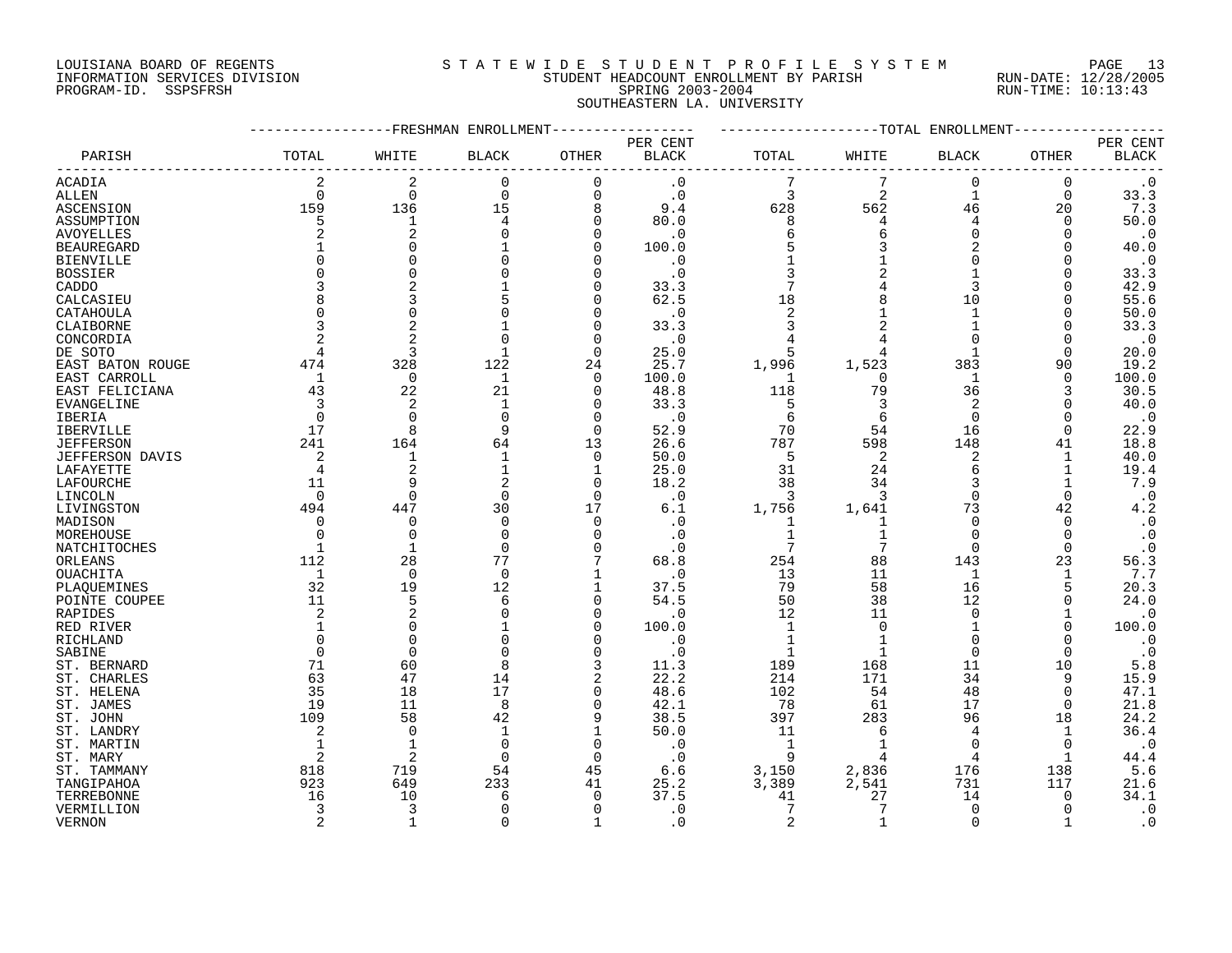# LOUISIANA BOARD OF REGENTS S T A T E W I D E S T U D E N T P R O F I L E S Y S T E M PAGE 14 INFORMATION SERVICES DIVISION STUDENT HEADCOUNT ENROLLMENT BY PARISH RUN-DATE: 12/28/2005 PROGRAM-ID. SSPSFRSH SPRING 2003-2004 RUN-TIME: 10:13:43 SOUTHEASTERN LA. UNIVERSITY

|                                                          |              |             | FRESHMAN ENROLLMENT- |           |                          |               |                 | -TOTAL ENROLLMENT- |              |                          |
|----------------------------------------------------------|--------------|-------------|----------------------|-----------|--------------------------|---------------|-----------------|--------------------|--------------|--------------------------|
| PARISH                                                   | TOTAL        | WHITE       | <b>BLACK</b>         | OTHER     | PER CENT<br><b>BLACK</b> | TOTAL         | WHITE           | <b>BLACK</b>       | <b>OTHER</b> | PER CENT<br><b>BLACK</b> |
| WASHINGTON<br>WEST BATON ROUGE<br>WEST FELICIANA<br>WINN | 186          | 140<br>14   | 41                   |           | 22.0<br>17.6<br>75.0     | 593<br>25     | 452<br>66<br>18 | 131                | 10           | 22.1<br>10.8<br>28.0     |
| LOUISIANA TOTALS<br>OUT-OF-STATE/FOREIGN                 | 3,910<br>113 | 2,925<br>62 | 806<br>23            | 179<br>28 | 20.6<br>20.4             | 14,219<br>542 | 11,491<br>276   | 2,194<br>86        | 534<br>180   | 15.4<br>15.9             |
| INSTITUTION TOTALS                                       | 4,023        | 2,987       | 829                  | 207       | 20.6                     | 14,761        | 11,767          | 2,280              | 714          | 15.4                     |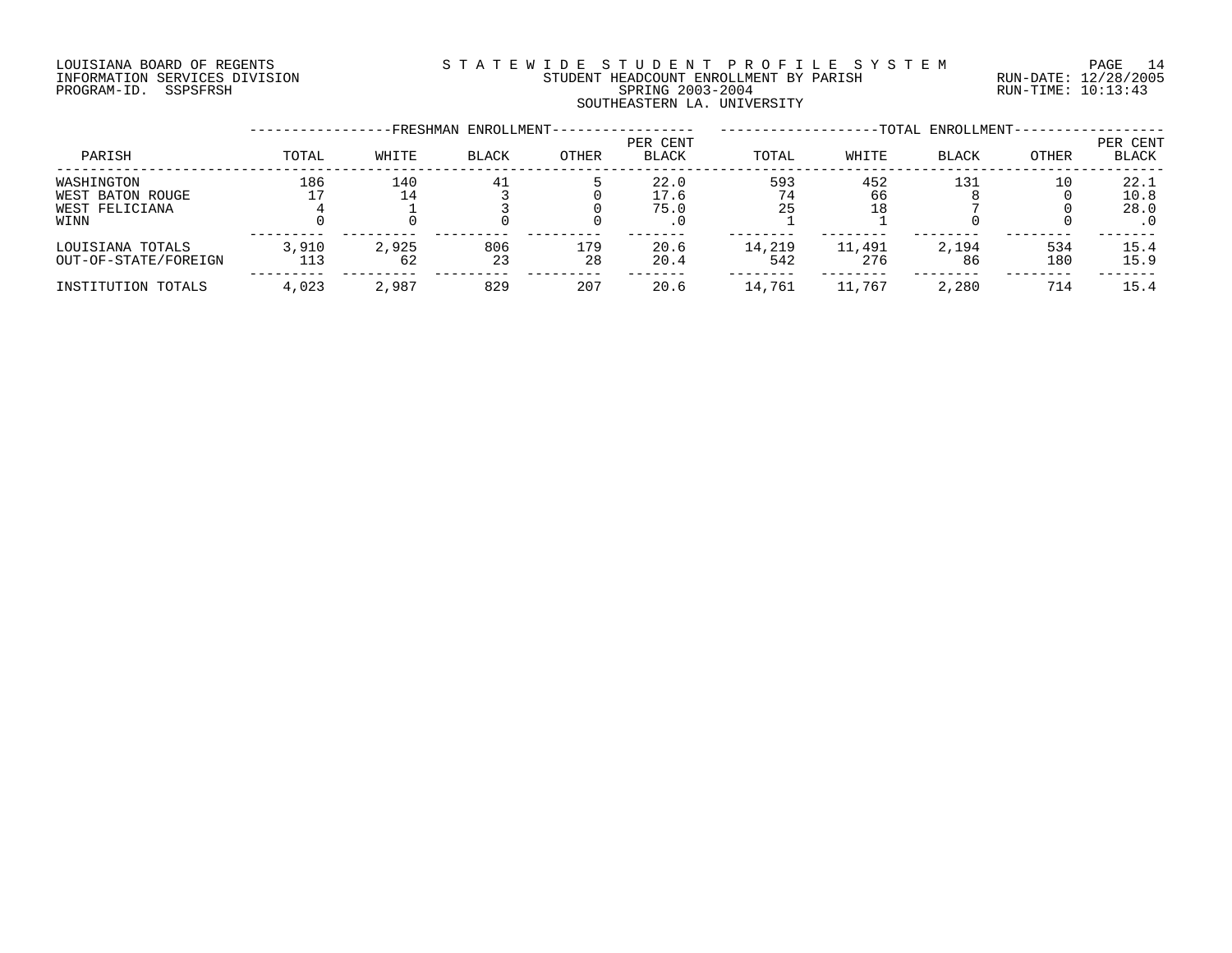# LOUISIANA BOARD OF REGENTS S T A T E W I D E S T U D E N T P R O F I L E S Y S T E M PAGE 15 INFORMATION SERVICES DIVISION STUDENT HEADCOUNT ENROLLMENT BY PARISH RUN-DATE: 12/28/2005 PROGRAM-ID. SSPSFRSH SPRING 2003-2004 RUN-TIME: 10:13:43 UNIVERSITY OF LA. IN LAFAYETTE

|                        |                | FRESHMAN       | ENROLLMENT              |                |              |                | -TOTAL         | ENROLLMENT     |               |                        |
|------------------------|----------------|----------------|-------------------------|----------------|--------------|----------------|----------------|----------------|---------------|------------------------|
|                        |                |                |                         |                | PER CENT     |                |                |                |               | PER CENT               |
| PARISH                 | TOTAL          | WHITE          | <b>BLACK</b>            | <b>OTHER</b>   | <b>BLACK</b> | TOTAL          | WHITE          | <b>BLACK</b>   | <b>OTHER</b>  | <b>BLACK</b>           |
|                        |                |                |                         |                |              |                |                |                |               |                        |
| <b>ACADIA</b>          | 131            | 122            | 8                       | 1              | 6.1          | 622            | 542            | 62             | 18            | 10.0                   |
| ALLEN                  | 4              | 4              | $\mathbf 0$             | $\overline{0}$ | $\cdot$ 0    | 18             | 14             | 3              | 1             | 16.7                   |
| ASCENSION              | 25             | 15             | 10                      | $\Omega$       | 40.0         | 77             | 54             | 22             | 1             | 28.6                   |
| ASSUMPTION             | 2              | $\mathbf{1}$   | $\mathbf{1}$            | $\Omega$       | 50.0         | 20             | 12             | 8              | $\Omega$      | 40.0                   |
| <b>AVOYELLES</b>       | 41             | 23             | 16                      | 2              | 39.0         | 183            | 133            | 46             |               | 25.1                   |
| <b>BEAUREGARD</b>      | 6              | 5              | $\mathbf{1}$            | $\Omega$       | 16.7         | 22             | 18             | 3              | 1             | 13.6                   |
| <b>BIENVILLE</b>       | $\Omega$       | $\Omega$       | $\Omega$                | $\Omega$       | $\cdot$ 0    | 2              | $\mathbf 0$    | $\overline{2}$ | 0             | 100.0                  |
|                        |                | 7              |                         | $\Omega$       |              |                |                |                |               |                        |
| <b>BOSSIER</b>         | 8              |                |                         |                | 12.5         | 28             | 24             | 3              |               | 10.7                   |
| CADDO                  | 14             | 11             | 3                       | $\Omega$       | 21.4         | 82             | 47             | 32             | 3             | 39.0                   |
| CALCASIEU              | 40             | 23             | 17                      | $\Omega$       | 42.5         | 160            | 99             | 58             | 3             | 36.3                   |
| CALDWELL               | $\mathbf{1}$   | $\mathbf 0$    | $\mathbf{1}$            | $\Omega$       | 100.0        | 4              | $\overline{2}$ | $\overline{2}$ | $\Omega$      | 50.0                   |
| CAMERON                |                | $\mathbf 1$    | $\mathbf 0$             | $\mathbf 0$    | $\cdot$ 0    | 3              | 3              | $\Omega$       | $\Omega$      | $\boldsymbol{\cdot}$ 0 |
| CATAHOULA              |                | 0              | $\Omega$                | $\Omega$       | $\cdot$ 0    | 2              | 2              | $\Omega$       | $\Omega$      | $\cdot$ 0              |
| CLAIBORNE              | $\mathfrak{D}$ | $\Omega$       | 2                       | $\Omega$       | 100.0        | 3              | $\Omega$       | 3              | $\Omega$      | 100.0                  |
| CONCORDIA              | 3              | 2              | $\Omega$                | 1              | $\cdot$ 0    | 10             | 7              |                | 1             | 20.0                   |
| DE SOTO                | $\overline{2}$ | $\mathbf 0$    | 2                       | $\Omega$       | 100.0        | 9              | 3              | 6              | $\Omega$      | 66.7                   |
| EAST BATON ROUGE       | 78             | 40             | 38                      | 0              | 48.7         | 306            | 183            | 110            | 13            | 35.9                   |
| EAST FELICIANA         | 3              | 2              | $\mathbf{1}$            | $\Omega$       | 33.3         | 17             | 8              | 9              | $\Omega$      | 52.9                   |
| <b>EVANGELINE</b>      | 38             | 35             | $\overline{2}$          | $\mathbf{1}$   | 5.3          | 211            | 183            | 22             | 6             | 10.4                   |
| FRANKLIN               | 2              | $\overline{c}$ | $\Omega$                | $\mathbf 0$    | . 0          | 6              | 6              | $\Omega$       | $\Omega$      | $\cdot$ 0              |
| <b>GRANT</b>           | 3              | 2              |                         | $\Omega$       | 33.3         | 10             | 8              | $\overline{2}$ | $\Omega$      | 20.0                   |
| <b>IBERIA</b>          | 353            | 256            | 77                      | 20             | 21.8         | 1,369          | 1,019          | 281            | 69            | 20.5                   |
| <b>IBERVILLE</b>       | 18             | 11             | 7                       | $\Omega$       | 38.9         | 44             | 32             | 12             | $\Omega$      | 27.3                   |
| <b>JACKSON</b>         | $\mathbf 0$    | $\mathbf 0$    | $\mathbf 0$             | $\mathbf 0$    | $\cdot$ 0    | 3              | 3              | $\mathbf 0$    | 0             | $\cdot$ 0              |
| <b>JEFFERSON</b>       | 102            | 83             | 14                      | 5              | 13.7         | 343            | 276            | 47             | 20            | 13.7                   |
| <b>JEFFERSON DAVIS</b> | 17             | 14             | 3                       | $\Omega$       | 17.6         | 85             | 68             | 16             | $\mathbf{1}$  | 18.8                   |
| LAFAYETTE              | 1,289          | 999            | 218                     | 72             | 16.9         | 5,521          | 4,454          | 748            | 319           | 13.5                   |
|                        |                | 19             |                         |                |              | 121            |                | 7              |               | 5.8                    |
| LAFOURCHE              | 22             |                | 2<br>$\Omega$           | 1<br>$\Omega$  | 9.1          |                | 112            | $\mathbf 0$    | 2<br>$\Omega$ |                        |
| LA SALLE               | 2              | 2              |                         |                | $\cdot$ 0    | 5              | 5              |                |               | $\boldsymbol{\cdot}$ 0 |
| LINCOLN                | $\Omega$       | 0              | $\Omega$                | $\Omega$       | $\cdot$ 0    | 9              | 6              | 2              | 1             | 22.2                   |
| LIVINGSTON             |                |                |                         | $\Omega$       | 12.5         | 30             | 24             |                | 2             | 13.3                   |
| MOREHOUSE              |                |                |                         | 0              | 25.0         | 4              | 3              | $\mathbf{1}$   | 0             | 25.0                   |
| NATCHITOCHES           | 13             | 6              | 6                       | $\mathbf{1}$   | 46.2         | 33             | 21             | 9              | 3             | 27.3                   |
| ORLEANS                | 63             | 31             | 28                      | 4              | 44.4         | 232            | 85             | 130            | 17            | 56.0                   |
| <b>OUACHITA</b>        | 12             | 10             | $\overline{\mathbf{c}}$ | $\Omega$       | 16.7         | 44             | 34             | 9              | $\mathbf{1}$  | 20.5                   |
| PLAQUEMINES            | 8              | 4              | 4                       | $\Omega$       | 50.0         | 41             | 27             | 9              | 5             | 22.0                   |
| POINTE COUPEE          | 26             | 21             | 5                       | $\Omega$       | 19.2         | 92             | 72             | 18             | 2             | 19.6                   |
| RAPIDES                | 84             | 57             | 25                      |                | 29.8         | 239            | 175            | 52             | 12            | 21.8                   |
| RED RIVER              | $\Omega$       | $\Omega$       | $\cap$                  | $\Omega$       | $\cdot$ 0    | 3              | $\sqrt{2}$     | $\mathbf{1}$   | 0             | 33.3                   |
| RICHLAND               |                | 4              |                         | $\Omega$       | . 0          | 4              | 4              | $\Omega$       | $\Omega$      | $\boldsymbol{\cdot}$ 0 |
| SABINE                 |                |                |                         | $\Omega$       | $\cdot$ 0    | 13             | 12             |                | $\Omega$      | 7.7                    |
| ST. BERNARD            | 6              | 6              |                         | $\Omega$       | $\cdot$ 0    | 34             | 31             | $\overline{2}$ |               | 5.9                    |
| ST. CHARLES            | 24             | 22             |                         | 1              | 4.2          | 76             | 62             | 11             | 3             | 14.5                   |
| ST. HELENA             | 1              | $\Omega$       | $\Omega$                | 1              | $\cdot$ 0    | $\overline{4}$ | 2              | $\mathbf{1}$   | 1             | 25.0                   |
| ST. JAMES              |                |                | 3                       | $\Omega$       | 75.0         | 21             | 9              | 11             | 1             | 52.4                   |
| ST. JOHN               | 7              | ς              | 3                       | $\mathbf{1}$   | 42.9         | 37             | 24             | 8              | 5             | 21.6                   |
| ST. LANDRY             | 206            | 136            | 60                      | 10             | 29.1         | 991            | 718            | 245            | 28            | 24.7                   |
| ST. MARTIN             | 236            | 163            | 68                      | 5              | 28.8         | 894            | 649            | 218            | 27            | 24.4                   |
| ST. MARY               | 103            | 69             | 26                      | 8              | 25.2         | 443            | 274            | 123            | 46            | 27.8                   |
| ST. TAMMANY            | 72             | 67             | 3                       | 2              | 4.2          | 212            | 193            | 13             | 6             | 6.1                    |
|                        |                |                |                         |                |              |                |                |                |               |                        |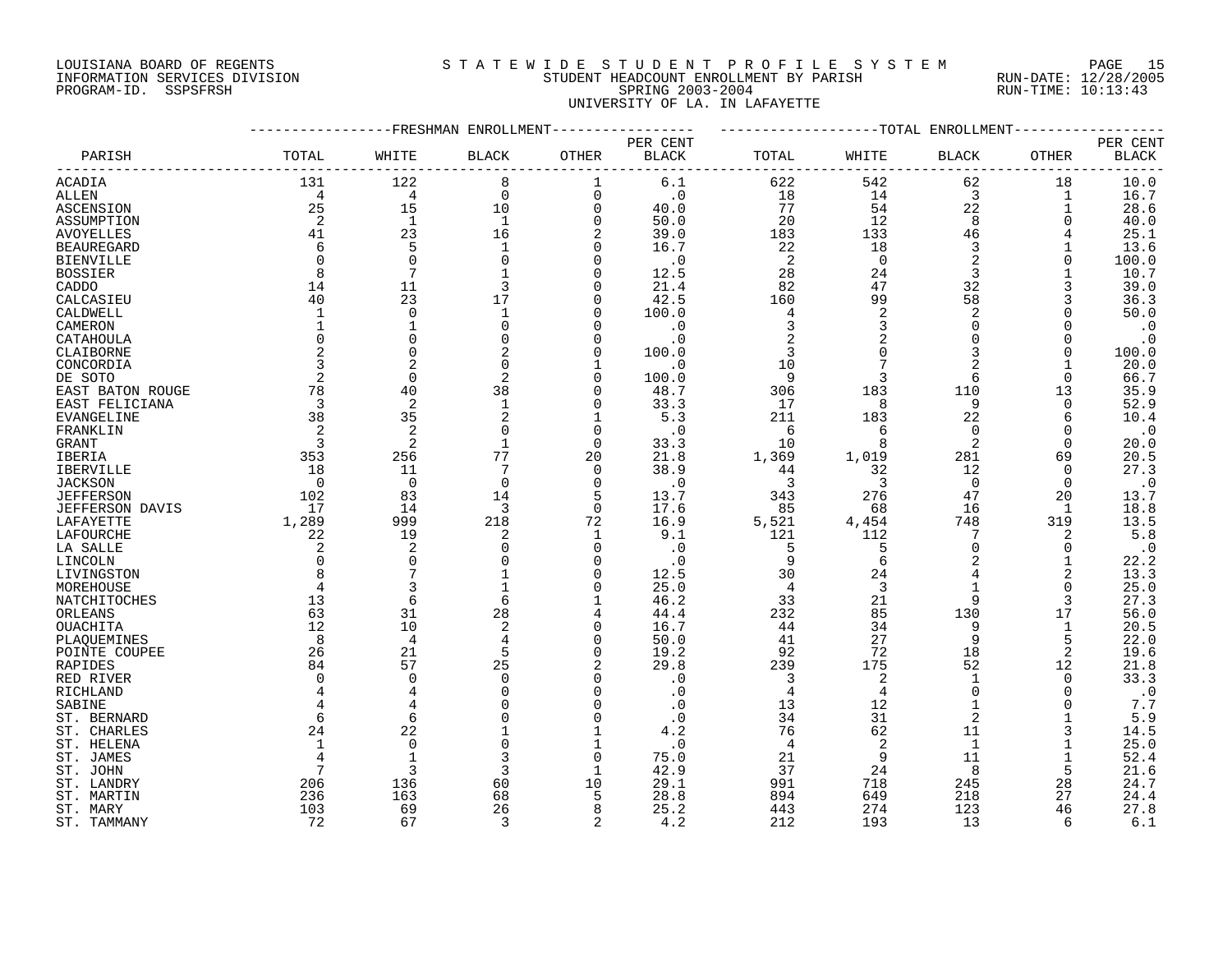# LOUISIANA BOARD OF REGENTS S T A T E W I D E S T U D E N T P R O F I L E S Y S T E M PAGE 16 INFORMATION SERVICES DIVISION STUDENT HEADCOUNT ENROLLMENT BY PARISH RUN-DATE: 12/28/2005 PROGRAM-ID. SSPSFRSH SPRING 2003-2004 RUN-TIME: 10:13:43 UNIVERSITY OF LA. IN LAFAYETTE

|                      |       |       | -FRESHMAN ENROLLMENT- |       |                          |        |        | -TOTAL ENROLLMENT- |       |                          |
|----------------------|-------|-------|-----------------------|-------|--------------------------|--------|--------|--------------------|-------|--------------------------|
| PARISH               | TOTAL | WHITE | <b>BLACK</b>          | OTHER | PER CENT<br><b>BLACK</b> | TOTAL  | WHITE  | <b>BLACK</b>       | OTHER | PER CENT<br><b>BLACK</b> |
| TANGIPAHOA           | 10    |       |                       |       | 50.0                     | 47     | 22     | 21                 |       | 44.7                     |
| TERREBONNE           | 74    | 48    | 24                    |       | 32.4                     | 195    | 140    |                    |       | 24.1                     |
| <b>UNION</b>         |       |       |                       |       |                          |        |        |                    |       | 25.0                     |
| VERMILLION           | 246   | 212   | 19                    |       | 7.7                      | 988    | 860    | 72                 | 56    | 7.3                      |
| <b>VERNON</b>        | 10    |       |                       |       | 10.0                     | 32     | 23     |                    |       | 18.8                     |
| WASHINGTON           |       |       |                       |       | 66.7                     | 20     |        | 14                 |       | 70.0                     |
| WEBSTER              |       |       |                       |       |                          |        |        |                    |       | 11.1                     |
| WEST BATON ROUGE     |       |       |                       |       | 25.0                     |        |        |                    |       | 39.1                     |
| WEST CARROLL         |       |       |                       |       |                          |        |        |                    |       | $\cdot$ 0                |
| WEST FELICIANA       |       |       |                       |       | 42.9                     | 29     |        |                    |       | 41.4                     |
| WINN                 |       |       |                       |       |                          |        |        |                    |       | 20.0                     |
| UNKNOWN PARISH       |       |       |                       |       | . 0                      |        |        |                    |       | $\cdot$ 0                |
| LOUISIANA TOTALS     | 3,462 | 2,584 | 722                   | 156   | 20.9                     | 14,096 | 10,842 | 2,558              | 696   | 18.1                     |
| OUT-OF-STATE/FOREIGN | 148   | 66    | 27                    | 55    | 18.2                     | 1,247  | 421    | 116                | 710   | 9.3                      |
| INSTITUTION TOTALS   | 3,610 | 2,650 | 749                   | 211   | 20.7                     | 15,343 | 11,263 | 2,674              | 1,406 | 17.4                     |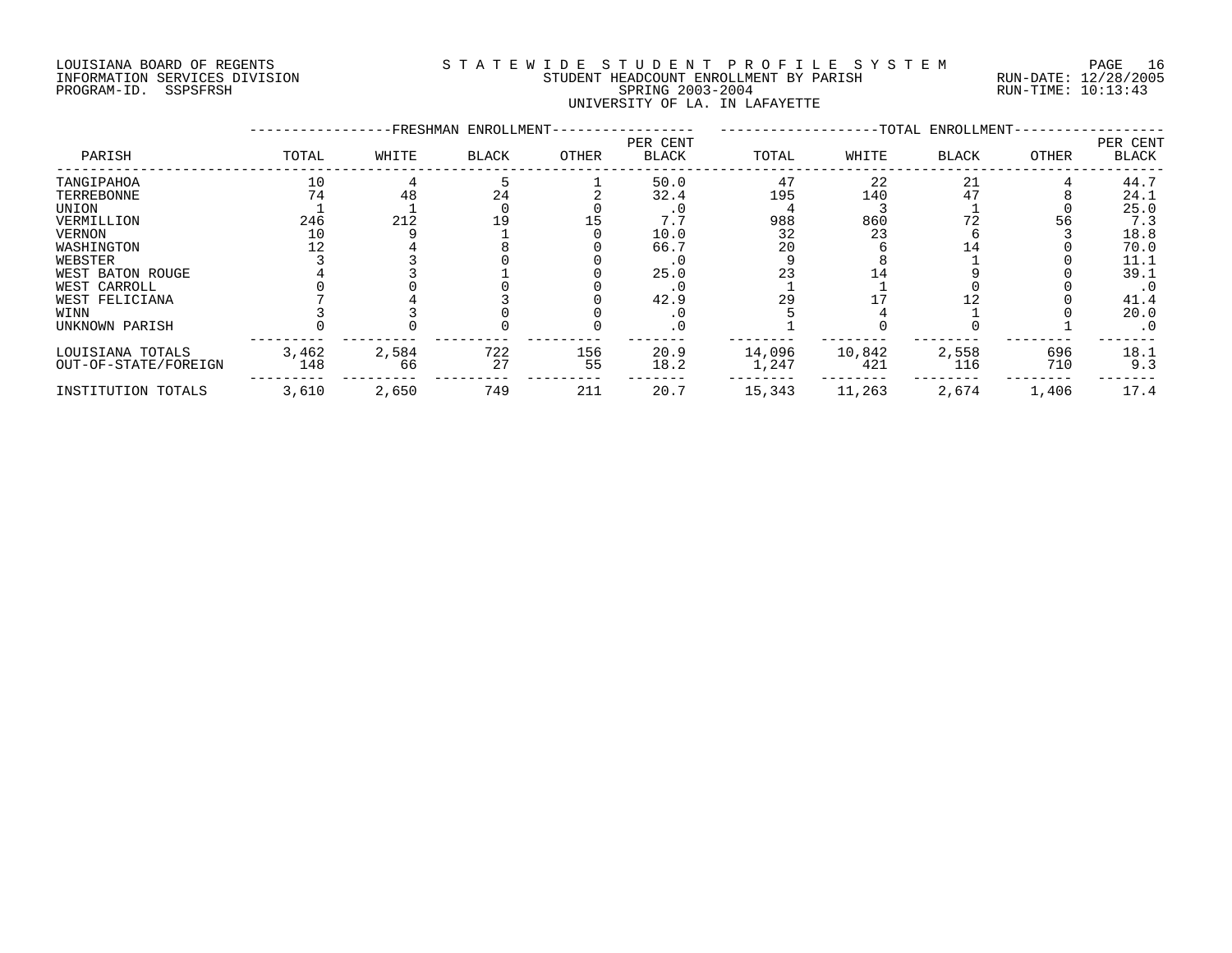#### LOUISIANA BOARD OF REGENTS S T A T E W I D E S T U D E N T P R O F I L E S Y S T E M PAGE 17 INFORMATION SERVICES DIVISION STUDENT HEADCOUNT ENROLLMENT BY PARISH RUN-DATE: 12/28/2005 PROGRAM-ID. SSPSFRSH SPRING 2003-2004 RUN-TIME: 10:13:43 L.S.U. AT ALEXANDRIA

|                      |          |          | FRESHMAN ENROLLMENT- |              |                          |                | -TOTAL         | ENROLLMENT   |              |                            |
|----------------------|----------|----------|----------------------|--------------|--------------------------|----------------|----------------|--------------|--------------|----------------------------|
| PARISH               | TOTAL    | WHITE    | <b>BLACK</b>         | <b>OTHER</b> | PER CENT<br><b>BLACK</b> | TOTAL          | WHITE          | <b>BLACK</b> | <b>OTHER</b> | PER CENT<br>$_{\rm BLACK}$ |
| <b>ACADIA</b>        | 0        | 0        | 0                    |              | . 0                      | 1              |                |              |              | $\cdot$ 0                  |
| <b>ALLEN</b>         | 30       | 25       |                      |              | 13.3                     | 56             | 45             |              | 3            | 14.3                       |
| <b>ASCENSION</b>     | $\Omega$ | $\Omega$ |                      |              | $\cdot$ 0                | $\overline{2}$ | $\overline{c}$ |              |              | $\cdot$ 0                  |
| ASSUMPTION           |          |          |                      |              | $\cdot$ 0                |                |                |              |              | $\cdot$ 0                  |
| <b>AVOYELLES</b>     | 186      | 139      | 43                   |              | 23.1                     | 418            | 330            | 75           | 13           | 17.9                       |
| <b>BEAUREGARD</b>    | ∩        | C        |                      |              | $\cdot$ 0                |                |                |              | ∩            | $\cdot$ 0                  |
| <b>BOSSIER</b>       |          |          |                      |              | . 0                      |                |                |              |              | $\cdot$ 0                  |
| CADDO                |          |          |                      |              |                          |                |                |              |              | 50.0                       |
| CALCASIEU            |          |          |                      |              |                          |                |                |              |              | $\cdot$ 0                  |
| CALDWELL             |          |          |                      |              |                          |                |                |              |              | $\cdot$ 0                  |
| CATAHOULA            | 12       | 10       |                      |              |                          | 29             | 25             |              |              | 3.4                        |
| CONCORDIA            | 8        | 8        |                      |              | . 0                      | 33             | 29             |              |              | 6.1                        |
| EAST BATON ROUGE     |          |          |                      |              |                          |                |                |              |              | $\cdot$ 0                  |
| EAST CARROLL         | ∩        | $\Omega$ |                      |              | . 0                      |                |                |              |              | $\cdot$ 0                  |
| EVANGELINE           | 33       | 29       |                      |              | 6.1                      | 115            | 109            |              | 2            | 3.5                        |
| GRANT                | 105      | 88       | 11                   |              | 10.5                     | 196            | 168            | 16           | 12           | 8.2                        |
| <b>JACKSON</b>       | O        | C        | ∩                    |              | $\cdot$ 0                |                |                |              | O            | $\boldsymbol{\cdot}$ 0     |
| <b>JEFFERSON</b>     | U        |          |                      |              | $\cdot$ 0                |                |                |              |              | $\cdot$ 0                  |
| LAFAYETTE            |          |          |                      |              | 50.0                     |                |                |              |              | 33.3                       |
| LAFOURCHE            | ∩        |          |                      |              | $\cdot$ 0                |                |                |              |              | $\boldsymbol{\cdot}$ 0     |
| LA SALLE             | 38       | 35       |                      |              | 5.3                      | 92             | 86             |              |              | 3.3                        |
| LINCOLN              | U        |          |                      |              | . 0                      |                |                |              |              | $\boldsymbol{\cdot}$ 0     |
| LIVINGSTON           |          |          |                      |              | $\cdot$ 0                |                |                |              |              | $\cdot$ 0                  |
| MOREHOUSE            |          |          |                      |              | $\cdot$ 0                |                |                |              |              | $\cdot$ 0                  |
| <b>NATCHITOCHES</b>  |          |          |                      |              | 28.6                     | 16             | 14             |              |              | 12.5                       |
|                      |          |          |                      |              | $\cdot$ 0                | 5              |                |              |              | $\cdot$ 0                  |
| OUACHITA             |          |          |                      |              | 20.0                     |                |                |              |              | 9.1                        |
| POINTE COUPEE        |          |          |                      |              |                          | 11             |                |              |              |                            |
| RAPIDES              | 854      | 565      | 241                  | 48           | 28.2                     | 1,905          | 1,340          | 465          | 100          | 24.4                       |
| SABINE               |          |          | O                    |              | $\cdot$ 0                | 2              |                |              | O            | $\cdot$ 0                  |
| ST. CHARLES          |          |          |                      |              | . 0                      |                |                |              |              | $\cdot$ 0                  |
| ST. JOHN             |          |          |                      |              | $\cdot$ 0                |                |                |              |              | $\cdot$ 0                  |
| ST. LANDRY           |          |          |                      |              | 50.0                     | 23             | 16             |              |              | 30.4                       |
| ST. MARTIN           |          |          |                      |              | 100.0                    |                |                |              |              | 100.0                      |
| TANGIPAHOA           |          |          |                      |              | . 0                      |                |                |              |              | $\cdot$ 0                  |
| TENSAS               |          |          |                      |              | . 0                      |                |                |              |              | $\cdot$ 0                  |
| UNION                |          |          |                      |              | . 0                      |                |                |              |              | $\cdot$ 0                  |
| VERMILLION           |          |          |                      |              | $\cdot$ 0                |                |                |              |              | $\cdot$ 0                  |
| <b>VERNON</b>        | 14       | 10       |                      |              | 7.1                      | 35             | 28             |              |              | 5.7                        |
| WEST BATON ROUGE     | $\Omega$ | $\cap$   |                      |              | $\cdot$ 0                |                |                |              |              | $\cdot$ 0                  |
| WEST CARROLL         |          |          |                      |              | . 0                      | -1             |                |              |              | $\cdot$ 0                  |
| WINN                 | 5        |          |                      |              | $\cdot$ 0                | 19             | 19             |              |              | $\cdot$ 0                  |
| LOUISIANA TOTALS     | 1,320    | 942      | 311                  | 67           | 23.6                     | 3,006          | 2,270          | 591          | 145          | 19.7                       |
| OUT-OF-STATE/FOREIGN | 23       | 13       | 5                    | 5            | 21.7                     | 43             | 23             | 9            | 11           | 20.9                       |
| INSTITUTION TOTALS   | 1,343    | 955      | 316                  | 72           | 23.5                     | 3,049          | 2,293          | 600          | 156          | 19.7                       |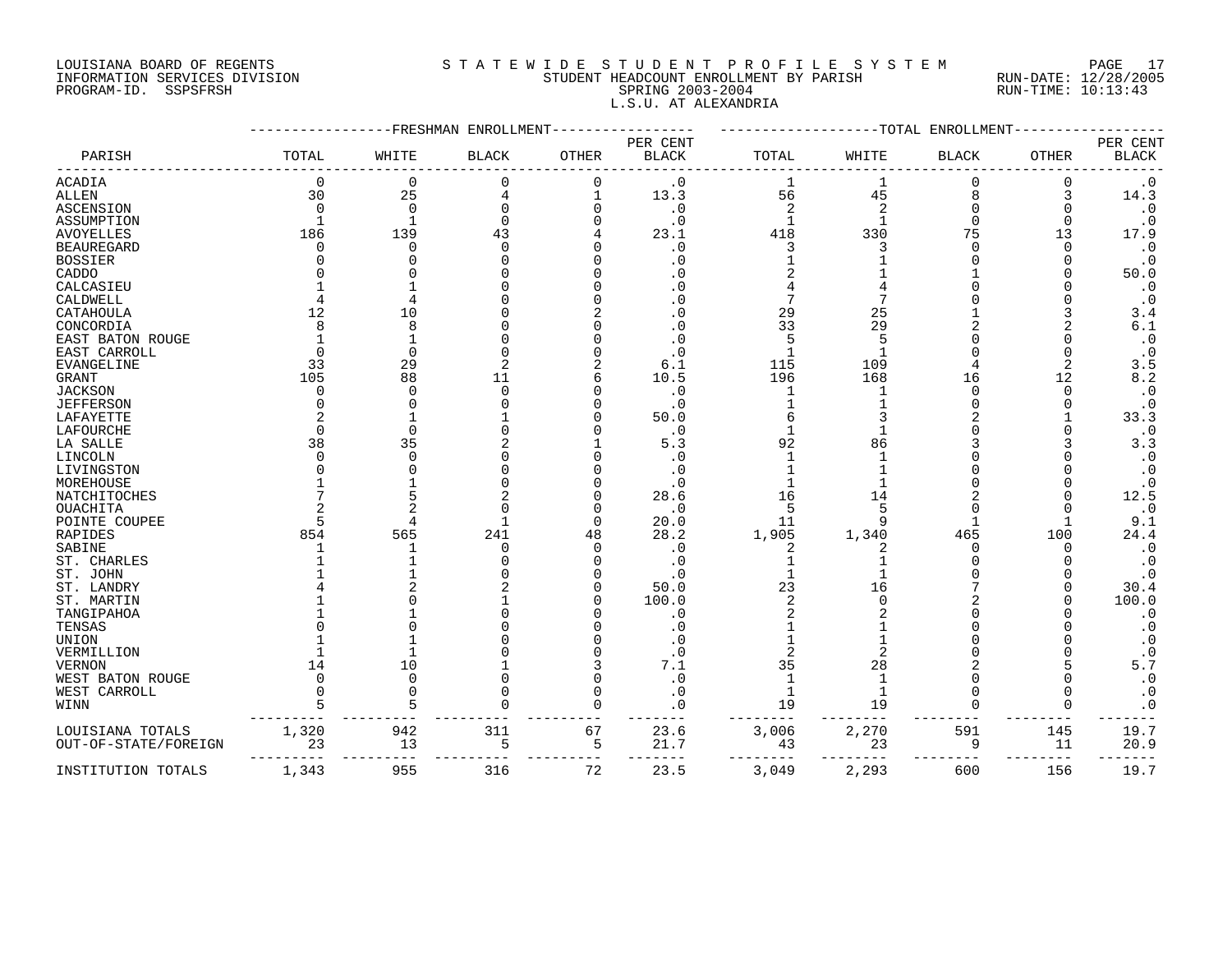# LOUISIANA BOARD OF REGENTS S T A T E W I D E S T U D E N T P R O F I L E S Y S T E M PAGE 18 INFORMATION SERVICES DIVISION STUDENT HEADCOUNT ENROLLMENT BY PARISH RUN-DATE: 12/28/2005 PROGRAM-ID. SSPSFRSH SPRING 2003-2004 RUN-TIME: 10:13:43 L.S.U. AT BATON ROUGE

|                        |              |                          | FRESHMAN ENROLLMENT |                   |                          |          |              | -TOTAL ENROLLMENT |                   |                          |
|------------------------|--------------|--------------------------|---------------------|-------------------|--------------------------|----------|--------------|-------------------|-------------------|--------------------------|
| PARISH                 | TOTAL        | WHITE                    | <b>BLACK</b>        | OTHER             | PER CENT<br><b>BLACK</b> | TOTAL    | WHITE        | <b>BLACK</b>      | OTHER             | PER CENT<br><b>BLACK</b> |
| ACADIA                 | 20           | 16                       | 4                   | $\mathbf 0$       | 20.0                     | 167      | 150          | 12                | 5                 | 7.2                      |
| ALLEN                  | 10           | 8                        | 1                   | $\mathbf 1$       | 10.0                     | 36       | 30           | 4                 | 2                 | 11.1                     |
| ASCENSION              | 147          | 133                      | 8                   | 6                 | 5.4                      | 905      | 797          | 62                | 46                | 6.9                      |
| ASSUMPTION             | 15           | 14                       |                     | $\mathbf 0$       | 6.7                      | 84       | 76           | 7                 | 1                 | 8.3                      |
|                        | 16           | 13                       |                     | 1                 |                          | 126      | 114          | 6                 | 6                 | 4.8                      |
| <b>AVOYELLES</b>       | 21           | 17                       | 3                   |                   | 12.5                     | 100      |              | 13                |                   |                          |
| <b>BEAUREGARD</b>      | 0            | $\mathbf 0$              | $\Omega$            |                   | 14.3                     |          | 73<br>2      | 3                 | 14                | 13.0<br>60.0             |
| <b>BIENVILLE</b>       |              | 27                       |                     | 0<br>5            | $\cdot$ 0                | 5        |              | 13                | 0                 |                          |
| <b>BOSSIER</b>         | 34<br>99     |                          | 2                   |                   | 5.9<br>15.2              | 166      | 143          | 61                | 10                | 7.8                      |
| CADDO                  |              | 79                       | 15                  | 5                 |                          | 473      | 390          |                   | 22                | 12.9                     |
| CALCASIEU              | 127          | 101                      | 11                  | 15                | 8.7                      | 689      | 556          | 77                | 56                | 11.2                     |
| CALDWELL               | 1            | $\mathbf 0$              | $\Omega$            | $\mathbf 1$       | . 0                      | 11       | 9            | $\mathbf{1}$      | $\mathbf{1}$      | 9.1                      |
| CAMERON                | 2            | $\overline{2}$           | $\Omega$            | $\mathbf 0$       | . 0                      | 21       | 19           | 0                 | 2                 | $\cdot$ 0                |
| CATAHOULA              | 5            | 5                        |                     | $\Omega$          | . 0                      | 28       | 25           | 3                 | $\Omega$          | 10.7                     |
| CLAIBORNE              | $\mathbf{1}$ | $\mathbf{1}$             |                     | $\mathbf 0$       | $\cdot$ 0                | 13       | 8            | 5                 | $\Omega$          | 38.5                     |
| CONCORDIA              | 10           | 9                        |                     | $\Omega$          | 10.0                     | 76       | 65           | 6                 | 5                 | 7.9                      |
| DE SOTO                | 5            | 3                        | 2                   | 0                 | 40.0                     | 15       | 11           | 4                 | 0                 | 26.7                     |
| EAST BATON ROUGE       | 1,156        | 928                      | 115                 | 113               | 9.9                      | 7,972    | 6,289        | 889               | 794               | 11.2                     |
| EAST CARROLL           | 1            | 0                        | $\Omega$            | 1                 | $\cdot$ 0                | 17       | 15           | 1                 | 1                 | 5.9                      |
| EAST FELICIANA         | 16           | 13                       |                     | 1                 | 12.5                     | 121      | 97           | 18                | 6                 | 14.9                     |
| <b>EVANGELINE</b>      | 14           | 10                       |                     | $\Omega$          | 28.6                     | 131      | 115          | 14                | 2                 | 10.7                     |
| FRANKLIN               | 2            | $\mathbf{1}$             |                     | $\mathbf 0$       | 50.0                     | 26       | 19           | 7                 | $\Omega$          | 26.9                     |
| GRANT                  | $\mathbf{1}$ | $\mathbf{1}$             |                     | $\Omega$          | . 0                      | 25       | 21           | 2                 | 2                 | 8.0                      |
| IBERIA                 | 54           | 44                       |                     | 3                 | 13.0                     | 290      | 223          | 50                | 17                | 17.2                     |
| IBERVILLE              | 33           | 27                       |                     | $\mathbf 1$       | 15.2                     | 205      | 160          | 33                | 12                | 16.1                     |
| <b>JACKSON</b>         | 1            | $\Omega$                 | $\mathbf{1}$        | $\Omega$          | 100.0                    | 3        | $\mathbf{1}$ | 2                 | $\Omega$          | 66.7                     |
| <b>JEFFERSON</b>       | 316          | 253                      | 16                  | 47                | 5.1                      | 1,382    | 1,055        | 97                | 230               | 7.0                      |
| <b>JEFFERSON DAVIS</b> | 15           | 15                       | $\Omega$            | $\mathbf 0$       | $\cdot$ 0                | 65       | 61           | 3                 | 1                 | 4.6                      |
| LAFAYETTE              | 169          | 139                      | 14                  | 16                | 8.3                      | 868      | 732          | 82                | 54                | 9.4                      |
| LAFOURCHE              | 72           | 67                       | $\mathbf{1}$        | 4                 | 1.4                      | 388      | 354          | 8                 | 26                | 2.1                      |
| LA SALLE               | 2            | $\overline{\mathcal{L}}$ |                     | $\Omega$          | $\cdot$ 0                | 11       | 11           | $\Omega$          | $\Omega$          | $\cdot$ 0                |
| LINCOLN                | 17           | 13                       |                     | $\Omega$          | 23.5                     | 74       | 65           | 8                 | $\mathbf{1}$      | 10.8                     |
| LIVINGSTON             | 184          | 170                      | 2                   | 12                | 1.1                      | 814      | 758          | 10                | 46                | 1.2                      |
| MADISON                | 0            | $\mathbf 0$              | $\Omega$            | 0                 | $\boldsymbol{\cdot}$ 0   | 19       | 16           | 2                 | 1                 | 10.5                     |
| MOREHOUSE              | 5            | 5                        | $\Omega$            | $\mathbf 0$       | . 0                      | 23       | 13           | 8                 | 2                 | 34.8                     |
| NATCHITOCHES           | 43           | 35                       | 4                   | 4                 | 9.3                      | 313      | 233          | 31                | 49                | 9.9                      |
| ORLEANS                | 536          | 415                      | 75                  | 46                | 14.0                     | 2,445    | 1,816        | 375               | 254               | 15.3                     |
| OUACHITA               | 55           | 50                       | 5                   | $\mathbf 0$       | 9.1                      | 326      | 282          | 38                | 6                 | 11.7                     |
| PLAQUEMINES            | 20           | 13                       |                     | 3                 | 20.0                     | 57       | 42           | 7                 | 8                 | 12.3                     |
| POINTE COUPEE          | 30           | 24                       | 5                   | $\mathbf{1}$      | 16.7                     | 238      | 213          | 18                | 7                 | 7.6                      |
| RAPIDES                | 82           | 69<br>$\mathbf{1}$       | 10<br>$\Omega$      | 3<br>$\Omega$     | 12.2<br>$\cdot$ 0        | 397      | 339<br>7     | 38<br>$\Omega$    | 20                | 9.6                      |
| RED RIVER              | $\mathbf 1$  |                          |                     |                   |                          | 8        |              | 2                 | 1                 | $\cdot$ 0                |
| RICHLAND               | 9<br>5       | 9<br>$\overline{4}$      | $\Omega$            | 0<br>$\mathbf{1}$ | . 0                      | 40       | 38           |                   | $\mathbf 0$       | 5.0                      |
| SABINE                 |              |                          |                     |                   | . 0                      | 25       | 20           | 2<br>5            | 3                 | 8.0                      |
| ST. BERNARD            | 35           | 31                       | $\mathbf{1}$<br>10  | 3                 | 2.9                      | 148      | 131          |                   | 12                | 3.4                      |
| ST. CHARLES            | 70           | 55<br>$\Omega$           | $\mathbf{1}$        | 5<br>$\Omega$     | 14.3                     | 313<br>9 | 256<br>8     | 34<br>1           | 23<br>$\mathbf 0$ | 10.9                     |
| ST. HELENA             | 1            |                          |                     | $\Omega$          | 100.0                    |          |              | 18                |                   | 11.1                     |
| ST. JAMES              | 20           | 14                       | q                   |                   | 30.0                     | 93       | 74           |                   | 1                 | 19.4                     |
| ST. JOHN               | 53           | 39                       |                     | 5                 | 17.0                     | 220      | 172          | 25                | 23                | 11.4                     |
| ST. LANDRY             | 51           | 33                       | 13                  | 5                 | 25.5                     | 347      | 259          | 74                | 14                | 21.3                     |
| ST. MARTIN             | 26           | 18                       | 6                   | $\overline{2}$    | 23.1                     | 121      | 88           | 19                | 14                | 15.7                     |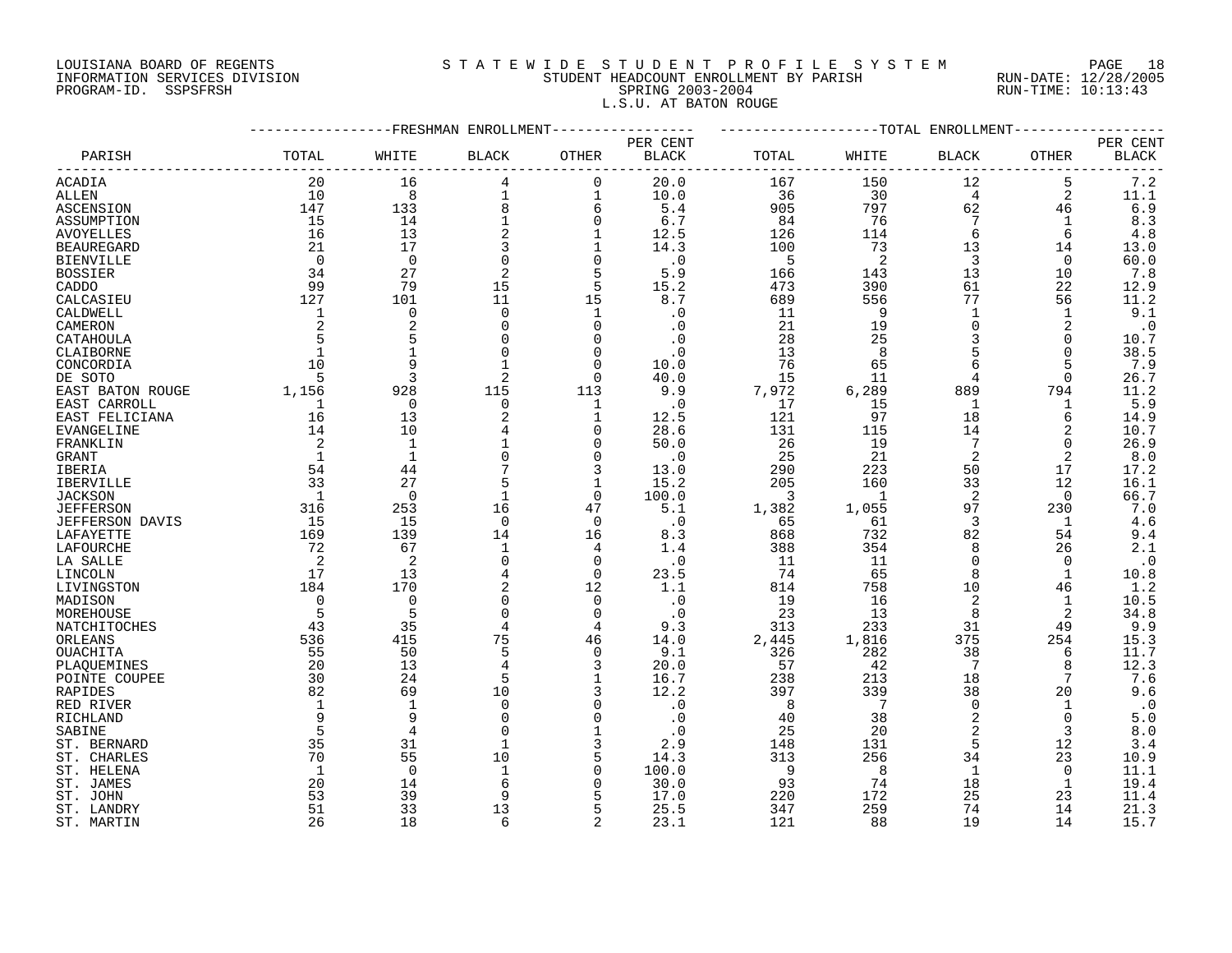# LOUISIANA BOARD OF REGENTS S T A T E W I D E S T U D E N T P R O F I L E S Y S T E M PAGE 19 INFORMATION SERVICES DIVISION STUDENT HEADCOUNT ENROLLMENT BY PARISH RUN-DATE: 12/28/2005 PROGRAM-ID. SSPSFRSH SPRING 2003-2004 RUN-TIME: 10:13:43 L.S.U. AT BATON ROUGE

|                      |       |       | -FRESHMAN ENROLLMENT- |       |                          |        |        | -TOTAL ENROLLMENT- |       |                          |
|----------------------|-------|-------|-----------------------|-------|--------------------------|--------|--------|--------------------|-------|--------------------------|
| PARISH               | TOTAL | WHITE | <b>BLACK</b>          | OTHER | PER CENT<br><b>BLACK</b> | TOTAL  | WHITE  | <b>BLACK</b>       | OTHER | PER CENT<br><b>BLACK</b> |
| ST. MARY             | 42    | 36    |                       |       | 4.8                      | 239    | 182    | 21                 | 36    | 8.8                      |
| ST. TAMMANY          | 433   | 397   |                       | 30    | 1.4                      | 1,885  | 1,710  | 37                 | 138   | 2.0                      |
| TANGIPAHOA           | 82    | 68    |                       |       | 14.6                     | 359    | 308    | 36                 | 15    | 10.0                     |
| TENSAS               |       |       |                       |       | . 0                      | 21     | 20     |                    |       | 4.8                      |
| TERREBONNE           | 88    | 80    |                       |       | 1.1                      | 365    | 320    |                    | 33    | 3.3                      |
| UNION                |       |       |                       |       |                          |        |        |                    |       | 16.7                     |
| VERMILLION           |       |       |                       |       | 9.5                      | 147    | 117    |                    | 25    | 3.4                      |
| <b>VERNON</b>        | 23    | 19    |                       |       | 4.3                      | 104    | 79     |                    | 19    | 5.8                      |
| WASHINGTON           |       |       |                       |       | 8.3                      | 99     | 78     | 16                 |       | 16.2                     |
| WEBSTER              |       |       |                       |       |                          | 48     | 44     |                    |       | 4.2                      |
| WEST BATON ROUGE     | 24    | 20    |                       |       | 16.7                     | 224    | 190    | 27                 |       | 12.1                     |
| WEST CARROLL         |       |       |                       |       |                          | 12     | 12     |                    |       | $\cdot$ 0                |
| WEST FELICIANA       |       | 19    |                       |       |                          | 108    | 99     |                    |       | 4.6                      |
| WINN                 |       |       |                       |       | 20.0                     | 16     | 14     |                    |       | 12.5                     |
| LOUISIANA TOTALS     | 4,371 | 3,607 | 401                   | 363   | 9.2                      | 24,082 | 19,629 | 2,369              | 2,084 | 9.8                      |
| OUT-OF-STATE/FOREIGN | 689   | 501   | 65                    | 123   | 9.4                      | 5,042  | 2,669  | 300                | 2,073 | 6.0                      |
| INSTITUTION TOTALS   | 5,060 | 4,108 | 466                   | 486   | 9.2                      | 29,124 | 22,298 | 2,669              | 4,157 | 9.2                      |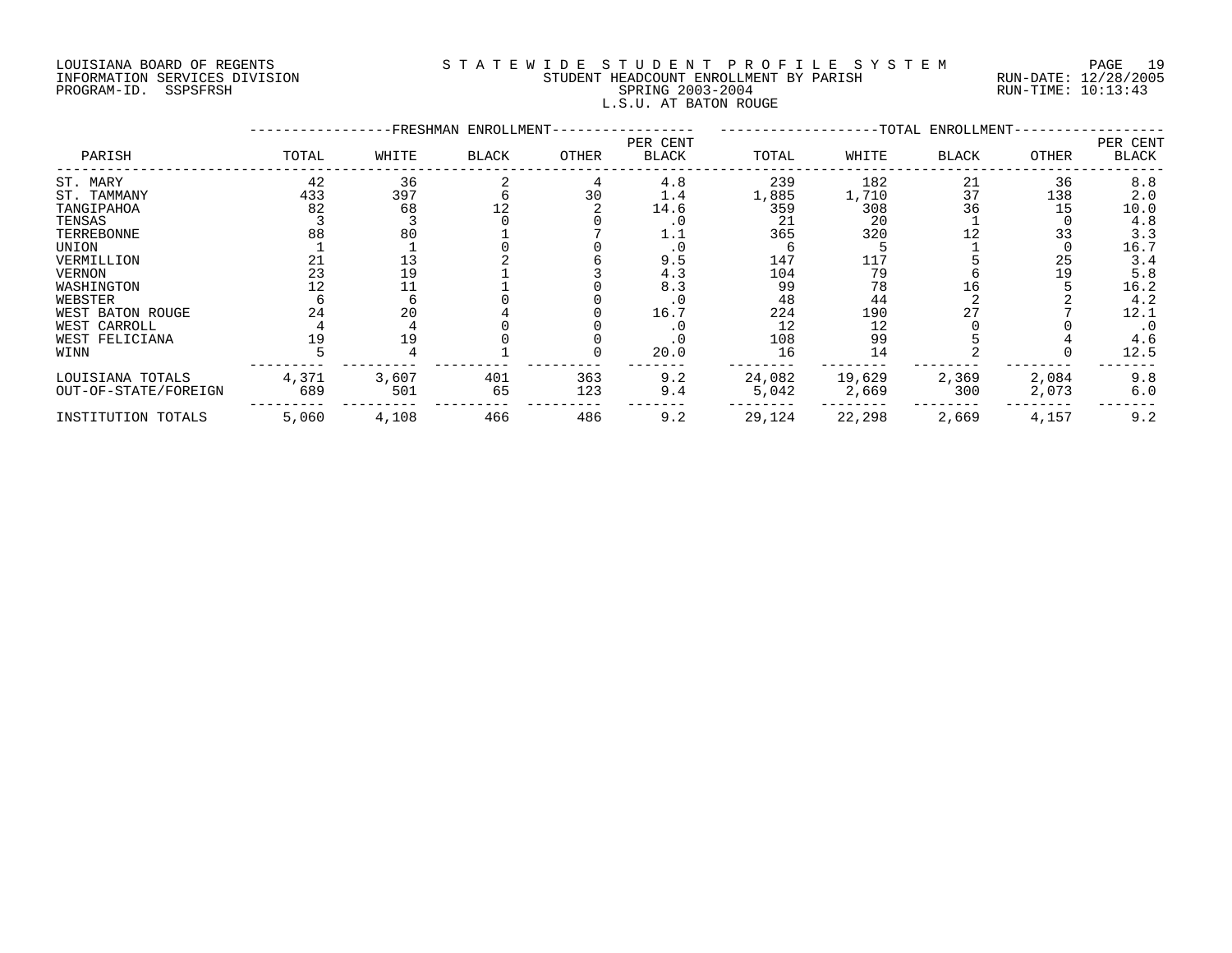# LOUISIANA BOARD OF REGENTS S T A T E W I D E S T U D E N T P R O F I L E S Y S T E M PAGE 20 INFORMATION SERVICES DIVISION STUDENT HEADCOUNT ENROLLMENT BY PARISH RUN-DATE: 12/28/2005 PROGRAM-ID. SSPSFRSH SPRING 2003-2004 RUN-TIME: 10:13:43 L.S.U. AT EUNICE

|                   |             |                   | -FRESHMAN ENROLLMENT |              |              |                |          | -TOTAL ENROLLMENT |       |              |
|-------------------|-------------|-------------------|----------------------|--------------|--------------|----------------|----------|-------------------|-------|--------------|
|                   |             |                   |                      |              | PER CENT     |                |          |                   |       | PER CENT     |
| PARISH            | TOTAL       | WHITE             | <b>BLACK</b>         | OTHER        | <b>BLACK</b> | TOTAL          | WHITE    | <b>BLACK</b>      | OTHER | <b>BLACK</b> |
| ACADIA            | 326         | 270               | 48                   | 8            | 14.7         | 615            | 502      | 102               | 11    | 16.6         |
| ALLEN             | 51          | 36                | 14                   | 1            | 27.5         | 93             | 64       | 25                | 4     | 26.9         |
| ASCENSION         | 1           | 1                 | 0                    | 0            | . 0          | 3              | 2        | 1                 | 0     | 33.3         |
| ASSUMPTION        |             | 1                 |                      | 0            | . 0          | $\mathbf{1}$   | 1        | $\Omega$          |       | $\cdot$ 0    |
| <b>AVOYELLES</b>  |             | 3                 |                      | O            |              | 14             | 13       |                   |       | 7.1          |
| <b>BEAUREGARD</b> |             |                   |                      | O            | C            | 6              | 6        |                   |       | $\cdot$ 0    |
| <b>BOSSIER</b>    |             | $\Omega$          |                      |              |              | 2              |          | ∩                 |       | $\cdot$ 0    |
| CADDO             | 2           | 1                 | 1                    | 0            | 50.0         | $\overline{2}$ | 1        |                   | 0     | 50.0         |
| CALCASIEU         | 23          | 12                | 10                   | $\mathbf{1}$ | 43.5         | 39             | 22       | 15                | 2     | 38.5         |
| CAMERON           |             | $\mathbf 0$       | $\mathbf 1$          | 0            | 100.0        | 2              | 1        | 1                 |       | 50.0         |
| CONCORDIA         | 1           | $\mathbf{1}$      | $\Omega$             | 0            | . 0          | 2              | 2        | $\Omega$          |       | $\cdot$ 0    |
| EAST BATON ROUGE  | 20          | 12                | 8                    | O            | 40.0         | 38             | 27       | 10                |       | 26.3         |
| EAST CARROLL      | 1           | $\mathbf{1}$      |                      | 0            | . 0          | 1              | 1        | 0                 |       | $\cdot$ 0    |
| EAST FELICIANA    | 1           | $\mathbf{1}$      | $\Omega$             | O            | . 0          | $\mathbf{1}$   | -1       | $\Omega$          |       | $\cdot$ 0    |
| EVANGELINE        | 232         | 175               | 57                   | 0            | 24.6         | 431            | 319      | 109               |       | 25.3         |
|                   | $\mathbf 0$ | 0                 | $\mathbf 0$          | 0            | . 0          | 1              | 1        | 0                 |       | $\cdot$ 0    |
| GRANT             | 36          | 22                | 13                   | 1            | 36.1         | 75             | 41       | 31                |       | 41.3         |
| IBERIA            |             |                   |                      | 0            |              | 2              |          |                   |       |              |
| IBERVILLE         |             | 2<br>$\mathbf{1}$ | 0<br><sup>0</sup>    | O            | . 0          |                | 2        | 0<br>$\Omega$     |       | $\cdot$ 0    |
| JACKSON           |             |                   |                      |              | . 0          | 2              |          |                   |       | $\cdot$ 0    |
| <b>JEFFERSON</b>  |             | $\mathbf{1}$      | $\Omega$             | O            | . 0          | 9              | 8        |                   | 0     | 11.1         |
| JEFFERSON DAVIS   | 61          | 40                | 16                   | 5            | 26.2         | 136            | 87       | 32                | 17    | 23.5         |
| LAFAYETTE         | 176         | 112               | 59                   | 5            | 33.5         | 334            | 237      | 87                | 10    | 26.0         |
| LAFOURCHE         | 4           | 4                 | $\Omega$             | 0            | . 0          | 7              | 6        | 0                 | 1     | $\cdot$ 0    |
| LA SALLE          |             | $\Omega$          |                      | 0            | 0            |                |          | $\Omega$          |       | $\cdot$ 0    |
| LINCOLN           |             | $\Omega$          |                      | O            | . 0          | 3              |          | $\Omega$          |       | $\cdot$ 0    |
| LIVINGSTON        |             | 1                 |                      | O            | . 0          | 2              |          | ∩                 |       | $\cdot$ 0    |
| MADISON           |             |                   |                      | O            | . 0          |                |          | O                 |       | $\cdot$ 0    |
| MOREHOUSE         |             | 1                 |                      | O            | . 0          |                |          |                   |       | $\cdot$ 0    |
| NATCHITOCHES      |             | U                 |                      | O            | . 0          |                |          |                   |       | 100.0        |
| ORLEANS           |             |                   |                      | O            | 50.0         | 5              |          |                   |       | 60.0         |
| OUACHITA          |             |                   |                      | 0            | 20.0         | 15             | 12       |                   |       | 20.0         |
| PLAQUEMINES       | $\Omega$    |                   |                      | 0            | . 0          | 2              | 2        |                   |       | $\cdot$ 0    |
| POINTE COUPEE     | 13          |                   |                      | 0            | 69.2         | 20             | 11       | 9                 |       | 45.0         |
| RAPIDES           |             |                   |                      | 1            | 28.6         | 13             | 10       |                   |       | 15.4         |
| RICHLAND          |             |                   |                      | O            | . 0          | 1              |          | $\Omega$          |       | $\cdot$ 0    |
| ST. CHARLES       |             | 1                 |                      | O            | . 0          | 2              | 2        | ∩                 |       | $\cdot$ 0    |
| ST. JAMES         |             | $\Omega$          |                      | O            | . 0          | 1              | $\Omega$ | 1                 | O     | 100.0        |
| ST. JOHN          |             | $\mathbf 0$       | -1                   | 0            | 100.0        | 5              | 4        | 1                 | 0     | 20.0         |
| ST. LANDRY        | 490         | 320               | 164                  | 6            | 33.5         | 917            | 582      | 320               | 15    | 34.9         |
| ST. MARTIN        | 52          | 21                | 29                   | 2            | 55.8         | 86             | 38       | 46                | 2     | 53.5         |
| ST. MARY          | 19          | 3                 | 15                   | 1            | 78.9         | 34             | 15       | 18                |       | 52.9         |
| ST. TAMMANY       | 13          | 12                |                      | 0            | 7.7          | 23             | 22       |                   |       | 4.3          |
| TANGIPAHOA        | 2           | 2                 |                      | 0            | . 0          | 5              | 5        | $\Omega$          |       | $\cdot$ 0    |
| TERREBONNE        |             | $\mathbf{1}$      |                      | 0            | . 0          | 3              |          |                   |       | 33.3         |
| UNION             |             | $\mathbf{1}$      |                      | 0            | 50.0         | 3              |          | 2                 |       | 66.7         |
| VERMILLION        | 70          | 62                |                      | 0            | 11.4         | 123            | 107      | 12                |       | 9.8          |
| VERNON            |             | 2                 |                      | 0            | 33.3         |                | 5        | 1                 |       | 14.3         |
| WEBSTER           | $\Omega$    | $\mathbf 0$       |                      | 0            | . 0          | $\mathbf{1}$   |          | $\Omega$          |       | $\cdot$ 0    |
| WEST BATON ROUGE  | 5           | 5                 | O                    | 0            | . 0          | 5              | 5        | $\Omega$          | 0     | $\cdot$ 0    |
|                   |             |                   |                      |              |              |                |          |                   |       |              |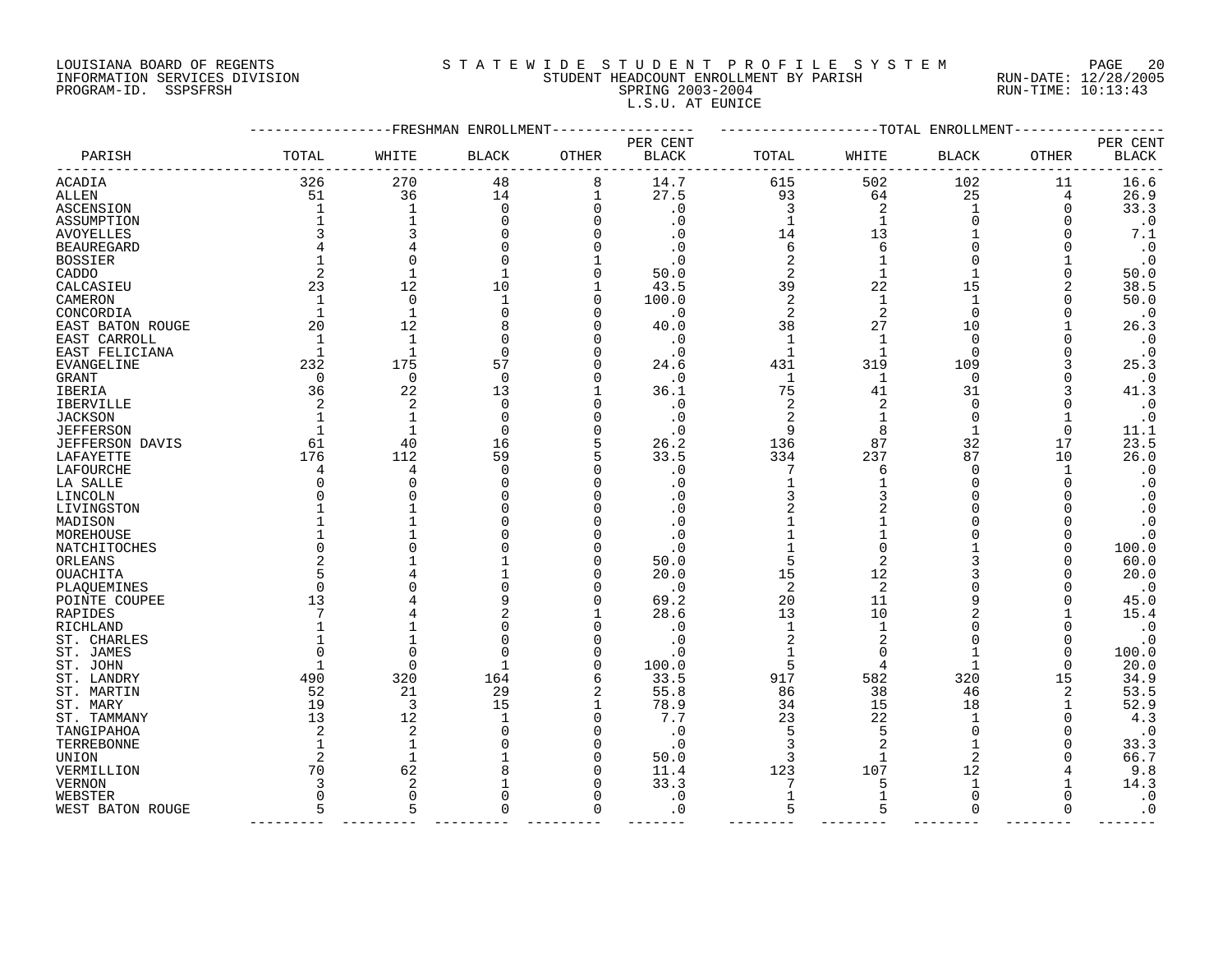# LOUISIANA BOARD OF REGENTS S T A T E W I D E S T U D E N T P R O F I L E S Y S T E M PAGE 21 INFORMATION SERVICES DIVISION STUDENT HEADCOUNT ENROLLMENT BY PARISH RUN-DATE: 12/28/2005 PROGRAM-ID. SSPSFRSH SPRING 2003-2004 RUN-TIME: 10:13:43 L.S.U. AT EUNICE

|                                          |       |        | FRESHMAN-<br>ENROLLMENT-- |              |                   |       |       | TOTAL ENROLLMENT- |              |                          |
|------------------------------------------|-------|--------|---------------------------|--------------|-------------------|-------|-------|-------------------|--------------|--------------------------|
| PARISH                                   | TOTAL | WHITE  | <b>BLACK</b>              | <b>OTHER</b> | PER CENT<br>BLACK | TOTAL | WHITE | <b>BLACK</b>      | <b>OTHER</b> | PER CENT<br><b>BLACK</b> |
| LOUISIANA TOTALS<br>OUT-OF-STATE/FOREIGN | .639  | 147ء س | 460                       | 32<br>▵      | 28.1<br>46.2      | 3,096 | 2,181 | 837               | 78           | 27.0<br>25.9             |
| INSTITUTION TOTALS                       | ,652  | 1,152  | 466                       | 34           | 28.2              | 3,123 | 2,197 | 844               | 82           | 27.0                     |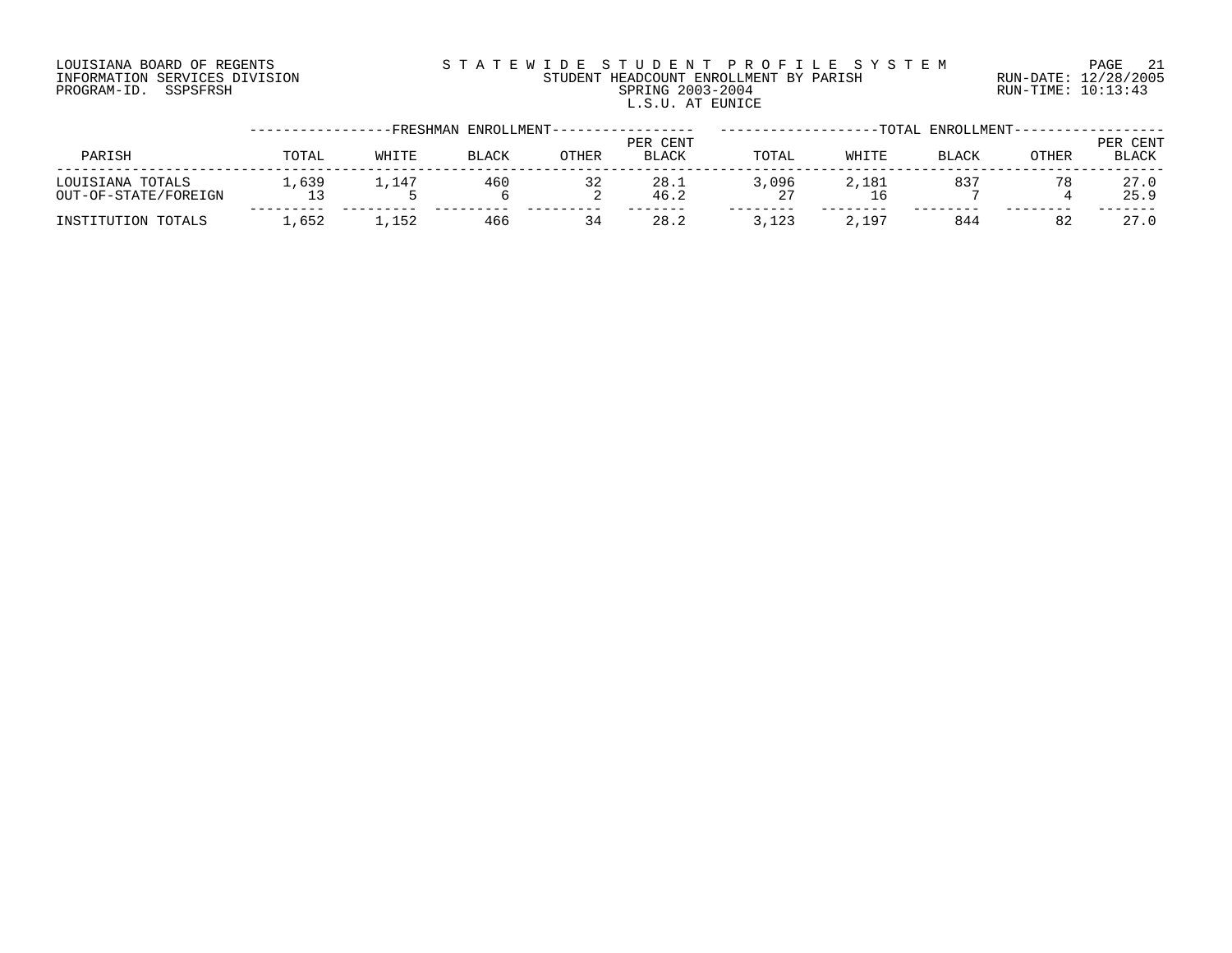# LOUISIANA BOARD OF REGENTS S T A T E W I D E S T U D E N T P R O F I L E S Y S T E M PAGE 22 INFORMATION SERVICES DIVISION STUDENT HEADCOUNT ENROLLMENT BY PARISH RUN-DATE: 12/28/2005 PROGRAM-ID. SSPSFRSH SPRING 2003-2004 RUN-TIME: 10:13:43 L.S.U. AT SHREVEPORT

| PER CENT<br>PER CENT<br>PARISH<br>TOTAL<br>WHITE<br><b>BLACK</b><br>OTHER<br><b>BLACK</b><br>WHITE<br>OTHER<br><b>BLACK</b><br>TOTAL<br><b>BLACK</b><br>0<br>0<br>0<br>$\cdot$ 0<br>$\Omega$<br>$\Omega$<br>$\cdot$ 0<br><b>ACADIA</b><br>$\Omega$<br>1<br>$\Omega$<br>$\Omega$<br>$\cdot 0$<br>3<br>$\cdot$ 0<br>ASCENSION<br>0<br>$\Omega$<br>3<br>$\Omega$<br>0<br>0<br>$\Omega$<br>$\Omega$<br>$\cdot$ 0<br>20.0<br><b>AVOYELLES</b><br>$\Omega$<br>$\Omega$<br>12.5<br>2<br>8<br><b>BEAUREGARD</b><br>$\Omega$<br>. 0<br>2<br>1<br>23.1<br>3<br>2<br>33.3<br><b>BIENVILLE</b><br>6<br>$\mathbf 1$<br>26<br>19<br>6<br>850<br>635<br>11.6<br><b>BOSSIER</b><br>156<br>108<br>26<br>22<br>16.7<br>99<br>116<br>27.6<br>25.6<br>486<br>268<br>134<br>2,370<br>1,475<br>288<br>CADDO<br>84<br>607<br>9.1<br>$\mathbf 0$<br>$\Omega$<br>$\cdot$ 0<br>11<br>8<br>2<br>CALCASIEU<br>1<br>1<br>$\cdot$ 0<br>CALDWELL<br>$\Omega$<br>3<br>$\overline{2}$<br>C<br>O<br>n<br>$\cdot$ 0<br>$\Omega$<br>$\overline{2}$<br>$\overline{2}$<br>$\cdot$ 0<br>CATAHOULA<br>0<br>$\Omega$<br>$\cdot$ 0<br>$\Omega$<br>8<br>27<br>29.6<br>CLAIBORNE<br>3<br>50.0<br>16<br>8<br>3<br>$\overline{4}$<br>3<br>$\Omega$<br>$\cdot$ 0<br>$\mathbf 1$<br>$\Omega$<br>CONCORDIA<br>∩<br>. 0<br>1<br>35<br>20<br>107<br>35<br>DE SOTO<br>12<br>34.3<br>167<br>25<br>21.0<br>2<br>$\overline{2}$<br>10.0<br>$\mathbf 0$<br>20<br>16<br>2<br>EAST BATON ROUGE<br>1<br>. 0<br>$\overline{2}$<br>$\boldsymbol{\cdot}$ 0<br><b>EVANGELINE</b><br>$\Omega$<br>$\Omega$<br>2<br>$\Omega$<br>. 0<br>$\Omega$<br>12.5<br>$\overline{2}$<br>8<br>FRANKLIN<br>2<br>$\cdot$ 0<br>6<br>n<br>100.0<br>9<br>11.1<br>6<br>2<br>GRANT<br>C<br>$\Omega$<br>$\overline{2}$<br>2<br>$\cdot$ 0<br>IBERIA<br>O<br>$\cdot$ 0<br>O<br>$\cdot$ 0<br><b>IBERVILLE</b><br>U<br>. 0<br><b>JACKSON</b><br>3<br>$\cdot$ 0<br>U<br>16.7<br><b>JEFFERSON</b><br>6<br>∩<br>$\Omega$<br>3<br>$\cdot$ 0<br><b>JEFFERSON DAVIS</b><br>O<br>20.0<br>LAFAYETTE<br>$\Omega$<br>10<br>$\Omega$<br>$\boldsymbol{\cdot}$ 0<br>LAFOURCHE<br>$\Omega$<br>1<br>$\mathbf{1}$<br>$\cdot$ 0<br>LA SALLE<br>O<br>$\cdot$ 0<br>$\Omega$<br>O<br>19<br>10<br>36.8<br>33.3<br>2<br>LINCOLN<br>3<br>3<br>3<br>$\cdot$ 0<br>LIVINGSTON<br>$\cdot$ 0<br>$\Omega$<br>$\cdot$ 0<br>MADISON<br>$\cdot$ 0<br>$\mathbf{1}$<br>N<br>$\Omega$<br>$\Omega$<br>13<br>5<br>7<br>53.8<br>MOREHOUSE<br>5<br>60.0<br>$\mathbf{1}$<br>28.6<br>48<br>20.8<br>NATCHITOCHES<br>26<br>10<br>12<br>66.7<br>9<br>2<br>ORLEANS<br>O<br>$\cdot$ 0<br>6<br>1<br>49<br>32<br>26.5<br>OUACHITA<br>8<br>25.0<br>13<br>4<br>$\boldsymbol{\cdot}$ 0<br>3<br>3<br>$\Omega$<br>PLAQUEMINES<br>U<br>. 0<br>$\boldsymbol{\cdot}$ 0<br>$\cdot$ 0<br>$\mathbf{1}$<br>$\mathbf 1$<br>$\Omega$<br>POINTE COUPEE<br>$\Omega$<br>n<br>$\Omega$<br>35<br>26<br>10<br>30.0<br>6<br>3<br>17.1<br>RAPIDES<br>55.6<br>48<br>30<br>17<br>35.4<br>RED RIVER<br>9<br>$\Omega$<br>42.9<br>33<br>18<br>11<br>12.1<br>2<br>SABINE<br>4<br>100.0<br>ST. CHARLES<br>O<br>. 0<br>$\mathbf{1}$<br>O<br>$\Omega$<br>$\mathbf{1}$<br>$\cdot$ 0<br>ST. JAMES<br>$\cdot$ 0<br>$\Omega$<br>O<br>2<br>3<br>$\cdot$ 0<br>n<br>$\Omega$<br>ST. JOHN<br>. 0<br>100.0<br>10<br>30.0<br>ST. LANDRY<br>3<br>2<br>$\cdot$ 0<br>ST. MARTIN<br>$\overline{4}$<br>U<br>. 0<br>$\Omega$<br>5<br>40.0<br>ST. MARY<br>100.0<br>2<br>n<br>11<br>9.1<br>2<br>ST. TAMMANY<br>. 0<br>7<br>$\cdot$ 0<br>TERREBONNE<br>. 0<br>O<br>28.6<br>UNION<br>2<br>2<br>$\cdot$ 0<br>VERMILLION<br>. 0<br>19<br>10<br>21.1<br><b>VERNON</b><br>. 0<br>5<br>$\overline{2}$<br>$\cdot$ 0<br>WASHINGTON<br>$\mathbf{1}$<br>. 0<br>2<br>$\Omega$<br>$\Omega$<br>26<br>21<br>139<br>103<br>20<br>WEBSTER<br>$\mathbf{1}$<br>15.4<br>16<br>14.4 |  | FRESHMAN ENROLLMENT- |  |  | -TOTAL ENROLLMENT |  |
|---------------------------------------------------------------------------------------------------------------------------------------------------------------------------------------------------------------------------------------------------------------------------------------------------------------------------------------------------------------------------------------------------------------------------------------------------------------------------------------------------------------------------------------------------------------------------------------------------------------------------------------------------------------------------------------------------------------------------------------------------------------------------------------------------------------------------------------------------------------------------------------------------------------------------------------------------------------------------------------------------------------------------------------------------------------------------------------------------------------------------------------------------------------------------------------------------------------------------------------------------------------------------------------------------------------------------------------------------------------------------------------------------------------------------------------------------------------------------------------------------------------------------------------------------------------------------------------------------------------------------------------------------------------------------------------------------------------------------------------------------------------------------------------------------------------------------------------------------------------------------------------------------------------------------------------------------------------------------------------------------------------------------------------------------------------------------------------------------------------------------------------------------------------------------------------------------------------------------------------------------------------------------------------------------------------------------------------------------------------------------------------------------------------------------------------------------------------------------------------------------------------------------------------------------------------------------------------------------------------------------------------------------------------------------------------------------------------------------------------------------------------------------------------------------------------------------------------------------------------------------------------------------------------------------------------------------------------------------------------------------------------------------------------------------------------------------------------------------------------------------------------------------------------------------------------------------------------------------------------------------------------------------------------------------------------------------------------------------------------------------------------------------------------------------------------------------------------------------------------------------------------------------------------------------------------------------------------------------------------------------------------------------------------------------------------------------------------------------------------------------------------------|--|----------------------|--|--|-------------------|--|
|                                                                                                                                                                                                                                                                                                                                                                                                                                                                                                                                                                                                                                                                                                                                                                                                                                                                                                                                                                                                                                                                                                                                                                                                                                                                                                                                                                                                                                                                                                                                                                                                                                                                                                                                                                                                                                                                                                                                                                                                                                                                                                                                                                                                                                                                                                                                                                                                                                                                                                                                                                                                                                                                                                                                                                                                                                                                                                                                                                                                                                                                                                                                                                                                                                                                                                                                                                                                                                                                                                                                                                                                                                                                                                                                                                     |  |                      |  |  |                   |  |
|                                                                                                                                                                                                                                                                                                                                                                                                                                                                                                                                                                                                                                                                                                                                                                                                                                                                                                                                                                                                                                                                                                                                                                                                                                                                                                                                                                                                                                                                                                                                                                                                                                                                                                                                                                                                                                                                                                                                                                                                                                                                                                                                                                                                                                                                                                                                                                                                                                                                                                                                                                                                                                                                                                                                                                                                                                                                                                                                                                                                                                                                                                                                                                                                                                                                                                                                                                                                                                                                                                                                                                                                                                                                                                                                                                     |  |                      |  |  |                   |  |
|                                                                                                                                                                                                                                                                                                                                                                                                                                                                                                                                                                                                                                                                                                                                                                                                                                                                                                                                                                                                                                                                                                                                                                                                                                                                                                                                                                                                                                                                                                                                                                                                                                                                                                                                                                                                                                                                                                                                                                                                                                                                                                                                                                                                                                                                                                                                                                                                                                                                                                                                                                                                                                                                                                                                                                                                                                                                                                                                                                                                                                                                                                                                                                                                                                                                                                                                                                                                                                                                                                                                                                                                                                                                                                                                                                     |  |                      |  |  |                   |  |
|                                                                                                                                                                                                                                                                                                                                                                                                                                                                                                                                                                                                                                                                                                                                                                                                                                                                                                                                                                                                                                                                                                                                                                                                                                                                                                                                                                                                                                                                                                                                                                                                                                                                                                                                                                                                                                                                                                                                                                                                                                                                                                                                                                                                                                                                                                                                                                                                                                                                                                                                                                                                                                                                                                                                                                                                                                                                                                                                                                                                                                                                                                                                                                                                                                                                                                                                                                                                                                                                                                                                                                                                                                                                                                                                                                     |  |                      |  |  |                   |  |
|                                                                                                                                                                                                                                                                                                                                                                                                                                                                                                                                                                                                                                                                                                                                                                                                                                                                                                                                                                                                                                                                                                                                                                                                                                                                                                                                                                                                                                                                                                                                                                                                                                                                                                                                                                                                                                                                                                                                                                                                                                                                                                                                                                                                                                                                                                                                                                                                                                                                                                                                                                                                                                                                                                                                                                                                                                                                                                                                                                                                                                                                                                                                                                                                                                                                                                                                                                                                                                                                                                                                                                                                                                                                                                                                                                     |  |                      |  |  |                   |  |
|                                                                                                                                                                                                                                                                                                                                                                                                                                                                                                                                                                                                                                                                                                                                                                                                                                                                                                                                                                                                                                                                                                                                                                                                                                                                                                                                                                                                                                                                                                                                                                                                                                                                                                                                                                                                                                                                                                                                                                                                                                                                                                                                                                                                                                                                                                                                                                                                                                                                                                                                                                                                                                                                                                                                                                                                                                                                                                                                                                                                                                                                                                                                                                                                                                                                                                                                                                                                                                                                                                                                                                                                                                                                                                                                                                     |  |                      |  |  |                   |  |
|                                                                                                                                                                                                                                                                                                                                                                                                                                                                                                                                                                                                                                                                                                                                                                                                                                                                                                                                                                                                                                                                                                                                                                                                                                                                                                                                                                                                                                                                                                                                                                                                                                                                                                                                                                                                                                                                                                                                                                                                                                                                                                                                                                                                                                                                                                                                                                                                                                                                                                                                                                                                                                                                                                                                                                                                                                                                                                                                                                                                                                                                                                                                                                                                                                                                                                                                                                                                                                                                                                                                                                                                                                                                                                                                                                     |  |                      |  |  |                   |  |
|                                                                                                                                                                                                                                                                                                                                                                                                                                                                                                                                                                                                                                                                                                                                                                                                                                                                                                                                                                                                                                                                                                                                                                                                                                                                                                                                                                                                                                                                                                                                                                                                                                                                                                                                                                                                                                                                                                                                                                                                                                                                                                                                                                                                                                                                                                                                                                                                                                                                                                                                                                                                                                                                                                                                                                                                                                                                                                                                                                                                                                                                                                                                                                                                                                                                                                                                                                                                                                                                                                                                                                                                                                                                                                                                                                     |  |                      |  |  |                   |  |
|                                                                                                                                                                                                                                                                                                                                                                                                                                                                                                                                                                                                                                                                                                                                                                                                                                                                                                                                                                                                                                                                                                                                                                                                                                                                                                                                                                                                                                                                                                                                                                                                                                                                                                                                                                                                                                                                                                                                                                                                                                                                                                                                                                                                                                                                                                                                                                                                                                                                                                                                                                                                                                                                                                                                                                                                                                                                                                                                                                                                                                                                                                                                                                                                                                                                                                                                                                                                                                                                                                                                                                                                                                                                                                                                                                     |  |                      |  |  |                   |  |
|                                                                                                                                                                                                                                                                                                                                                                                                                                                                                                                                                                                                                                                                                                                                                                                                                                                                                                                                                                                                                                                                                                                                                                                                                                                                                                                                                                                                                                                                                                                                                                                                                                                                                                                                                                                                                                                                                                                                                                                                                                                                                                                                                                                                                                                                                                                                                                                                                                                                                                                                                                                                                                                                                                                                                                                                                                                                                                                                                                                                                                                                                                                                                                                                                                                                                                                                                                                                                                                                                                                                                                                                                                                                                                                                                                     |  |                      |  |  |                   |  |
|                                                                                                                                                                                                                                                                                                                                                                                                                                                                                                                                                                                                                                                                                                                                                                                                                                                                                                                                                                                                                                                                                                                                                                                                                                                                                                                                                                                                                                                                                                                                                                                                                                                                                                                                                                                                                                                                                                                                                                                                                                                                                                                                                                                                                                                                                                                                                                                                                                                                                                                                                                                                                                                                                                                                                                                                                                                                                                                                                                                                                                                                                                                                                                                                                                                                                                                                                                                                                                                                                                                                                                                                                                                                                                                                                                     |  |                      |  |  |                   |  |
|                                                                                                                                                                                                                                                                                                                                                                                                                                                                                                                                                                                                                                                                                                                                                                                                                                                                                                                                                                                                                                                                                                                                                                                                                                                                                                                                                                                                                                                                                                                                                                                                                                                                                                                                                                                                                                                                                                                                                                                                                                                                                                                                                                                                                                                                                                                                                                                                                                                                                                                                                                                                                                                                                                                                                                                                                                                                                                                                                                                                                                                                                                                                                                                                                                                                                                                                                                                                                                                                                                                                                                                                                                                                                                                                                                     |  |                      |  |  |                   |  |
|                                                                                                                                                                                                                                                                                                                                                                                                                                                                                                                                                                                                                                                                                                                                                                                                                                                                                                                                                                                                                                                                                                                                                                                                                                                                                                                                                                                                                                                                                                                                                                                                                                                                                                                                                                                                                                                                                                                                                                                                                                                                                                                                                                                                                                                                                                                                                                                                                                                                                                                                                                                                                                                                                                                                                                                                                                                                                                                                                                                                                                                                                                                                                                                                                                                                                                                                                                                                                                                                                                                                                                                                                                                                                                                                                                     |  |                      |  |  |                   |  |
|                                                                                                                                                                                                                                                                                                                                                                                                                                                                                                                                                                                                                                                                                                                                                                                                                                                                                                                                                                                                                                                                                                                                                                                                                                                                                                                                                                                                                                                                                                                                                                                                                                                                                                                                                                                                                                                                                                                                                                                                                                                                                                                                                                                                                                                                                                                                                                                                                                                                                                                                                                                                                                                                                                                                                                                                                                                                                                                                                                                                                                                                                                                                                                                                                                                                                                                                                                                                                                                                                                                                                                                                                                                                                                                                                                     |  |                      |  |  |                   |  |
|                                                                                                                                                                                                                                                                                                                                                                                                                                                                                                                                                                                                                                                                                                                                                                                                                                                                                                                                                                                                                                                                                                                                                                                                                                                                                                                                                                                                                                                                                                                                                                                                                                                                                                                                                                                                                                                                                                                                                                                                                                                                                                                                                                                                                                                                                                                                                                                                                                                                                                                                                                                                                                                                                                                                                                                                                                                                                                                                                                                                                                                                                                                                                                                                                                                                                                                                                                                                                                                                                                                                                                                                                                                                                                                                                                     |  |                      |  |  |                   |  |
|                                                                                                                                                                                                                                                                                                                                                                                                                                                                                                                                                                                                                                                                                                                                                                                                                                                                                                                                                                                                                                                                                                                                                                                                                                                                                                                                                                                                                                                                                                                                                                                                                                                                                                                                                                                                                                                                                                                                                                                                                                                                                                                                                                                                                                                                                                                                                                                                                                                                                                                                                                                                                                                                                                                                                                                                                                                                                                                                                                                                                                                                                                                                                                                                                                                                                                                                                                                                                                                                                                                                                                                                                                                                                                                                                                     |  |                      |  |  |                   |  |
|                                                                                                                                                                                                                                                                                                                                                                                                                                                                                                                                                                                                                                                                                                                                                                                                                                                                                                                                                                                                                                                                                                                                                                                                                                                                                                                                                                                                                                                                                                                                                                                                                                                                                                                                                                                                                                                                                                                                                                                                                                                                                                                                                                                                                                                                                                                                                                                                                                                                                                                                                                                                                                                                                                                                                                                                                                                                                                                                                                                                                                                                                                                                                                                                                                                                                                                                                                                                                                                                                                                                                                                                                                                                                                                                                                     |  |                      |  |  |                   |  |
|                                                                                                                                                                                                                                                                                                                                                                                                                                                                                                                                                                                                                                                                                                                                                                                                                                                                                                                                                                                                                                                                                                                                                                                                                                                                                                                                                                                                                                                                                                                                                                                                                                                                                                                                                                                                                                                                                                                                                                                                                                                                                                                                                                                                                                                                                                                                                                                                                                                                                                                                                                                                                                                                                                                                                                                                                                                                                                                                                                                                                                                                                                                                                                                                                                                                                                                                                                                                                                                                                                                                                                                                                                                                                                                                                                     |  |                      |  |  |                   |  |
|                                                                                                                                                                                                                                                                                                                                                                                                                                                                                                                                                                                                                                                                                                                                                                                                                                                                                                                                                                                                                                                                                                                                                                                                                                                                                                                                                                                                                                                                                                                                                                                                                                                                                                                                                                                                                                                                                                                                                                                                                                                                                                                                                                                                                                                                                                                                                                                                                                                                                                                                                                                                                                                                                                                                                                                                                                                                                                                                                                                                                                                                                                                                                                                                                                                                                                                                                                                                                                                                                                                                                                                                                                                                                                                                                                     |  |                      |  |  |                   |  |
|                                                                                                                                                                                                                                                                                                                                                                                                                                                                                                                                                                                                                                                                                                                                                                                                                                                                                                                                                                                                                                                                                                                                                                                                                                                                                                                                                                                                                                                                                                                                                                                                                                                                                                                                                                                                                                                                                                                                                                                                                                                                                                                                                                                                                                                                                                                                                                                                                                                                                                                                                                                                                                                                                                                                                                                                                                                                                                                                                                                                                                                                                                                                                                                                                                                                                                                                                                                                                                                                                                                                                                                                                                                                                                                                                                     |  |                      |  |  |                   |  |
|                                                                                                                                                                                                                                                                                                                                                                                                                                                                                                                                                                                                                                                                                                                                                                                                                                                                                                                                                                                                                                                                                                                                                                                                                                                                                                                                                                                                                                                                                                                                                                                                                                                                                                                                                                                                                                                                                                                                                                                                                                                                                                                                                                                                                                                                                                                                                                                                                                                                                                                                                                                                                                                                                                                                                                                                                                                                                                                                                                                                                                                                                                                                                                                                                                                                                                                                                                                                                                                                                                                                                                                                                                                                                                                                                                     |  |                      |  |  |                   |  |
|                                                                                                                                                                                                                                                                                                                                                                                                                                                                                                                                                                                                                                                                                                                                                                                                                                                                                                                                                                                                                                                                                                                                                                                                                                                                                                                                                                                                                                                                                                                                                                                                                                                                                                                                                                                                                                                                                                                                                                                                                                                                                                                                                                                                                                                                                                                                                                                                                                                                                                                                                                                                                                                                                                                                                                                                                                                                                                                                                                                                                                                                                                                                                                                                                                                                                                                                                                                                                                                                                                                                                                                                                                                                                                                                                                     |  |                      |  |  |                   |  |
|                                                                                                                                                                                                                                                                                                                                                                                                                                                                                                                                                                                                                                                                                                                                                                                                                                                                                                                                                                                                                                                                                                                                                                                                                                                                                                                                                                                                                                                                                                                                                                                                                                                                                                                                                                                                                                                                                                                                                                                                                                                                                                                                                                                                                                                                                                                                                                                                                                                                                                                                                                                                                                                                                                                                                                                                                                                                                                                                                                                                                                                                                                                                                                                                                                                                                                                                                                                                                                                                                                                                                                                                                                                                                                                                                                     |  |                      |  |  |                   |  |
|                                                                                                                                                                                                                                                                                                                                                                                                                                                                                                                                                                                                                                                                                                                                                                                                                                                                                                                                                                                                                                                                                                                                                                                                                                                                                                                                                                                                                                                                                                                                                                                                                                                                                                                                                                                                                                                                                                                                                                                                                                                                                                                                                                                                                                                                                                                                                                                                                                                                                                                                                                                                                                                                                                                                                                                                                                                                                                                                                                                                                                                                                                                                                                                                                                                                                                                                                                                                                                                                                                                                                                                                                                                                                                                                                                     |  |                      |  |  |                   |  |
|                                                                                                                                                                                                                                                                                                                                                                                                                                                                                                                                                                                                                                                                                                                                                                                                                                                                                                                                                                                                                                                                                                                                                                                                                                                                                                                                                                                                                                                                                                                                                                                                                                                                                                                                                                                                                                                                                                                                                                                                                                                                                                                                                                                                                                                                                                                                                                                                                                                                                                                                                                                                                                                                                                                                                                                                                                                                                                                                                                                                                                                                                                                                                                                                                                                                                                                                                                                                                                                                                                                                                                                                                                                                                                                                                                     |  |                      |  |  |                   |  |
|                                                                                                                                                                                                                                                                                                                                                                                                                                                                                                                                                                                                                                                                                                                                                                                                                                                                                                                                                                                                                                                                                                                                                                                                                                                                                                                                                                                                                                                                                                                                                                                                                                                                                                                                                                                                                                                                                                                                                                                                                                                                                                                                                                                                                                                                                                                                                                                                                                                                                                                                                                                                                                                                                                                                                                                                                                                                                                                                                                                                                                                                                                                                                                                                                                                                                                                                                                                                                                                                                                                                                                                                                                                                                                                                                                     |  |                      |  |  |                   |  |
|                                                                                                                                                                                                                                                                                                                                                                                                                                                                                                                                                                                                                                                                                                                                                                                                                                                                                                                                                                                                                                                                                                                                                                                                                                                                                                                                                                                                                                                                                                                                                                                                                                                                                                                                                                                                                                                                                                                                                                                                                                                                                                                                                                                                                                                                                                                                                                                                                                                                                                                                                                                                                                                                                                                                                                                                                                                                                                                                                                                                                                                                                                                                                                                                                                                                                                                                                                                                                                                                                                                                                                                                                                                                                                                                                                     |  |                      |  |  |                   |  |
|                                                                                                                                                                                                                                                                                                                                                                                                                                                                                                                                                                                                                                                                                                                                                                                                                                                                                                                                                                                                                                                                                                                                                                                                                                                                                                                                                                                                                                                                                                                                                                                                                                                                                                                                                                                                                                                                                                                                                                                                                                                                                                                                                                                                                                                                                                                                                                                                                                                                                                                                                                                                                                                                                                                                                                                                                                                                                                                                                                                                                                                                                                                                                                                                                                                                                                                                                                                                                                                                                                                                                                                                                                                                                                                                                                     |  |                      |  |  |                   |  |
|                                                                                                                                                                                                                                                                                                                                                                                                                                                                                                                                                                                                                                                                                                                                                                                                                                                                                                                                                                                                                                                                                                                                                                                                                                                                                                                                                                                                                                                                                                                                                                                                                                                                                                                                                                                                                                                                                                                                                                                                                                                                                                                                                                                                                                                                                                                                                                                                                                                                                                                                                                                                                                                                                                                                                                                                                                                                                                                                                                                                                                                                                                                                                                                                                                                                                                                                                                                                                                                                                                                                                                                                                                                                                                                                                                     |  |                      |  |  |                   |  |
|                                                                                                                                                                                                                                                                                                                                                                                                                                                                                                                                                                                                                                                                                                                                                                                                                                                                                                                                                                                                                                                                                                                                                                                                                                                                                                                                                                                                                                                                                                                                                                                                                                                                                                                                                                                                                                                                                                                                                                                                                                                                                                                                                                                                                                                                                                                                                                                                                                                                                                                                                                                                                                                                                                                                                                                                                                                                                                                                                                                                                                                                                                                                                                                                                                                                                                                                                                                                                                                                                                                                                                                                                                                                                                                                                                     |  |                      |  |  |                   |  |
|                                                                                                                                                                                                                                                                                                                                                                                                                                                                                                                                                                                                                                                                                                                                                                                                                                                                                                                                                                                                                                                                                                                                                                                                                                                                                                                                                                                                                                                                                                                                                                                                                                                                                                                                                                                                                                                                                                                                                                                                                                                                                                                                                                                                                                                                                                                                                                                                                                                                                                                                                                                                                                                                                                                                                                                                                                                                                                                                                                                                                                                                                                                                                                                                                                                                                                                                                                                                                                                                                                                                                                                                                                                                                                                                                                     |  |                      |  |  |                   |  |
|                                                                                                                                                                                                                                                                                                                                                                                                                                                                                                                                                                                                                                                                                                                                                                                                                                                                                                                                                                                                                                                                                                                                                                                                                                                                                                                                                                                                                                                                                                                                                                                                                                                                                                                                                                                                                                                                                                                                                                                                                                                                                                                                                                                                                                                                                                                                                                                                                                                                                                                                                                                                                                                                                                                                                                                                                                                                                                                                                                                                                                                                                                                                                                                                                                                                                                                                                                                                                                                                                                                                                                                                                                                                                                                                                                     |  |                      |  |  |                   |  |
|                                                                                                                                                                                                                                                                                                                                                                                                                                                                                                                                                                                                                                                                                                                                                                                                                                                                                                                                                                                                                                                                                                                                                                                                                                                                                                                                                                                                                                                                                                                                                                                                                                                                                                                                                                                                                                                                                                                                                                                                                                                                                                                                                                                                                                                                                                                                                                                                                                                                                                                                                                                                                                                                                                                                                                                                                                                                                                                                                                                                                                                                                                                                                                                                                                                                                                                                                                                                                                                                                                                                                                                                                                                                                                                                                                     |  |                      |  |  |                   |  |
|                                                                                                                                                                                                                                                                                                                                                                                                                                                                                                                                                                                                                                                                                                                                                                                                                                                                                                                                                                                                                                                                                                                                                                                                                                                                                                                                                                                                                                                                                                                                                                                                                                                                                                                                                                                                                                                                                                                                                                                                                                                                                                                                                                                                                                                                                                                                                                                                                                                                                                                                                                                                                                                                                                                                                                                                                                                                                                                                                                                                                                                                                                                                                                                                                                                                                                                                                                                                                                                                                                                                                                                                                                                                                                                                                                     |  |                      |  |  |                   |  |
|                                                                                                                                                                                                                                                                                                                                                                                                                                                                                                                                                                                                                                                                                                                                                                                                                                                                                                                                                                                                                                                                                                                                                                                                                                                                                                                                                                                                                                                                                                                                                                                                                                                                                                                                                                                                                                                                                                                                                                                                                                                                                                                                                                                                                                                                                                                                                                                                                                                                                                                                                                                                                                                                                                                                                                                                                                                                                                                                                                                                                                                                                                                                                                                                                                                                                                                                                                                                                                                                                                                                                                                                                                                                                                                                                                     |  |                      |  |  |                   |  |
|                                                                                                                                                                                                                                                                                                                                                                                                                                                                                                                                                                                                                                                                                                                                                                                                                                                                                                                                                                                                                                                                                                                                                                                                                                                                                                                                                                                                                                                                                                                                                                                                                                                                                                                                                                                                                                                                                                                                                                                                                                                                                                                                                                                                                                                                                                                                                                                                                                                                                                                                                                                                                                                                                                                                                                                                                                                                                                                                                                                                                                                                                                                                                                                                                                                                                                                                                                                                                                                                                                                                                                                                                                                                                                                                                                     |  |                      |  |  |                   |  |
|                                                                                                                                                                                                                                                                                                                                                                                                                                                                                                                                                                                                                                                                                                                                                                                                                                                                                                                                                                                                                                                                                                                                                                                                                                                                                                                                                                                                                                                                                                                                                                                                                                                                                                                                                                                                                                                                                                                                                                                                                                                                                                                                                                                                                                                                                                                                                                                                                                                                                                                                                                                                                                                                                                                                                                                                                                                                                                                                                                                                                                                                                                                                                                                                                                                                                                                                                                                                                                                                                                                                                                                                                                                                                                                                                                     |  |                      |  |  |                   |  |
|                                                                                                                                                                                                                                                                                                                                                                                                                                                                                                                                                                                                                                                                                                                                                                                                                                                                                                                                                                                                                                                                                                                                                                                                                                                                                                                                                                                                                                                                                                                                                                                                                                                                                                                                                                                                                                                                                                                                                                                                                                                                                                                                                                                                                                                                                                                                                                                                                                                                                                                                                                                                                                                                                                                                                                                                                                                                                                                                                                                                                                                                                                                                                                                                                                                                                                                                                                                                                                                                                                                                                                                                                                                                                                                                                                     |  |                      |  |  |                   |  |
|                                                                                                                                                                                                                                                                                                                                                                                                                                                                                                                                                                                                                                                                                                                                                                                                                                                                                                                                                                                                                                                                                                                                                                                                                                                                                                                                                                                                                                                                                                                                                                                                                                                                                                                                                                                                                                                                                                                                                                                                                                                                                                                                                                                                                                                                                                                                                                                                                                                                                                                                                                                                                                                                                                                                                                                                                                                                                                                                                                                                                                                                                                                                                                                                                                                                                                                                                                                                                                                                                                                                                                                                                                                                                                                                                                     |  |                      |  |  |                   |  |
|                                                                                                                                                                                                                                                                                                                                                                                                                                                                                                                                                                                                                                                                                                                                                                                                                                                                                                                                                                                                                                                                                                                                                                                                                                                                                                                                                                                                                                                                                                                                                                                                                                                                                                                                                                                                                                                                                                                                                                                                                                                                                                                                                                                                                                                                                                                                                                                                                                                                                                                                                                                                                                                                                                                                                                                                                                                                                                                                                                                                                                                                                                                                                                                                                                                                                                                                                                                                                                                                                                                                                                                                                                                                                                                                                                     |  |                      |  |  |                   |  |
|                                                                                                                                                                                                                                                                                                                                                                                                                                                                                                                                                                                                                                                                                                                                                                                                                                                                                                                                                                                                                                                                                                                                                                                                                                                                                                                                                                                                                                                                                                                                                                                                                                                                                                                                                                                                                                                                                                                                                                                                                                                                                                                                                                                                                                                                                                                                                                                                                                                                                                                                                                                                                                                                                                                                                                                                                                                                                                                                                                                                                                                                                                                                                                                                                                                                                                                                                                                                                                                                                                                                                                                                                                                                                                                                                                     |  |                      |  |  |                   |  |
|                                                                                                                                                                                                                                                                                                                                                                                                                                                                                                                                                                                                                                                                                                                                                                                                                                                                                                                                                                                                                                                                                                                                                                                                                                                                                                                                                                                                                                                                                                                                                                                                                                                                                                                                                                                                                                                                                                                                                                                                                                                                                                                                                                                                                                                                                                                                                                                                                                                                                                                                                                                                                                                                                                                                                                                                                                                                                                                                                                                                                                                                                                                                                                                                                                                                                                                                                                                                                                                                                                                                                                                                                                                                                                                                                                     |  |                      |  |  |                   |  |
|                                                                                                                                                                                                                                                                                                                                                                                                                                                                                                                                                                                                                                                                                                                                                                                                                                                                                                                                                                                                                                                                                                                                                                                                                                                                                                                                                                                                                                                                                                                                                                                                                                                                                                                                                                                                                                                                                                                                                                                                                                                                                                                                                                                                                                                                                                                                                                                                                                                                                                                                                                                                                                                                                                                                                                                                                                                                                                                                                                                                                                                                                                                                                                                                                                                                                                                                                                                                                                                                                                                                                                                                                                                                                                                                                                     |  |                      |  |  |                   |  |
|                                                                                                                                                                                                                                                                                                                                                                                                                                                                                                                                                                                                                                                                                                                                                                                                                                                                                                                                                                                                                                                                                                                                                                                                                                                                                                                                                                                                                                                                                                                                                                                                                                                                                                                                                                                                                                                                                                                                                                                                                                                                                                                                                                                                                                                                                                                                                                                                                                                                                                                                                                                                                                                                                                                                                                                                                                                                                                                                                                                                                                                                                                                                                                                                                                                                                                                                                                                                                                                                                                                                                                                                                                                                                                                                                                     |  |                      |  |  |                   |  |
|                                                                                                                                                                                                                                                                                                                                                                                                                                                                                                                                                                                                                                                                                                                                                                                                                                                                                                                                                                                                                                                                                                                                                                                                                                                                                                                                                                                                                                                                                                                                                                                                                                                                                                                                                                                                                                                                                                                                                                                                                                                                                                                                                                                                                                                                                                                                                                                                                                                                                                                                                                                                                                                                                                                                                                                                                                                                                                                                                                                                                                                                                                                                                                                                                                                                                                                                                                                                                                                                                                                                                                                                                                                                                                                                                                     |  |                      |  |  |                   |  |
|                                                                                                                                                                                                                                                                                                                                                                                                                                                                                                                                                                                                                                                                                                                                                                                                                                                                                                                                                                                                                                                                                                                                                                                                                                                                                                                                                                                                                                                                                                                                                                                                                                                                                                                                                                                                                                                                                                                                                                                                                                                                                                                                                                                                                                                                                                                                                                                                                                                                                                                                                                                                                                                                                                                                                                                                                                                                                                                                                                                                                                                                                                                                                                                                                                                                                                                                                                                                                                                                                                                                                                                                                                                                                                                                                                     |  |                      |  |  |                   |  |
|                                                                                                                                                                                                                                                                                                                                                                                                                                                                                                                                                                                                                                                                                                                                                                                                                                                                                                                                                                                                                                                                                                                                                                                                                                                                                                                                                                                                                                                                                                                                                                                                                                                                                                                                                                                                                                                                                                                                                                                                                                                                                                                                                                                                                                                                                                                                                                                                                                                                                                                                                                                                                                                                                                                                                                                                                                                                                                                                                                                                                                                                                                                                                                                                                                                                                                                                                                                                                                                                                                                                                                                                                                                                                                                                                                     |  |                      |  |  |                   |  |
|                                                                                                                                                                                                                                                                                                                                                                                                                                                                                                                                                                                                                                                                                                                                                                                                                                                                                                                                                                                                                                                                                                                                                                                                                                                                                                                                                                                                                                                                                                                                                                                                                                                                                                                                                                                                                                                                                                                                                                                                                                                                                                                                                                                                                                                                                                                                                                                                                                                                                                                                                                                                                                                                                                                                                                                                                                                                                                                                                                                                                                                                                                                                                                                                                                                                                                                                                                                                                                                                                                                                                                                                                                                                                                                                                                     |  |                      |  |  |                   |  |
|                                                                                                                                                                                                                                                                                                                                                                                                                                                                                                                                                                                                                                                                                                                                                                                                                                                                                                                                                                                                                                                                                                                                                                                                                                                                                                                                                                                                                                                                                                                                                                                                                                                                                                                                                                                                                                                                                                                                                                                                                                                                                                                                                                                                                                                                                                                                                                                                                                                                                                                                                                                                                                                                                                                                                                                                                                                                                                                                                                                                                                                                                                                                                                                                                                                                                                                                                                                                                                                                                                                                                                                                                                                                                                                                                                     |  |                      |  |  |                   |  |
|                                                                                                                                                                                                                                                                                                                                                                                                                                                                                                                                                                                                                                                                                                                                                                                                                                                                                                                                                                                                                                                                                                                                                                                                                                                                                                                                                                                                                                                                                                                                                                                                                                                                                                                                                                                                                                                                                                                                                                                                                                                                                                                                                                                                                                                                                                                                                                                                                                                                                                                                                                                                                                                                                                                                                                                                                                                                                                                                                                                                                                                                                                                                                                                                                                                                                                                                                                                                                                                                                                                                                                                                                                                                                                                                                                     |  |                      |  |  |                   |  |
|                                                                                                                                                                                                                                                                                                                                                                                                                                                                                                                                                                                                                                                                                                                                                                                                                                                                                                                                                                                                                                                                                                                                                                                                                                                                                                                                                                                                                                                                                                                                                                                                                                                                                                                                                                                                                                                                                                                                                                                                                                                                                                                                                                                                                                                                                                                                                                                                                                                                                                                                                                                                                                                                                                                                                                                                                                                                                                                                                                                                                                                                                                                                                                                                                                                                                                                                                                                                                                                                                                                                                                                                                                                                                                                                                                     |  |                      |  |  |                   |  |
|                                                                                                                                                                                                                                                                                                                                                                                                                                                                                                                                                                                                                                                                                                                                                                                                                                                                                                                                                                                                                                                                                                                                                                                                                                                                                                                                                                                                                                                                                                                                                                                                                                                                                                                                                                                                                                                                                                                                                                                                                                                                                                                                                                                                                                                                                                                                                                                                                                                                                                                                                                                                                                                                                                                                                                                                                                                                                                                                                                                                                                                                                                                                                                                                                                                                                                                                                                                                                                                                                                                                                                                                                                                                                                                                                                     |  |                      |  |  |                   |  |
|                                                                                                                                                                                                                                                                                                                                                                                                                                                                                                                                                                                                                                                                                                                                                                                                                                                                                                                                                                                                                                                                                                                                                                                                                                                                                                                                                                                                                                                                                                                                                                                                                                                                                                                                                                                                                                                                                                                                                                                                                                                                                                                                                                                                                                                                                                                                                                                                                                                                                                                                                                                                                                                                                                                                                                                                                                                                                                                                                                                                                                                                                                                                                                                                                                                                                                                                                                                                                                                                                                                                                                                                                                                                                                                                                                     |  |                      |  |  |                   |  |
|                                                                                                                                                                                                                                                                                                                                                                                                                                                                                                                                                                                                                                                                                                                                                                                                                                                                                                                                                                                                                                                                                                                                                                                                                                                                                                                                                                                                                                                                                                                                                                                                                                                                                                                                                                                                                                                                                                                                                                                                                                                                                                                                                                                                                                                                                                                                                                                                                                                                                                                                                                                                                                                                                                                                                                                                                                                                                                                                                                                                                                                                                                                                                                                                                                                                                                                                                                                                                                                                                                                                                                                                                                                                                                                                                                     |  |                      |  |  |                   |  |
|                                                                                                                                                                                                                                                                                                                                                                                                                                                                                                                                                                                                                                                                                                                                                                                                                                                                                                                                                                                                                                                                                                                                                                                                                                                                                                                                                                                                                                                                                                                                                                                                                                                                                                                                                                                                                                                                                                                                                                                                                                                                                                                                                                                                                                                                                                                                                                                                                                                                                                                                                                                                                                                                                                                                                                                                                                                                                                                                                                                                                                                                                                                                                                                                                                                                                                                                                                                                                                                                                                                                                                                                                                                                                                                                                                     |  |                      |  |  |                   |  |
|                                                                                                                                                                                                                                                                                                                                                                                                                                                                                                                                                                                                                                                                                                                                                                                                                                                                                                                                                                                                                                                                                                                                                                                                                                                                                                                                                                                                                                                                                                                                                                                                                                                                                                                                                                                                                                                                                                                                                                                                                                                                                                                                                                                                                                                                                                                                                                                                                                                                                                                                                                                                                                                                                                                                                                                                                                                                                                                                                                                                                                                                                                                                                                                                                                                                                                                                                                                                                                                                                                                                                                                                                                                                                                                                                                     |  |                      |  |  |                   |  |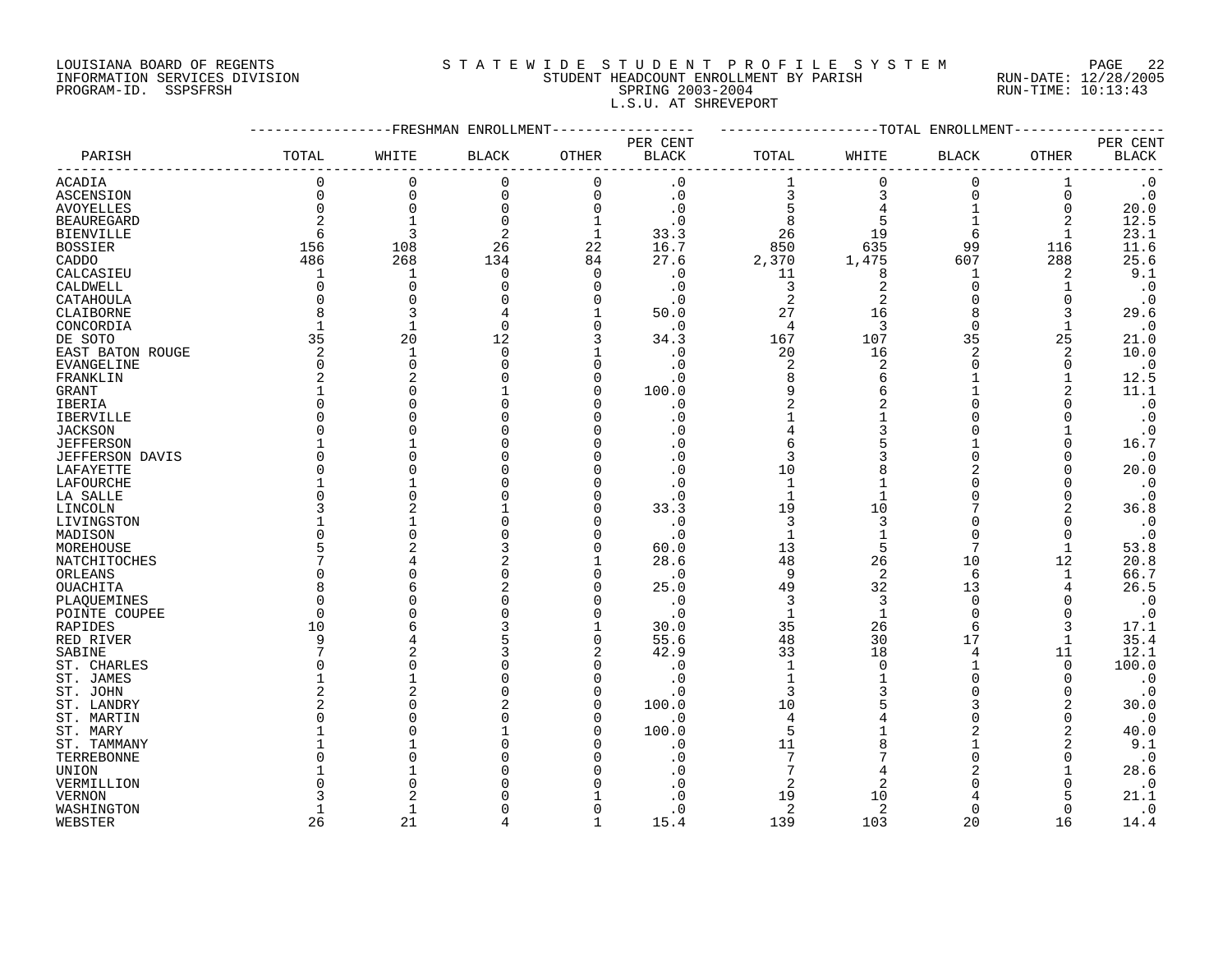# LOUISIANA BOARD OF REGENTS S T A T E W I D E S T U D E N T P R O F I L E S Y S T E M PAGE 23 INFORMATION SERVICES DIVISION STUDENT HEADCOUNT ENROLLMENT BY PARISH RUN-DATE: 12/28/2005 PROGRAM-ID. SSPSFRSH SPRING 2003-2004 RUN-TIME: 10:13:43 L.S.U. AT SHREVEPORT

|                                                            |           |           | -FRESHMAN ENROLLMENT- |       |                          |              |              | -TOTAL ENROLLMENT- |           |                   |
|------------------------------------------------------------|-----------|-----------|-----------------------|-------|--------------------------|--------------|--------------|--------------------|-----------|-------------------|
| PARISH                                                     | TOTAL     | WHITE     | <b>BLACK</b>          | OTHER | PER CENT<br><b>BLACK</b> | TOTAL        | WHITE        | <b>BLACK</b>       | OTHER     | PER CENT<br>BLACK |
| WEST BATON ROUGE<br>WEST CARROLL<br>WEST FELICIANA<br>WINN |           |           |                       |       | 50.0                     |              |              |                    |           | 33.3<br>33.3      |
| LOUISIANA TOTALS<br>OUT-OF-STATE/FOREIGN                   | 796<br>35 | 469<br>21 | 207                   | 120   | 26.0<br>20.0             | 4,031<br>180 | 2,649<br>107 | 872<br>23          | 510<br>50 | 21.6<br>12.8      |
| INSTITUTION TOTALS                                         | 831       | 490       | 214                   | 127   | 25.8                     | 4,211        | 2,756        | 895                | 560       | 21.3              |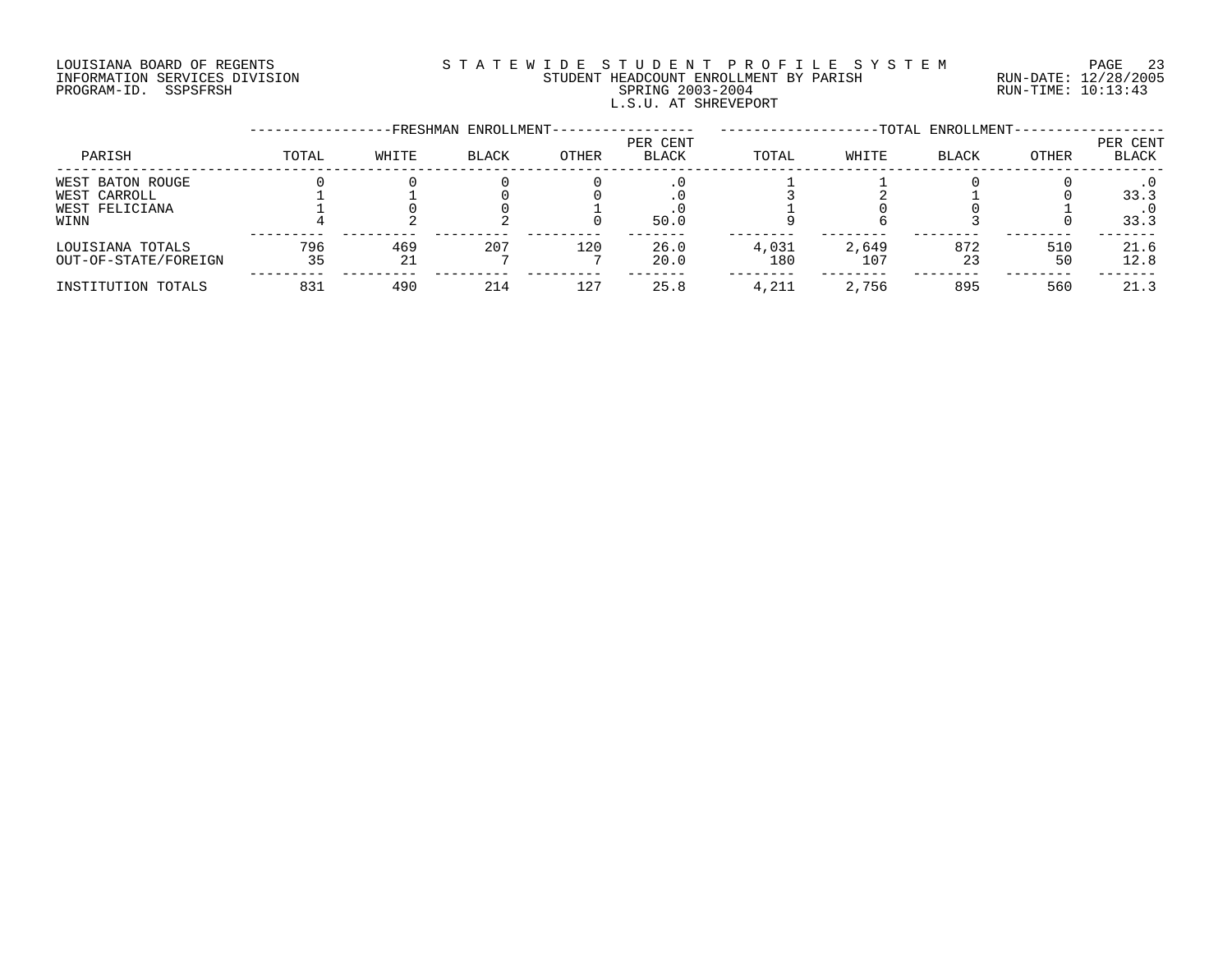## LOUISIANA BOARD OF REGENTS S T A T E W I D E S T U D E N T P R O F I L E S Y S T E M PAGE 24 INFORMATION SERVICES DIVISION STUDENT HEADCOUNT ENROLLMENT BY PARISH RUN-DATE: 12/28/2005 PROGRAM-ID. SSPSFRSH SPRING 2003-2004 RUN-TIME: 10:13:43 UNIVERSITY OF NEW ORLEANS

|                   |                |                | -FRESHMAN ENROLLMENT |             |              |                 |                | --TOTAL ENROLLMENT |              |              |
|-------------------|----------------|----------------|----------------------|-------------|--------------|-----------------|----------------|--------------------|--------------|--------------|
|                   |                |                |                      |             | PER CENT     |                 |                |                    |              | PER CENT     |
| PARISH            | TOTAL          | WHITE          | <b>BLACK</b>         | OTHER       | <b>BLACK</b> | TOTAL           | WHITE          | <b>BLACK</b>       | OTHER        | <b>BLACK</b> |
| ACADIA            | 3              | $\overline{2}$ | 1                    | 0           | 33.3         | 18              | 11             | 5                  | 2            | 27.8         |
| ALLEN             | $\mathbf{1}$   | $\mathbf 1$    | $\Omega$             | $\Omega$    | $\cdot$ 0    | $\overline{4}$  | 2              | $\Omega$           | 2            | $\cdot$ 0    |
| ASCENSION         | 16             | 5              | 10                   | $\mathbf 1$ | 62.5         | 39              | 18             | 18                 | 3            | 46.2         |
| ASSUMPTION        | $\overline{2}$ | $\mathbf{1}$   | $\mathbf{1}$         | $\Omega$    | 50.0         | 8               | $\overline{2}$ | 5                  |              | 62.5         |
| <b>AVOYELLES</b>  | 2              | $\overline{c}$ | $\Omega$             | U           | $\cdot$ 0    | 13              | 8              | 4                  |              | 30.8         |
| <b>BEAUREGARD</b> |                | 0              |                      | $\Omega$    | 100.0        | 8               | 3              | 4                  |              | 50.0         |
| BOSSIER           | 5              |                | 1                    |             | 20.0         | 20              | 13             | 2                  | 5            | 10.0         |
| CADDO             | 20             | 3              | 17                   | $\Omega$    | 85.0         | 80              | 28             | 46                 | 6            | 57.5         |
| CALCASIEU         | 11             | 4              | 4                    | 3           | 36.4         | 38              | 19             | 12                 |              | 31.6         |
| CAMERON           |                | $\Omega$       |                      |             | $\cdot$ 0    | $\mathbf{1}$    | $\Omega$       | $\Omega$           |              | $\cdot$ 0    |
| CATAHOULA         | $\Omega$       | $\Omega$       |                      | U           | . 0          | 2               |                | $\mathbf{1}$       | O            | 50.0         |
| CLAIBORNE         |                | 0              |                      | 0           | $\cdot$ 0    | 2               |                |                    | $\Omega$     | 50.0         |
| CONCORDIA         |                | 0              | -1                   | 0           | 100.0        | 3               | 2              | 1                  | $\Omega$     | 33.3         |
| EAST BATON ROUGE  | 84             | 20             | 58                   | 6           | 69.0         | 273             | 105            | 142                | 26           | 52.0         |
| EAST CARROLL      |                | 0              |                      | O           | 100.0        | 3               | 0              | 3                  | $\Omega$     | 100.0        |
| EAST FELICIANA    | 3              | 2              |                      | $\Omega$    | 33.3         | 4               |                | 2                  | $\Omega$     | 50.0         |
| EVANGELINE        |                | 0              |                      | 0           | 100.0        | 10              |                | 5                  | <sup>0</sup> | 50.0         |
| FRANKLIN          |                | $\Omega$       |                      | U           | 100.0        | 3               |                |                    | O            | 33.3         |
| <b>GRANT</b>      | $\Omega$       | $\Omega$       | $\Omega$             | O           | $\cdot$ 0    | $\mathbf{1}$    | $\mathbf 1$    | $\Omega$           | O            | $\cdot$ 0    |
| IBERIA            | 16             | 5              | 10                   |             | 62.5         | 35              | 15             | 19                 |              | 54.3         |
| <b>IBERVILLE</b>  | 9              | $\mathbf{1}$   | 8                    | $\Omega$    | 88.9         | 16              | 3              | 13                 | 0            | 81.3         |
| <b>JEFFERSON</b>  | 1,026          | 543            | 174                  | 309         | 17.0         | 4,913           | 3,125          | 594                | 1,194        | 12.1         |
| JEFFERSON DAVIS   | 2              | $\mathbf{1}$   | $\Omega$             | 1           | $\cdot$ 0    | 5               | 4              | $\mathbf 0$        | 1            | $\cdot$ 0    |
| LAFAYETTE         | 31             | 21             | 8                    | 2           | 25.8         | 111             | 70             | 25                 | 16           | 22.5         |
| LAFOURCHE         | 18             | 12             |                      | 4           | 11.1         | 102             | 71             | 15                 | 16           | 14.7         |
| LA SALLE          | $\Omega$       | $\mathbf 0$    | $\Omega$             | $\Omega$    | $\cdot$ 0    | $\mathbf{1}$    | $\Omega$       | $\mathbf{1}$       | $\Omega$     | 100.0        |
| LINCOLN           |                | 2              | $\Omega$             | $\Omega$    | $\cdot$ 0    | $7\phantom{.0}$ | 6              |                    | $\Omega$     | 14.3         |
| LIVINGSTON        |                | 3              |                      | O           | . 0          | 17              | 15             |                    |              | 5.9          |
| MADISON           |                | 0              | O                    | 0           | . 0          | 2               | $\mathbf{1}$   |                    | $\Omega$     | 50.0         |
| MOREHOUSE         |                | $\overline{2}$ | $\cap$               | $\Omega$    | . 0          | 6               | 6              | $\Omega$           | $\Omega$     | $\cdot$ 0    |
| NATCHITOCHES      |                | 2              | ∩                    | $\Omega$    | $\cdot$ 0    | 28              | 18             |                    | 9            | 3.6          |
| ORLEANS           | 1,378          | 487            | 686                  | 205         | 49.8         | 6,255           | 2,852          | 2,407              | 996          | 38.5         |
| <b>OUACHITA</b>   | 5              | 2              | 3                    | 0           | 60.0         | 22              | 13             | 6                  | 3            | 27.3         |
| PLAQUEMINES       | 49             | 34             | 11                   | 4           | 22.4         | 189             | 138            | 32                 | 19           | 16.9         |
| POINTE COUPEE     | 3              | $\mathbf{1}$   | $\overline{2}$       | $\Omega$    | 66.7         | 9               | 4              | 5                  | 0            | 55.6         |
| RAPIDES           | 9              | 6              |                      | 0           | 33.3         | 53              | 41             | 9                  | 3            | 17.0         |
| RICHLAND          |                | 0              |                      | 0           | $\cdot$ 0    | 3               | 1              |                    |              | 33.3         |
| SABINE            | $\Omega$       | $\mathbf 0$    |                      | $\Omega$    | . 0          | 1               | -1             | $\Omega$           | $\Omega$     | $\cdot$ 0    |
| ST. BERNARD       | 103            | 73             | 4                    | 26          | 3.9          | 569             | 458            | 12                 | 99           | 2.1          |
| ST. CHARLES       | 85             | 52             | 15                   | 18          | 17.6         | 359             | 253            | 55                 | 51           | 15.3         |
| ST. HELENA        |                | $\mathbf{1}$   | $\Omega$             | $\Omega$    | . 0          | 1               | 1              | $\overline{0}$     | $\mathbf 0$  | $\cdot$ 0    |
| ST. JAMES         | 6              | $\mathbf 0$    | 6                    | $\Omega$    | 100.0        | 31              | 5              | 24                 | 2            | 77.4         |
| ST. JOHN          | 57             | 24             | 30                   | 3           | 52.6         | 222             | 121            | 80                 | 21           | 36.0         |
| ST. LANDRY        | 9              | 3              | 5                    | 1           | 55.6         | 34              | 20             | 13                 | 1            | 38.2         |
| ST. MARTIN        |                | $\Omega$       | $\overline{2}$       | 0           | 100.0        | 16              | 10             | 6                  | $\Omega$     | 37.5         |
| ST. MARY          | 20             | 3              | 14                   | 3           | 70.0         | 64              | 15             | 39                 | 10           | 60.9         |
| ST. TAMMANY       | 225            | 161            | 22                   | 42          | 9.8          | 1,151           | 889            | 92                 | 170          | 8.0          |
| TANGIPAHOA        | 12             | $\mathbf{1}$   |                      | 4           | 58.3         | 69              | 38             | 19                 | 12           | 27.5         |
| TENSAS            | $\Omega$       | $\mathbf 0$    | $\Omega$             | $\Omega$    | $\cdot$ 0    | 1               | 1              | $\Omega$           | 0            | $\cdot$ 0    |
| TERREBONNE        | 38             | 15             | 19                   | 4           | 50.0         | 161             | 77             | 58                 | 26           | 36.0         |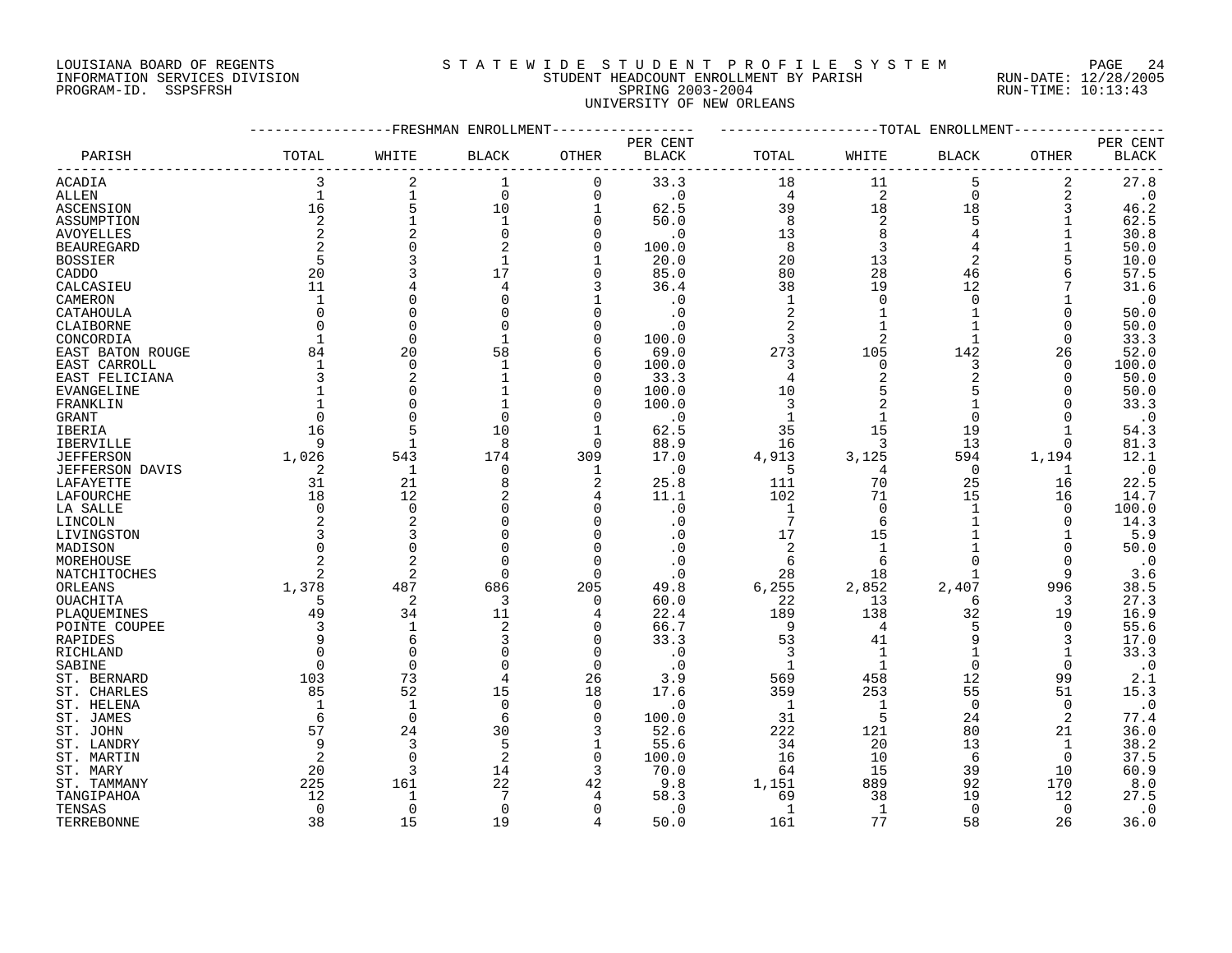# LOUISIANA BOARD OF REGENTS S T A T E W I D E S T U D E N T P R O F I L E S Y S T E M PAGE 25 INFORMATION SERVICES DIVISION STUDENT HEADCOUNT ENROLLMENT BY PARISH RUN-DATE: 12/28/2005 PROGRAM-ID. SSPSFRSH SPRING 2003-2004 RUN-TIME: 10:13:43 UNIVERSITY OF NEW ORLEANS

|                      |       |       | -FRESHMAN ENROLLMENT- |       |                          |        |       | -TOTAL ENROLLMENT- |       |                          |
|----------------------|-------|-------|-----------------------|-------|--------------------------|--------|-------|--------------------|-------|--------------------------|
| PARISH               | TOTAL | WHITE | <b>BLACK</b>          | OTHER | PER CENT<br><b>BLACK</b> | TOTAL  | WHITE | <b>BLACK</b>       | OTHER | PER CENT<br><b>BLACK</b> |
| UNION                |       |       |                       |       |                          |        |       |                    |       |                          |
| VERMILLION           |       |       |                       |       |                          |        |       |                    |       |                          |
| VERNON               |       |       |                       |       | 33.3                     |        |       |                    |       | 16.7                     |
| WASHINGTON           |       |       |                       |       | 70.6                     | 43     | 16    | 24                 |       | 55.8                     |
| WEBSTER              |       |       |                       |       | 100.0                    |        |       |                    |       | 25.0                     |
| WEST BATON ROUGE     |       |       |                       |       |                          |        |       |                    |       | 50.0                     |
| WEST CARROLL         |       |       |                       |       |                          |        |       |                    |       | $\cdot$ 0                |
| WEST FELICIANA       |       |       |                       |       | 100.0                    |        |       |                    |       | 25.0                     |
| WINN                 |       |       |                       |       | . 0                      |        |       |                    |       | 25.0                     |
| LOUISIANA TOTALS     | 3,294 | 1,506 | 1,145                 | 643   | 34.8                     | 15,061 | 8,535 | 3,810              | 2,716 | 25.3                     |
| OUT-OF-STATE/FOREIGN | 206   | 99    | 39                    | 68    | 18.9                     | 1,616  | 523   | 133                | 960   | 8.2                      |
| INSTITUTION TOTALS   | 3,500 | 1,605 | 1,184                 | 711   | 33.8                     | 16,677 | 9,058 | 3,943              | 3,676 | 23.6                     |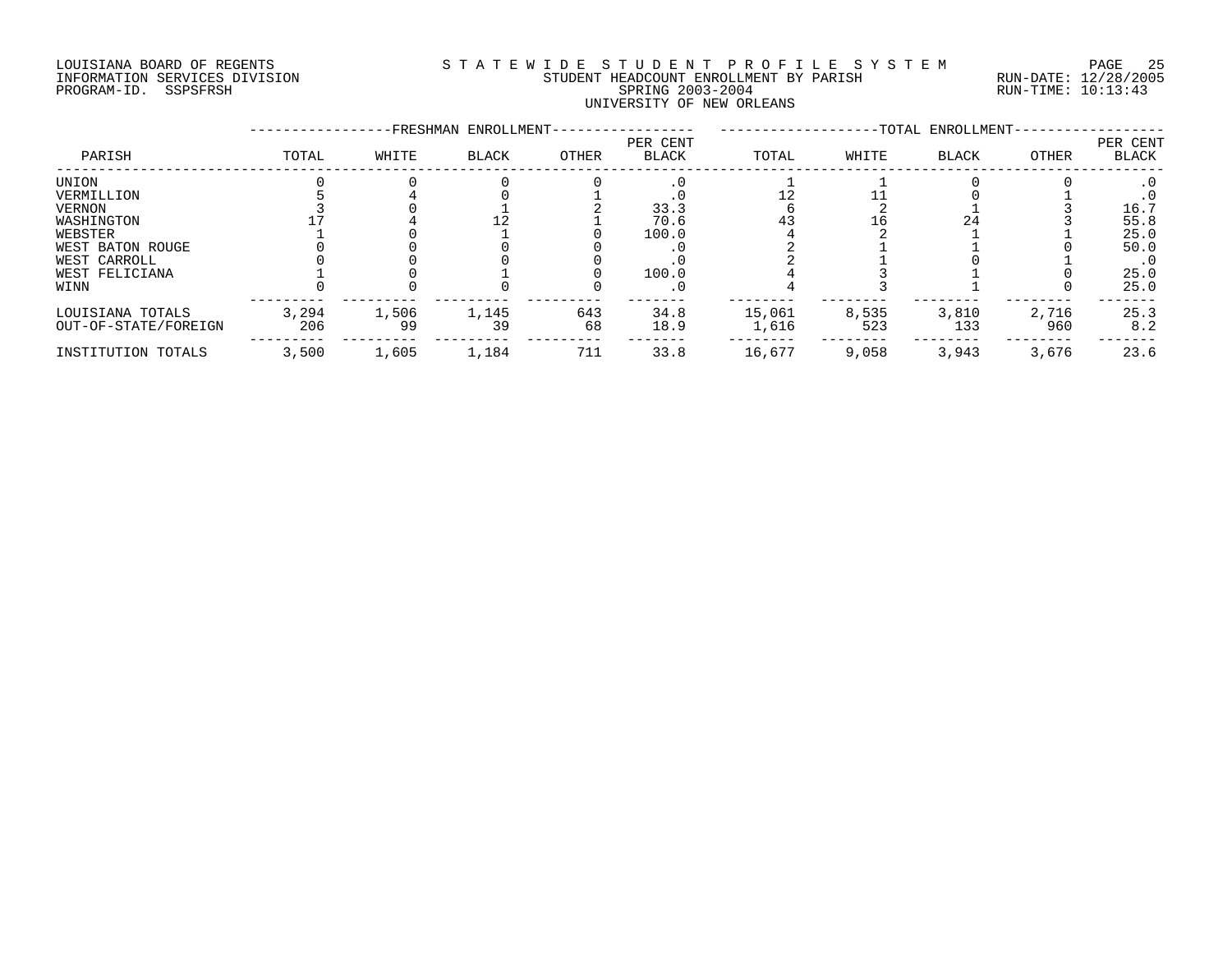# LOUISIANA BOARD OF REGENTS S T A T E W I D E S T U D E N T P R O F I L E S Y S T E M PAGE 26 INFORMATION SERVICES DIVISION STUDENT HEADCOUNT ENROLLMENT BY PARISH RUN-DATE: 12/28/2005 PROGRAM-ID. SSPSFRSH SPRING 2003-2004 RUN-TIME: 10:13:43 L.S.U. LAW CENTER

|                      |          |          | FRESHMAN ENROLLMENT |              |                            |                |                | --TOTAL ENROLLMENT |          |                        |
|----------------------|----------|----------|---------------------|--------------|----------------------------|----------------|----------------|--------------------|----------|------------------------|
|                      |          |          |                     |              | PER CENT                   |                |                |                    |          | PER CENT               |
| PARISH               | TOTAL    | WHITE    | <b>BLACK</b>        | OTHER        | <b>BLACK</b>               | TOTAL          | WHITE          | <b>BLACK</b>       | OTHER    | <b>BLACK</b>           |
| ACADIA               | 0        | $\Omega$ | $\mathbf 0$         | 0            | $\cdot$ 0                  | 3              | 2              | 1                  | 0        | 33.3                   |
| <b>ALLEN</b>         | $\Omega$ | $\Omega$ | $\Omega$            | $\mathbf 0$  | $\cdot$ 0                  |                |                | 0                  | 0        | $\cdot$ 0              |
| ASCENSION            | $\Omega$ | $\Omega$ |                     | $\Omega$     | $\cdot$ 0                  | 6              |                | $\Omega$           |          | $\cdot$ 0              |
| ASSUMPTION           | $\Omega$ |          |                     | $\Omega$     | . 0                        | 5              |                | $\Omega$           |          | $\cdot$ 0              |
| <b>AVOYELLES</b>     | U        |          |                     | $\Omega$     | . 0                        | 3              | $\overline{2}$ |                    |          | 33.3                   |
| <b>BEAUREGARD</b>    | $\Omega$ |          |                     | <sup>0</sup> | . 0                        | 4              | 4              | $\Omega$           |          | $\boldsymbol{\cdot}$ 0 |
| <b>BOSSIER</b>       | O        |          |                     | $\Omega$     | . 0                        | 9              | 8              | $\Omega$           |          | $\cdot$ 0              |
| CADDO                |          |          |                     | $\Omega$     | . 0                        | 31             | 30             | $\Omega$           |          | $\cdot$ 0              |
| CALCASIEU            | U        |          |                     | $\Omega$     | . 0                        | 24             | 19             | $\overline{2}$     |          | 8.3                    |
| CALDWELL             | U        |          |                     | $\Omega$     | . 0                        |                |                | ∩                  | ∩        | $\cdot$ 0              |
| CAMERON              | U        |          |                     | $\Omega$     | . 0                        |                | $\Omega$       | $\mathbf{1}$       | ∩        | 100.0                  |
| CATAHOULA            | U        |          |                     | $\Omega$     | . 0                        | $\mathbf{1}$   |                | $\Omega$           | $\Omega$ | $\cdot$ 0              |
| EAST BATON ROUGE     | $\Omega$ |          |                     | $\Omega$     | $\overline{\phantom{0}}$ . | 169            | 141            | 18                 | 10       | 10.7                   |
| EAST CARROLL         | U        |          |                     | $\Omega$     | . 0                        | $\mathbf{1}$   |                | $\Omega$           | $\Omega$ | $\cdot$ 0              |
| EAST FELICIANA       | $\Omega$ |          |                     | <sup>0</sup> | $\overline{\phantom{0}}$ . | $\overline{a}$ | $\overline{2}$ | $\Omega$           |          | $\boldsymbol{\cdot}$ 0 |
| EVANGELINE           | $\Omega$ |          |                     | $\Omega$     | . 0                        | 5              | 5              | $\Omega$           |          | $\cdot$ 0              |
| FRANKLIN             | O        |          |                     | $\Omega$     | . 0                        | 3              | 3              | $\Omega$           |          | $\cdot$ 0              |
| GRANT                | U        |          |                     | $\Omega$     | . 0                        | $\overline{2}$ |                | $\Omega$           |          | $\cdot$ 0              |
| IBERIA               | U        |          |                     | <sup>0</sup> | . 0                        | 11             | 9              | $\overline{2}$     | O        | 18.2                   |
| <b>IBERVILLE</b>     | U        |          |                     | $\Omega$     | $\Omega$                   | $\mathbf{1}$   | $\Omega$       |                    |          | 100.0                  |
| <b>JEFFERSON</b>     | U        |          |                     | $\Omega$     | . 0                        | 32             | 29             | 3                  | ∩        | 9.4                    |
| JEFFERSON DAVIS      | U        |          |                     | $\Omega$     | . 0                        | 3              | 2              |                    | U        | 33.3                   |
| LAFAYETTE            | $\cap$   |          |                     | $\Omega$     | . 0                        | 45             | 39             | 3                  | 3        | $6.7$                  |
| LAFOURCHE            | ∩        |          |                     | <sup>0</sup> | $\cdot$ 0                  | 3              | 3              |                    |          | $\boldsymbol{\cdot}$ 0 |
| LINCOLN              |          |          |                     | <sup>0</sup> | $\Omega$                   | $\overline{7}$ | 6              |                    |          | 14.3                   |
| LIVINGSTON           | C        |          |                     | <sup>0</sup> | . 0                        | 14             | 14             | $\Omega$           |          | $\cdot$ 0              |
|                      |          |          |                     | $\Omega$     | . 0                        | 3              | 3              | $\Omega$           |          | $\cdot$ 0              |
| MADISON<br>MOREHOUSE | U        |          |                     | $\Omega$     | . 0                        |                | 2              | $\Omega$           |          |                        |
|                      | U        |          |                     | $\Omega$     | . 0                        | 2<br>8         | 7              | $\Omega$           |          | $\cdot$ 0<br>$\cdot$ 0 |
| NATCHITOCHES         | U        |          |                     | $\Omega$     | $\Omega$                   | 59             | 48             |                    | 4        | 11.9                   |
| ORLEANS              | U        |          |                     | $\Omega$     | . 0                        | 21             | 20             |                    | $\Omega$ | $4.8$                  |
| OUACHITA             | U        |          |                     | $\Omega$     | . 0                        | $\overline{2}$ | $\overline{2}$ | $\Omega$           |          | $\cdot$ 0              |
| PLAQUEMINES          |          |          |                     |              |                            |                |                |                    |          |                        |
| POINTE COUPEE        | O<br>U   |          |                     | <sup>0</sup> | . 0                        | 6              | 8              |                    |          | 16.7                   |
| RAPIDES              |          |          |                     | <sup>0</sup> | $\mathbf 0$                | 9              |                | 1                  |          | 11.1                   |
| RED RIVER            | O        |          |                     | $\Omega$     | $\Omega$                   |                |                | $\Omega$           |          | $\cdot$ 0              |
| ST. BERNARD          | U        |          |                     | $\Omega$     | . 0                        | $\overline{4}$ | 4              | $\Omega$           | $\Omega$ | $\cdot$ 0              |
| ST. CHARLES          | U        |          |                     | $\Omega$     | . 0                        |                | $\Omega$       |                    | $\Omega$ | 100.0                  |
| ST. HELENA           | U        |          |                     | $\Omega$     | $\cdot$ 0                  | 2              |                |                    | ∩        | 50.0                   |
| ST. JAMES            | U        |          |                     | $\Omega$     | . 0                        | 3              | $\overline{2}$ |                    |          | 33.3                   |
| ST. JOHN             | U        |          |                     | $\Omega$     | $\Omega$                   | 4              | $\overline{4}$ | $\Omega$           |          | $\cdot$ 0              |
| ST. LANDRY           |          |          |                     | $\Omega$     | . 0                        | 14             | 14             | $\Omega$           |          | $\cdot$ 0              |
| ST. MARTIN           |          |          |                     | <sup>0</sup> | . 0                        | 4              | 4              | O                  | O        | $\cdot$ 0              |
| ST. MARY             |          |          |                     |              | $\mathbf 0$                | 8              | 7              |                    | ∩        | 12.5                   |
| ST. TAMMANY          |          |          |                     | $\Omega$     | . 0                        | 32             | 28             |                    |          | 3.1                    |
| TANGIPAHOA           |          |          |                     | <sup>0</sup> | . 0                        | 14             | 14             | ∩                  |          | $\cdot$ 0              |
| TENSAS               |          |          |                     |              | . 0                        | $\mathbf{1}$   | $\Omega$       |                    |          | $\cdot$ 0              |
| TERREBONNE           |          |          |                     |              | . 0                        | 15             | 12             |                    | 2        | 6.7                    |
| UNION                |          |          |                     |              | $\Omega$                   | 2              |                |                    |          | 50.0                   |
| VERMILLION           | ∩        |          |                     | $\Omega$     | . 0                        | 5              | 4              | $\Omega$           |          | $\cdot$ 0              |
| <b>VERNON</b>        | $\cap$   | $\cap$   |                     | $\Omega$     | $\Omega$                   | $\mathbf{3}$   | $\mathbf{z}$   | $\Omega$           | $\Omega$ | $\cdot$ 0              |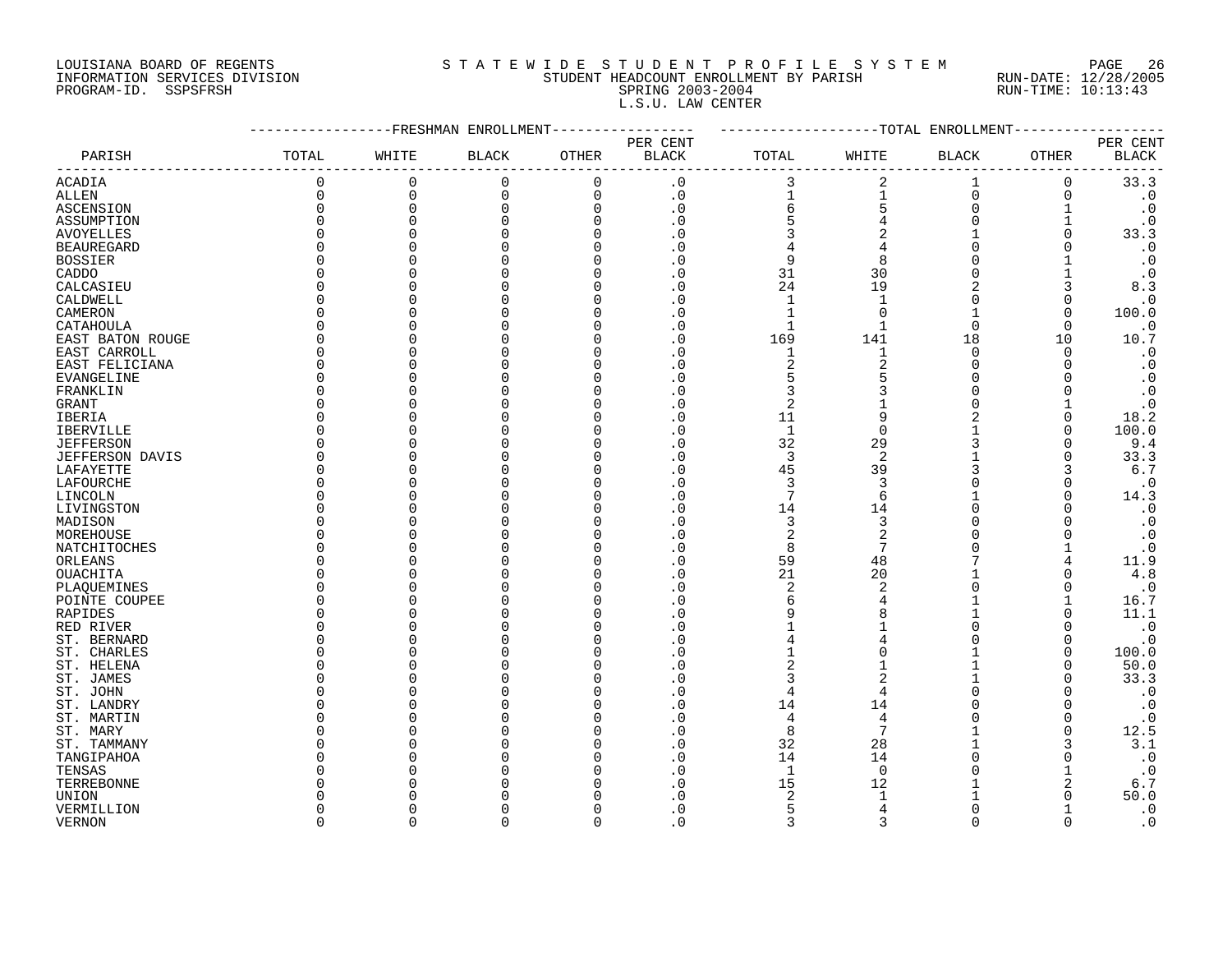# LOUISIANA BOARD OF REGENTS S T A T E W I D E S T U D E N T P R O F I L E S Y S T E M PAGE 27 INFORMATION SERVICES DIVISION STUDENT HEADCOUNT ENROLLMENT BY PARISH RUN-DATE: 12/28/2005 PROGRAM-ID. SSPSFRSH SPRING 2003-2004 RUN-TIME: 10:13:43 L.S.U. LAW CENTER

|                      |       |       | -FRESHMAN ENROLLMENT- |       |                   | -TOTAL ENROLLMENT- |       |              |       |                          |
|----------------------|-------|-------|-----------------------|-------|-------------------|--------------------|-------|--------------|-------|--------------------------|
| PARISH               | TOTAL | WHITE | <b>BLACK</b>          | OTHER | PER CENT<br>BLACK | TOTAL              | WHITE | <b>BLACK</b> | OTHER | PER CENT<br><b>BLACK</b> |
| WASHINGTON           |       |       |                       |       |                   |                    |       |              |       |                          |
| WEBSTER              |       |       |                       |       |                   |                    |       |              |       |                          |
| WEST CARROLL         |       |       |                       |       |                   |                    |       |              |       |                          |
| WEST FELICIANA       |       |       |                       |       |                   |                    |       |              |       |                          |
| WINN                 |       |       |                       |       |                   |                    |       |              |       |                          |
| LOUISIANA TOTALS     |       |       |                       |       |                   | 621                | 536   |              | 34    | 8.2                      |
| OUT-OF-STATE/FOREIGN |       |       |                       |       |                   | 90                 | 45    | 20           | 25    | 22.2                     |
| INSTITUTION TOTALS   |       |       |                       |       |                   |                    | 581   |              | 59    | 10.0                     |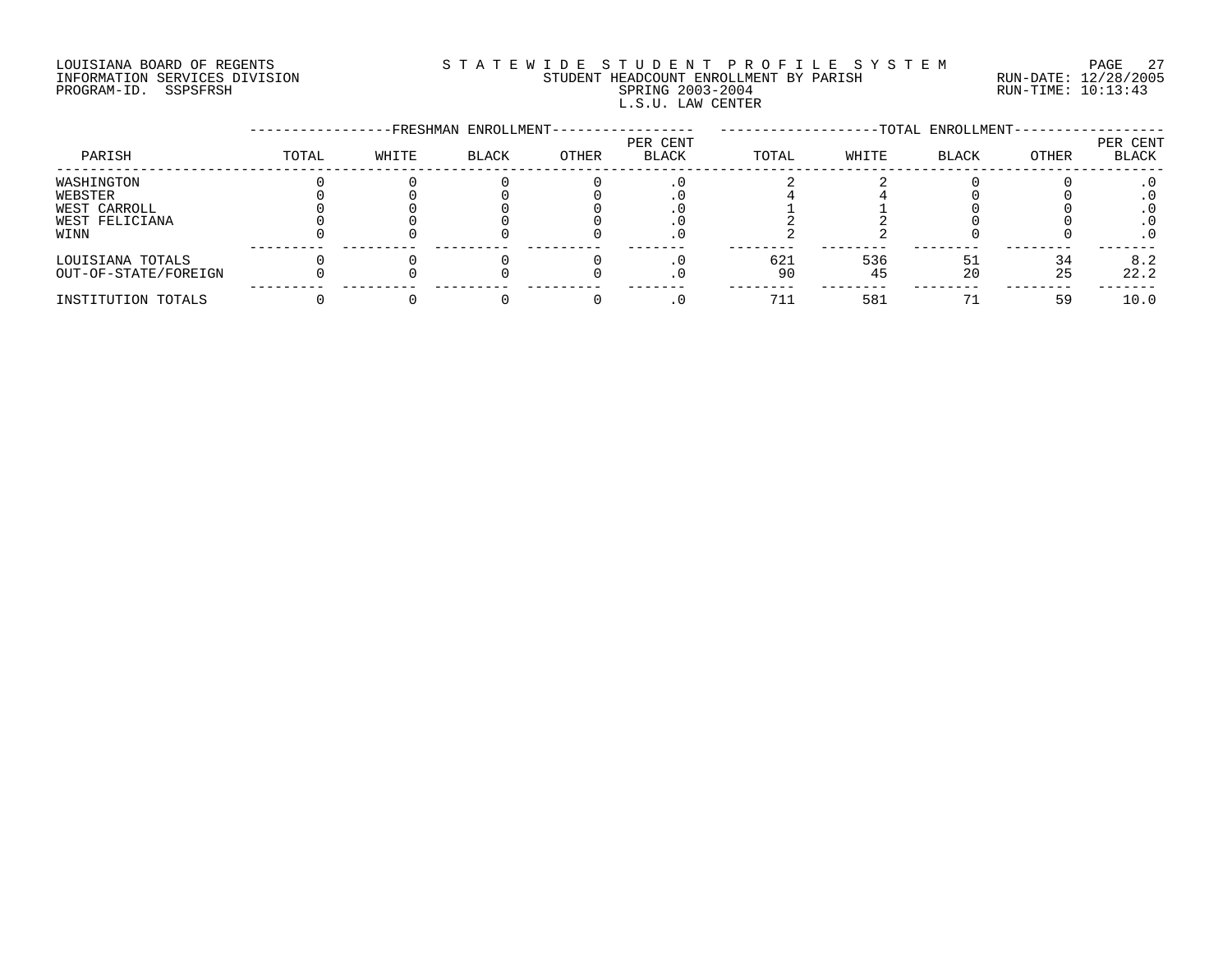# LOUISIANA BOARD OF REGENTS S T A T E W I D E S T U D E N T P R O F I L E S Y S T E M PAGE 28 INFORMATION SERVICES DIVISION STUDENT HEADCOUNT ENROLLMENT BY PARISH RUN-DATE: 12/28/2005 PROGRAM-ID. SSPSFRSH SPRING 2003-2004 RUN-TIME: 10:13:43 SOUTHERN U. AT BATON ROUGE

|                        |                |             | FRESHMAN ENROLLMENT |                |              |                |              | -TOTAL ENROLLMENT |              |              |
|------------------------|----------------|-------------|---------------------|----------------|--------------|----------------|--------------|-------------------|--------------|--------------|
|                        |                |             |                     |                | PER CENT     |                |              |                   |              | PER CENT     |
| PARISH                 | TOTAL          | WHITE       | <b>BLACK</b>        | <b>OTHER</b>   | <b>BLACK</b> | TOTAL          | WHITE        | <b>BLACK</b>      | OTHER        | <b>BLACK</b> |
| ACADIA                 | 6              | $\Omega$    | 6                   | 0              | 100.0        | 43             | 0            | 43                | $\mathbf 0$  | 100.0        |
| ALLEN                  | $\overline{4}$ | $\Omega$    | 4                   | $\mathbf 0$    | 100.0        | 15             | $\mathbf 0$  | 15                | $\mathbf 0$  | 100.0        |
| ASCENSION              | 33             | $\mathbf 0$ | 33                  | $\mathbf 0$    | 100.0        | 172            | 7            | 164               | $\mathbf{1}$ | 95.3         |
| ASSUMPTION             | 3              | $\Omega$    | 3                   | $\mathbf 0$    | 100.0        | 19             |              | 18                | $\Omega$     | 94.7         |
| <b>AVOYELLES</b>       |                |             |                     | $\Omega$       | 100.0        | 48             |              | 46                | $\Omega$     | 95.8         |
| <b>BEAUREGARD</b>      |                |             |                     | $\Omega$       | 100.0        | 15             |              | 15                | $\Omega$     | 100.0        |
| <b>BIENVILLE</b>       | $\Omega$       |             |                     | 0              | . 0          | 7              | $\Omega$     | 7                 | $\Omega$     | 100.0        |
| <b>BOSSIER</b>         |                |             |                     | $\Omega$       | 100.0        | 27             |              | 26                |              | 96.3         |
| CADDO                  | 42             |             | 41                  | 1              | 97.6         | 240            | $\Omega$     | 239               |              | 99.6         |
| CALCASIEU              | 28             |             | 27                  | $\Omega$       | 96.4         | 144            |              | 142               | $\Omega$     | 98.6         |
| CALDWELL               | $\Omega$       | $\Omega$    | $\Omega$            | $\Omega$       | $\cdot$ 0    | $\overline{3}$ |              | 3                 | $\Omega$     | 100.0        |
| CATAHOULA              | 9              | $\Omega$    |                     | $\mathbf 0$    | 100.0        | 41             | $\Omega$     | 41                | $\Omega$     | 100.0        |
| CLAIBORNE              | $\overline{3}$ |             |                     | $\Omega$       | 100.0        | 11             |              | 10                | 1            | 90.9         |
| CONCORDIA              | 8              |             |                     | $\Omega$       | 100.0        | 47             | $\Omega$     | 47                | $\Omega$     | 100.0        |
| DE SOTO                | 6              |             | 6                   | 0              | 100.0        | 28             | $\Omega$     | 28                | 0            | 100.0        |
| EAST BATON ROUGE       | 590            |             | 584                 | 5              | 99.0         | 2,920          | 66           | 2,822             | 32           | 96.6         |
| EAST CARROLL           | 2              | $\Omega$    | 2                   | 0              | 100.0        | 19             | $\mathbf 0$  | 19                | 0            | 100.0        |
|                        | 21             | $\Omega$    | 21                  | $\Omega$       | 100.0        | 130            | 3            | 126               |              | 96.9         |
| EAST FELICIANA         | 1              | $\cap$      | $\mathbf{1}$        | 0              |              | 29             | 5            | 24                | $\Omega$     |              |
| EVANGELINE             |                | $\Omega$    | 17                  | $\Omega$       | 100.0        |                |              |                   | $\Omega$     | 82.8         |
| FRANKLIN               | 17             | $\cap$      |                     |                | 100.0        | 42             | $\Omega$     | 42                | $\Omega$     | 100.0        |
| GRANT                  | $\Omega$       | $\Omega$    | $\Omega$            | $\Omega$       | $\cdot$ 0    | 6              |              | 6                 |              | 100.0        |
| IBERIA                 | 15             |             | 15                  | $\mathbf 0$    | 100.0        | 70             |              | 70                | $\Omega$     | 100.0        |
| <b>IBERVILLE</b>       | 48             |             | 46                  | $\mathbf{1}$   | 95.8         | 269            |              | 264               |              | 98.1         |
| <b>JACKSON</b>         | $\mathbf 0$    |             | $\Omega$            | $\mathsf 0$    | $\cdot$ 0    | 4              |              | $\overline{4}$    | $\Omega$     | 100.0        |
| <b>JEFFERSON</b>       | 40             |             | 37                  | $\overline{2}$ | 92.5         | 172            |              | 165               |              | 95.9         |
| <b>JEFFERSON DAVIS</b> | 6              | $\Omega$    | 6                   | $\mathbf 0$    | 100.0        | 15             |              | 14                | $\Omega$     | 93.3         |
| LAFAYETTE              | 22             |             | 22                  | $\mathbf 0$    | 100.0        | 115            | 3            | 112               | $\Omega$     | 97.4         |
| LAFOURCHE              | 5              |             | 5                   | $\Omega$       | 100.0        | 19             |              | 17                | $\Omega$     | 89.5         |
| LA SALLE               | $\Omega$       | $\Omega$    | $\Omega$            | $\Omega$       | $\cdot$ 0    | $\overline{4}$ | $\Omega$     | $\overline{4}$    | $\Omega$     | 100.0        |
| LINCOLN                |                |             |                     | $\Omega$       | 100.0        | 12             |              | 11                | $\Omega$     | 91.7         |
| LIVINGSTON             | 4              |             |                     | $\Omega$       | 75.0         | 24             | 6            | 18                | $\Omega$     | 75.0         |
| MADISON                | 10             |             | 10                  | $\Omega$       | 100.0        | 38             |              | 38                | $\Omega$     | 100.0        |
| MOREHOUSE              | 14             |             | 14                  | 0              | 100.0        | 45             |              | 45                | $\Omega$     | 100.0        |
| NATCHITOCHES           | -6             | $\Omega$    | 6                   | $\Omega$       | 100.0        | 23             | $\Omega$     | 23                |              | 100.0        |
| ORLEANS                | 140            | $\Omega$    | 138                 | 2              | 98.6         | 577            |              | 570               | 3            | 98.8         |
| OUACHITA               | 38             |             | 38                  | $\mathbf 0$    | 100.0        | 113            | $\Omega$     | 113               |              | 100.0        |
| PLAQUEMINES            | 15             | $\Omega$    | 15                  | $\mathbf 0$    | 100.0        | 43             | $\Omega$     | 42                |              | 97.7         |
| POINTE COUPEE          | 19             | $\cap$      | 19                  | $\Omega$       | 100.0        | 137            |              | 132               |              | 96.4         |
| RAPIDES                | 42             | $\Omega$    | 42                  | $\Omega$       | 100.0        | 199            | 3            | 196               | $\Omega$     | 98.5         |
| RED RIVER              | $\Omega$       |             | $\Omega$            | $\Omega$       | $\cdot$ 0    | 6              | $\Omega$     | 6                 | $\Omega$     | 100.0        |
| RICHLAND               | $\overline{4}$ |             |                     | $\Omega$       | 100.0        | 18             |              | 18                | $\Omega$     | 100.0        |
| SABINE                 | $\Omega$       |             |                     | 0              | . 0          | 6              |              | 6                 | $\Omega$     | 100.0        |
| ST. BERNARD            | 2              |             |                     | $\Omega$       | 100.0        | 5              |              | 5                 | $\Omega$     | 100.0        |
| ST. CHARLES            | 10             |             |                     | 1              | 90.0         | 37             |              | 35                |              | 94.6         |
| ST. HELENA             | 9              |             |                     | 0              | 100.0        | 71             | $\Omega$     | 70                |              | 98.6         |
| ST. JAMES              | 11             |             | 11                  | $\Omega$       | 100.0        | 113            |              | 113               |              | 100.0        |
| ST. JOHN               | 26             |             | 25                  | 1              | 96.2         | 116            | 0            | 115               |              | 99.1         |
| ST. LANDRY             | 40             |             | 40                  |                | 100.0        | 220            | 10           | 210               |              | 95.5         |
| ST. MARTIN             | 7              |             | 7                   | O              | 100.0        | 57             | $\Omega$     | 57                | $\Omega$     | 100.0        |
| ST. MARY               | 12             | $\cap$      | 12                  | $\Omega$       | 100.0        | 72             | $\mathbf{1}$ | 71                | $\cap$       | 98.6         |
|                        |                |             |                     |                |              |                |              |                   |              |              |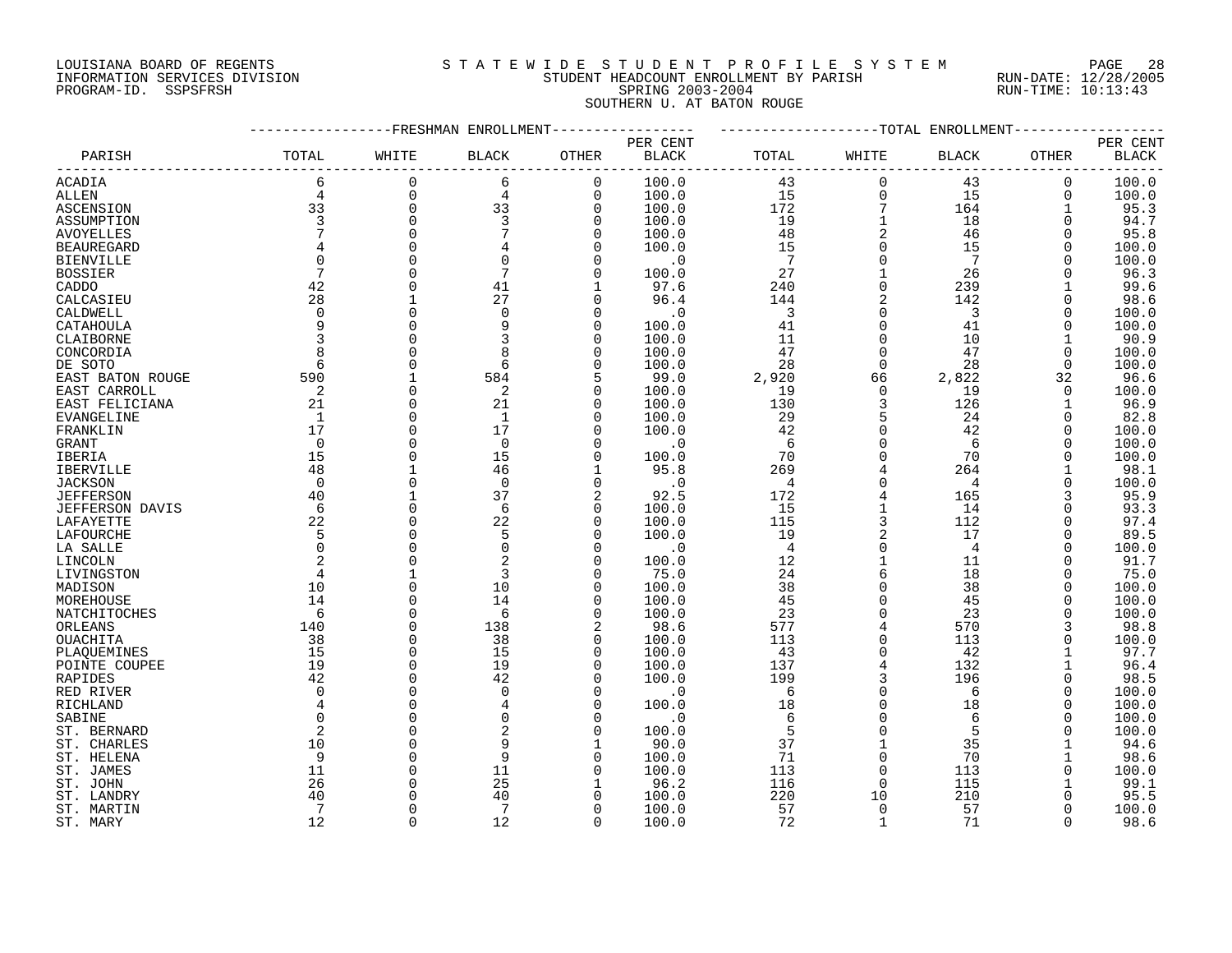# LOUISIANA BOARD OF REGENTS S T A T E W I D E S T U D E N T P R O F I L E S Y S T E M PAGE 29 INFORMATION SERVICES DIVISION STUDENT HEADCOUNT ENROLLMENT BY PARISH RUN-DATE: 12/28/2005 PROGRAM-ID. SSPSFRSH SPRING 2003-2004 RUN-TIME: 10:13:43 SOUTHERN U. AT BATON ROUGE

|                      |       | -FRESHMAN | ENROLLMENT- |       |                          | -TOTAL ENROLLMENT- |       |              |       |                   |
|----------------------|-------|-----------|-------------|-------|--------------------------|--------------------|-------|--------------|-------|-------------------|
| PARISH               | TOTAL | WHITE     | BLACK       | OTHER | PER CENT<br><b>BLACK</b> | TOTAL              | WHITE | <b>BLACK</b> | OTHER | PER CENT<br>BLACK |
| ST. TAMMANY          |       |           |             |       | 100.0                    | 53                 |       | 48           |       | 90.6              |
| TANGIPAHOA           |       |           | 20          |       | 95.2                     | 130                |       | 126          |       | 96.9              |
| TENSAS               |       |           | 11          |       | 100.0                    | 36                 |       | 36           |       | 100.0             |
| TERREBONNE           |       |           | 19          |       | 100.0                    | 70                 |       | 68           |       | 97.1              |
| UNION                |       |           |             |       | 83.3                     |                    |       | 10           |       | 90.9              |
| VERMILLION           |       |           |             |       | 100.0                    | 14                 |       | 14           |       | 100.0             |
| <b>VERNON</b>        |       |           |             |       | 100.0                    | 16                 |       | 15           |       | 93.8              |
| WASHINGTON           |       |           |             |       | 100.0                    | 68                 |       | 62           |       | 91.2              |
| WEBSTER              |       |           |             |       | 100.0                    | 26                 |       | 24           |       | 92.3              |
| WEST BATON ROUGE     |       |           | 21          |       | 100.0                    | 142                |       | 133          |       | 93.7              |
| WEST CARROLL         |       |           |             |       | 100.0                    |                    |       |              |       | 100.0             |
| WEST FELICIANA       |       |           |             |       | 100.0                    | 42                 |       | 39           |       | 92.9              |
| WINN                 |       |           |             |       | 100.0                    |                    |       |              |       | 100.0             |
| LOUISIANA TOTALS     | 1,452 |           | 1,432       | 15    | 98.6                     | 7,226              | 159   | 7,014        | 53    | 97.1              |
| OUT-OF-STATE/FOREIGN | 363   |           | 349         | 10    | 96.1                     | 1,425              | 29    | 1,263        | 133   | 88.6              |
| INSTITUTION TOTALS   | 1,815 |           | 1,781       | 25    | 98.1                     | 8,651              | 188   | 8,277        | 186   | 95.7              |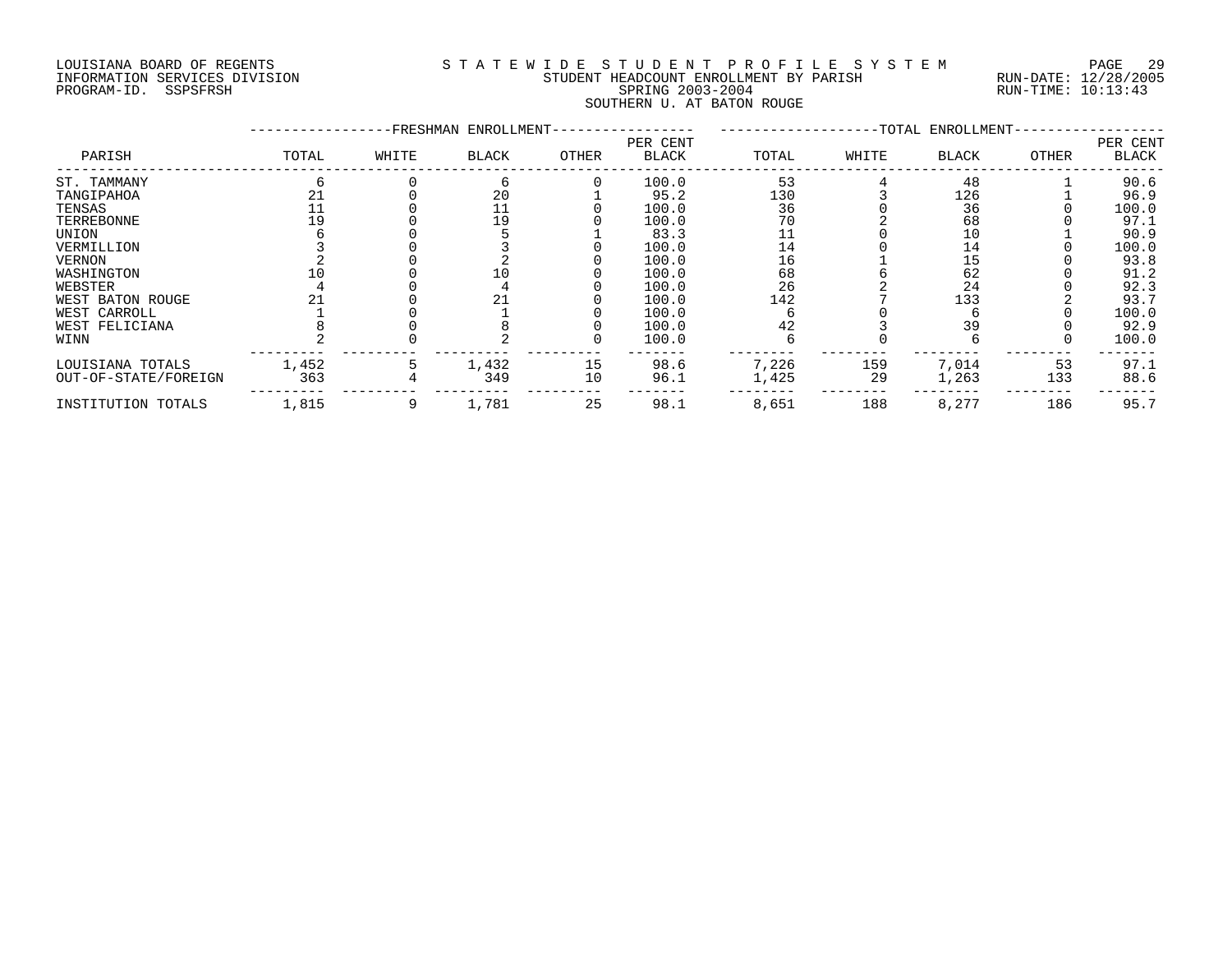# LOUISIANA BOARD OF REGENTS S T A T E W I D E S T U D E N T P R O F I L E S Y S T E M PAGE 30 INFORMATION SERVICES DIVISION STUDENT HEADCOUNT ENROLLMENT BY PARISH RUN-DATE: 12/28/2005 PROGRAM-ID. SSPSFRSH SPRING 2003-2004 RUN-TIME: 10:13:43 SOUTHERN U. AT NEW ORLEANS

|                        |          | FRESHMAN    | ENROLLMENT   |              |                          |                |             | TOTAL ENROLLMENT |          |                          |
|------------------------|----------|-------------|--------------|--------------|--------------------------|----------------|-------------|------------------|----------|--------------------------|
| PARISH                 | TOTAL    | WHITE       | <b>BLACK</b> | <b>OTHER</b> | PER CENT<br><b>BLACK</b> | TOTAL          | WHITE       | <b>BLACK</b>     | OTHER    | PER CENT<br><b>BLACK</b> |
| ASCENSION              |          | $\Omega$    | 1            | 0            | 100.0                    | 2              | 0           | 2                | 0        | 100.0                    |
| ASSUMPTION             |          | $\mathbf 0$ |              | 0            | 100.0                    | $\overline{a}$ | $\mathbf 0$ | $\mathbf 2$      | 0        | 100.0                    |
| <b>AVOYELLES</b>       |          | $\Omega$    |              | $\mathbf 0$  | $\cdot$ 0                | 3              | $\Omega$    | 3                | 0        | 100.0                    |
| CADDO                  |          | $\Omega$    |              | $\Omega$     | 100.0                    |                |             |                  |          | 80.0                     |
| CALCASIEU              |          |             |              | O            | . 0                      |                |             |                  | O        | 100.0                    |
| CALDWELL               |          | $\Omega$    |              | 0            | 100.0                    |                |             | 3                | O        | 100.0                    |
| CATAHOULA              |          |             |              | O            | 100.0                    | $\overline{2}$ |             | 2                |          | 100.0                    |
| CONCORDIA              |          |             |              |              | $\cdot$ 0                |                |             |                  |          | 100.0                    |
| DE SOTO                |          |             |              |              | . 0                      | 1              |             | 1                |          | 100.0                    |
| EAST BATON ROUGE       |          |             |              |              | 100.0                    | 47             |             | 46               |          | 97.9                     |
| EAST FELICIANA         |          |             |              |              | . 0                      | $\overline{2}$ |             |                  |          | 50.0                     |
| EVANGELINE             |          |             |              |              | . 0                      | $\mathbf{1}$   |             | $\mathbf{1}$     |          | 100.0                    |
| IBERIA                 |          |             |              | O            | 100.0                    | 10             |             | 10               | U        | 100.0                    |
| IBERVILLE              |          |             |              | O            | 100.0                    | 3              | $\Omega$    | 3                |          | 100.0                    |
| <b>JEFFERSON</b>       | 101      |             | 98           |              | 97.0                     | 453            | 20          | 415              | 18       | 91.6                     |
| <b>JEFFERSON DAVIS</b> | $\Omega$ |             |              |              | $\cdot$ 0                | $\mathbf{1}$   | $\Omega$    |                  | $\Omega$ | 100.0                    |
|                        |          |             |              | 0            | . 0                      |                |             | 6                |          | 85.7                     |
| LAFAYETTE              |          |             |              |              | 100.0                    |                |             | 6                | U        | 85.7                     |
| LAFOURCHE              |          |             |              |              |                          |                |             |                  | U        |                          |
| LINCOLN                |          |             |              |              | . 0                      |                |             |                  |          | 100.0                    |
| LIVINGSTON             |          |             |              |              | . 0                      |                |             |                  |          | 50.0                     |
| MADISON                |          |             |              |              |                          |                |             |                  |          | $\cdot$ 0                |
| MOREHOUSE              |          |             |              |              | . 0                      | 1              |             |                  | O        | 100.0                    |
| NATCHITOCHES           |          |             |              |              |                          | 1              | $\Omega$    |                  | U        | 100.0                    |
| ORLEANS                | 624      |             | 617          |              | 98.9                     | 2,596          | 32          | 2,526            | 38       | 97.3                     |
| OUACHITA               |          |             |              |              | . 0                      | 2              | $\Omega$    | 2                | O        | 100.0                    |
| PLAQUEMINES            |          |             |              | U            | 100.0                    | 21             |             | 18               |          | 85.7                     |
| POINTE COUPEE          |          |             |              |              | $\cdot$ 0                | $\mathbf{1}$   | $\Omega$    | $\mathbf{1}$     |          | 100.0                    |
| RAPIDES                |          | O           |              |              | . 0                      | 5              |             | 3                |          | 60.0                     |
| ST. BERNARD            |          |             |              |              | 100.0                    | 30             |             | 19               |          | 63.3                     |
| ST. CHARLES            | 13       |             | 12           |              | 92.3                     | 45             |             | 43               |          | 95.6                     |
| ST. HELENA             |          |             |              | U            | 100.0                    | $\mathbf{1}$   |             | $\mathbf{1}$     |          | 100.0                    |
| ST. JAMES              |          | O           |              | 0            | 100.0                    | 9              |             | 9                |          | 100.0                    |
| ST. JOHN               |          |             |              | O            | 100.0                    | 45             |             | 43               |          | 95.6                     |
| ST. LANDRY             |          |             |              |              | $\cdot$ 0                |                |             |                  | O        | 100.0                    |
| ST. MARTIN             |          |             |              |              | . 0                      | 3              |             | 3                | U        | 100.0                    |
| ST. MARY               |          |             |              | 0            | 100.0                    | 10             | $\Omega$    | 10               |          | 100.0                    |
| ST. TAMMANY            |          |             |              | $\Omega$     | 100.0                    | 39             | 10          | 28               |          | 71.8                     |
| TANGIPAHOA             |          |             |              | O            | 100.0                    | 16             |             | 14               |          | 87.5                     |
| TERREBONNE             |          |             |              |              | 100.0                    | 19             |             | 18               |          | 94.7                     |
| VERMILLION             |          |             |              |              | . 0                      | $\mathbf{1}$   |             |                  |          | 100.0                    |
| VERNON                 |          |             |              |              | . 0                      |                |             |                  |          | 100.0                    |
| WASHINGTON             |          |             |              |              | 100.0                    |                |             |                  |          | 100.0                    |
| WEST BATON ROUGE       |          | $\Omega$    |              | O            | . 0                      |                |             |                  |          | 100.0                    |
| WEST FELICIANA         |          |             |              |              | . 0                      |                |             | 2                |          | 100.0                    |
| WINN                   |          |             |              | O            | . 0                      | 1              |             | $\mathbf{1}$     | O        | 100.0                    |
| LOUISIANA TOTALS       | 787      |             | 776          | 10           | 98.6                     | 3,422          | 85          | 3,272            | 65       | 95.6                     |
| OUT-OF-STATE/FOREIGN   | 21       | 0           | 16           | 5            | 76.2                     | 169            | 13          | 98               | 58       | 58.0                     |
| INSTITUTION TOTALS     | 808      | $\mathbf 1$ | 792          | 15           | 98.0                     | 3,591          | 98          | 3,370            | 123      | 93.8                     |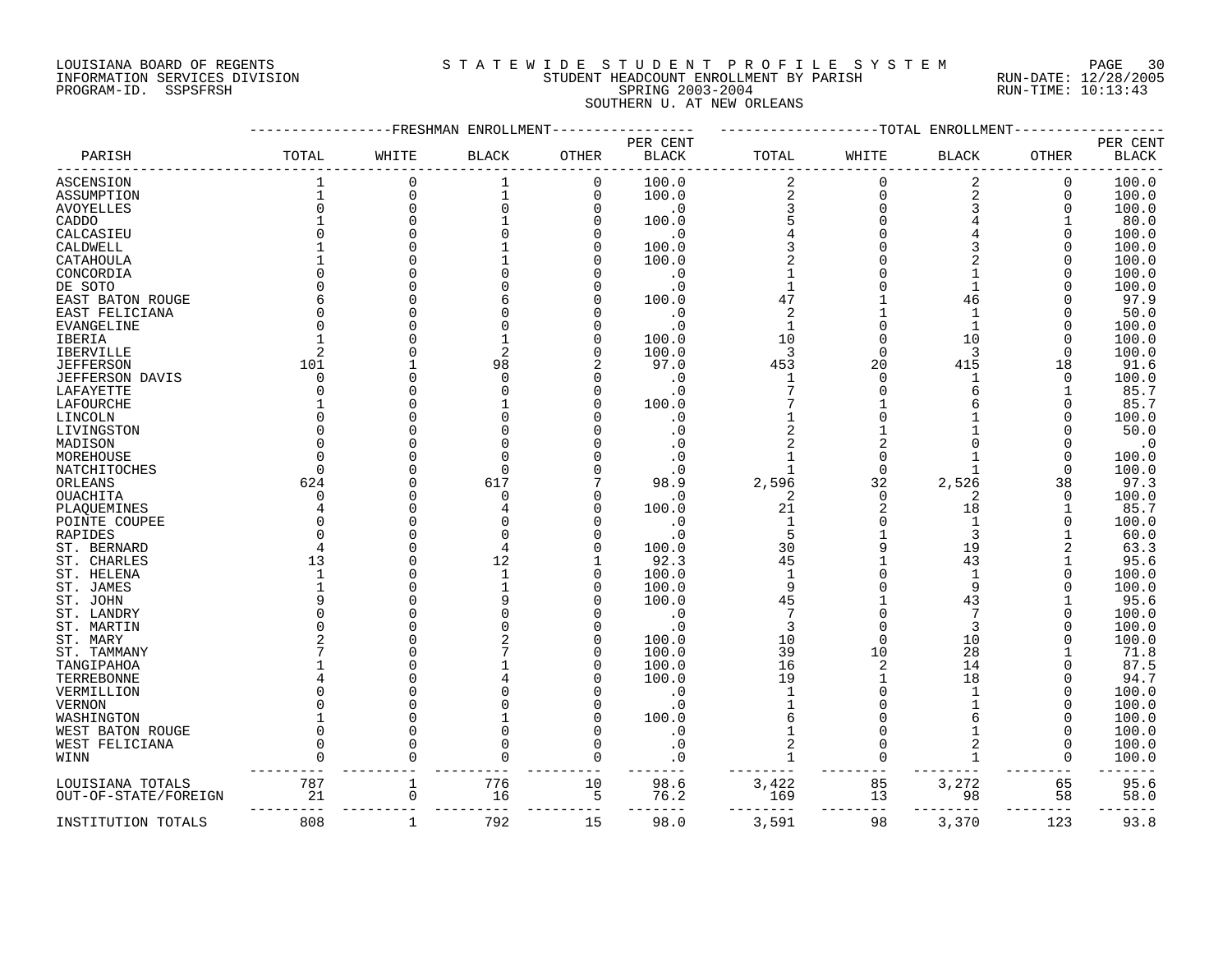LOUISIANA BOARD OF REGENTS SOURCLEARIE S T A T E W I D E S T U D E N T P R O F I L E S Y S T E M PAGE 31 INFORMATION SERVICES DIVISION STUDENT HEADCOUNT ENROLLMENT BY PARISH RUN-DATE: 12/28/2005 PROGRAM-ID. SSPSFRSH SPRING 2003-2004 RUN-TIME: 10:13:43 SOUTHERN U. AT NEW ORLEANS

|               | $-  -$ | <b>FRESHMA</b><br>1. TZT | MUNT<br><b>ENRC</b><br>ـ ۱۳۱۰ ست |              |                    |       | $T$ $\cap$ $T$ $\Delta$ .<br>------- | <b>ENRO</b>  |                   |                |
|---------------|--------|--------------------------|----------------------------------|--------------|--------------------|-------|--------------------------------------|--------------|-------------------|----------------|
|               |        |                          |                                  |              | $C$ UNTE<br>זים רי |       |                                      |              |                   | . L IN         |
| <b>PARTSH</b> | ͲႶͲϪ   | ᄳᄓᅚ                      | <b>BLAC</b><br>$R$ $\cap$ $R$    | <b>CTHER</b> | BLACK              | ™∩TA⊥ |                                      | $. \pi \sim$ | <b>ATTID</b><br>. | $R$ $\cap$ $T$ |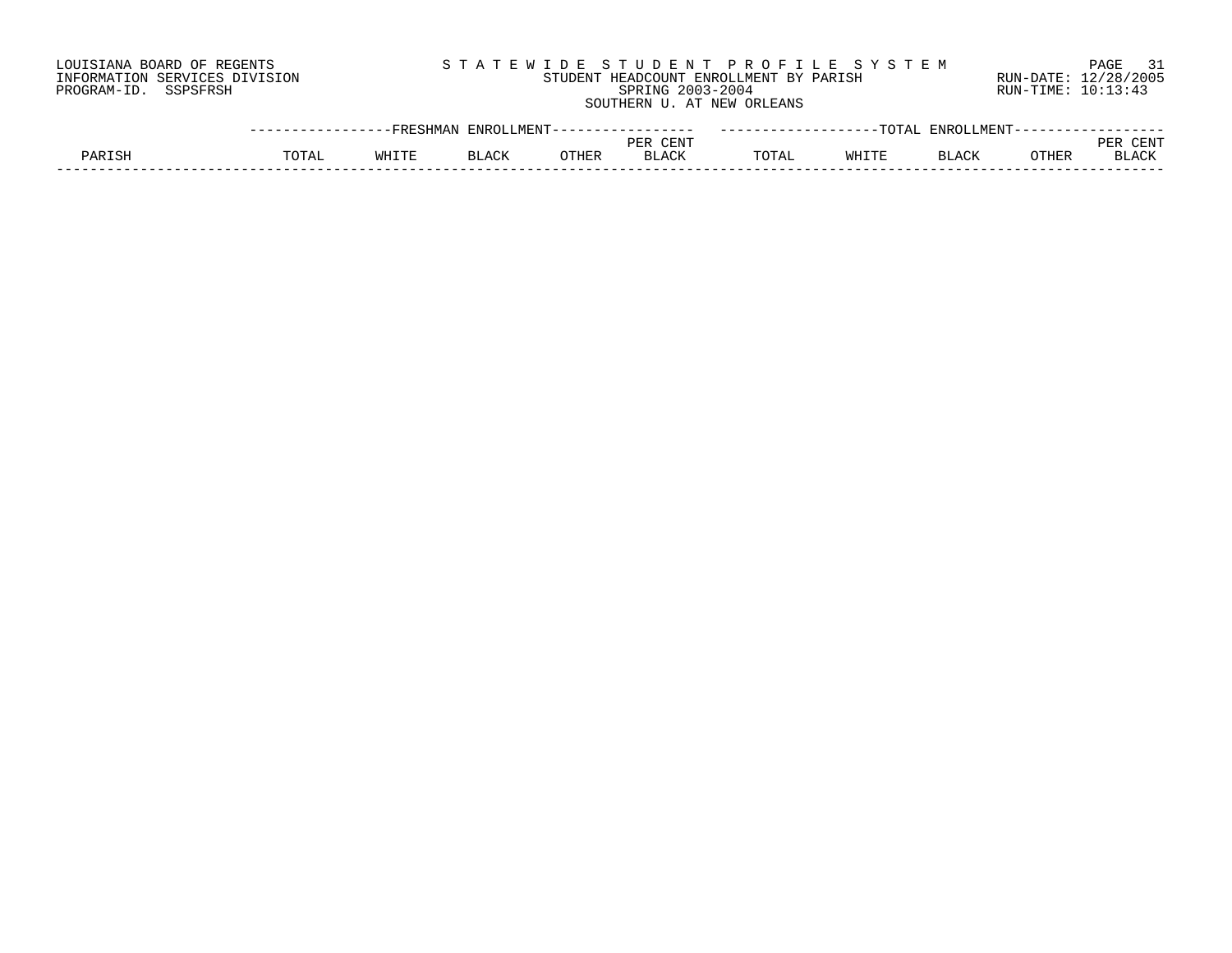#### LOUISIANA BOARD OF REGENTS S T A T E W I D E S T U D E N T P R O F I L E S Y S T E M PAGE 32 INFORMATION SERVICES DIVISION STUDENT HEADCOUNT ENROLLMENT BY PARISH RUN-DATE: 12/28/2005 PROGRAM-ID. SSPSFRSH SPRING 2003-2004 SPRING 2003-2004 RUN-TIME: 10:13:43 SOUTHERN U. AT SHREVEPORT

|                      |       |       | FRESHMAN ENROLLMENT- |              |                          |       |       | TOTAL ENROLLMENT |          |                   |
|----------------------|-------|-------|----------------------|--------------|--------------------------|-------|-------|------------------|----------|-------------------|
| PARISH               | TOTAL | WHITE | <b>BLACK</b>         | OTHER        | PER CENT<br><b>BLACK</b> | TOTAL | WHITE | <b>BLACK</b>     | OTHER    | PER CENT<br>BLACK |
| <b>BIENVILLE</b>     |       |       | 2                    | <sup>0</sup> | 66.7                     |       |       |                  |          | 57.1              |
| <b>BOSSIER</b>       | 112   | 24    | 86                   |              | 76.8                     | 217   | 57    | 153              |          | 70.5              |
| CADDO                | 1,100 | 106   | 983                  | 11           | 89.4                     | 1,920 | 144   | 1,762            | 14       | 91.8              |
| CATAHOULA            |       |       |                      |              | $\cdot$ 0                |       |       |                  |          | 100.0             |
| CLAIBORNE            |       |       |                      |              | $\cdot$ 0                |       |       |                  |          | 100.0             |
| DE SOTO              | 32    |       | 26                   |              | 81.3                     | 55    |       | 46               |          | 83.6              |
| EAST FELICIANA       |       |       |                      |              | 100.0                    |       |       |                  |          | 100.0             |
| GRANT                |       |       |                      |              | $\cdot$ 0                |       |       |                  |          | $\cdot$ 0         |
| <b>JACKSON</b>       |       |       |                      |              | 80.0                     |       |       |                  |          | 80.0              |
| LAFAYETTE            |       |       |                      |              | 100.0                    |       |       |                  |          | 66.7              |
| LINCOLN              |       |       |                      |              | . 0                      |       |       |                  |          | 50.0              |
| LIVINGSTON           |       |       |                      |              | 100.0                    |       |       |                  |          | 100.0             |
| MOREHOUSE            |       |       |                      |              | 100.0                    |       |       |                  |          | 100.0             |
| NATCHITOCHES         |       |       |                      |              | . 0                      |       |       |                  |          | 75.0              |
| ORLEANS              |       |       |                      |              | 100.0                    |       |       |                  |          | 100.0             |
| OUACHITA             |       |       |                      |              | 100.0                    |       |       |                  |          | 87.5              |
| <b>RAPIDES</b>       |       |       |                      |              | 66.7                     |       |       |                  |          | 66.7              |
| RED RIVER            |       |       |                      |              | 66.7                     |       |       |                  |          | 50.0              |
| SABINE               |       |       |                      |              | $\cdot$ 0                |       |       |                  |          |                   |
| UNION                |       |       |                      |              | 100.0                    |       |       |                  |          | 100.0             |
| WEBSTER              |       |       | 39                   |              | 88.6                     | 66    |       | 58               |          | 87.9              |
| WEST CARROLL         |       |       |                      |              | 100.0                    |       |       |                  |          | 100.0             |
| WINN                 |       |       |                      |              | 100.0                    |       |       |                  |          | 100.0             |
| LOUISIANA TOTALS     | 1,320 | 149   | 1,158                | 13           | 87.7                     | 2,312 | 231   | 2,058            | 23       | 89.0              |
| OUT-OF-STATE/FOREIGN |       |       |                      | $\Omega$     | 57.1                     |       |       |                  | $\Omega$ | 55.6              |
| INSTITUTION TOTALS   | 1,327 | 152   | 1,162                | 13           | 87.6                     | 2,321 | 235   | 2,063            | 23       | 88.9              |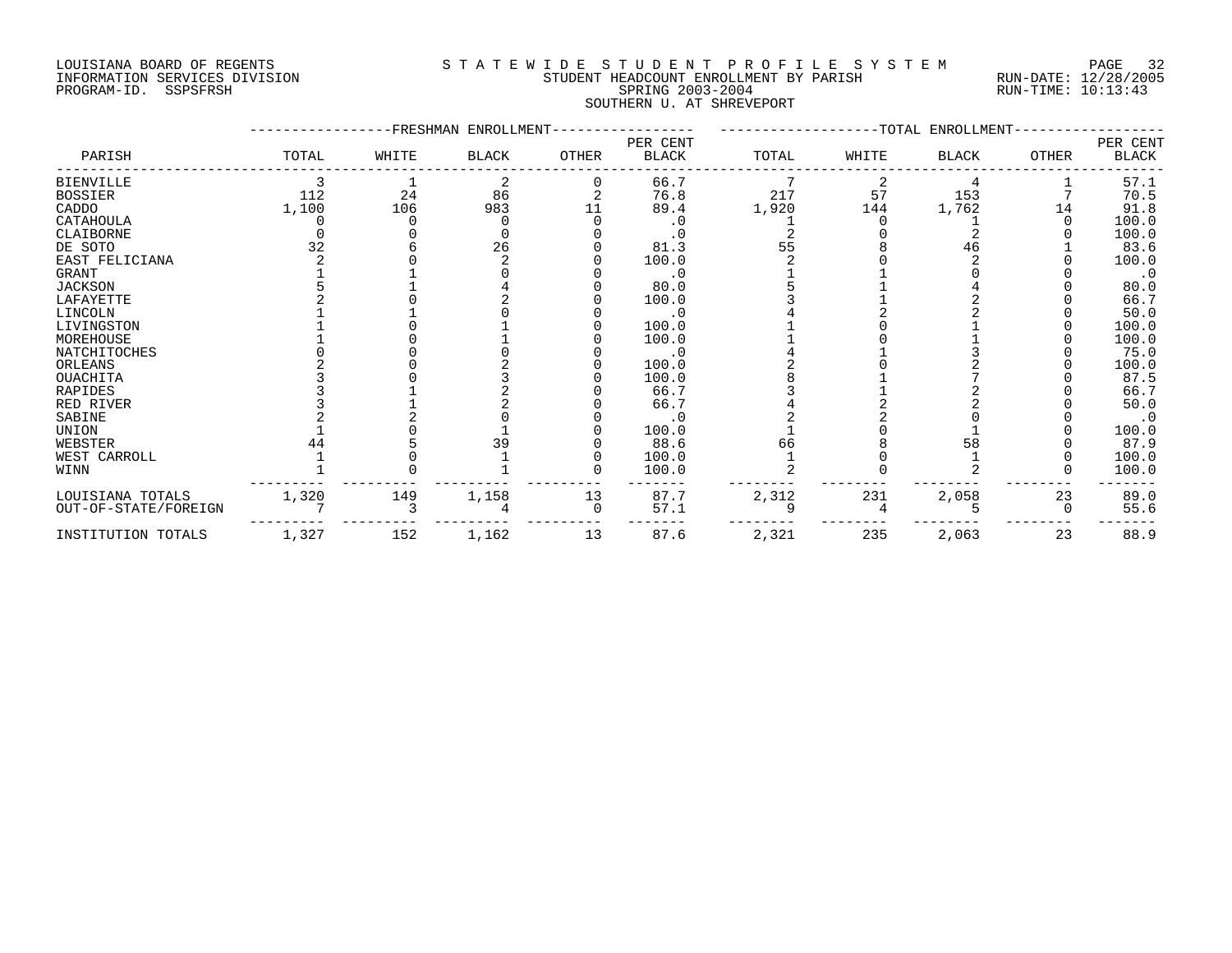### LOUISIANA BOARD OF REGENTS S T A T E W I D E S T U D E N T P R O F I L E S Y S T E M PAGE 33 INFORMATION SERVICES DIVISION STUDENT HEADCOUNT ENROLLMENT BY PARISH RUN-DATE: 12/28/2005 PROGRAM-ID. SSPSFRSH SPRING 2003-2004 RUN-TIME: 10:13:43 SOUTHERN LAW CENTER

|                               |              |             | -FRESHMAN ENROLLMENT |             |                |                |                | --TOTAL ENROLLMENT |              |                        |
|-------------------------------|--------------|-------------|----------------------|-------------|----------------|----------------|----------------|--------------------|--------------|------------------------|
|                               |              |             |                      |             | PER CENT       |                |                |                    |              | PER CENT               |
| PARISH                        | TOTAL        | WHITE       | <b>BLACK</b>         | OTHER       | <b>BLACK</b>   | TOTAL          | WHITE          | BLACK              | OTHER        | <b>BLACK</b>           |
| <b>ACADIA</b>                 | 0            | $\mathbf 0$ | $\mathbf 0$          | $\mathbf 0$ | $\cdot$ 0      | 1              | $\Omega$       | 1                  | 0            | 100.0                  |
| $\operatorname{ALLEN}$        | $\Omega$     | $\Omega$    | $\mathbf 0$          | $\mathbf 0$ | $\cdot$ 0      | $\overline{3}$ | 1              | $\overline{2}$     | $\mathbf 0$  | 66.7                   |
| ASCENSION                     | $\Omega$     | $\Omega$    | $\Omega$             | $\Omega$    | $\cdot$ 0      | 13             | 6              | 6                  |              | 46.2                   |
| ASSUMPTION                    | $\Omega$     | $\cap$      | O                    | $\Omega$    | . 0            | 3              | 3              | $\Omega$           |              | $\boldsymbol{\cdot}$ 0 |
| <b>AVOYELLES</b>              | $\Omega$     |             |                      | $\cap$      | . 0            | 5              | 5              | $\Omega$           |              | $\boldsymbol{\cdot}$ 0 |
| <b>BEAUREGARD</b>             | $\Omega$     |             |                      |             | . 0            | 3              | 3              | <sup>0</sup>       |              | $\boldsymbol{\cdot}$ 0 |
| <b>BIENVILLE</b>              | 0            |             |                      | O           | . 0            |                |                |                    | $\Omega$     | 100.0                  |
| <b>BOSSIER</b>                | O            |             |                      |             | . 0            | $\mathbf{1}$   |                | $\Omega$           | <sup>0</sup> | $\cdot$ 0              |
| CADDO                         | O            |             |                      |             | . 0            | 17             | 3              | 14                 | $\Omega$     | 82.4                   |
| CALCASIEU                     | U            |             |                      |             | $\cdot$ 0      | 14             | 6              | 8                  | O            | 57.1                   |
| CALDWELL                      | O            |             |                      |             | $\Omega$       | $\overline{c}$ | 2              | $\Omega$           |              | $\cdot$ 0              |
| CONCORDIA                     | $\Omega$     |             |                      |             | . 0            | $\overline{2}$ | $\overline{2}$ | $\Omega$           |              | $\cdot$ 0              |
| DE SOTO                       | $\Omega$     |             |                      |             | . 0            | $\mathbf{1}$   |                | $\Omega$           | $\Omega$     | $\cdot$ 0              |
| EAST BATON ROUGE              | $\Omega$     |             |                      |             | . 0            | 71             | 31             | 38                 | 2            | 53.5                   |
|                               | <sup>0</sup> |             |                      |             | $\cdot$ 0      | 1              | $\mathbf{1}$   | $\Omega$           | O            | $\cdot$ 0              |
| EAST FELICIANA<br>EVANGELINE  | 0            |             |                      |             | . 0            | $\mathbf{1}$   | $\Omega$       | $\Omega$           |              | $\cdot$ 0              |
|                               | 0            |             |                      |             | . 0            | 3              | 2              |                    | 0            | 33.3                   |
| FRANKLIN<br>IBERIA            | $\Omega$     |             |                      |             | . 0            | 5              | 2              | 2                  |              | 40.0                   |
|                               | $\Omega$     |             |                      |             | . 0            | 10             |                | 6                  |              | 60.0                   |
| IBERVILLE<br><b>JEFFERSON</b> | $\Omega$     |             |                      |             | $\Omega$       | 21             |                |                    |              | 66.7                   |
|                               | $\Omega$     |             |                      | n           | . 0            | 2              |                | 14<br>$\mathbf{1}$ | O            | 50.0                   |
| JEFFERSON DAVIS               | $\Omega$     |             |                      |             | . 0            | 21             | 6              | 14                 |              | 66.7                   |
| LAFAYETTE                     | $\Omega$     |             |                      |             |                | 6              | 5              | $\mathbf{1}$       | $\Omega$     | 16.7                   |
| LAFOURCHE                     | <sup>0</sup> |             |                      |             |                | $\overline{2}$ | U              | $\overline{2}$     | O            |                        |
| LINCOLN                       |              |             |                      |             | . 0            |                |                |                    |              | 100.0                  |
| LIVINGSTON                    | O            |             |                      |             | $\Omega$       | 5              | 4<br>O         |                    |              | 20.0                   |
| MADISON                       | 0            |             |                      |             | . 0            |                |                |                    | O            | 100.0                  |
| MOREHOUSE                     | O            |             |                      |             |                | 1              |                |                    | O            | 100.0                  |
| NATCHITOCHES                  | <sup>0</sup> |             |                      |             |                | 6              | 2              |                    |              | 66.7                   |
| ORLEANS                       | $\Omega$     |             |                      |             | $\overline{0}$ | 48             | 4              | 44                 |              | 91.7                   |
| OUACHITA                      | $\Omega$     |             |                      |             | $\Omega$       | 17             | 3              | 14                 |              | 82.4                   |
| PLAQUEMINES                   | $\Omega$     |             |                      |             | . 0            | $\mathbf{1}$   | $\Omega$       | $\mathbf{1}$       | $\Omega$     | 100.0                  |
| POINTE COUPEE                 | $\Omega$     |             |                      |             | $\Omega$       | 2              | $\Omega$       | $\overline{a}$     |              | 100.0                  |
| RAPIDES                       | <sup>0</sup> |             |                      |             | $\cdot$ 0      | 11             | 3              |                    |              | 63.6                   |
| RED RIVER                     | O            |             |                      |             | $\overline{0}$ | $\overline{2}$ |                |                    | O            | 100.0                  |
| RICHLAND                      | O            |             |                      |             | . 0            | $\mathbf{1}$   |                |                    |              | 100.0                  |
| SABINE                        | <sup>0</sup> |             |                      |             | . 0            |                |                | $\Omega$           |              | $\cdot$ 0              |
| ST. BERNARD                   | O            |             |                      |             | . 0            | 2              |                |                    | $\Omega$     | 50.0                   |
| ST. HELENA                    | O            |             |                      |             | $\cdot$ 0      |                |                |                    | $\Omega$     | $\cdot$ 0              |
| ST. JAMES                     | $\Omega$     |             |                      |             | $\Omega$       | 4              | $\Omega$       |                    | $\Omega$     | 100.0                  |
| ST. JOHN                      | $\Omega$     |             |                      |             |                | 4              | U              |                    | $\Omega$     | 100.0                  |
| ST. LANDRY                    | $\Omega$     |             |                      |             | . 0            | 7              | $\overline{2}$ | 5                  | $\Omega$     | 71.4                   |
| ST. MARTIN                    | 0            |             |                      |             | . 0            | $\overline{c}$ |                |                    | 0            | 100.0                  |
| ST. MARY                      | O            |             |                      |             | . 0            | $\overline{2}$ |                |                    | O            | 100.0                  |
| ST. TAMMANY                   | O            |             |                      |             | . 0            | 5              |                |                    |              | 20.0                   |
| TANGIPAHOA                    | O            |             |                      |             | . 0            |                |                |                    | O            | 50.0                   |
| TERREBONNE                    | O            |             |                      |             | . 0            |                | 2              |                    |              | 50.0                   |
| UNION                         | N            |             |                      |             |                |                |                |                    | O            | 100.0                  |
| VERMILLION                    |              |             |                      |             | $\cap$         |                |                |                    |              | 100.0                  |
| WEBSTER                       | O            |             |                      |             | $\cdot$ 0      | $\overline{c}$ |                | 2                  |              | 100.0                  |
| WEST BATON ROUGE              | $\cap$       | $\cap$      | $\Omega$             | $\Omega$    | $\Omega$       | $\Delta$       |                | $\mathbf{3}$       | $\Omega$     | 75.0                   |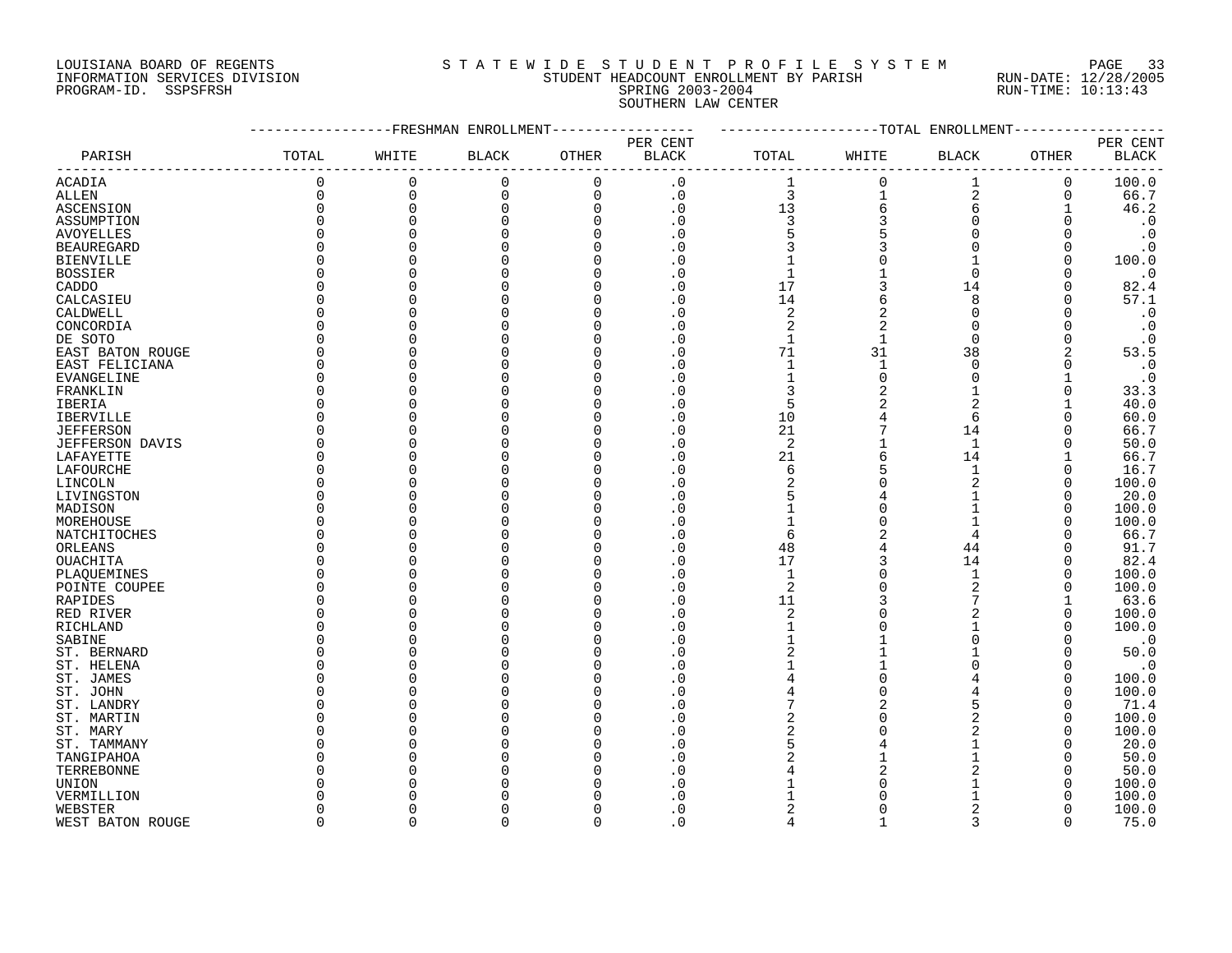# LOUISIANA BOARD OF REGENTS S T A T E W I D E S T U D E N T P R O F I L E S Y S T E M PAGE 34 INFORMATION SERVICES DIVISION STUDENT HEADCOUNT ENROLLMENT BY PARISH RUN-DATE: 12/28/2005 PROGRAM-ID. SSPSFRSH SPRING 2003-2004 RUN-TIME: 10:13:43 SOUTHERN LAW CENTER

|                                          |       |       | -FRESHMAN ENROLLMENT- |       |                   |            |       | -TOTAL ENROLLMENT- |              |                   |
|------------------------------------------|-------|-------|-----------------------|-------|-------------------|------------|-------|--------------------|--------------|-------------------|
| PARISH                                   | TOTAL | WHITE | <b>BLACK</b>          | OTHER | PER CENT<br>BLACK | TOTAL      | WHITE | <b>BLACK</b>       | <b>OTHER</b> | PER CENT<br>BLACK |
| WEST CARROLL<br>WEST FELICIANA<br>WINN   |       |       |                       |       |                   |            |       |                    |              |                   |
| LOUISIANA TOTALS<br>OUT-OF-STATE/FOREIGN |       |       |                       |       |                   | 349<br>6 U | 123   | 218<br>56          |              | 62.5<br>93.3      |
| INSTITUTION TOTALS                       |       |       |                       |       |                   | 409        | 124   | 274                |              | 67.0              |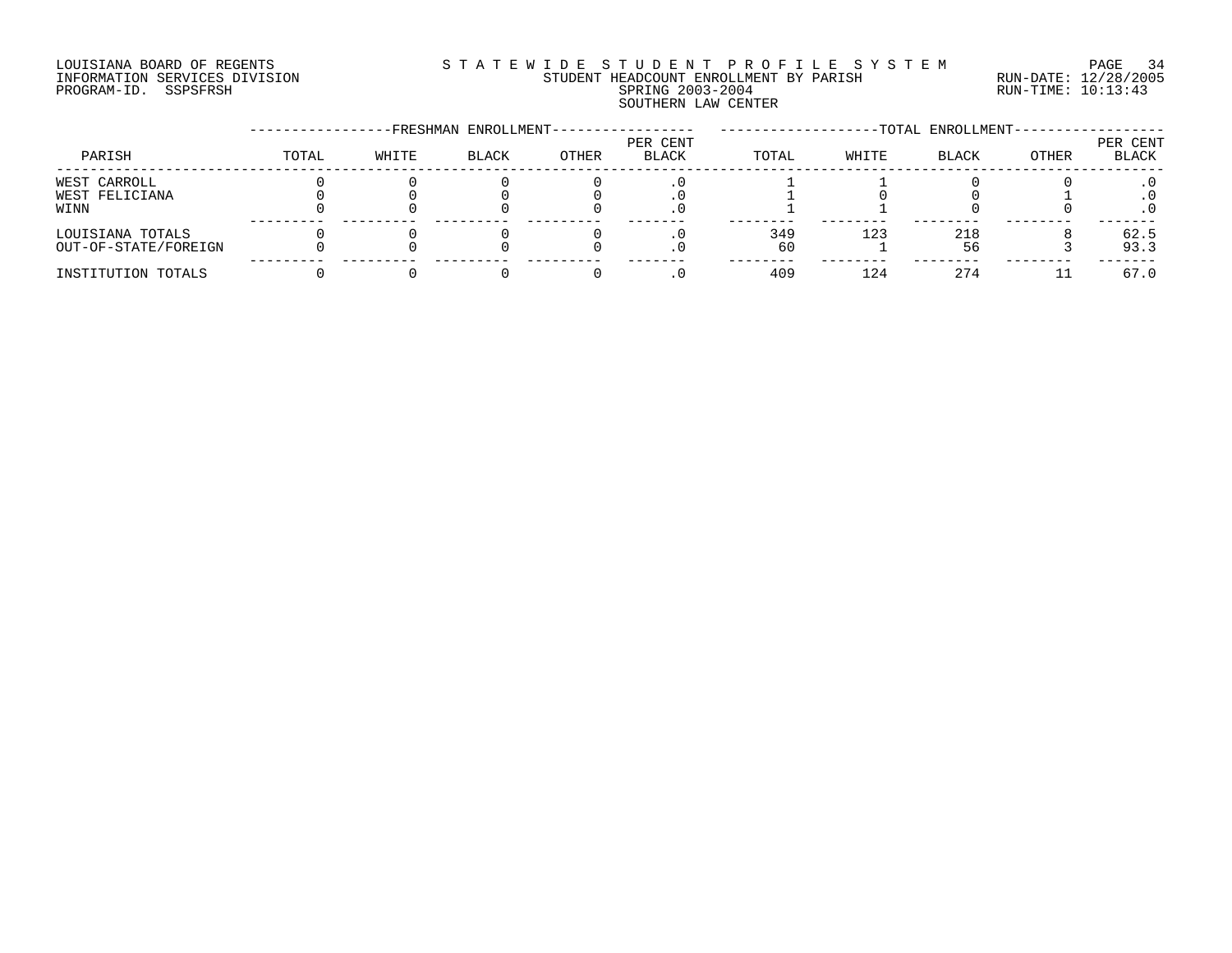# LOUISIANA BOARD OF REGENTS S T A T E W I D E S T U D E N T P R O F I L E S Y S T E M PAGE 35 INFORMATION SERVICES DIVISION STUDENT HEADCOUNT ENROLLMENT BY PARISH RUN-DATE: 12/28/2005 PROGRAM-ID. SSPSFRSH SPRING 2003-2004 RUN-TIME: 10:13:43 BATON ROUGE COMMUNITY COLLEGE

|                        |       |                | ----------FRESHMAN ENROLLMENT |                |                          |                |                | ------------TOTAL ENROLLMENT |          |                          |
|------------------------|-------|----------------|-------------------------------|----------------|--------------------------|----------------|----------------|------------------------------|----------|--------------------------|
| PARISH                 | TOTAL | WHITE          | <b>BLACK</b>                  | OTHER          | PER CENT<br><b>BLACK</b> | TOTAL          | WHITE          | <b>BLACK</b>                 | OTHER    | PER CENT<br><b>BLACK</b> |
| ACADIA                 | 6     | 4              | 1                             | 1              | 16.7                     | 6              | 4              | 1                            | 1        | 16.7                     |
| ASCENSION              | 153   | 109            | 37                            | 7              | 24.2                     | 199            | 143            | 43                           | 13       | 21.6                     |
| ASSUMPTION             | 9     | 7              | 2                             | $\mathbf 0$    | 22.2                     | 16             | 14             | 2                            | $\Omega$ | 12.5                     |
| AVOYELLES              |       |                |                               | 0              | 50.0                     | 9              | 6              | 3                            | O        | 33.3                     |
| <b>BEAUREGARD</b>      |       |                |                               | 0              | $\cdot$ 0                | 3              |                | ∩                            |          | $\cdot$ 0                |
| <b>BOSSIER</b>         |       |                |                               | 1              | . 0                      | 2              |                |                              |          | $\cdot$ 0                |
| CADDO                  |       |                |                               | O              | 25.0                     |                |                |                              |          | 40.0                     |
| CALCASIEU              |       |                |                               | $\Omega$       | . 0                      |                |                |                              |          | $\cdot$ 0                |
| CONCORDIA              |       | O              |                               | 0              | . 0                      |                |                |                              | O        | $\cdot$ 0                |
| DE SOTO                |       | $\Omega$       |                               | $\Omega$       | . 0                      |                |                | ∩                            | ∩        | $\cdot$ 0                |
| EAST BATON ROUGE       | 2,668 | 1,293          | 1,222                         | 153            | 45.8                     | 3,615          | 1,833          | 1,567                        | 215      | 43.3                     |
| EAST CARROLL           | ı     | 1              | $\Omega$                      | 0              | . 0                      | 1              | -1             | $\Omega$                     | O        | $\cdot$ 0                |
| EAST FELICIANA         | 65    | 34             | 28                            | 3              | 43.1                     | 76             | 39             | 34                           | 3        | 44.7                     |
| EVANGELINE             |       | 4              | $\Omega$                      | 0              | . 0                      | 6              |                |                              | ∩        | 16.7                     |
| FRANKLIN               |       | $\overline{2}$ | $\Omega$                      | O              | . 0                      | 3              |                | $\Omega$                     |          | $\cdot$ 0                |
| IBERIA                 |       | 3              | $\Omega$                      | O              | . 0                      | 4              | 3              |                              |          | 25.0                     |
| <b>IBERVILLE</b>       | 159   | 88             | 70                            |                | 44.0                     | 213            | 120            | 91                           | 2        | 42.7                     |
| <b>JACKSON</b>         | 7     | 5              | $\Omega$                      | 2              | $\cdot$ 0                | 8              | 6              | $\Omega$                     | 2        | $\cdot$ 0                |
| <b>JEFFERSON</b>       | 45    | 39             |                               | 5              | 2.2                      | 62             | 54             |                              |          | 1.6                      |
| <b>JEFFERSON DAVIS</b> | 2     | $\mathbf{1}$   |                               | $\Omega$       | 50.0                     | 3              | 2              |                              | ∩        | 33.3                     |
| LAFAYETTE              | 10    | 9              |                               | $\mathbf 0$    | 10.0                     | 11             | 10             |                              | $\Omega$ | 9.1                      |
| LAFOURCHE              | 13    | 10             |                               | 2              | 7.7                      | 16             | 13             |                              |          | 6.3                      |
| LINCOLN                | 2     | $\overline{2}$ | $\Omega$                      | $\Omega$       | $\cdot$ 0                | $\overline{2}$ | $\overline{2}$ | $\Omega$                     | $\Omega$ | $\cdot$ 0                |
| LIVINGSTON             | 220   | 201            | 11                            | 8              | 5.0                      | 289            | 265            | 14                           | 10       | 4.8                      |
| MOREHOUSE              | 1     | 1              | $\Omega$                      | 0              | . 0                      | 1              | 1              | $\Omega$                     | O        | $\cdot$ 0                |
| NATCHITOCHES           | 2     | $\mathbf{1}$   |                               | 1              | . 0                      | 2              | $\mathbf{1}$   | $\Omega$                     |          | $\cdot$ 0                |
| ORLEANS                | 23    | 16             |                               | 2              | 21.7                     | 32             | 22             |                              |          | 18.8                     |
| OUACHITA               | 10    | 10             |                               | 0              | $\cdot$ 0                | 10             | 10             | $\Omega$                     |          | $\cdot$ 0                |
| PLAQUEMINES            | 5     | 4              | -1                            | 0              | 20.0                     | 7              | 5              | 2                            | O        | 28.6                     |
| POINTE COUPEE          | 83    | 62             | 19                            | 2              | 22.9                     | 107            | 82             | 23                           |          | 21.5                     |
| RAPIDES                | 13    | 11             | 2                             | 0              | 15.4                     | 14             | 12             | 2                            |          | 14.3                     |
| ST. BERNARD            |       | 7              |                               | O              | . 0                      | 10             | 9              | ∩                            |          | $\cdot$ 0                |
| ST. CHARLES            | 10    | 7              |                               | 1              | 20.0                     | 16             | 13             |                              |          | 12.5                     |
| ST. HELENA             |       | O              |                               | 0              | 100.0                    | 5              |                |                              | ∩        | 60.0                     |
| ST. JAMES              |       |                |                               | $\Omega$       | 83.3                     | 6              |                |                              |          | 83.3                     |
| ST. JOHN               |       | 2              |                               | 0              | 50.0                     | 6              |                |                              |          | 33.3                     |
| ST. LANDRY             |       | 3              |                               | O              | 25.0                     | 5              |                |                              |          | 20.0                     |
| ST. MARTIN             |       | $\overline{2}$ |                               | 1              | 25.0                     | 4              |                |                              |          | 25.0                     |
| ST. MARY               |       | 6              |                               | 0              | . 0                      | 8              |                |                              |          | $\cdot$ 0                |
| ST. TAMMANY            | 34    | 34             |                               | U              | . 0                      | 45             | 45             |                              |          | $\cdot$ 0                |
| TANGIPAHOA             | 15    | 8              |                               | O              | 46.7                     | 19             | 12             |                              |          | 36.8                     |
| TERREBONNE             |       | 6              |                               |                | . 0                      | 9              | 8              |                              |          | 11.1                     |
| VERMILLION             |       |                |                               |                | . 0                      | 3              |                | ∩                            |          | $\cdot$ 0                |
| <b>VERNON</b>          |       |                |                               | U              | . 0                      | 2              |                |                              |          | $\cdot$ 0                |
| WASHINGTON             |       |                |                               |                | . 0                      |                |                |                              |          | $\cdot$ 0                |
| WEBSTER                |       | $\mathbf{1}$   | $\Omega$                      | 0              | . 0                      |                |                |                              |          | $\cdot$ 0                |
| WEST BATON ROUGE       | 130   | 77             | 51                            | 2              | 39.2                     | 183            | 118            | 59                           |          | 32.2                     |
| WEST FELICIANA         | 58    | 38             | 20                            | $\overline{0}$ | 34.5                     | 67             | 47             | 20                           | $\Omega$ | 29.9                     |
| WINN                   | 1     | $\Omega$       | 1                             | $\mathbf 0$    | 100.0                    | $\mathbf{1}$   | $\Omega$       | $\mathbf 1$                  | $\Omega$ | 100.0                    |
|                        |       |                |                               |                |                          |                |                |                              |          |                          |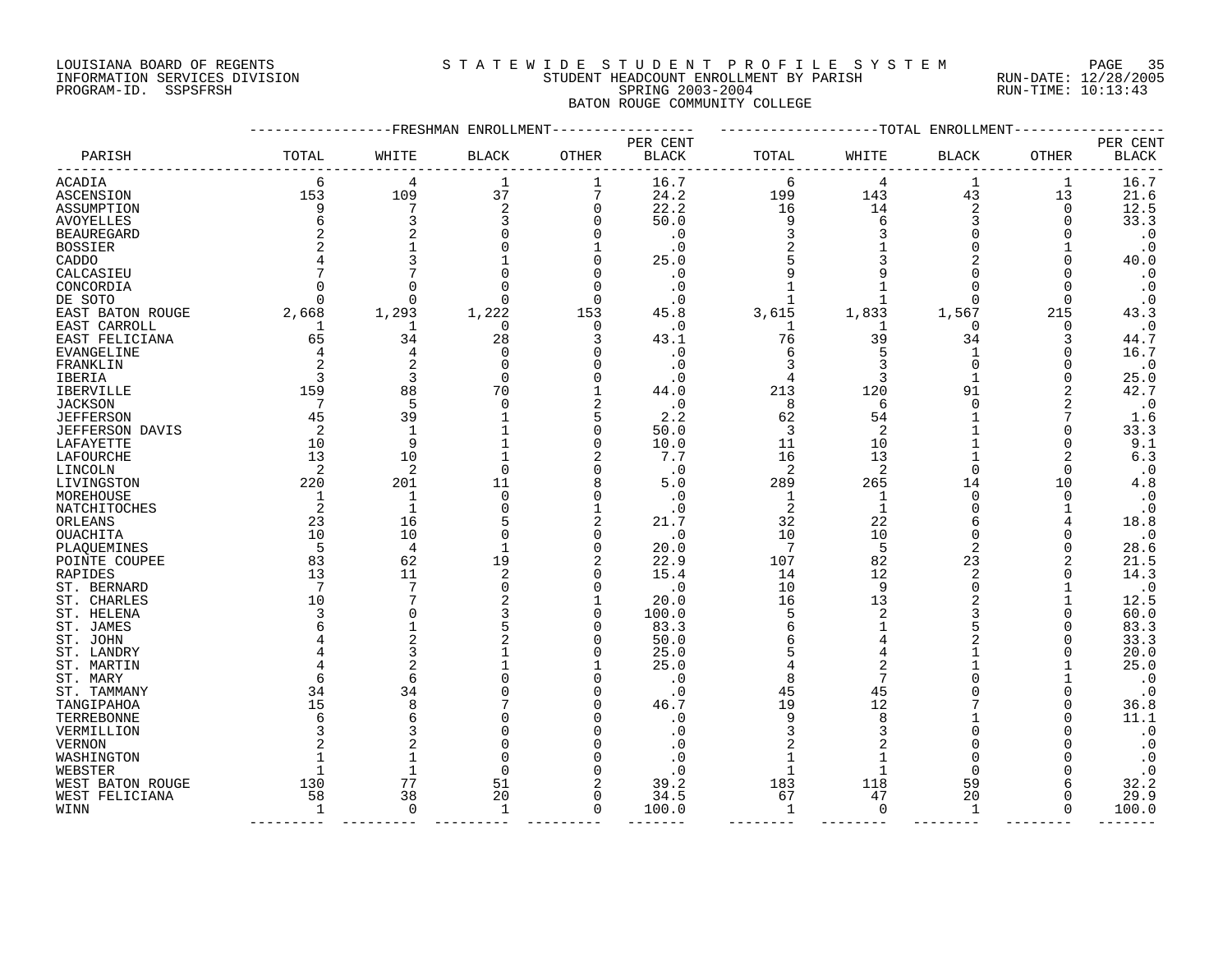# LOUISIANA BOARD OF REGENTS S T A T E W I D E S T U D E N T P R O F I L E S Y S T E M PAGE 36 INFORMATION SERVICES DIVISION STUDENT HEADCOUNT ENROLLMENT BY PARISH RUN-DATE: 12/28/2005 PROGRAM-ID. SSPSFRSH SPRING 2003-2004 RUN-TIME: 10:13:43 BATON ROUGE COMMUNITY COLLEGE

|                                          |             | FRESHMAN- | ENROLLMENT-- |           |                   |       |       | -TOTAL ENROLLMENT-- |           |                   |
|------------------------------------------|-------------|-----------|--------------|-----------|-------------------|-------|-------|---------------------|-----------|-------------------|
| PARISH                                   | TOTAL       | WHITE     | <b>BLACK</b> | OTHER     | PER CENT<br>BLACK | TOTAL | WHITE | BLACK               | OTHER     | PER CENT<br>BLACK |
| LOUISIANA TOTALS<br>OUT-OF-STATE/FOREIGN | 3,822<br>32 | 2,131     | 1,499<br>▵   | 192<br>15 | 39.2<br>6.3       | 5.124 | 2,953 | 1,898               | 273<br>23 | 37.0<br>4.5       |
| INSTITUTION TOTALS                       | 3,854       | 2,146     | 1,501        | 207       | 38.9              | 5,168 | 2,972 | 1,900               | 296       | 36.8              |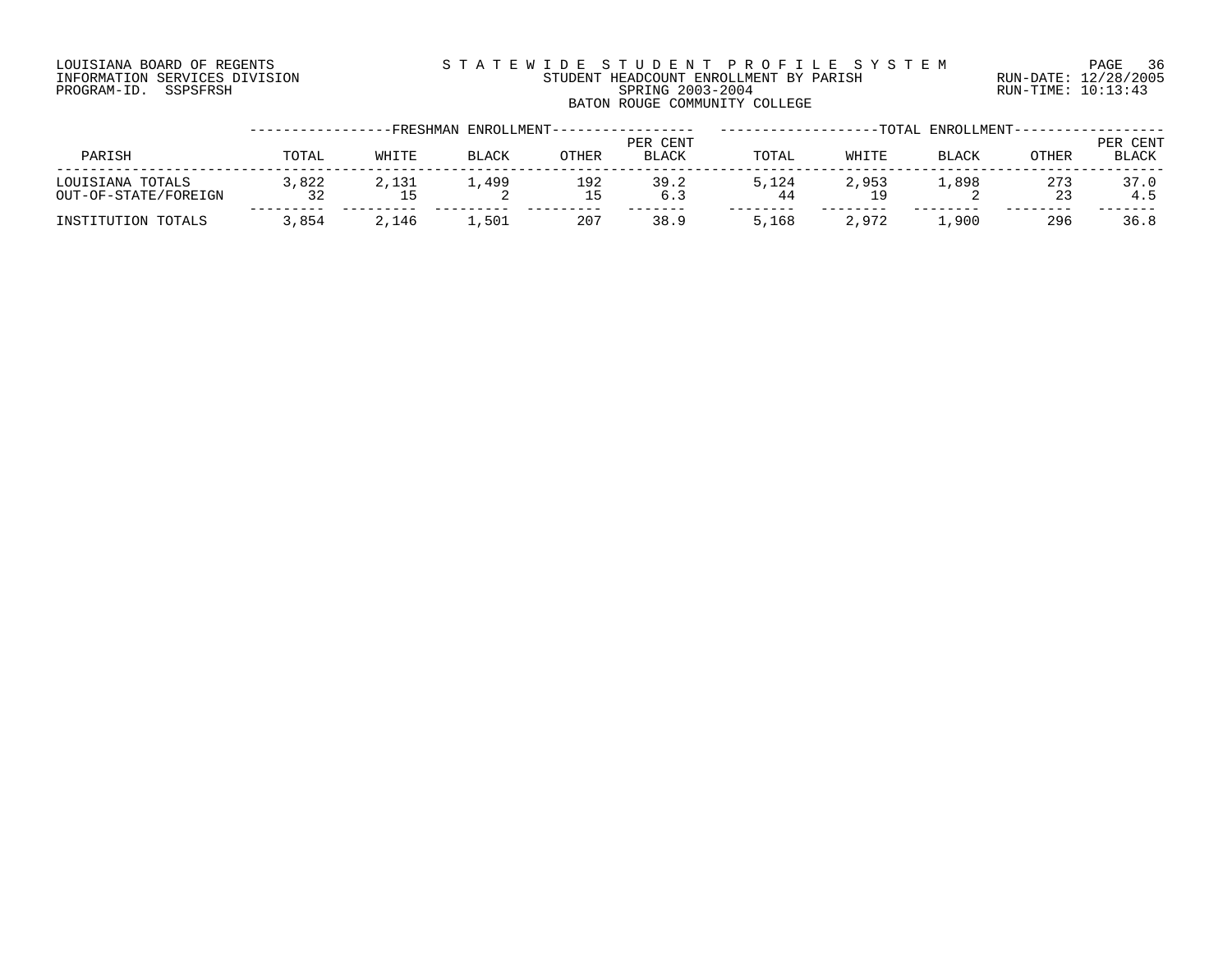# LOUISIANA BOARD OF REGENTS S T A T E W I D E S T U D E N T P R O F I L E S Y S T E M PAGE 37 INFORMATION SERVICES DIVISION STUDENT HEADCOUNT ENROLLMENT BY PARISH RUN-DATE: 12/28/2005 PROGRAM-ID. SSPSFRSH SPRING 2003-2004 RUN-TIME: 10:13:43 BOSSIER PARISH COMMUNITY COLLEGE

|                        |       | ----------FRESHMAN ENROLLMENT |              |             |                          |                |             | -------------TOTAL ENROLLMENT |       |                          |
|------------------------|-------|-------------------------------|--------------|-------------|--------------------------|----------------|-------------|-------------------------------|-------|--------------------------|
| PARISH                 | TOTAL | WHITE                         | <b>BLACK</b> | OTHER       | PER CENT<br><b>BLACK</b> | TOTAL          | WHITE       |                               | OTHER | PER CENT<br><b>BLACK</b> |
|                        |       |                               |              |             |                          |                |             | BLACK                         |       |                          |
| ACADIA                 | 2     |                               | 1            | 0           | 50.0                     | 3              |             |                               | 1     | 33.3                     |
| ALLEN                  | 0     | $\Omega$                      | $\Omega$     | 0           | $\cdot$ 0                |                | $\mathbf 0$ | 1                             | 0     | 100.0                    |
| ASCENSION              |       | $\Omega$                      |              | 0           | 100.0                    | 2              |             | $\mathbf{1}$                  | O     | 50.0                     |
| <b>AVOYELLES</b>       |       | $\Omega$                      | O            | 0           | $\cdot$ 0                |                |             | $\Omega$                      | O     | $\cdot$ 0                |
| BEAUREGARD             |       | $\mathbf 0$                   | O            | 0           | $\cdot$ 0                | 3              |             |                               |       | 33.3                     |
| BIENVILLE              | 33    | 19                            | 10           | 4           | 30.3                     | 60             | 31          | 23                            | 6     | 38.3                     |
| <b>BOSSIER</b>         | 650   | 442                           | 141          | 67          | 21.7                     | 1,471          | 1,067       | 263                           | 141   | 17.9                     |
| CADDO                  | 866   | 538                           | 263          | 65          | 30.4                     | 1,887          | 1,208       | 544                           | 135   | 28.8                     |
| CALCASIEU              | 3     | 3                             | 0            | 0           | . 0                      | -7             | 6           | 1                             | 0     | 14.3                     |
| CALDWELL               | 0     | $\mathbf 0$                   | $\Omega$     | $\mathbf 0$ | $\cdot$ 0                | 2              | 2           | $\mathbf 0$                   | O     | $\cdot$ 0                |
| CLAIBORNE              | 22    | 7                             | 13           | 2           | 59.1                     | 57             | 25          | 27                            | 5     | 47.4                     |
| CONCORDIA              | 2     | 0                             | 1            | 1           | 50.0                     | 2              | $\Omega$    | $\mathbf 1$                   |       | 50.0                     |
| DE SOTO                | 56    | 42                            | 12           | 2           | 21.4                     | 126            | 95          | 26                            | 5     | 20.6                     |
| EAST BATON ROUGE       | 3     | 2                             | $\mathbf{1}$ | 0           | 33.3                     | 7              | 6           | 1                             |       | 14.3                     |
| EAST CARROLL           |       | $\mathbf 0$                   |              | 0           | . 0                      | 2              |             |                               |       | 50.0                     |
| EAST FELICIANA         |       | $\Omega$                      |              | O           | . 0                      | 2              |             |                               |       | $\cdot$ 0                |
| FRANKLIN               |       |                               |              |             | . 0                      |                |             |                               |       | $\ddot{\bullet}$         |
| GRANT                  |       |                               |              |             | . 0                      |                |             |                               |       | $\cdot$ 0                |
| IBERIA                 |       |                               |              | O           | . 0                      |                |             |                               | O     | 50.0                     |
| JACKSON                |       |                               |              |             | . 0                      |                |             |                               |       | 25.0                     |
| <b>JEFFERSON</b>       |       |                               |              |             | . 0                      | 3              |             |                               |       | $\cdot$ 0                |
| <b>JEFFERSON DAVIS</b> |       |                               |              |             | . 0                      |                |             |                               |       | $\cdot$ 0                |
| LAFAYETTE              |       |                               |              | O           | 100.0                    | 8              | 5           |                               |       | 25.0                     |
| LAFOURCHE              |       |                               |              | O           | $\cdot$ 0                | 2              |             |                               |       | $\cdot$ 0                |
| LA SALLE               |       |                               |              | 0           | 50.0                     | $\overline{2}$ |             |                               |       | 50.0                     |
| LINCOLN                |       |                               |              | 0           | 20.0                     | 15             | 11          |                               | 2     | 13.3                     |
| MOREHOUSE              |       |                               |              | 0           | $\cdot$ 0                | 5              | 5           |                               |       | $\cdot$ 0                |
| NATCHITOCHES           |       |                               |              | 2           | 11.1                     | 21             | 15          | 4                             |       | 19.0                     |
| ORLEANS                |       |                               |              | 0           | $\cdot$ 0                | 5              | 3           | 2                             | O     | 40.0                     |
| OUACHITA               | 13    |                               |              | 0           | 38.5                     | 34             | 21          | 10                            |       | 29.4                     |
| POINTE COUPEE          |       |                               |              | 0           | 100.0                    | 1              | 0           | 1                             |       | 100.0                    |
| RAPIDES                | 5     |                               |              | O           | 60.0                     | 17             | 10          |                               |       | 35.3                     |
| RED RIVER              | 10    |                               |              | U           | 40.0                     | 18             | 13          |                               |       | 22.2                     |
| RICHLAND               |       |                               |              | O           | . 0                      | 5              | 4           |                               |       | $\cdot$ 0                |
| SABINE                 | 10    |                               |              |             | . 0                      | 23             | 17          |                               |       | 13.0                     |
| ST. BERNARD            |       |                               |              | O           | . 0                      | 1              |             |                               |       | $\cdot$ 0                |
| ST. CHARLES            |       |                               |              |             | . 0                      |                |             |                               |       | $\boldsymbol{\cdot}$ 0   |
| ST. LANDRY             |       |                               |              |             | . 0                      | 2              |             |                               |       | $\cdot$ 0                |
| ST. MARTIN             |       |                               |              |             | . 0                      |                |             | O                             |       | $\cdot$ 0                |
| ST. MARY               |       |                               |              |             | . 0                      |                |             |                               |       | $\cdot$ 0                |
| ST. TAMMANY            |       |                               |              |             | . 0                      |                |             |                               |       | $\cdot$ 0                |
| TANGIPAHOA             |       |                               |              |             | . 0                      |                |             |                               |       | $\cdot$ 0                |
| UNION                  |       |                               |              | O           | 100.0                    | 3              |             |                               |       | 66.7                     |
| VERMILLION             |       |                               |              |             | . 0                      | 3              |             | O                             |       | $\cdot$ 0                |
| <b>VERNON</b>          |       | 3                             |              | 1           | $\cdot$ 0                | 9              | 6           | $\Omega$                      |       | $\cdot$ 0                |
| WEBSTER                | 186   | 120                           | 58           | 8           | 31.2                     | 416            | 279         | 121                           | 16    | 29.1                     |
| WEST CARROLL           |       | O                             |              | 0           | . 0                      | 3              | 3           | O                             | O     | $\cdot$ 0                |
| WEST FELICIANA         |       | $\Omega$                      |              | 1           | . 0                      | $\mathbf{1}$   | $\Omega$    | $\Omega$                      |       | $\cdot$ 0                |
| WINN                   | 1     | 1                             | O            | 0           | . 0                      | 2              | 1           | 1                             | 0     | 50.0                     |
|                        |       |                               |              |             |                          |                |             |                               |       |                          |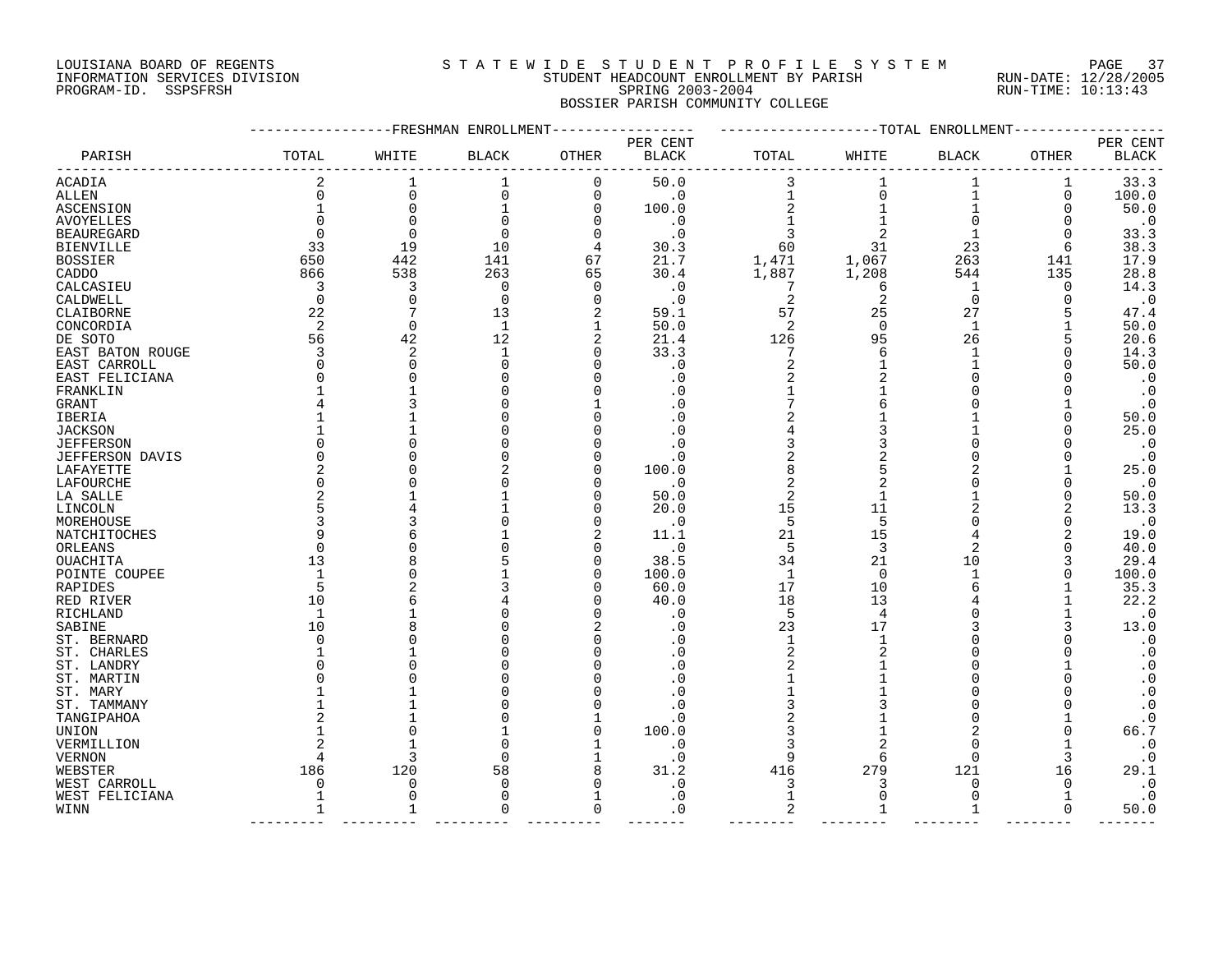# LOUISIANA BOARD OF REGENTS S T A T E W I D E S T U D E N T P R O F I L E S Y S T E M PAGE 38 INFORMATION SERVICES DIVISION STUDENT HEADCOUNT ENROLLMENT BY PARISH RUN-DATE: 12/28/2005 PROGRAM-ID. SSPSFRSH SPRING 2003-2004 RUN-TIME: 10:13:43 BOSSIER PARISH COMMUNITY COLLEGE

|                                          |            | FRESHMAN- | ENROLLMENT-  |       |                          |       |       | -TOTAL ENROLLMENT- |              |                          |
|------------------------------------------|------------|-----------|--------------|-------|--------------------------|-------|-------|--------------------|--------------|--------------------------|
| PARISH                                   | TOTAL      | WHITE     | <b>BLACK</b> | OTHER | PER CENT<br><b>BLACK</b> | TOTAL | WHITE | BLACK              | <b>OTHER</b> | PER CENT<br><b>BLACK</b> |
| LOUISIANA TOTALS<br>OUT-OF-STATE/FOREIGN | ,906<br>25 | 1,228     | 520          | 158   | 27.3<br>24.0             | 4,257 | 2,873 | . . 052            | 332<br>17    | 24.7<br>16.9             |
| INSTITUTION TOTALS                       | .931       | 1,239     | 526          | 166   | 27.2                     | 4,334 | 2,920 | ⊥,065              | 349          | 24.6                     |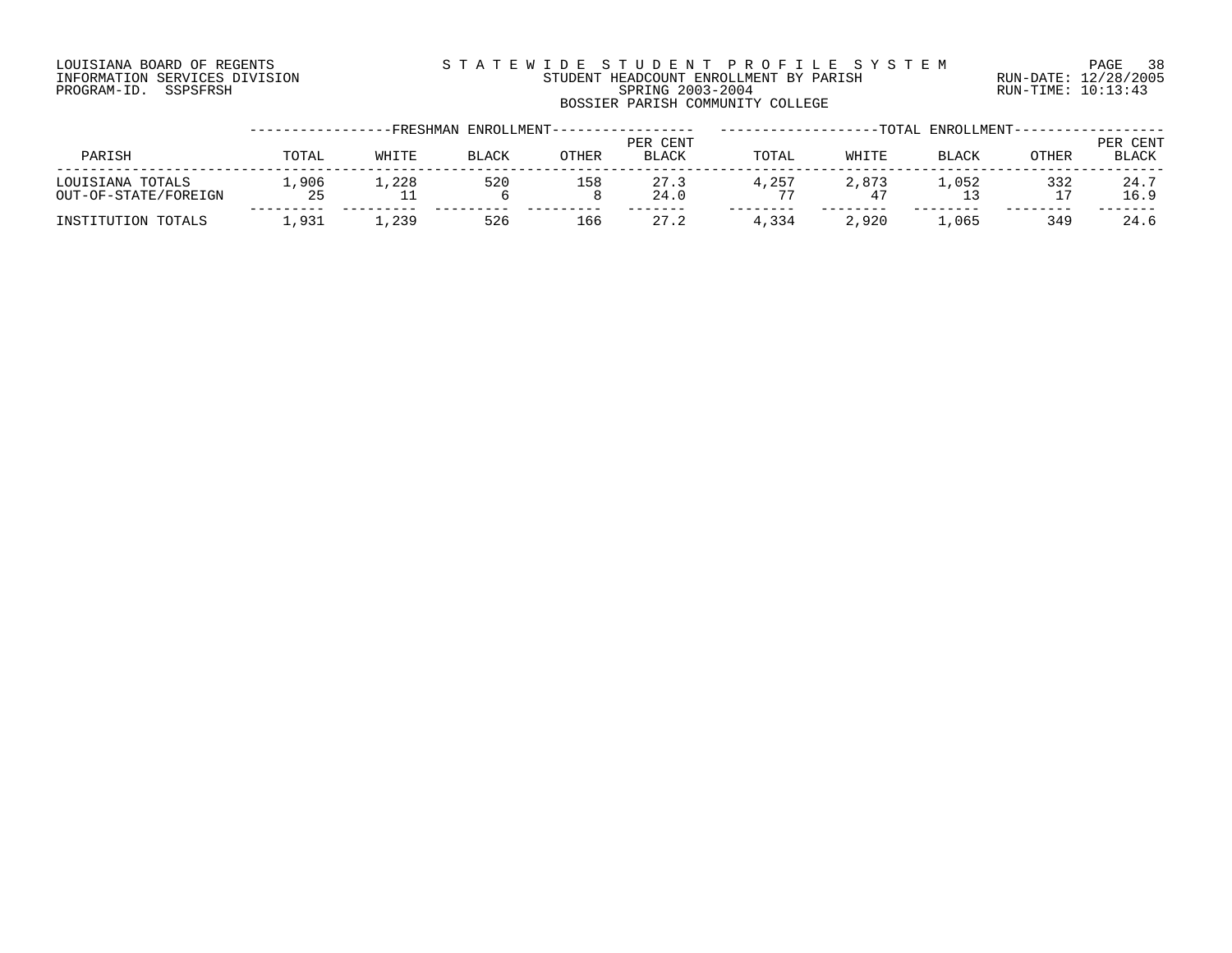# LOUISIANA BOARD OF REGENTS S T A T E W I D E S T U D E N T P R O F I L E S Y S T E M PAGE 39 INFORMATION SERVICES DIVISION STUDENT HEADCOUNT ENROLLMENT BY PARISH RUN-DATE: 12/28/2005 PROGRAM-ID. SSPSFRSH SPRING 2003-2004 RUN-TIME: 10:13:43 DELGADO COMMUNITY COLLEGE

|                  |                | FRESHMAN       | ENROLLMENT   |                |                        |                | -TOTAL         | ENROLLMENT     |              |                        |
|------------------|----------------|----------------|--------------|----------------|------------------------|----------------|----------------|----------------|--------------|------------------------|
|                  |                |                |              |                | PER CENT               |                |                |                |              | PER CENT               |
| PARISH           | TOTAL          | WHITE          | <b>BLACK</b> | <b>OTHER</b>   | $\operatorname{BLACK}$ | TOTAL          | WHITE          | <b>BLACK</b>   | OTHER        | <b>BLACK</b>           |
| <b>ACADIA</b>    |                | $\Omega$       | 0            |                | $\cdot$ 0              | $\mathbf 1$    | $\Omega$       | $\Omega$       |              | $\boldsymbol{\cdot}$ 0 |
| <b>ASCENSION</b> | 6              | 3              | $\Omega$     | 3              | $\cdot$ 0              | 16             | 11             | $\overline{2}$ | 3            | 12.5                   |
| ASSUMPTION       | 8              |                |              | $\Omega$       | 37.5                   | 17             | 10             |                | 3            | 23.5                   |
| <b>BOSSIER</b>   | 2              |                |              |                | . 0                    | 3              | 2              |                |              | $\cdot$ 0              |
| CADDO            | O              |                |              |                |                        | 2              |                |                |              | 50.0                   |
| CALCASIEU        | 3              |                |              |                | 66.7                   | 9              |                |                |              | 33.3                   |
| CALDWELL         |                |                |              | ∩              | 100.0                  |                |                |                | <sup>0</sup> | 100.0                  |
| CAMERON          |                |                |              |                | $\cdot$ 0              |                |                |                |              | $\cdot$ 0              |
| CONCORDIA        | 3              |                |              | n              | 100.0                  |                |                |                | O            | 100.0                  |
|                  | 2              |                |              | $\Omega$       |                        | 3              |                |                |              | 33.3                   |
| DE SOTO          |                |                |              |                | 50.0                   |                |                |                |              |                        |
| EAST BATON ROUGE | 12             |                |              | O              | 50.0                   | 42             | 24             | 14             |              | 33.3                   |
| EAST FELICIANA   | 6              |                |              |                | 33.3                   | 12             |                | 5              |              | 41.7                   |
| EVANGELINE       |                |                |              |                | . 0                    | 3              |                |                |              | $\cdot$ 0              |
| FRANKLIN         |                |                |              |                | . 0                    |                |                |                |              | $\cdot$ 0              |
| <b>GRANT</b>     |                |                |              |                |                        |                |                |                |              | 100.0                  |
| <b>IBERIA</b>    | 6              |                |              | n              | 66.7                   | 14             |                | 6              |              | 42.9                   |
| IBERVILLE        | 3              |                |              | $\Omega$       | 66.7                   | 6              |                | 3              |              | 50.0                   |
| <b>JACKSON</b>   |                | $\cap$         | $\Omega$     |                | $\cdot$ 0              | 2              |                | <sup>0</sup>   |              | $\cdot$ 0              |
| <b>JEFFERSON</b> | 2,919          | 1,293          | 971          | 655            | 33.3                   | 5,886          | 2,875          | 1,703          | 1,308        | 28.9                   |
| LAFAYETTE        | 5              | 2              | 2            | 1              | 40.0                   | 12             | 8              |                | 2            | 16.7                   |
| LAFOURCHE        | 73             | 47             | 13           | 13             | 17.8                   | 145            | 95             | 26             | 24           | 17.9                   |
| LINCOLN          | $\Omega$       | $\bigcap$      | $\Omega$     | $\Omega$       | . 0                    | $\mathbf{1}$   |                |                | $\Omega$     | 100.0                  |
| LIVINGSTON       | 5              |                |              | n              | 40.0                   | 14             |                |                |              | 35.7                   |
| MADISON          | 2              |                |              | $\Omega$       | 50.0                   | $\overline{2}$ |                |                |              | 50.0                   |
| MOREHOUSE        | $\overline{2}$ |                |              | -1             | . 0                    | $\overline{c}$ |                |                |              | $\cdot$ 0              |
| NATCHITOCHES     | 2              | $\overline{0}$ | 2            | $\Omega$       | 100.0                  | 3              | $\Omega$       | 2              | 1            | 66.7                   |
| ORLEANS          | 3,486          | 441            | 2,659        | 386            | 76.3                   | 6,303          | 956            | 4,567          | 780          | 72.5                   |
| <b>OUACHITA</b>  | 3              | 0              | 3            | $\Omega$       | 100.0                  | 4              | $\cap$         |                | $\Omega$     | 100.0                  |
| PLAQUEMINES      | 144            | 77             | 25           | 42             | 17.4                   | 250            | 134            | 50             | 66           | 20.0                   |
| POINTE COUPEE    |                |                | $\Omega$     | n              | $\cdot$ 0              |                |                |                | $\Omega$     | 50.0                   |
| RAPIDES          | 0              | $\Omega$       |              | n              | . 0                    |                |                |                | 2            | 20.0                   |
| RED RIVER        |                | $\bigcap$      |              |                |                        |                |                |                |              | $\cdot$ 0              |
|                  | U              | $\bigcap$      |              | n              |                        |                |                |                | $\Omega$     |                        |
| RICHLAND         |                |                |              |                |                        |                |                |                |              | $\cdot$ 0              |
| SABINE           | 3              |                |              | $\Omega$       | 33.3                   |                | $\overline{2}$ |                | $\Omega$     | 33.3                   |
| ST. BERNARD      | 120            | 78             | 22           | 20             | 18.3                   | 304            | 202            | 35             | 67           | 11.5                   |
| ST. CHARLES      | 257            | 152            | 75           | 30             | 29.2                   | 480            | 282            | 143            | 55           | 29.8                   |
| ST. HELENA       | 3              | $\mathbf 0$    | 3            | $\overline{0}$ | 100.0                  | 4              | $\mathbf 0$    | 4              | $\Omega$     | 100.0                  |
| ST. JAMES        | 30             | 12             | 16           | 2              | 53.3                   | 56             | 22             | 30             | 4            | 53.6                   |
| ST. JOHN         | 165            | 51             | 88           | 26             | 53.3                   | 343            | 125            | 161            | 57           | 46.9                   |
| ST. LANDRY       | 2              | $\bigcap$      |              | 1              | 50.0                   | 3              | O              |                | 2            | 33.3                   |
| ST. MARTIN       | 5              | 3              |              | $\mathbf{1}$   | 20.0                   | 5              |                |                |              | 20.0                   |
| ST. MARY         | 4              | $\mathbf{1}$   | $\mathbf{1}$ | 2              | 25.0                   | 10             | 3              | 3              | 4            | 30.0                   |
| ST. TAMMANY      | 942            | 631            | 113          | 198            | 12.0                   | 1,669          | 1,135          | 203            | 331          | 12.2                   |
| TANGIPAHOA       | 51             | 26             | 17           | 8              | 33.3                   | 82             | 41             | 25             | 16           | 30.5                   |
| TENSAS           | 1              | $\Omega$       | $\mathbf{1}$ | $\Omega$       | 100.0                  | 1              | $\Omega$       | $\mathbf{1}$   | 0            | 100.0                  |
| TERREBONNE       | 93             | 50             | 32           | 11             | 34.4                   | 188            | 109            | 48             | 31           | 25.5                   |
| VERMILLION       | 3              | 3              | $\Omega$     | $\Omega$       | . 0                    | 8              | 7              | $\Omega$       | 1            | $\cdot$ 0              |
| <b>VERNON</b>    | $\Omega$       | $\Omega$       | $\Omega$     | $\Omega$       | $\cdot$ 0              | $\mathbf{1}$   | 1              | $\Omega$       | $\Omega$     | $\cdot$ 0              |
| WASHINGTON       | 35             | 11             | 14           | 10             | 40.0                   | 65             | 23             | 23             | 19           | 35.4                   |
| WEST BATON ROUGE | $\overline{2}$ | $\overline{2}$ | $\Omega$     | $\Omega$       | $\cdot$ 0              | 3              | 2              | $\Omega$       | $\mathbf{1}$ | $\cdot$ 0              |
|                  |                |                |              |                |                        |                |                |                |              |                        |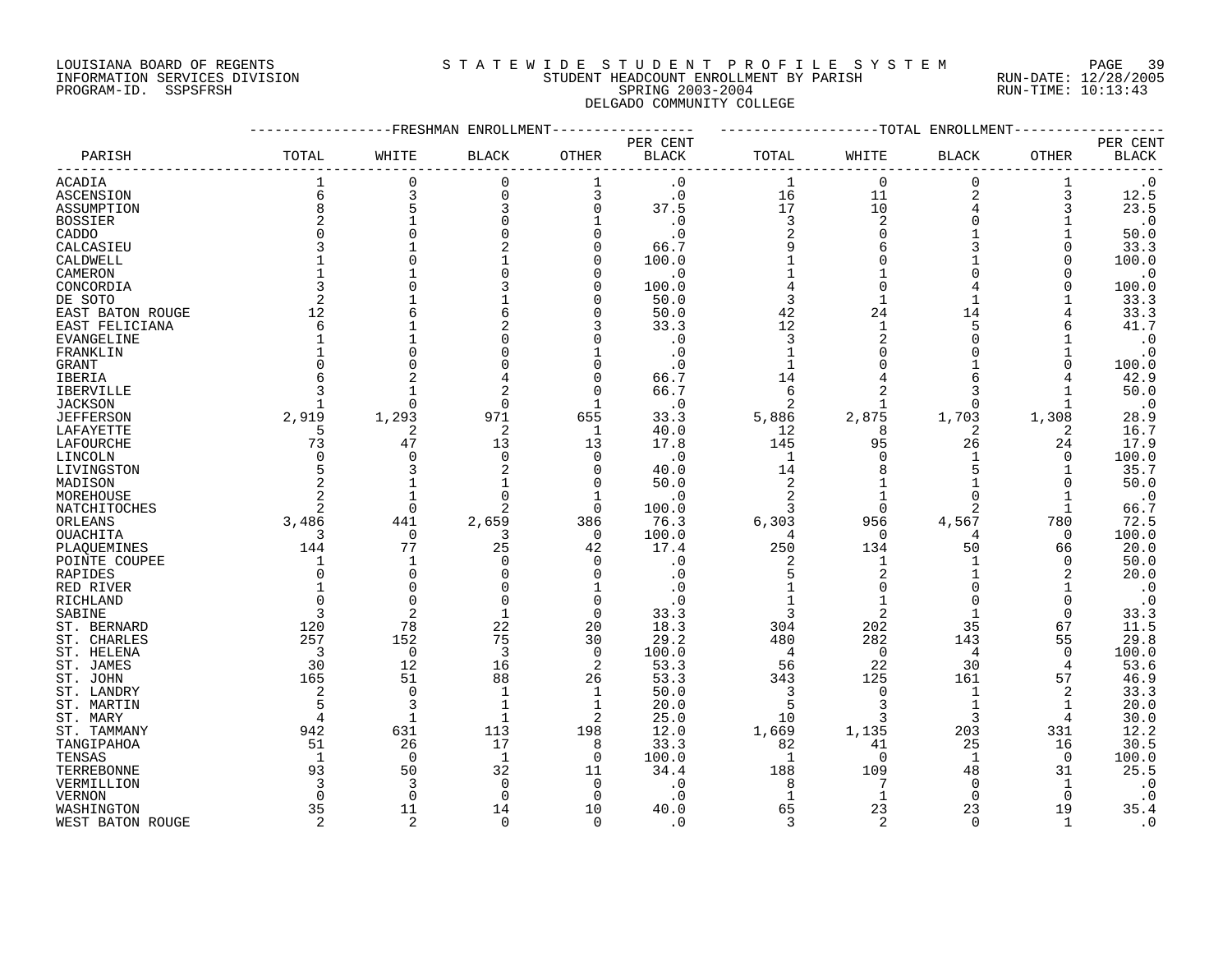# LOUISIANA BOARD OF REGENTS S T A T E W I D E S T U D E N T P R O F I L E S Y S T E M PAGE 40 INFORMATION SERVICES DIVISION STUDENT HEADCOUNT ENROLLMENT BY PARISH RUN-DATE: 12/28/2005 PROGRAM-ID. SSPSFRSH SPRING 2003-2004 RUN-TIME: 10:13:43 DELGADO COMMUNITY COLLEGE

|                                          |              |             | -FRESHMAN ENROLLMENT- |              |                          |               |              | -TOTAL ENROLLMENT- |              |                   |
|------------------------------------------|--------------|-------------|-----------------------|--------------|--------------------------|---------------|--------------|--------------------|--------------|-------------------|
| PARISH                                   | TOTAL        | WHITE       | BLACK                 | OTHER        | PER CENT<br><b>BLACK</b> | TOTAL         | WHITE        | BLACK              | OTHER        | PER CENT<br>BLACK |
| WEST FELICIANA                           |              |             |                       |              | 100.0                    |               |              |                    |              | 100.0             |
| LOUISIANA TOTALS<br>OUT-OF-STATE/FOREIGN | 8,417<br>270 | 2,911<br>97 | 4,088<br>41           | 1,418<br>132 | 48.6<br>15.2             | 15,995<br>447 | 6,104<br>139 | 7,088<br>64        | 2,803<br>244 | 44.3<br>14.3      |
| INSTITUTION TOTALS                       | 8,687        | 3,008       | 4,129                 | 1,550        | 47.5                     | 16,442        | 6,243        | 7,152              | 3,047        | 43.5              |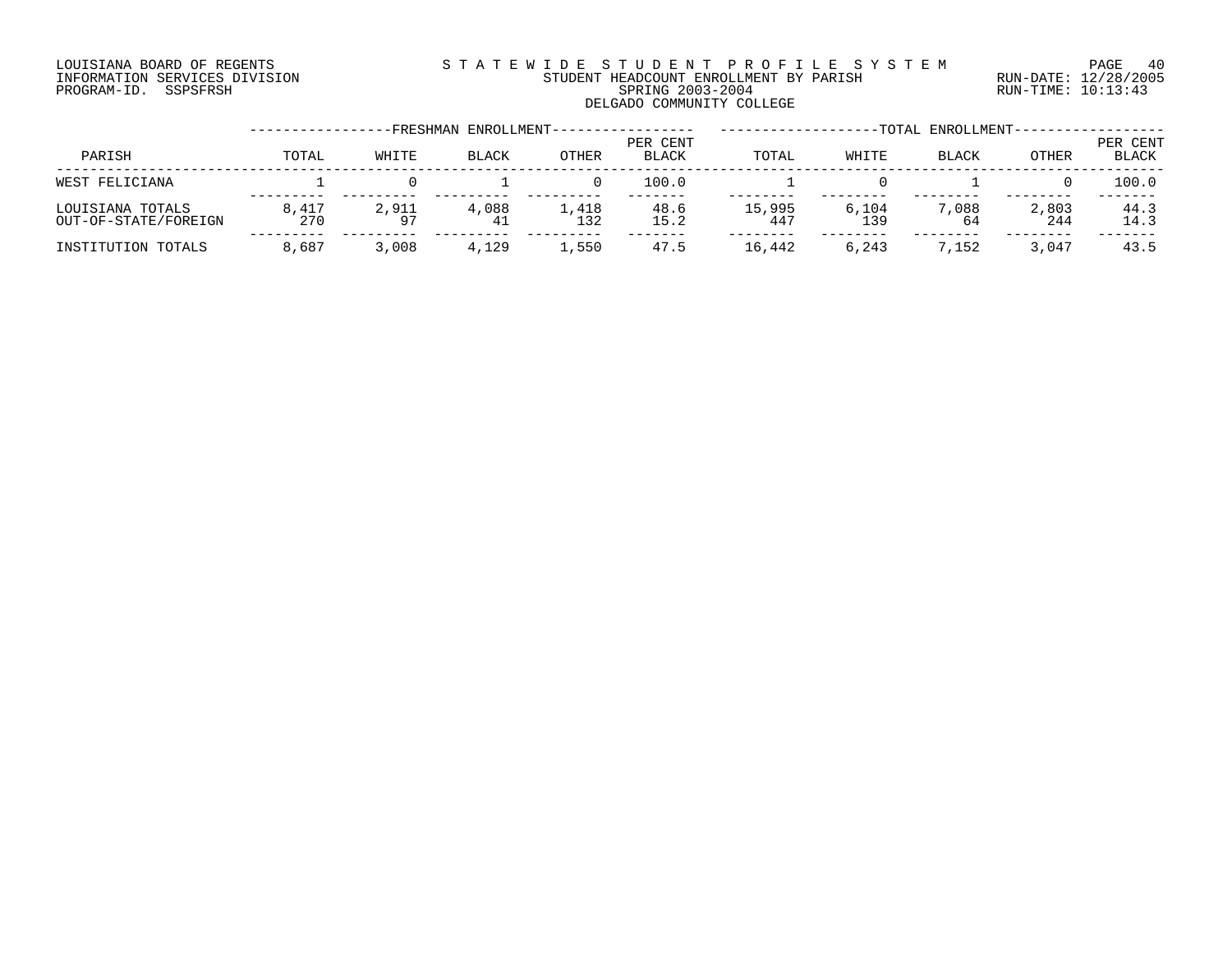# LOUISIANA BOARD OF REGENTS S T A T E W I D E S T U D E N T P R O F I L E S Y S T E M PAGE 41 INFORMATION SERVICES DIVISION STUDENT HEADCOUNT ENROLLMENT BY PARISH RUN-DATE: 12/28/2005 PROGRAM-ID. SSPSFRSH SPRING 2003-2004 RUN-TIME: 10:13:43 ELAINE P. NUNEZ COMMUN. COLLEGE

|                    |       |       | FRESHMAN ENROLLMENT |       |                          |       |       | -TOTAL ENROLLMENT |       |                          |
|--------------------|-------|-------|---------------------|-------|--------------------------|-------|-------|-------------------|-------|--------------------------|
| PARISH             | TOTAL | WHITE | <b>BLACK</b>        | OTHER | PER CENT<br><b>BLACK</b> | TOTAL | WHITE | BLACK             | OTHER | PER CENT<br><b>BLACK</b> |
| ACADIA             |       |       |                     |       | . 0                      |       |       |                   |       |                          |
| <b>ASCENSION</b>   |       |       |                     |       |                          |       |       |                   |       |                          |
| <b>BEAUREGARD</b>  |       |       |                     |       |                          |       |       |                   |       |                          |
| CADDO              |       |       |                     |       | 100.0                    |       |       |                   |       | 50.0                     |
| CALCASIEU          |       |       |                     |       | . 0                      |       |       |                   |       | $\cdot$ 0                |
| EAST BATON ROUGE   |       |       |                     |       |                          |       |       |                   |       | 11.1                     |
| EVANGELINE         |       |       |                     |       |                          |       |       |                   |       | $\cdot$ 0                |
| IBERIA             |       |       |                     |       | . 0                      |       |       |                   |       |                          |
| <b>JEFFERSON</b>   | 57    | 33    | 22                  |       | 38.6                     | 99    | 58    | 36                |       | 36.4                     |
| LAFOURCHE          |       |       |                     |       | $\cdot$ 0                |       |       |                   |       | $\cdot$ 0                |
| ORLEANS            | 278   | 60    | 210                 |       | 75.5                     | 603   | 139   | 433               | 31    | 71.8                     |
| PLAQUEMINES        | 86    | 32    | 49                  |       | 57.0                     | 169   | 69    | 89                | 11    | 52.7                     |
| SABINE             |       |       |                     |       | $\cdot$ 0                |       |       |                   |       | $\cdot$ 0                |
| ST. BERNARD        | 636   | 521   | 68                  |       | 10.7                     | 1,286 | 1,057 | 127               | 102   | 9.9                      |
| ST. CHARLES        |       |       |                     |       |                          |       |       |                   |       |                          |
| ST. JAMES          |       |       |                     |       |                          |       |       |                   |       |                          |
| ST. JOHN           |       |       |                     |       | 100.0                    |       |       |                   |       | 100.0                    |
| ST. LANDRY         |       |       |                     |       | . 0                      |       |       |                   |       | $\cdot$ 0                |
| ST. MARY           |       |       |                     |       | 100.0                    |       |       |                   |       | 33.3                     |
| ST. TAMMANY        |       | 34    |                     |       | 7.5                      |       |       |                   |       | 7.5                      |
| TANGIPAHOA         |       |       |                     |       |                          |       |       |                   |       | 25.0                     |
| TERREBONNE         |       |       |                     |       |                          |       |       |                   |       |                          |
| <b>VERNON</b>      |       |       |                     |       | $\cdot$ 0                |       |       |                   |       |                          |
| WASHINGTON         |       |       |                     |       | 100.0                    |       |       |                   |       | 100.0                    |
| LOUISIANA TOTALS   | 1,113 | 690   | 358                 | 65    | 32.2                     | 2,265 | 1,409 | 699               | 157   | 30.9                     |
| INSTITUTION TOTALS | 1,113 | 690   | 358                 | 65    | 32.2                     | 2,265 | 1,409 | 699               | 157   | 30.9                     |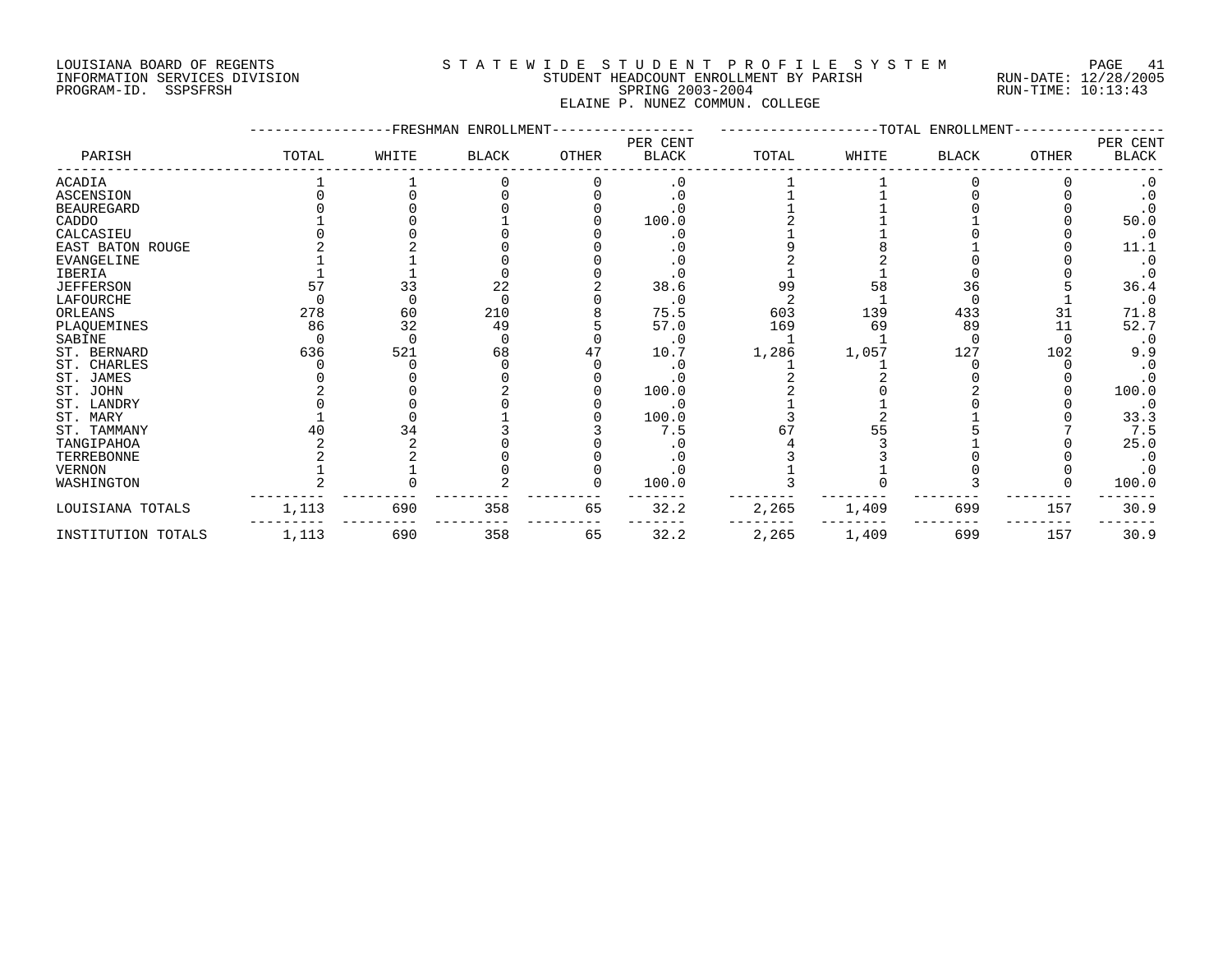# LOUISIANA BOARD OF REGENTS S T A T E W I D E S T U D E N T P R O F I L E S Y S T E M PAGE 42 INFORMATION SERVICES DIVISION STUDENT HEADCOUNT ENROLLMENT BY PARISH RUN-DATE: 12/28/2005 PROGRAM-ID. SSPSFRSH SPRING 2003-2004 RUN-TIME: 10:13:43 RIVER PARISHES COMMUNITY COLLEGE

|                    |       |       | -FRESHMAN ENROLLMENT- |       |                          |       |       | -TOTAL ENROLLMENT- |       |                          |
|--------------------|-------|-------|-----------------------|-------|--------------------------|-------|-------|--------------------|-------|--------------------------|
| PARISH             | TOTAL | WHITE | BLACK                 | OTHER | PER CENT<br><b>BLACK</b> | TOTAL | WHITE | <b>BLACK</b>       | OTHER | PER CENT<br><b>BLACK</b> |
| <b>ASCENSION</b>   | 250   | 206   | 35                    |       | 14.0                     | 426   | 365   | 46                 | 15    | 10.8                     |
| ASSUMPTION         | 32    | 25    |                       |       | 21.9                     | 37    | 29    |                    |       | 21.6                     |
| EAST BATON ROUGE   | l 8   | 14    |                       |       | 22.2                     | 26    | 21    |                    |       | 19.2                     |
| IBERVILLE          |       |       |                       |       |                          |       |       |                    |       | . 0                      |
| LAFOURCHE          |       |       |                       |       |                          |       |       |                    |       | $\cdot$ 0                |
| LIVINGSTON         |       |       |                       |       |                          |       |       |                    |       |                          |
| ORLEANS            |       |       |                       |       |                          |       |       |                    |       | . 0                      |
| ST. CHARLES        |       |       |                       |       |                          |       |       |                    |       |                          |
| ST. JAMES          |       | 26    | 22                    |       | 45.8                     | 104   | 53    | 50                 |       | 48.1                     |
| ST. JOHN           |       |       | 14                    |       | 51.9                     | 39    | 23    | .5                 |       | 38.5                     |
| TERREBONNE         |       |       |                       |       |                          |       |       |                    |       | $\cdot$ 0                |
| WASHINGTON         | 38    | 10    | 25                    |       | 65.8                     | 38    | 10    | 25                 |       | 65.8                     |
| LOUISIANA TOTALS   | 432   | 313   | 107                   | 12    | 24.8                     | 698   | 529   | 149                | 20    | 21.3                     |
| INSTITUTION TOTALS | 432   | 313   | 107                   | 12    | 24.8                     | 698   | 529   | 149                | 20    | 21.3                     |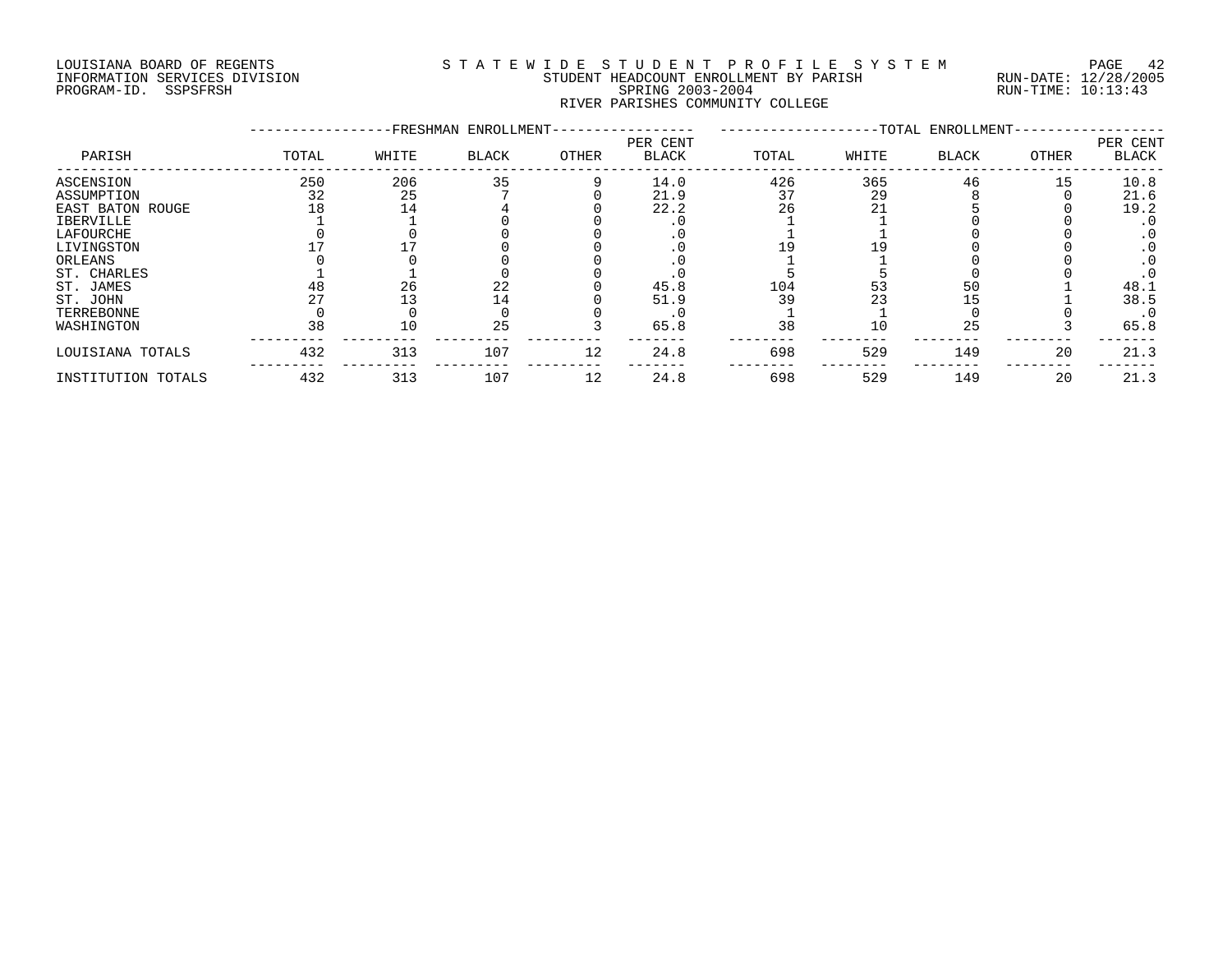# LOUISIANA BOARD OF REGENTS S T A T E W I D E S T U D E N T P R O F I L E S Y S T E M PAGE 43 INFORMATION SERVICES DIVISION STUDENT HEADCOUNT ENROLLMENT BY PARISH RUN-DATE: 12/28/2005 PROGRAM-ID. SSPSFRSH SPRING 2003-2004 RUN-TIME: 10:13:43 SOUTH LA. COMMUNITY COLLEGE

|                           |       | -FRESHMAN          | ENROLLMEN    |          |                          |       | -TOTAL | ENROLLMENT   |              |                                     |
|---------------------------|-------|--------------------|--------------|----------|--------------------------|-------|--------|--------------|--------------|-------------------------------------|
| PARISH                    | TOTAL | WHITE              | <b>BLACK</b> | OTHER    | PER CENT<br><b>BLACK</b> | TOTAL | WHITE  | <b>BLACK</b> | <b>OTHER</b> | PER CENT<br><b>BLACK</b>            |
| ACADIA                    | 8     | 5                  | 3            | 0        | 37.5                     | 18    | 14     | 4            | 0            | 22.2                                |
| ALLEN                     | 4     | $\overline{4}$     | $\Omega$     | 0        | $\cdot$ 0                | 6     | 6      | $\Omega$     | 0            | $\boldsymbol{\cdot}$ 0              |
| <b>ASCENSION</b>          | 13    | 13                 |              |          | . 0                      | 14    | 14     |              |              | $\boldsymbol{\cdot}$ 0              |
| ASSUMPTION                |       | 2                  |              |          | 33.3                     | 3     | 2      |              |              | 33.3                                |
| AVOYELLES                 |       | 3                  |              |          | . 0                      |       |        |              |              | $\cdot$ 0                           |
| <b>BEAUREGARD</b>         |       |                    |              |          | . 0                      |       |        |              |              | $\cdot$ 0                           |
| <b>BOSSIER</b>            |       | 1                  |              |          | . 0                      |       |        |              |              | $\cdot$ 0                           |
| CALCASIEU                 | 30    | 24                 |              |          | 20.0                     | 40    | 33     |              |              | 15.0                                |
| CAMERON                   |       | 2                  |              |          | . 0                      | 2     |        |              |              | $\cdot$ 0                           |
| CLAIBORNE                 |       | $\Omega$           |              |          | . 0                      |       |        |              |              | $\cdot$ 0                           |
| CONCORDIA                 |       | -1                 |              |          | . 0                      |       |        |              |              | $\cdot$ 0                           |
| EAST BATON ROUGE          | 25    | 18                 |              |          | 20.0                     | 30    | 20     |              |              | 23.3                                |
| EAST FELICIANA            |       | $\Omega$           |              |          | 100.0                    |       |        |              |              | 100.0                               |
| EVANGELINE                |       | 3                  |              |          | . 0                      |       |        |              |              | $\cdot$ 0                           |
| GRANT                     |       | $\mathbf{1}$       |              |          | . 0                      |       |        |              |              | $\cdot$ 0                           |
| IBERIA                    | 125   | 71                 | 53           |          | 42.4                     | 437   | 251    | 136          | 50           | 31.1                                |
| IBERVILLE                 |       | -1                 |              | Ω        | 50.0                     | 4     |        |              | ∩            | 25.0                                |
| <b>JEFFERSON</b>          |       | 7                  |              |          | 12.5                     | 10    |        |              | O            | 10.0                                |
| JEFFERSON DAVIS           |       | $\mathbf{1}$       | $\Omega$     |          | . 0                      | 2     |        | $\Omega$     |              | $\cdot$ 0                           |
| LAFAYETTE                 | 322   | 208                | 102          | 12       | 31.7                     | 676   | 438    | 203          | 35           | 30.0                                |
| LAFOURCHE                 | 14    | 13                 | -1           | $\Omega$ | 7.1                      | 20    | 19     | 1            | ∩            | 5.0                                 |
| LA SALLE                  |       | 3                  |              | U        | 25.0                     |       |        |              |              | 25.0                                |
| LIVINGSTON                |       |                    |              |          | . 0                      |       |        |              |              | $\cdot$ 0                           |
| MADISON                   |       | ∩                  |              |          | . 0                      |       |        |              |              | $\cdot$ 0                           |
| NATCHITOCHES              |       |                    |              |          |                          |       |        |              |              | $\cdot$ 0                           |
| ORLEANS                   |       |                    |              |          |                          |       |        |              |              | $\cdot$ 0                           |
| OUACHITA                  |       |                    |              |          |                          |       |        |              |              | $\cdot$ 0                           |
| PLAQUEMINES               |       | $\overline{2}$     |              |          |                          |       |        |              |              | $\cdot$ 0                           |
| POINTE COUPEE             |       |                    |              |          | 33.3                     |       |        |              |              | 25.0<br>16.1                        |
| RAPIDES                   | 24    | 19<br>$\mathbf{1}$ |              |          | 16.7                     | 31    | 23     |              |              |                                     |
| ST. BERNARD               |       | 2                  |              |          | . 0<br>. 0               |       |        |              |              | $\cdot$ 0<br>$\boldsymbol{\cdot}$ 0 |
| ST. CHARLES<br>ST. LANDRY | 27    | 19                 |              |          | 25.9                     | 43    | 29     | 13           |              | 30.2                                |
| ST. MARTIN                | 74    | 37                 | 37           | U        | 50.0                     | 149   | 74     | 71           |              | 47.7                                |
|                           | 60    | 28                 | 26           |          | 43.3                     | 127   | 57     | 59           | 11           | 46.5                                |
| ST. MARY<br>ST. TAMMANY   | 33    | 31                 | ∩            |          | . 0                      | 37    | 35     | $\Omega$     | 2            | $\cdot$ 0                           |
| TANGIPAHOA                | 10    | 9                  |              |          | 10.0                     | 10    | 9      |              |              | 10.0                                |
| TERREBONNE                | 20    | 14                 |              |          | 25.0                     | 30    | 20     |              |              | 26.7                                |
| VERMILLION                | 40    | 30                 | 10           |          | 25.0                     | 96    | 72     | 15           |              | 15.6                                |
| VERNON                    |       | 2                  | $\cap$       |          | . 0                      |       |        | U            |              | $\cdot$ 0                           |
| WASHINGTON                |       | 3                  |              |          | . 0                      |       |        |              |              | 25.0                                |
| WEST BATON ROUGE          |       |                    |              | U        | . 0                      | 3     |        | <sup>n</sup> |              | $\cdot$ 0                           |
| WINN                      |       | U                  |              | U        | . 0                      |       |        | <sup>n</sup> |              | $\cdot$ 0                           |
|                           |       |                    |              |          |                          |       |        |              |              |                                     |
| LOUISIANA TOTALS          | 888   | 593                | 267          | 28       | 30.1                     | 1,836 | 1,176  | 537          | 123          | 29.2                                |
| OUT-OF-STATE/FOREIGN      |       | 6                  | -1           | 0        | 14.3                     | 12    |        | 1            | 4            | 8.3                                 |
| INSTITUTION TOTALS        | 895   | 599                | 268          | 28       | 29.9                     | 1,848 | 1,183  | 538          | 127          | 29.1                                |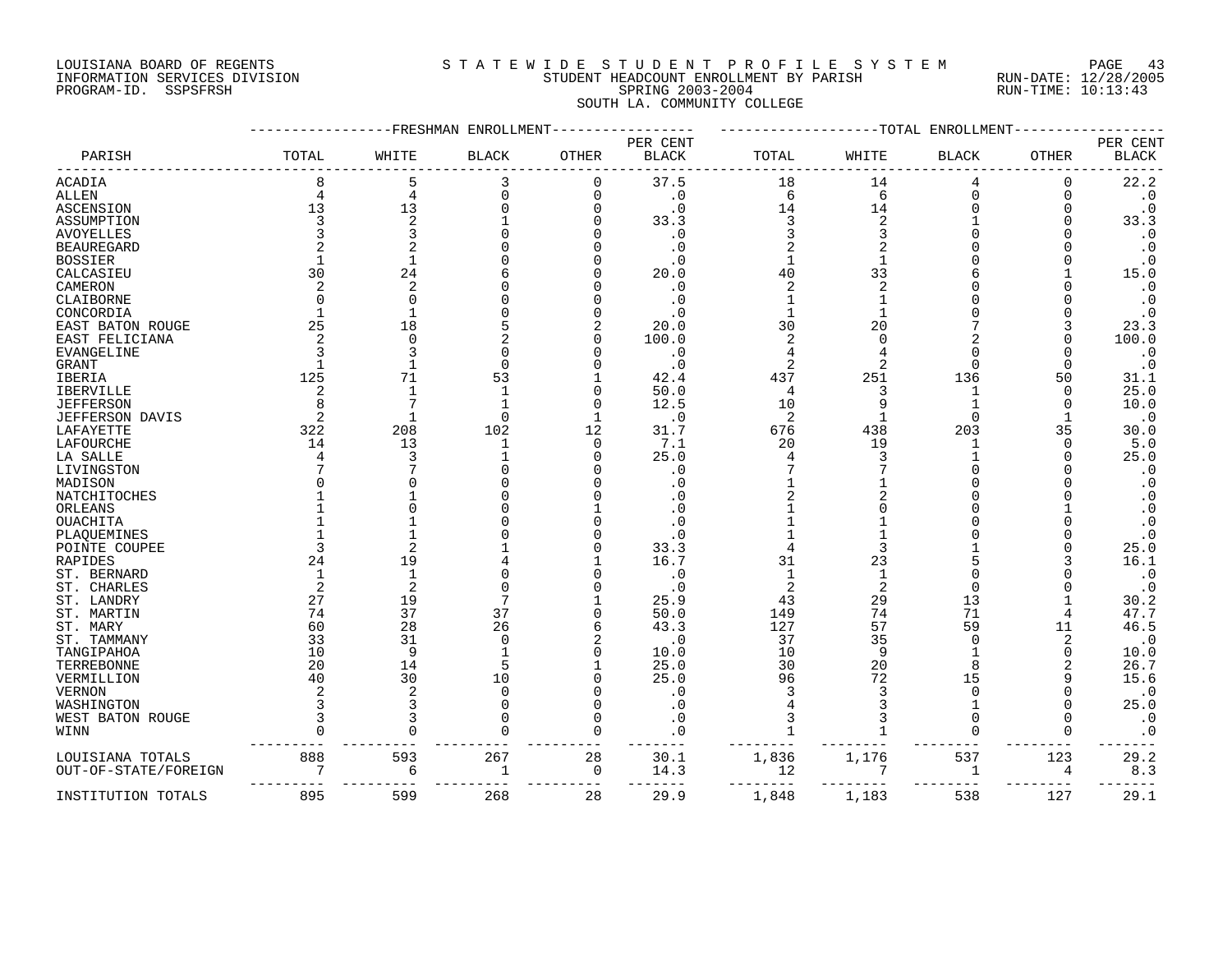# LOUISIANA BOARD OF REGENTS S T A T E W I D E S T U D E N T P R O F I L E S Y S T E M PAGE 44 INFORMATION SERVICES DIVISION STUDENT HEADCOUNT ENROLLMENT BY PARISH RUN-DATE: 12/28/2005 PROGRAM-ID. SSPSFRSH SPRING 2003-2004 RUN-TIME: 10:13:43 LA. DELTA COMMUNITY COLLEGE

|                    |       |       | FRESHMAN ENROLLMENT |       |                          |       |       | -TOTAL ENROLLMENT |              |                   |
|--------------------|-------|-------|---------------------|-------|--------------------------|-------|-------|-------------------|--------------|-------------------|
| PARISH             | TOTAL | WHITE | <b>BLACK</b>        | OTHER | PER CENT<br><b>BLACK</b> | TOTAL | WHITE | BLACK             | <b>OTHER</b> | PER CENT<br>BLACK |
| <b>BIENVILLE</b>   |       |       |                     |       | $\cdot$ 0                |       |       |                   |              |                   |
| CADDO              |       |       |                     |       |                          |       |       |                   |              |                   |
| CALDWELL           | 28    | 18    |                     |       | 32.1                     | 38    | 24    |                   |              | 34.2              |
| CATAHOULA          |       |       |                     |       | . 0                      |       |       |                   |              | $\cdot$ 0         |
| EAST CARROLL       | 13    |       |                     |       | 76.9                     | 14    |       |                   |              | 78.6              |
| FRANKLIN           | 20    | 14    |                     |       | 25.0                     | 23    | 14    |                   |              | 34.8              |
| JACKSON            |       | 10    |                     |       |                          | 14    | 12    |                   |              | 7.1               |
| LA SALLE           |       |       |                     |       |                          |       |       |                   |              | $\cdot$ 0         |
| LINCOLN            |       |       |                     |       | 16.7                     |       |       |                   |              | 17.6              |
| MADISON            | 10    |       |                     |       | 10.0                     | 12    | 10    |                   |              | 16.7              |
| MOREHOUSE          |       | 20    |                     |       | 51.2                     | 53    | 24    | 29                |              | 54.7              |
| ORLEANS            |       |       |                     |       | 50.0                     |       |       |                   |              | 50.0              |
| <b>OUACHITA</b>    | 366   | 238   | 118                 | 10    | 32.2                     | 481   | 308   | 160               |              | 33.3              |
| RAPIDES            |       |       |                     |       | 100.0                    |       |       |                   |              | 100.0             |
| RICHLAND           | 24    | L 9   |                     |       | 20.8                     | 30    | 23    |                   |              | 23.3              |
| ST. BERNARD        |       |       |                     |       |                          |       |       |                   |              |                   |
| TENSAS             |       |       |                     |       |                          |       |       |                   |              |                   |
| UNION              |       | 19    |                     |       | 17.4                     |       | 25    |                   |              | 16.7              |
| WASHINGTON         |       |       |                     |       | 100.0                    |       |       |                   |              | 100.0             |
| WEST CARROLL       |       |       |                     |       | . 0                      |       |       |                   |              | 12.5              |
| WINN               |       |       |                     |       |                          |       |       |                   |              |                   |
| LOUISIANA TOTALS   | 562   | 370   | 178                 | 14    | 31.7                     | 733   | 473   | 243               | 17           | 33.2              |
| INSTITUTION TOTALS | 562   | 370   | 178                 | 14    | 31.7                     | 733   | 473   | 243               | 17           | 33.2              |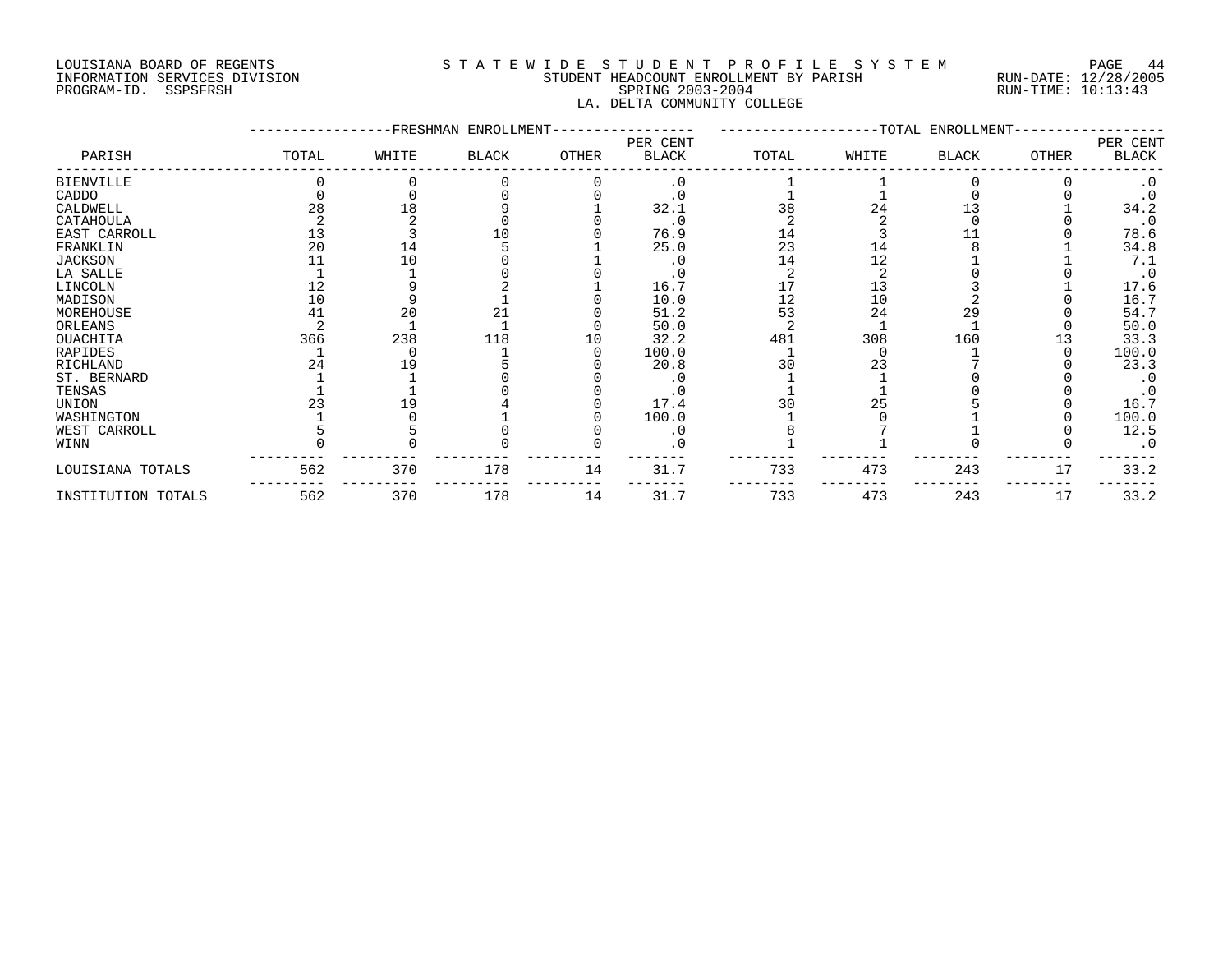# LOUISIANA BOARD OF REGENTS S T A T E W I D E S T U D E N T P R O F I L E S Y S T E M PAGE 45 INFORMATION SERVICES DIVISION STUDENT HEADCOUNT ENROLLMENT BY PARISH RUN-DATE: 12/28/2005 PROGRAM-ID. SSPSFRSH SPRING 2003-2004 RUN-TIME: 10:13:43 L.T.C.-ACADIAN

|                    |       |       | -FRESHMAN ENROLLMENT- |       |                          |       |       | -TOTAL ENROLLMENT- |       |                          |
|--------------------|-------|-------|-----------------------|-------|--------------------------|-------|-------|--------------------|-------|--------------------------|
| PARISH             | TOTAL | WHITE | <b>BLACK</b>          | OTHER | PER CENT<br><b>BLACK</b> | TOTAL | WHITE | <b>BLACK</b>       | OTHER | PER CENT<br><b>BLACK</b> |
| ACADIA             | 125   | g.    | 33                    |       | 26.4                     | 187   | 143   | 42                 |       | 22.5                     |
| EVANGELINE         |       |       |                       |       |                          |       |       |                    |       |                          |
| JEFFERSON DAVIS    |       |       |                       |       |                          |       |       |                    |       |                          |
| LAFAYETTE          |       |       |                       |       |                          |       |       |                    |       |                          |
| ST. LANDRY         |       |       |                       |       |                          |       |       |                    |       |                          |
| ST. MARTIN         |       |       |                       |       |                          |       |       |                    |       |                          |
| VERMILLION         |       |       |                       |       |                          |       |       |                    |       |                          |
| WEBSTER            |       |       |                       |       |                          |       |       |                    |       | . 0                      |
| LOUISIANA TOTALS   | 136   | 102   | 33                    |       | 24.3                     | 203   | 159   | 42                 |       | 20.7                     |
| INSTITUTION TOTALS | 136   | 102   | 33                    |       | 24.3                     | 203   | 159   | 42                 |       | 20.7                     |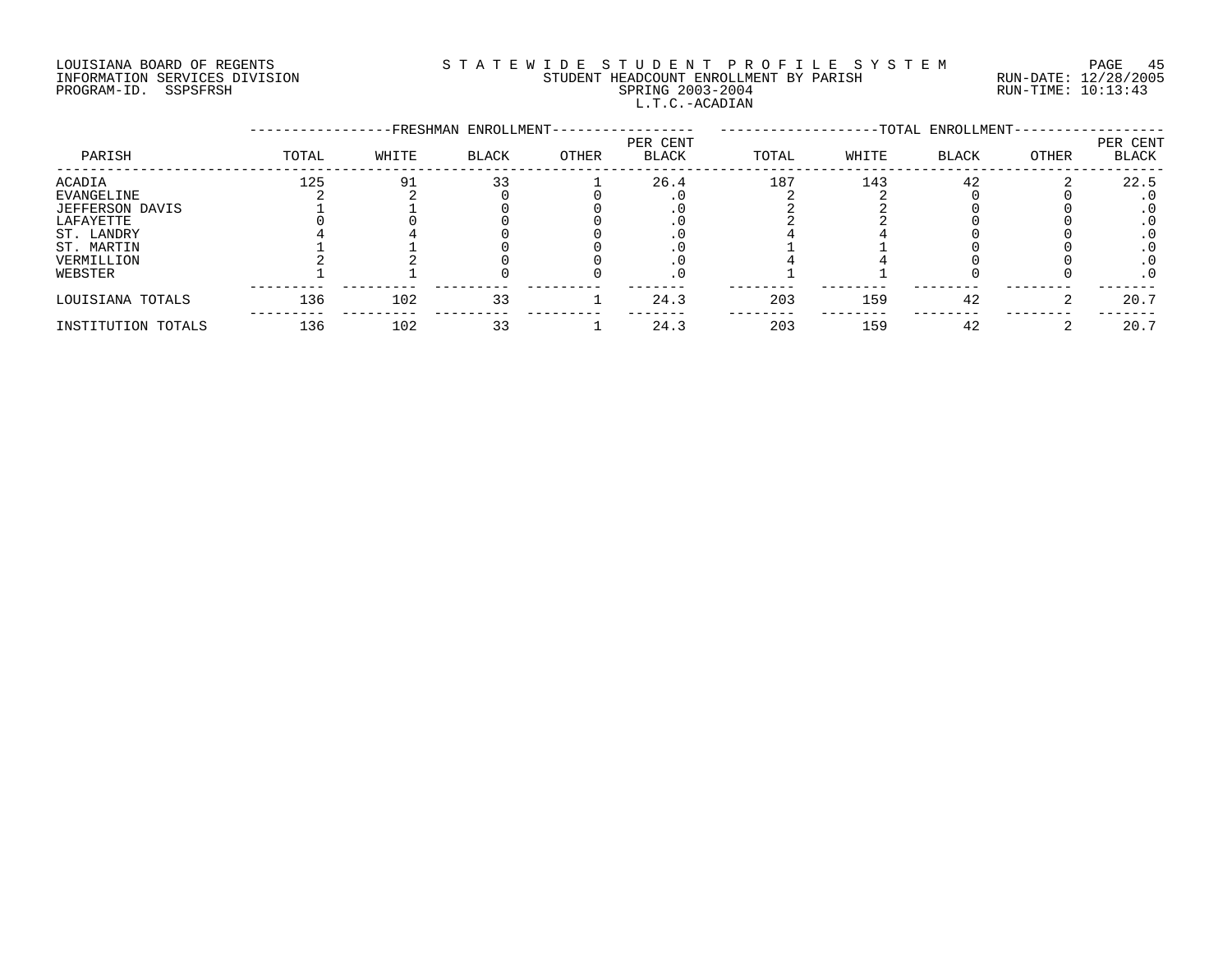# LOUISIANA BOARD OF REGENTS S T A T E W I D E S T U D E N T P R O F I L E S Y S T E M PAGE 46 INFORMATION SERVICES DIVISION STUDENT HEADCOUNT ENROLLMENT BY PARISH RUN-DATE: 12/28/2005 PROGRAM-ID. SSPSFRSH SPRING 2003-2004 RUN-TIME: 10:13:43 L.T.C.-ALEXANDRIA

| PARISH             | FRESHMAN ENROLLMENT<br>-TOTAL ENROLLMENT<br>PER CENT |       |              |       |              |       |       |              |       |                          |
|--------------------|------------------------------------------------------|-------|--------------|-------|--------------|-------|-------|--------------|-------|--------------------------|
|                    | TOTAL                                                | WHITE | <b>BLACK</b> | OTHER | <b>BLACK</b> | TOTAL | WHITE | <b>BLACK</b> | OTHER | PER CENT<br><b>BLACK</b> |
| ALLEN              |                                                      |       |              |       | $\cdot$ 0    |       |       |              |       |                          |
| <b>AVOYELLES</b>   |                                                      |       |              |       | 28.6         | 15    | 11    |              |       | 26.7                     |
| CADDO              |                                                      |       |              |       | $\cdot$ 0    |       |       |              |       | $\cdot$ 0                |
| CALCASIEU          |                                                      |       |              |       | 100.0        |       |       |              |       | 100.0                    |
| CATAHOULA          |                                                      |       |              |       | $\cdot$ 0    |       |       |              |       | $\cdot$ 0                |
| CONCORDIA          |                                                      |       |              |       |              |       |       |              |       | 100.0                    |
| EAST BATON ROUGE   |                                                      |       |              |       | . 0          |       |       |              |       | 100.0                    |
| EVANGELINE         |                                                      |       |              |       | 50.0         |       |       |              |       | 33.3                     |
| GRANT              | 20                                                   | 19    |              |       | 5.0          | 30    |       |              |       | 10.0                     |
| IBERIA             |                                                      |       |              |       | . 0          |       |       |              |       | 66.7                     |
| <b>JEFFERSON</b>   |                                                      |       |              |       | . 0          |       |       |              |       | 57.1                     |
| LAFAYETTE          |                                                      |       |              |       | . 0          |       |       |              |       | 50.0                     |
| LA SALLE           |                                                      |       |              |       |              |       |       |              |       | $\cdot$ 0                |
| NATCHITOCHES       |                                                      |       |              |       | 100.0        |       |       |              |       | 50.0                     |
| ORLEANS            |                                                      |       |              |       | . 0          |       |       |              |       | 100.0                    |
| RAPIDES            | 217                                                  | 89    | 118          | 10    | 54.4         | 533   | 188   | 311          | 34    | 58.3                     |
| ST. JOHN           |                                                      |       |              |       |              |       |       |              |       | 100.0                    |
| ST. LANDRY         |                                                      |       |              |       |              |       |       |              |       | 100.0                    |
| ST. TAMMANY        |                                                      |       |              |       | . 0          |       |       |              |       | $\cdot$ 0                |
| TANGIPAHOA         |                                                      |       |              |       | $\cdot$ 0    |       |       |              |       | 100.0                    |
| TERREBONNE         |                                                      |       |              |       |              |       |       |              |       | $\cdot$ 0                |
| VERMILLION         |                                                      |       |              |       |              |       |       |              |       | $\cdot$ 0                |
| <b>VERNON</b>      |                                                      |       |              |       | . 0          |       |       |              |       | $\cdot$ 0                |
| WASHINGTON         |                                                      |       |              |       | $\cdot$ 0    |       |       |              |       | 100.0                    |
| WINN               |                                                      |       |              |       | . 0          |       |       |              |       | 50.0                     |
| LOUISIANA TOTALS   | 251                                                  | 117   | 124          | 10    | 49.4         | 624   | 247   | 341          | 36    | 54.6                     |
| INSTITUTION TOTALS | 251                                                  | 117   | 124          | 10    | 49.4         | 624   | 247   | 341          | 36    | 54.6                     |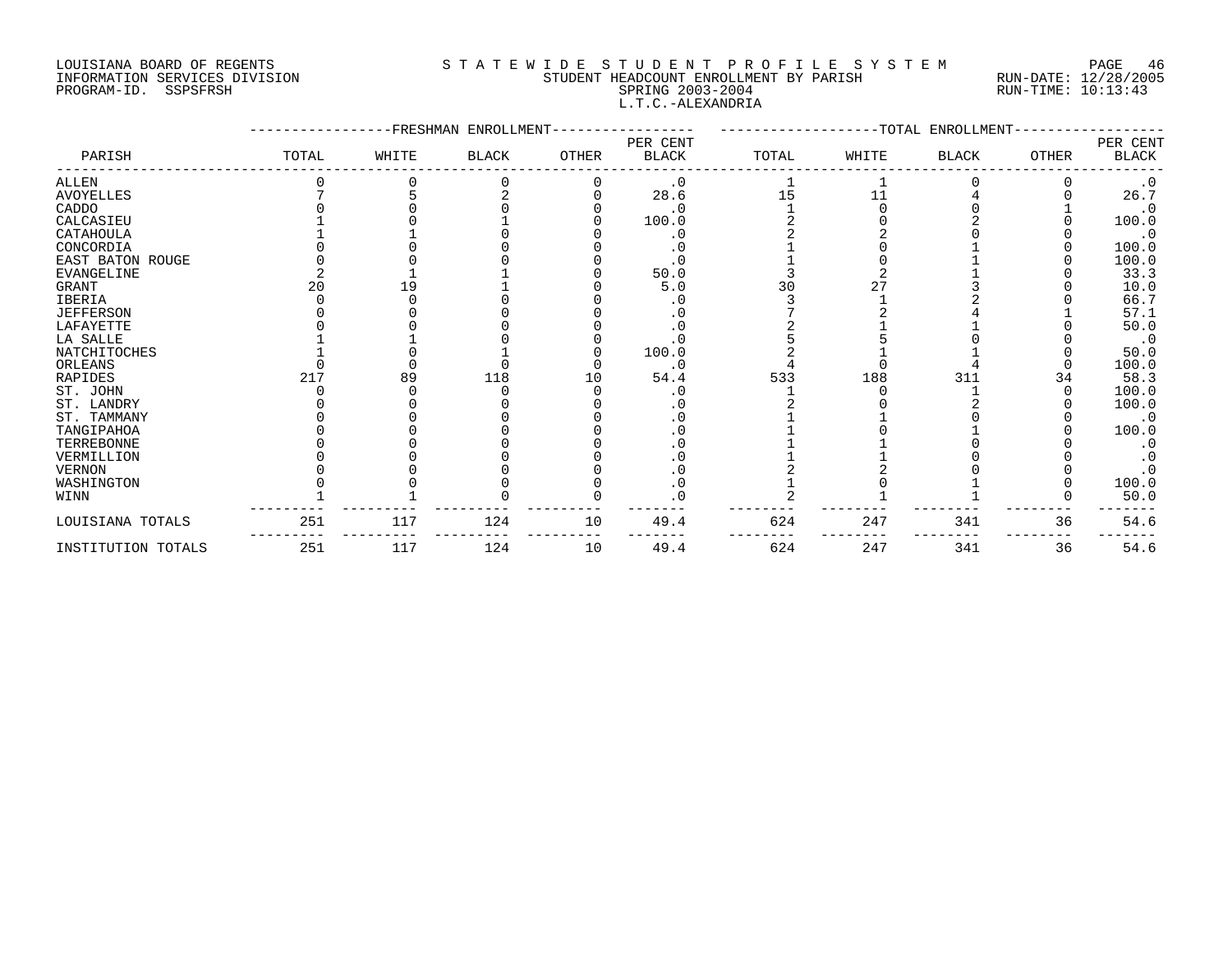# LOUISIANA BOARD OF REGENTS S T A T E W I D E S T U D E N T P R O F I L E S Y S T E M PAGE 47 INFORMATION SERVICES DIVISION STUDENT HEADCOUNT ENROLLMENT BY PARISH RUN-DATE: 12/28/2005 PROGRAM-ID. SSPSFRSH SPRING 2003-2004 RUN-TIME: 10:13:43 L.T.C.-ASCENSION

|                    |       |       | -FRESHMAN ENROLLMENT- |       |                          |       |       | -TOTAL ENROLLMENT- |       |                          |
|--------------------|-------|-------|-----------------------|-------|--------------------------|-------|-------|--------------------|-------|--------------------------|
| PARISH             | TOTAL | WHITE | <b>BLACK</b>          | OTHER | PER CENT<br><b>BLACK</b> | TOTAL | WHITE | <b>BLACK</b>       | OTHER | PER CENT<br><b>BLACK</b> |
| ASCENSION          |       | 56    |                       |       | 23.3                     | 140   | 105   | 32                 |       | 22.9                     |
| ASSUMPTION         |       |       |                       |       | 66.7                     |       |       |                    |       | 25.0                     |
| EAST BATON ROUGE   |       |       |                       |       | 25.0                     |       |       |                    |       | 16.7                     |
| IBERVILLE          |       |       |                       |       |                          |       |       |                    |       | $\cdot$ 0                |
| LIVINGSTON         |       |       |                       |       |                          |       |       |                    |       |                          |
| MADISON            |       |       |                       |       |                          |       |       |                    |       |                          |
| POINTE COUPEE      |       |       |                       |       |                          |       |       |                    |       |                          |
| ST. JAMES          |       |       |                       |       | 53.3                     |       |       |                    |       | 45.5                     |
| ST. JOHN           |       |       |                       |       | 100.0                    |       |       |                    |       | 50.0                     |
| TANGIPAHOA         |       |       |                       |       |                          |       |       |                    |       | . 0                      |
| LOUISIANA TOTALS   | 106   | 77    | 29                    | 0     | 27.4                     | 199   | 149   | 47                 |       | 23.6                     |
| INSTITUTION TOTALS | 106   | 77    | 29                    |       | 27.4                     | 199   | 149   | 47                 |       | 23.6                     |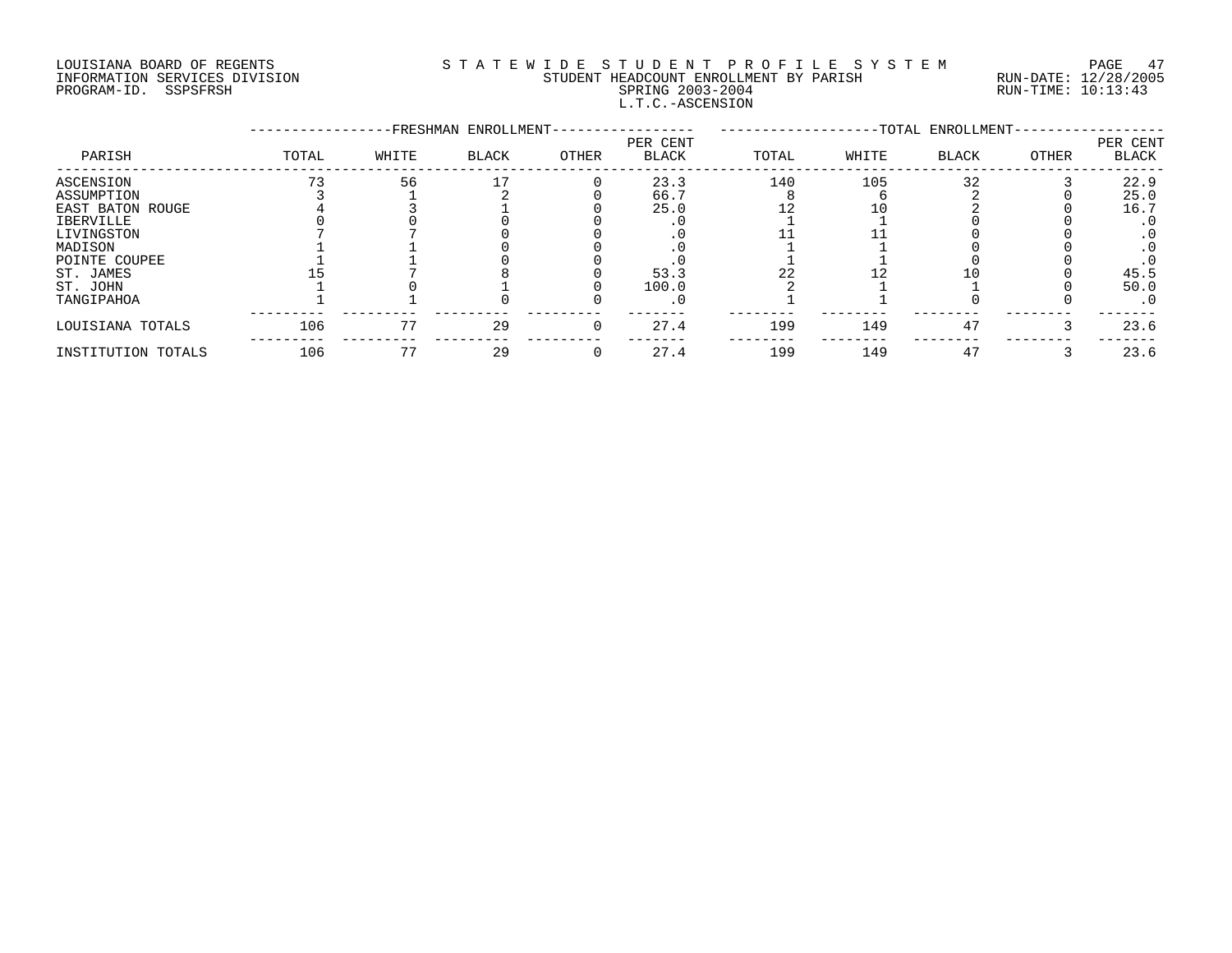#### LOUISIANA BOARD OF REGENTS S T A T E W I D E S T U D E N T P R O F I L E S Y S T E M PAGE 48 INFORMATION SERVICES DIVISION STUDENT HEADCOUNT ENROLLMENT BY PARISH RUN-DATE: 12/28/2005 PROGRAM-ID. SSPSFRSH SPRING 2003-2004 SPRING 2003-2004 RUN-TIME: 10:13:43 L.T.C.-AVOYELLES

|                         |       | -FRESHMAN      | ENROLLMENT   |              |              |       | --------TOTAL | ENROLLMENT     |              |              |
|-------------------------|-------|----------------|--------------|--------------|--------------|-------|---------------|----------------|--------------|--------------|
|                         |       |                |              |              | PER CENT     |       |               |                |              | PER CENT     |
| PARISH                  | TOTAL | WHITE          | <b>BLACK</b> | <b>OTHER</b> | <b>BLACK</b> | TOTAL | WHITE         | <b>BLACK</b>   | <b>OTHER</b> | <b>BLACK</b> |
| ACADIA                  |       |                |              |              | $\cdot$ 0    |       |               |                | 0            | 50.0         |
| <b>ASCENSION</b>        |       | $\overline{2}$ |              |              | 50.0         | 6     |               | $\overline{2}$ |              | 33.3         |
| <b>AVOYELLES</b>        | 133   | 71             | 61           |              | 45.9         | 209   | 122           | 86             |              | 41.1         |
| CADDO                   |       |                |              |              | 75.0         |       |               |                |              | 75.0         |
| CALCASIEU               |       |                |              |              | 33.3         |       |               |                |              | 33.3         |
| CAMERON                 |       |                |              |              | $\cdot$ 0    |       |               |                |              | $\cdot$ 0    |
| <b>EAST BATON ROUGE</b> | 14    |                | 13           |              | 92.9         | 23    |               | 21             |              | 91.3         |
| <b>EVANGELINE</b>       |       |                |              |              | . 0          |       |               | ∩              |              | $\cdot$ 0    |
| <b>IBERIA</b>           |       |                |              |              | 66.7         |       |               |                |              | 77.8         |
| <b>JEFFERSON</b>        | 35    |                | 30           |              | 85.7         | 47    |               | 37             |              | 78.7         |
| LAFAYETTE               |       |                |              |              | . 0          |       |               |                |              | 33.3         |
| <b>LAFOURCHE</b>        |       |                |              |              | 100.0        |       |               |                |              | 100.0        |
| LIVINGSTON              |       |                |              |              | $\cdot$ 0    |       |               |                |              | 11.1         |
| ORLEANS                 | 35    |                | 33           |              | 94.3         | 52    |               | 50             |              | 96.2         |
| <b>OUACHITA</b>         |       |                |              |              | 100.0        |       |               |                |              | 100.0        |
| PLAQUEMINES             |       |                |              |              | 100.0        |       |               |                |              | 100.0        |
| POINTE COUPEE           |       |                |              |              | 100.0        |       |               |                |              | 100.0        |
| RAPIDES                 | 15    |                |              |              | 53.3         | 20    |               | 12             |              | 60.0         |
| SABINE                  |       |                |              |              | . 0          |       |               |                |              | $\cdot$ 0    |
| ST. CHARLES             |       |                |              |              | 100.0        |       |               |                |              | 75.0         |
| ST. JAMES               |       |                |              |              | 100.0        |       |               |                |              | 100.0        |
| ST. JOHN                |       |                |              |              | 100.0        |       |               |                |              | 100.0        |
| ST. LANDRY              |       |                |              |              | 80.0         |       |               |                |              | 66.7         |
| ST. MARTIN              |       |                |              |              | 50.0         |       |               |                |              | 50.0         |
| ST. TAMMANY             |       |                |              |              | $\cdot$ 0    |       |               |                |              | 75.0         |
| TANGIPAHOA              | 12    |                |              |              | 75.0         | 12    |               |                |              | 75.0         |
| TERREBONNE              |       |                |              |              | 66.7         |       |               |                |              | 66.7         |
| VERMILLION              |       |                |              |              | 100.0        |       |               |                |              | 100.0        |
| WASHINGTON              |       |                |              |              | 100.0        |       |               |                |              | 100.0        |
| WEBSTER                 |       |                |              |              | 100.0        |       |               |                |              | 100.0        |
| WEST FELICIANA          |       |                |              |              | 100.0        |       |               |                |              | 100.0        |
| LOUISIANA TOTALS        | 302   | 107            | 190          | 5            | 62.9         | 446   | 171           | 268            |              | 60.1         |
| OUT-OF-STATE/FOREIGN    | 10    | 2              |              |              | 70.0         | 16    |               | 11             |              | 68.8         |
| INSTITUTION TOTALS      | 312   | 109            | 197          | 6            | 63.1         | 462   | 175           | 279            | 8            | 60.4         |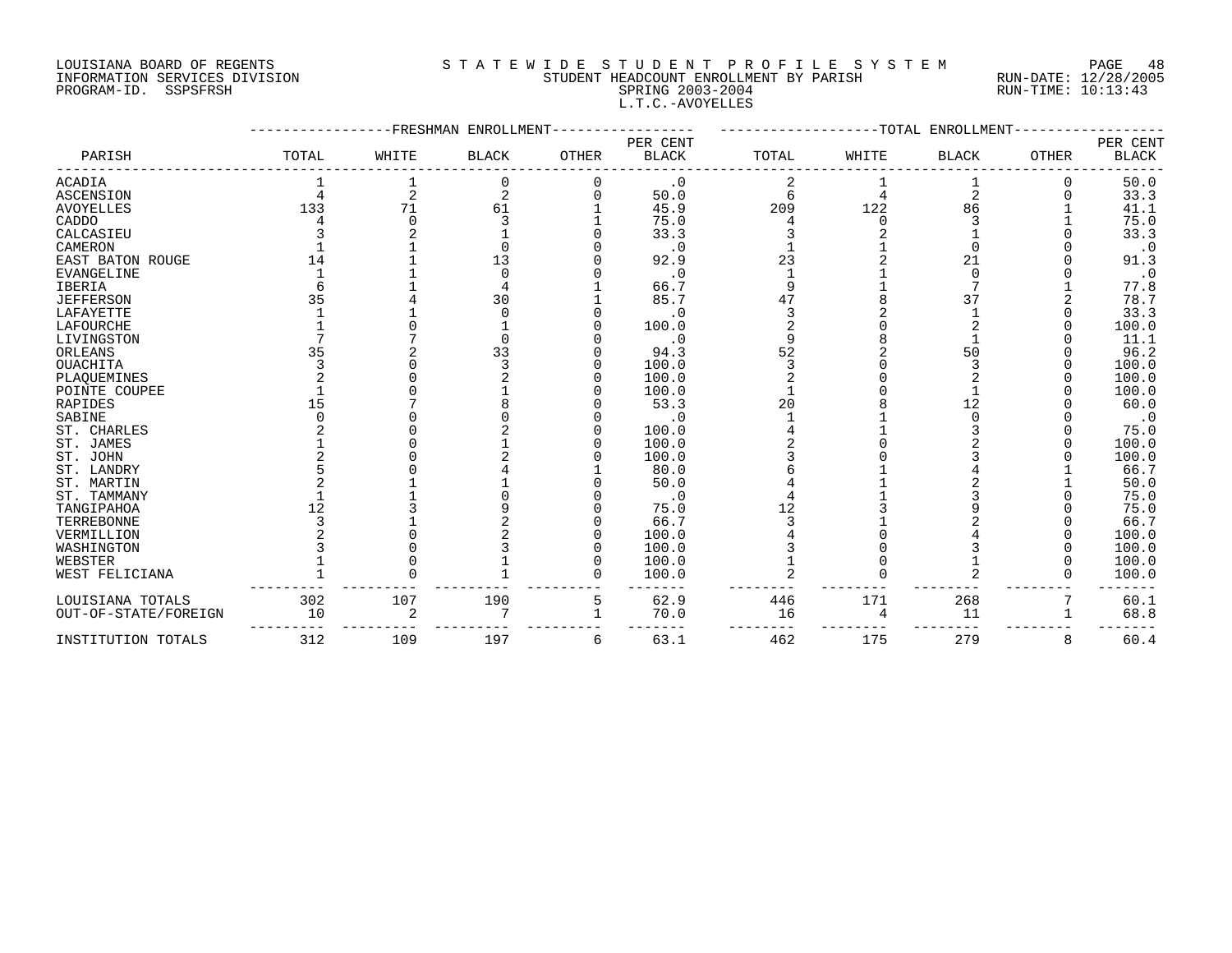# LOUISIANA BOARD OF REGENTS S T A T E W I D E S T U D E N T P R O F I L E S Y S T E M PAGE 49 INFORMATION SERVICES DIVISION STUDENT HEADCOUNT ENROLLMENT BY PARISH RUN-DATE: 12/28/2005 PROGRAM-ID. SSPSFRSH SPRING 2003-2004 RUN-TIME: 10:13:43 L.T.C.-BASTROP

|                      |       |       | -FRESHMAN ENROLLMENT- |       |                   |       |       | -TOTAL ENROLLMENT- |       |                   |
|----------------------|-------|-------|-----------------------|-------|-------------------|-------|-------|--------------------|-------|-------------------|
| PARISH               | TOTAL | WHITE | <b>BLACK</b>          | OTHER | PER CENT<br>BLACK | TOTAL | WHITE | <b>BLACK</b>       | OTHER | PER CENT<br>BLACK |
| MOREHOUSE            | 116   | 50    | 64                    |       | 55.2              | 178   | 81    | 92                 |       | 51.7              |
| OUACHITA             |       |       |                       |       | 46.7              | 20    |       |                    |       | 35.0              |
| RICHLAND             |       |       |                       |       | 100.0             |       |       |                    |       | 100.0             |
| UNION                |       |       |                       |       |                   |       |       |                    |       | 50.0              |
| WEST BATON ROUGE     |       |       |                       |       |                   |       | ל ב   |                    |       | $\cdot$ 0         |
| LOUISIANA TOTALS     | 142   | 67    | 72                    |       | 50.7              | 216   | 108   | 101                |       | 46.8              |
| OUT-OF-STATE/FOREIGN |       |       |                       |       | . U               |       |       |                    |       | . 0               |
| INSTITUTION TOTALS   | 143   | 68    | 72                    |       | 50.3              | 217   | 109   | 101                |       | 46.5              |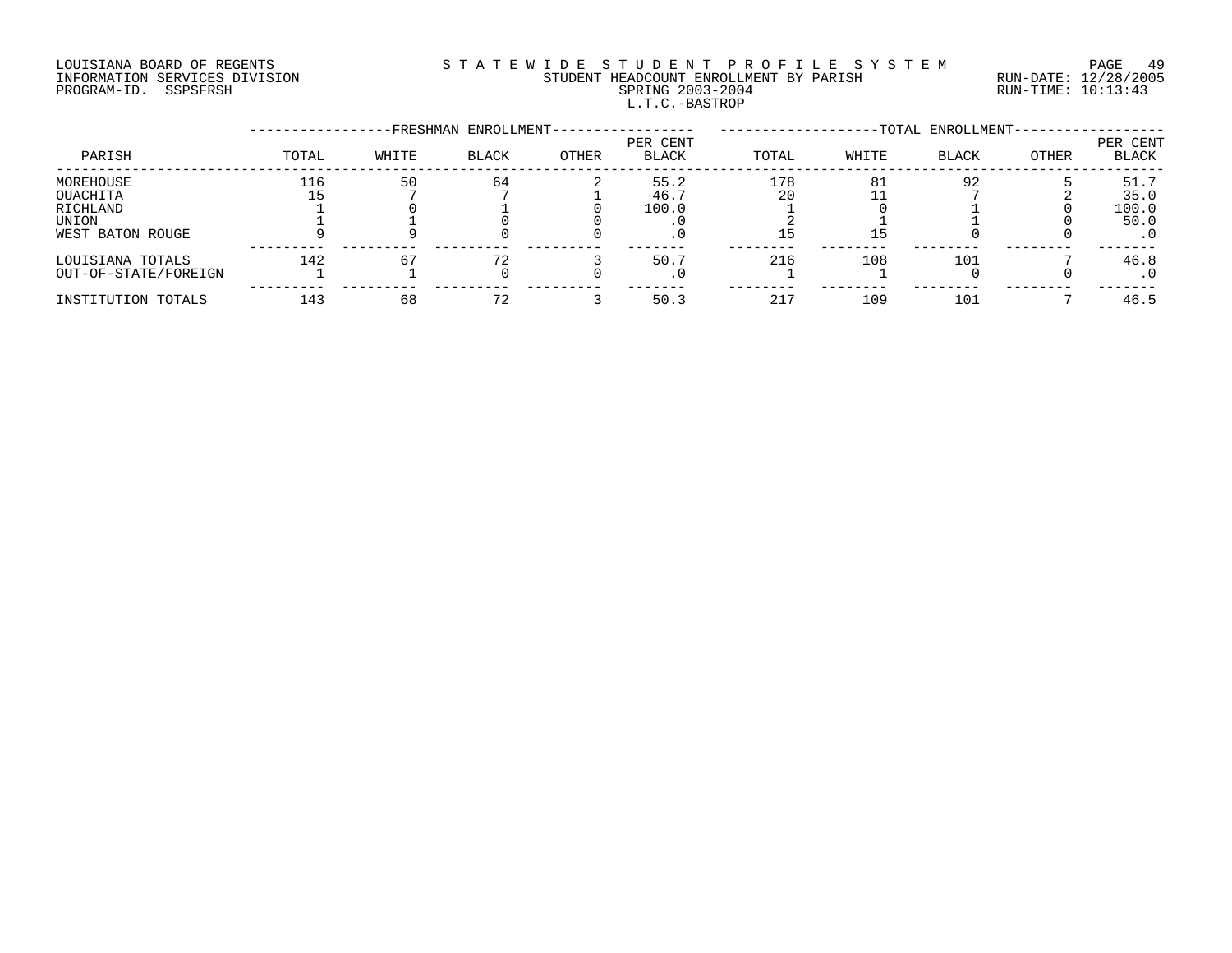# LOUISIANA BOARD OF REGENTS S T A T E W I D E S T U D E N T P R O F I L E S Y S T E M PAGE 50 INFORMATION SERVICES DIVISION STUDENT HEADCOUNT ENROLLMENT BY PARISH RUN-DATE: 12/28/2005 PROGRAM-ID. SSPSFRSH SPRING 2003-2004 RUN-TIME: 10:13:43 L.T.C.-BATON ROUGE

|                         |       |       | FRESHMAN ENROLLMENT |          |                          |       |       | -TOTAL ENROLLMENT |              |                   |
|-------------------------|-------|-------|---------------------|----------|--------------------------|-------|-------|-------------------|--------------|-------------------|
| PARISH                  | TOTAL | WHITE | <b>BLACK</b>        | OTHER    | PER CENT<br><b>BLACK</b> | TOTAL | WHITE | <b>BLACK</b>      | <b>OTHER</b> | PER CENT<br>BLACK |
| <b>ASCENSION</b>        |       |       |                     |          | $\cdot$ 0                | 24    | 16    |                   |              | 20.8              |
| ASSUMPTION              |       |       |                     |          |                          |       |       |                   |              | 100.0             |
| <b>EAST BATON ROUGE</b> | 173   | 45    | 118                 | 10       | 68.2                     | 604   | 147   | 428               | 29           | 70.9              |
| EAST FELICIANA          |       |       |                     |          | 33.3                     | 17    |       |                   |              | 52.9              |
| <b>IBERIA</b>           |       |       |                     |          | $\cdot$ 0                |       |       |                   |              | 44.4              |
| <b>IBERVILLE</b>        |       |       |                     |          | 50.0                     | 28    |       | 18                |              | 64.3              |
| <b>JEFFERSON</b>        |       |       |                     |          |                          |       |       |                   |              | 50.0              |
| LAFAYETTE               |       |       |                     |          |                          |       |       |                   |              | 100.0             |
| LAFOURCHE               |       |       |                     |          | $\cdot$ 0                |       |       |                   |              | $\cdot$ 0         |
| LIVINGSTON              |       |       |                     |          | 20.0                     | 64    | 52    |                   |              | 9.4               |
| ORLEANS                 |       |       |                     |          | $\cdot$ 0                |       |       |                   |              | $\cdot$ 0         |
| POINTE COUPEE           |       |       |                     |          | 50.0                     | 18    | 10    |                   |              | 38.9              |
| ST. CHARLES             |       |       |                     |          | 100.0                    | 14    |       |                   |              | 71.4              |
| ST. HELENA              |       |       |                     |          |                          |       |       |                   |              | 62.5              |
| ST. JAMES               |       |       |                     |          |                          |       |       |                   |              | 42.9              |
| ST. JOHN                |       |       |                     |          |                          |       |       |                   |              | 33.3              |
| ST. LANDRY              |       |       |                     |          |                          |       |       |                   |              | 100.0             |
| ST. TAMMANY             |       |       |                     |          | 60.0                     |       |       |                   |              | 33.3              |
| TANGIPAHOA              |       |       |                     |          | 20.0                     | 31    | 1 ೧   |                   |              | 29.0              |
| WASHINGTON              |       |       |                     |          | . 0                      | 14    |       |                   |              | 57.1              |
| WEBSTER                 |       |       |                     |          | 50.0                     | 46    | 18    | 23                |              | 50.0              |
| WEST FELICIANA          |       |       |                     |          | 33.3                     | 19    | 11    |                   |              | 42.1              |
| LOUISIANA TOTALS        | 225   | 72    | 138                 | 15       | 61.3                     | 923   | 299   | 552               | 72           | 59.8              |
| OUT-OF-STATE/FOREIGN    |       |       |                     | $\Omega$ | 100.0                    |       |       |                   | $\Omega$     | 100.0             |
| INSTITUTION TOTALS      | 226   | 72    | 139                 | 15       | 61.5                     | 925   | 299   | 554               | 72           | 59.9              |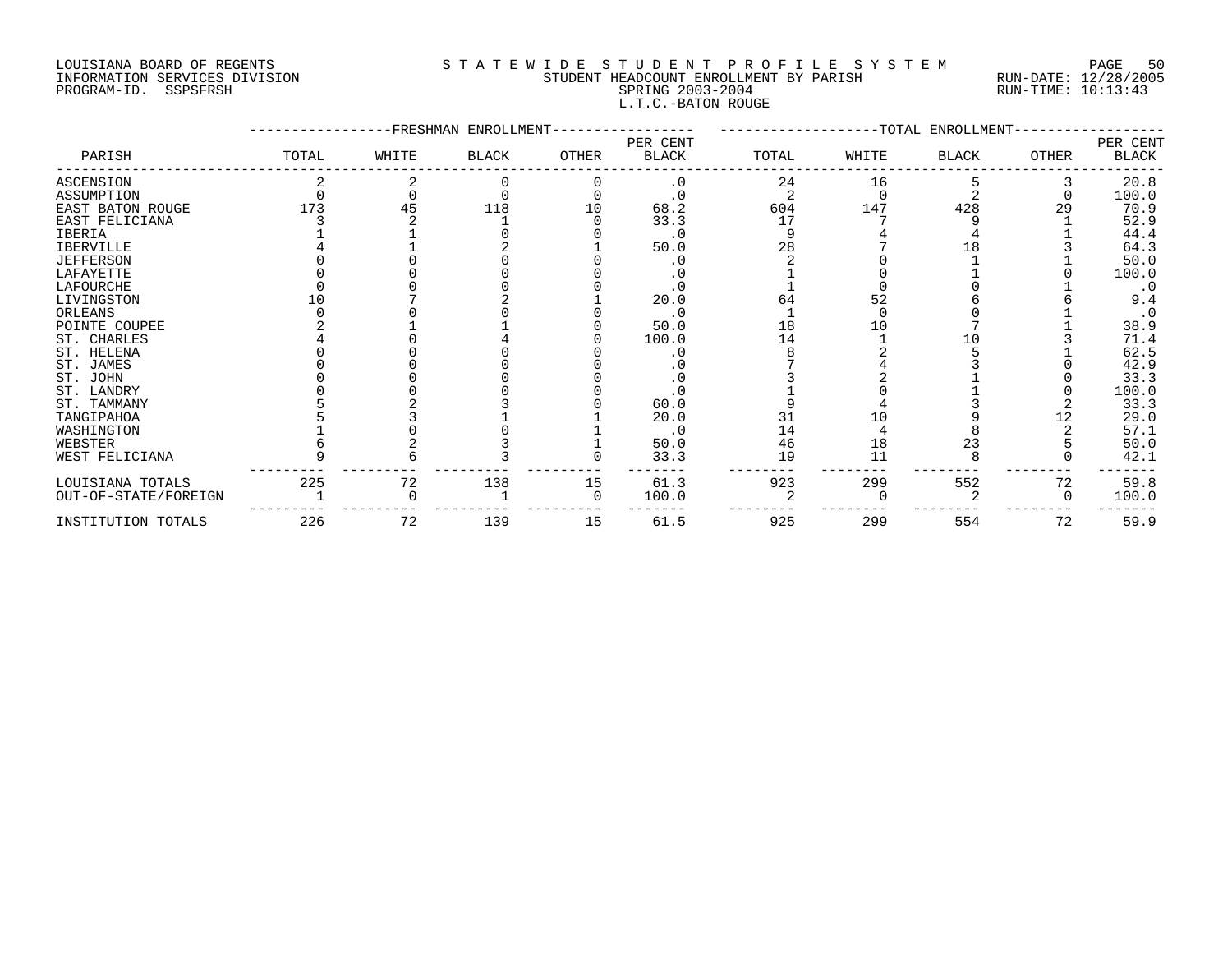# LOUISIANA BOARD OF REGENTS S T A T E W I D E S T U D E N T P R O F I L E S Y S T E M PAGE 51 INFORMATION SERVICES DIVISION STUDENT HEADCOUNT ENROLLMENT BY PARISH RUN-DATE: 12/28/2005 PROGRAM-ID. SSPSFRSH SPRING 2003-2004 RUN-TIME: 10:13:43 L.T.C.-CHARLES B. COREIL

|                                              |       |       | -FRESHMAN ENROLLMENT- |       |                   |           |            | -TOTAL ENROLLMENT- |       |                   |
|----------------------------------------------|-------|-------|-----------------------|-------|-------------------|-----------|------------|--------------------|-------|-------------------|
| PARISH                                       | TOTAL | WHITE | <b>BLACK</b>          | OTHER | PER CENT<br>BLACK | TOTAL     | WHITE      | BLACK              | OTHER | PER CENT<br>BLACK |
| <b>AVOYELLES</b><br>EVANGELINE<br>ST. LANDRY | 108   | 64    | 43                    |       | 39.8<br>33.3      | 192<br>10 | <b>118</b> |                    |       | 37.0<br>50.0      |
| LOUISIANA TOTALS                             | 111   | 66    | 44                    |       | 39.6              | 203       | 124        | 76                 |       | 37.4              |
| INSTITUTION TOTALS                           |       | 66    | 44                    |       | 39.6              | 203       | 124        | 76                 |       | 37.4              |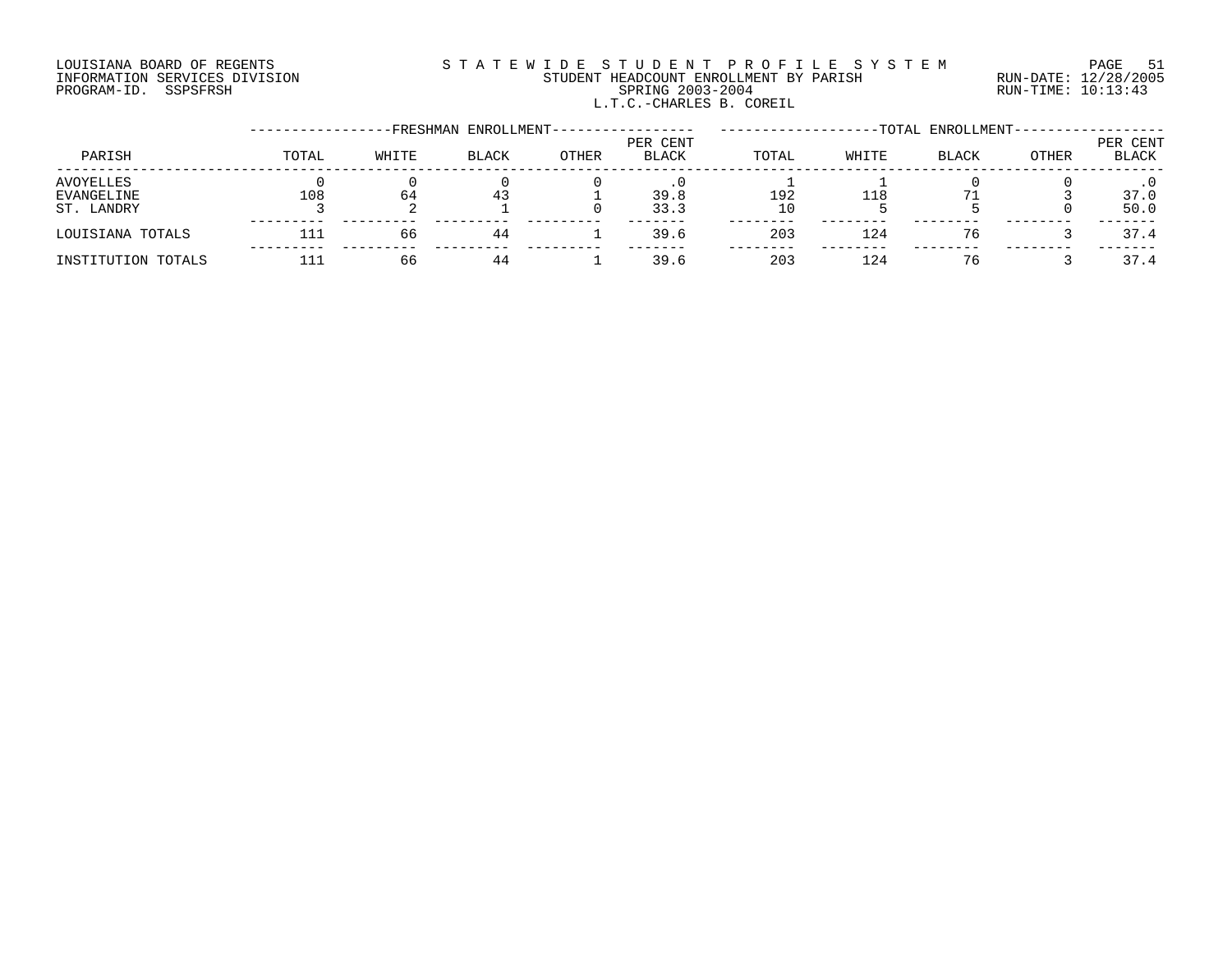# LOUISIANA BOARD OF REGENTS S T A T E W I D E S T U D E N T P R O F I L E S Y S T E M PAGE 52 INFORMATION SERVICES DIVISION STUDENT HEADCOUNT ENROLLMENT BY PARISH RUN-DATE: 12/28/2005 PROGRAM-ID. SSPSFRSH SPRING 2003-2004 RUN-TIME: 10:13:43 L.T.C.-DELTA OUACHITA

|                    |       |       | -FRESHMAN ENROLLMENT- |       |                          |       |       | -TOTAL ENROLLMENT- |              |                          |
|--------------------|-------|-------|-----------------------|-------|--------------------------|-------|-------|--------------------|--------------|--------------------------|
| PARISH             | TOTAL | WHITE | <b>BLACK</b>          | OTHER | PER CENT<br><b>BLACK</b> | TOTAL | WHITE | <b>BLACK</b>       | <b>OTHER</b> | PER CENT<br><b>BLACK</b> |
| <b>BIENVILLE</b>   |       |       |                       |       | $\cdot$ 0                |       |       |                    |              | $\cdot$ 0                |
| CALDWELL           |       |       |                       |       | 12.5                     |       |       |                    |              | 11.1                     |
| CATAHOULA          |       |       |                       |       | . U                      |       |       |                    |              | $\cdot$ 0                |
| FRANKLIN           |       |       |                       |       | 33.3                     |       |       |                    |              | 37.5                     |
| <b>JACKSON</b>     |       |       |                       |       | 26.3                     | 26    |       |                    |              | 30.8                     |
| LA SALLE           |       |       |                       |       |                          |       |       |                    |              | $\cdot$ 0                |
| LINCOLN            |       |       |                       |       | 33.3                     |       |       |                    |              | 29.0                     |
| MADISON            |       |       |                       |       |                          |       |       |                    |              | $\cdot$ 0                |
| MOREHOUSE          |       |       |                       |       | 25.0                     | 16    |       |                    |              | 31.3                     |
| OUACHITA           | 204   | 144   |                       |       | 24.0                     | 344   | 245   |                    |              | 23.8                     |
| RICHLAND           |       |       |                       |       | 33.3                     |       |       |                    |              | 25.0                     |
| TANGIPAHOA         |       |       |                       |       |                          |       |       |                    |              | $\cdot$ 0                |
| UNION              |       |       |                       |       | 5.9                      |       |       |                    |              | 4.8                      |
| WEST BATON ROUGE   |       |       |                       |       |                          |       |       |                    |              | $\cdot$ 0                |
| WEST CARROLL       |       |       |                       |       |                          |       |       |                    |              | $\cdot$ 0                |
| WINN               |       |       |                       |       | 50.0                     |       |       |                    |              | 50.0                     |
| LOUISIANA TOTALS   | 300   | 219   | 69                    | 12    | 23.0                     | 481   | 350   | 112                | 19           | 23.3                     |
| INSTITUTION TOTALS | 300   | 219   | 69                    | 12    | 23.0                     | 481   | 350   | 112                | 19           | 23.3                     |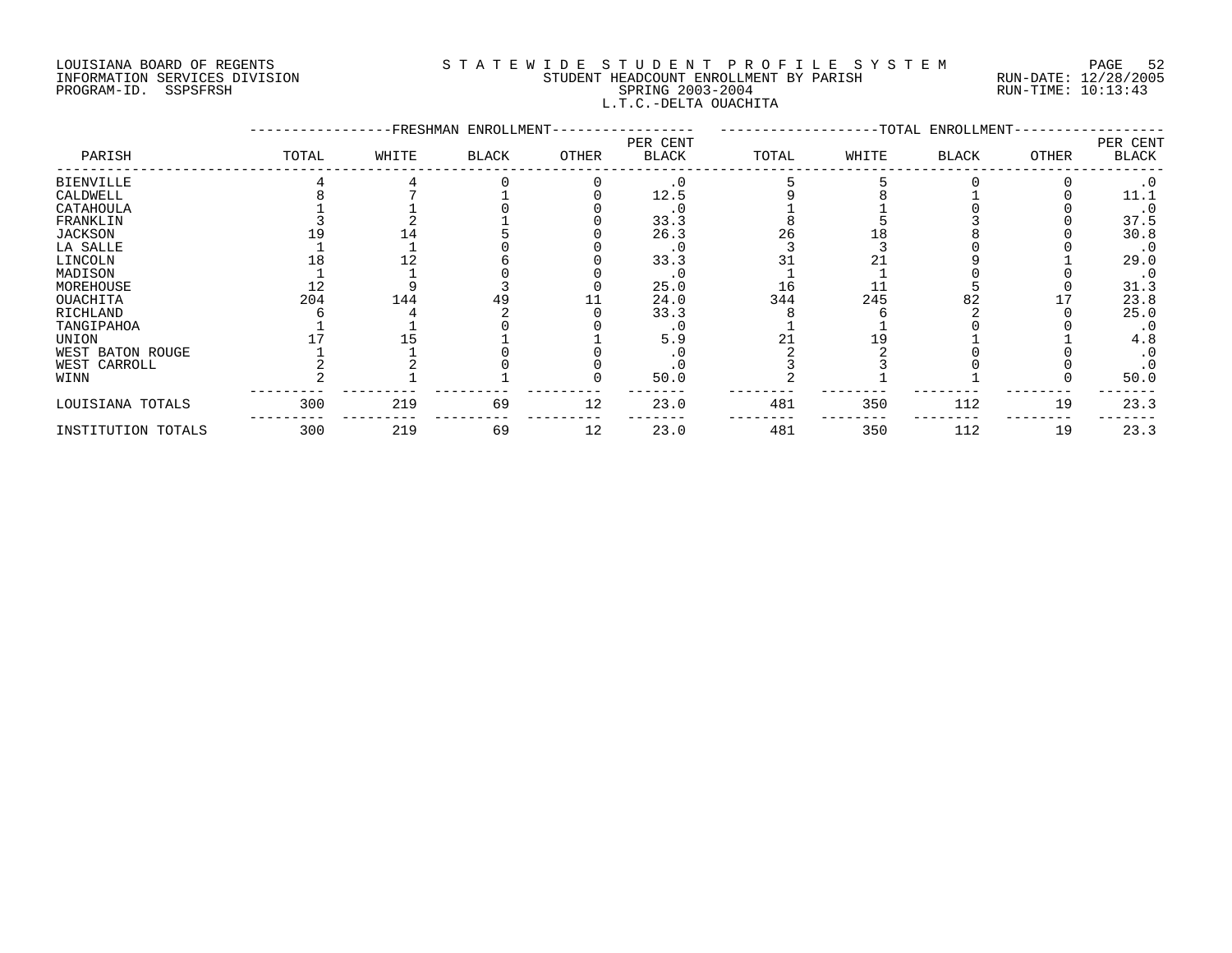# LOUISIANA BOARD OF REGENTS S T A T E W I D E S T U D E N T P R O F I L E S Y S T E M PAGE 53 INFORMATION SERVICES DIVISION STUDENT HEADCOUNT ENROLLMENT BY PARISH RUN-DATE: 12/28/2005 PROGRAM-ID. SSPSFRSH SPRING 2003-2004 RUN-TIME: 10:13:43 L.T.C.-EVANGELINE

|                    |       |       | FRESHMAN ENROLLMENT- |       |                          |       |       | -TOTAL ENROLLMENT- |       |                          |
|--------------------|-------|-------|----------------------|-------|--------------------------|-------|-------|--------------------|-------|--------------------------|
| PARISH             | TOTAL | WHITE | <b>BLACK</b>         | OTHER | PER CENT<br><b>BLACK</b> | TOTAL | WHITE | <b>BLACK</b>       | OTHER | PER CENT<br><b>BLACK</b> |
| EVANGELINE         |       |       |                      |       |                          |       |       |                    |       | 100.0                    |
| IBERIA             |       |       |                      |       | 64.3                     | 35    |       | 19                 | 10    | 54.3                     |
| LAFAYETTE          |       |       |                      |       | 21.4                     |       |       |                    |       | 28.6                     |
| ST. LANDRY         |       |       |                      |       | 33.3                     |       |       |                    |       | 33.3                     |
| ST. MARTIN         | 221   | 90    | 109                  | 22    | 49.3                     | 273   | 103   | 148                | 22    | 54.2                     |
| ST. MARY           |       |       |                      |       | 50.0                     |       |       |                    |       | 50.0                     |
| VERMILLION         |       |       |                      |       | . U                      |       |       |                    |       | 100.0                    |
| LOUISIANA TOTALS   | 268   | 105   | 132                  | 31    | 49.3                     | 336   | 120   | 177                | 39    | 52.7                     |
| INSTITUTION TOTALS | 268   | 105   | 132                  | 31    | 49.3                     | 336   | 120   | 177                | 39    | 52.7                     |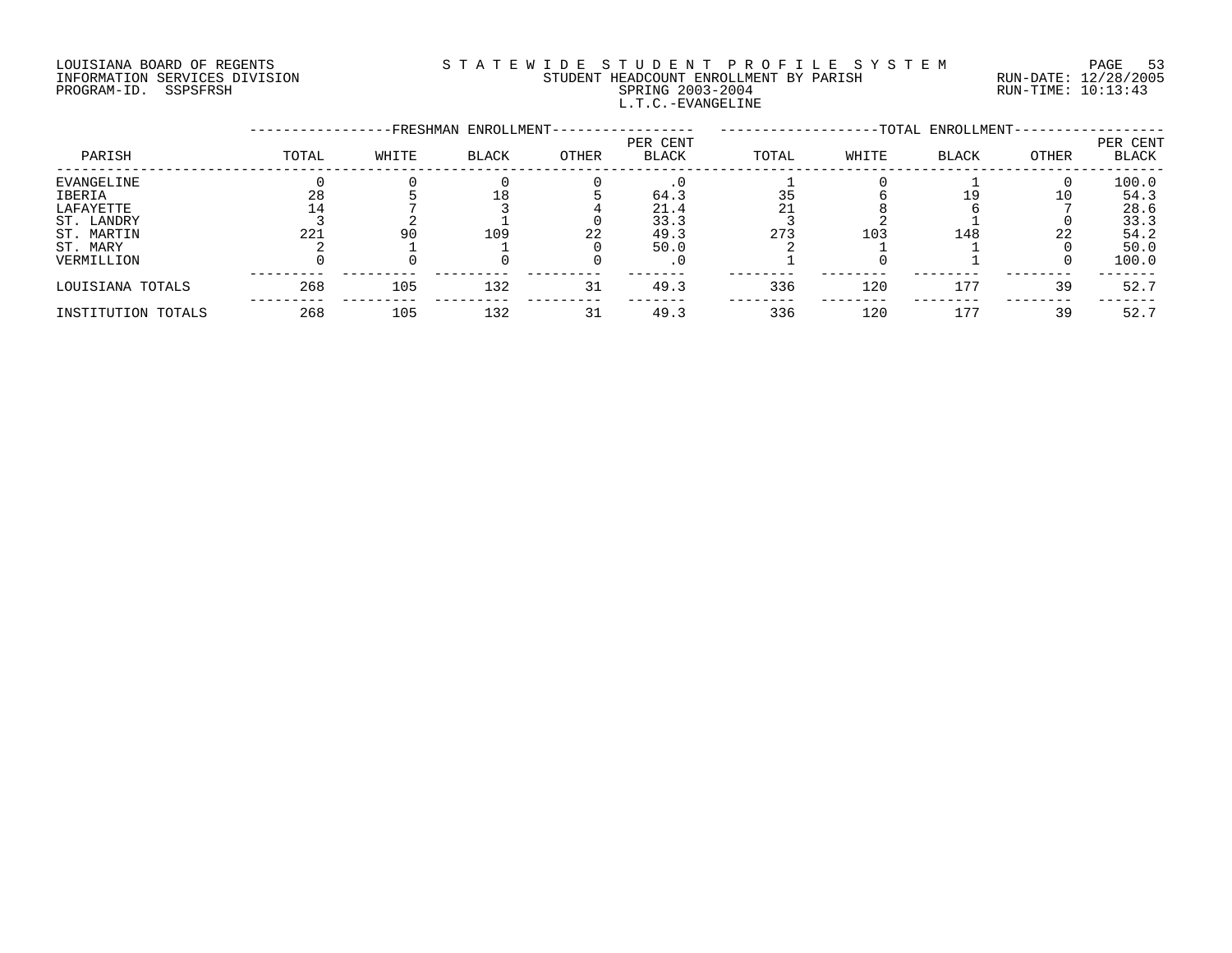# LOUISIANA BOARD OF REGENTS S T A T E W I D E S T U D E N T P R O F I L E S Y S T E M PAGE 54 INFORMATION SERVICES DIVISION STUDENT HEADCOUNT ENROLLMENT BY PARISH RUN-DATE: 12/28/2005 PROGRAM-ID. SSPSFRSH SPRING 2003-2004 RUN-TIME: 10:13:43 L.T.C.-FLORIDA PARISHES

|                      |       |       | -FRESHMAN ENROLLMENT- |       |                          |       |       | -TOTAL ENROLLMENT- |       |                   |
|----------------------|-------|-------|-----------------------|-------|--------------------------|-------|-------|--------------------|-------|-------------------|
| PARISH               | TOTAL | WHITE | <b>BLACK</b>          | OTHER | PER CENT<br><b>BLACK</b> | TOTAL | WHITE | <b>BLACK</b>       | OTHER | PER CENT<br>BLACK |
| EAST BATON ROUGE     |       |       |                       |       |                          |       |       |                    |       | 33.3              |
| EAST FELICIANA       |       |       |                       |       |                          |       |       |                    |       | 33.3              |
| LIVINGSTON           | 25    | 24    |                       |       |                          |       | 66    |                    |       | 5.6               |
| ST. HELENA           | 45    | 16    | 29                    |       | 64.4                     | 75    | 32    |                    |       | 57.3              |
| TANGIPAHOA           | 88    | 48    | 38                    |       | 43.2                     | 138   |       | 60                 |       | 43.5              |
| WASHINGTON           |       |       |                       |       |                          |       |       |                    |       | 50.0              |
| WEST FELICIANA       |       |       |                       |       | 62.5                     |       |       |                    |       | 75.0              |
| UNKNOWN PARISH       |       |       |                       |       |                          |       |       |                    |       | $\cdot$ 0         |
| LOUISIANA TOTALS     | 171   | 96    | 72                    |       | 42.1                     | 309   | 184   | 122                |       | 39.5              |
| OUT-OF-STATE/FOREIGN |       |       |                       |       | 100.0                    |       |       |                    |       | 66.7              |
| INSTITUTION TOTALS   | 174   | 96    | 75                    |       | 43.1                     | 315   | 186   | 126                |       | 40.0              |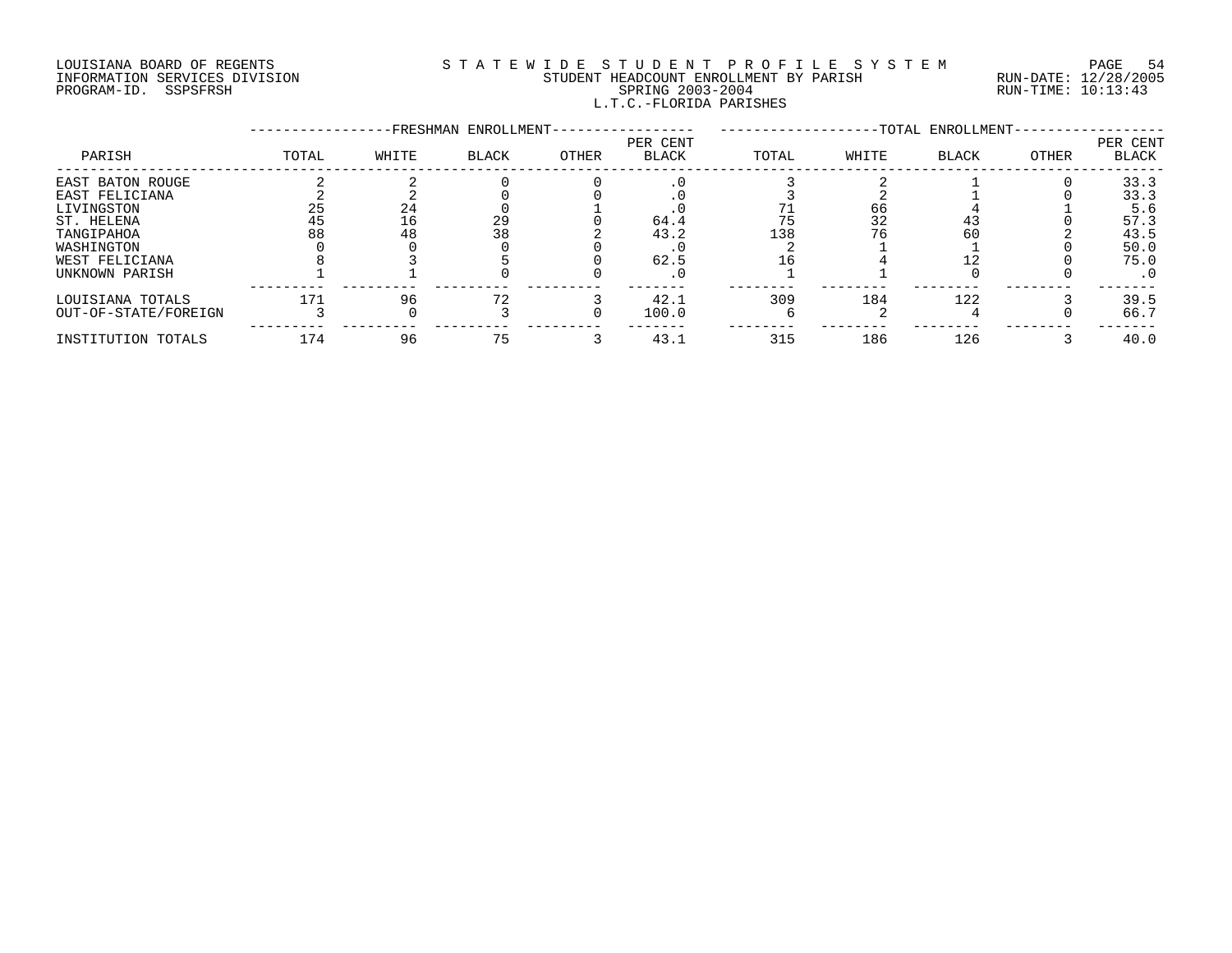# LOUISIANA BOARD OF REGENTS S T A T E W I D E S T U D E N T P R O F I L E S Y S T E M PAGE 55 INFORMATION SERVICES DIVISION STUDENT HEADCOUNT ENROLLMENT BY PARISH RUN-DATE: 12/28/2005 PROGRAM-ID. SSPSFRSH SPRING 2003-2004 RUN-TIME: 10:13:43 L.T.C.-FOLKES

|                      |       |       | -FRESHMAN ENROLLMENT- |       |                          |       |       | -TOTAL ENROLLMENT- |       |                   |
|----------------------|-------|-------|-----------------------|-------|--------------------------|-------|-------|--------------------|-------|-------------------|
| PARISH               | TOTAL | WHITE | <b>BLACK</b>          | OTHER | PER CENT<br><b>BLACK</b> | TOTAL | WHITE | BLACK              | OTHER | PER CENT<br>BLACK |
| EAST BATON ROUGE     |       |       |                       |       |                          | 10    |       |                    |       | 50.0              |
| EAST FELICIANA       | 28    |       |                       |       | 75.0                     | 244   |       | 177                | 20    | 72.5              |
| <b>IBERIA</b>        |       |       |                       |       |                          | 194   | 67    | 121                |       | 62.4              |
| <b>IBERVILLE</b>     |       |       |                       |       | 57.1                     | 445   | 109   | 287                | 49    | 64.5              |
| ST. HELENA           |       |       |                       |       |                          |       |       |                    |       | 100.0             |
| ST. MARY             |       |       |                       |       |                          |       |       |                    |       | $\cdot$ 0         |
| WEST FELICIANA       |       |       |                       |       | 100.0                    | 394   | 62    | 294                | 38    | 74.6              |
| UNKNOWN PARISH       |       |       |                       |       |                          |       |       |                    |       | . 0               |
| LOUISIANA TOTALS     |       |       | 43                    |       | 75.4                     | 1,290 | 292   | 885                | 113   | 68.6              |
| OUT-OF-STATE/FOREIGN |       |       |                       |       | 100.0                    |       |       |                    |       | 100.0             |
| INSTITUTION TOTALS   | 59    |       | 45                    |       | 76.3                     | 1,292 | 292   | 887                | 113   | 68.7              |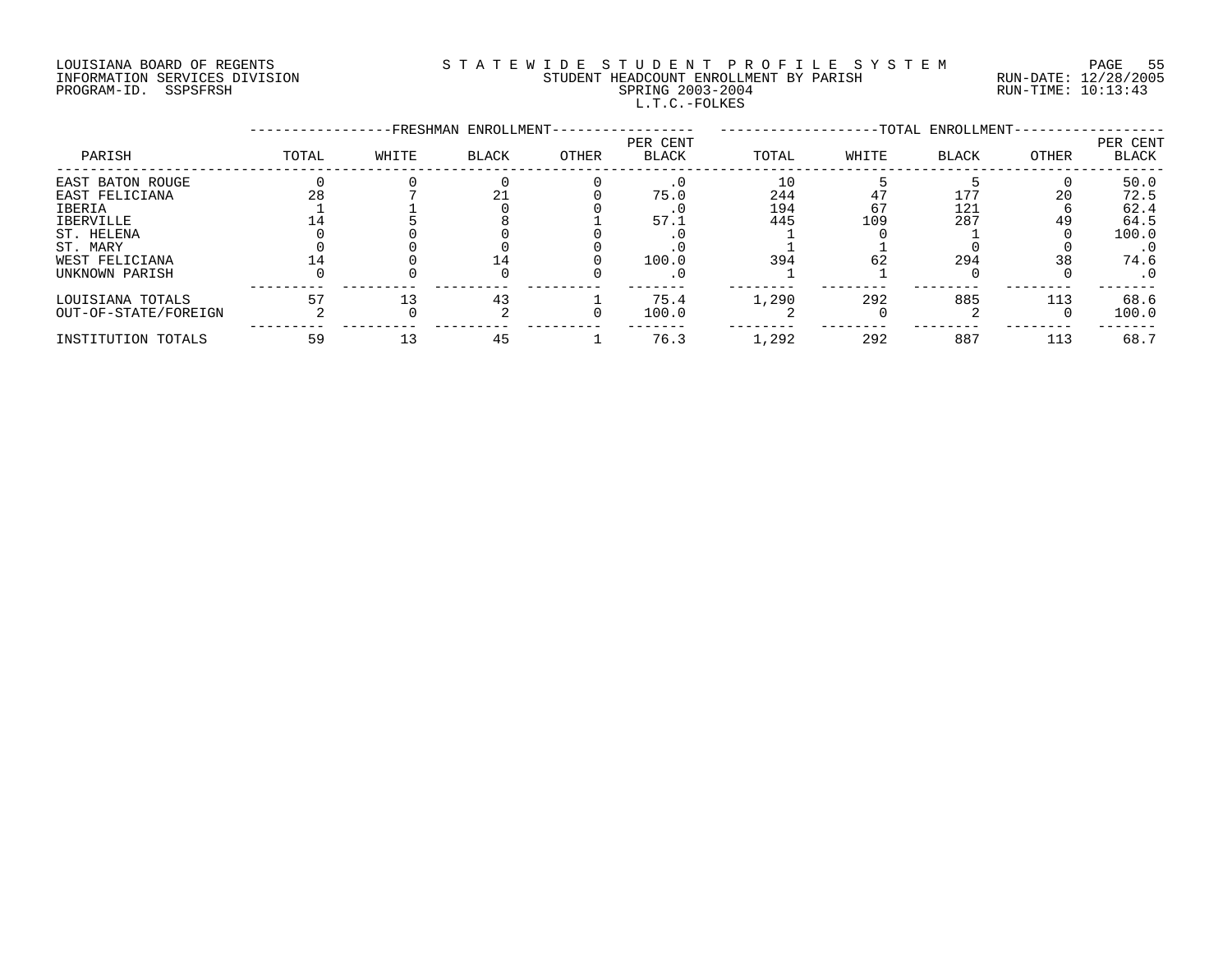# LOUISIANA BOARD OF REGENTS S T A T E W I D E S T U D E N T P R O F I L E S Y S T E M PAGE 56 INFORMATION SERVICES DIVISION STUDENT HEADCOUNT ENROLLMENT BY PARISH RUN-DATE: 12/28/2005 PROGRAM-ID. SSPSFRSH SPRING 2003-2004 RUN-TIME: 10:13:43 L.T.C.-GULF AREA

|                    |       |       | -FRESHMAN ENROLLMENT- |       |                          |       |       | --TOTAL ENROLLMENT- |       |                   |
|--------------------|-------|-------|-----------------------|-------|--------------------------|-------|-------|---------------------|-------|-------------------|
| PARISH             | TOTAL | WHITE | BLACK                 | OTHER | PER CENT<br><b>BLACK</b> | TOTAL | WHITE | <b>BLACK</b>        | OTHER | PER CENT<br>BLACK |
| ACADIA             |       |       |                       |       | 50.0                     |       |       |                     |       | 50.0              |
| CONCORDIA          |       |       |                       |       |                          |       |       |                     |       |                   |
| EAST BATON ROUGE   |       |       |                       |       |                          |       |       |                     |       |                   |
| IBERIA             |       |       |                       |       | 18.2                     |       |       |                     |       | 17.6              |
| LAFAYETTE          |       |       |                       |       | 33.3                     | Lб    |       |                     |       | 31.3              |
| ST. LANDRY         |       |       |                       |       |                          |       |       |                     |       | $\cdot$ 0         |
| ST. MARTIN         |       |       |                       |       | 100.0                    |       |       |                     |       | 100.0             |
| ST. MARY           |       |       |                       |       |                          |       |       |                     |       | 50.0              |
| VERMILLION         | 176   | 108   | 54                    | 14    | 30.7                     | 350   | 247   | 85                  | 18    | 24.3              |
| LOUISIANA TOTALS   | 203   | 124   | 62                    | 17    | 30.5                     | 393   | 274   | 98                  | 21    | 24.9              |
| INSTITUTION TOTALS | 203   | 124   | 62                    | 17    | 30.5                     | 393   | 274   | 98                  | 21    | 24.9              |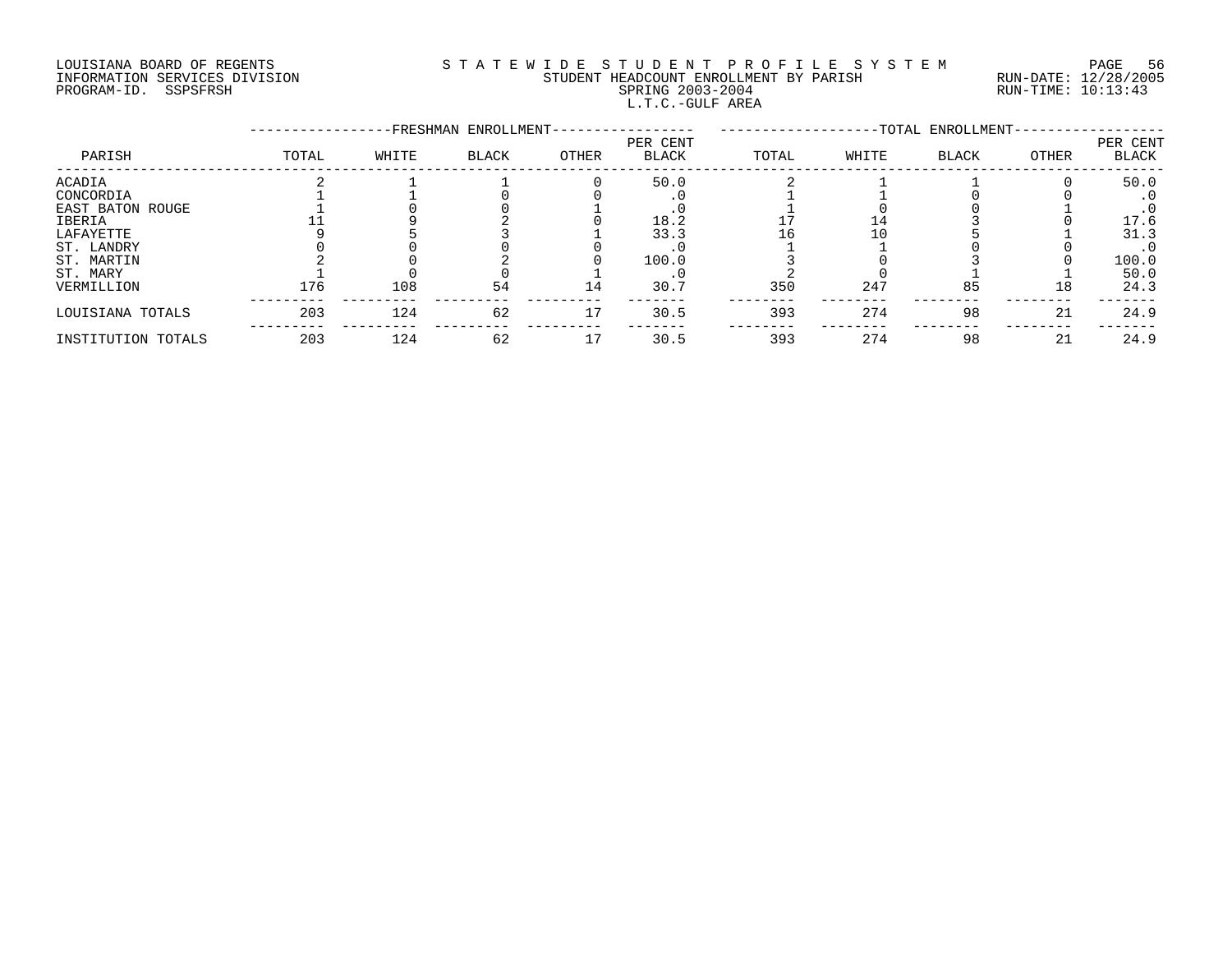# LOUISIANA BOARD OF REGENTS S T A T E W I D E S T U D E N T P R O F I L E S Y S T E M PAGE 57 INFORMATION SERVICES DIVISION STUDENT HEADCOUNT ENROLLMENT BY PARISH RUN-DATE: 12/28/2005 PROGRAM-ID. SSPSFRSH SPRING 2003-2004 RUN-TIME: 10:13:43 L.T.C.-HAMMOND AREA

|                    |       |       | -FRESHMAN ENROLLMENT- |       |                          |       |       | --TOTAL ENROLLMENT- |       |                          |
|--------------------|-------|-------|-----------------------|-------|--------------------------|-------|-------|---------------------|-------|--------------------------|
| PARISH             | TOTAL | WHITE | <b>BLACK</b>          | OTHER | PER CENT<br><b>BLACK</b> | TOTAL | WHITE | <b>BLACK</b>        | OTHER | PER CENT<br><b>BLACK</b> |
| ASCENSION          |       |       |                       |       | $\cdot$ 0                |       |       |                     |       | . 0                      |
| LAFOURCHE          |       |       |                       |       |                          |       |       |                     |       |                          |
| LIVINGSTON         |       |       |                       |       |                          | 40    |       |                     |       | 7.5                      |
| ORLEANS            |       |       |                       |       |                          |       |       |                     |       | . 0                      |
| POINTE COUPEE      |       |       |                       |       |                          |       |       |                     |       |                          |
| ST. CHARLES        |       |       |                       |       |                          |       |       |                     |       |                          |
| ST. HELENA         |       |       |                       |       | 50.0                     |       |       |                     |       | 62.5                     |
| ST. TAMMANY        |       |       |                       |       | 11.1                     |       |       |                     |       | 11.1                     |
| TANGIPAHOA         | 163   | 105   | 58                    |       | 35.6                     | 197   | 130   | 66                  |       | 33.5                     |
| TERREBONNE         |       |       |                       |       |                          |       |       |                     |       | $\cdot$ 0                |
| WASHINGTON         |       |       |                       |       | . 0                      |       |       |                     |       | . 0                      |
| LOUISIANA TOTALS   | 212   | 145   | 65                    |       | 30.7                     | 264   | 186   | 75                  |       | 28.4                     |
| INSTITUTION TOTALS | 212   | 145   | 65                    |       | 30.7                     | 264   | 186   | 75                  |       | 28.4                     |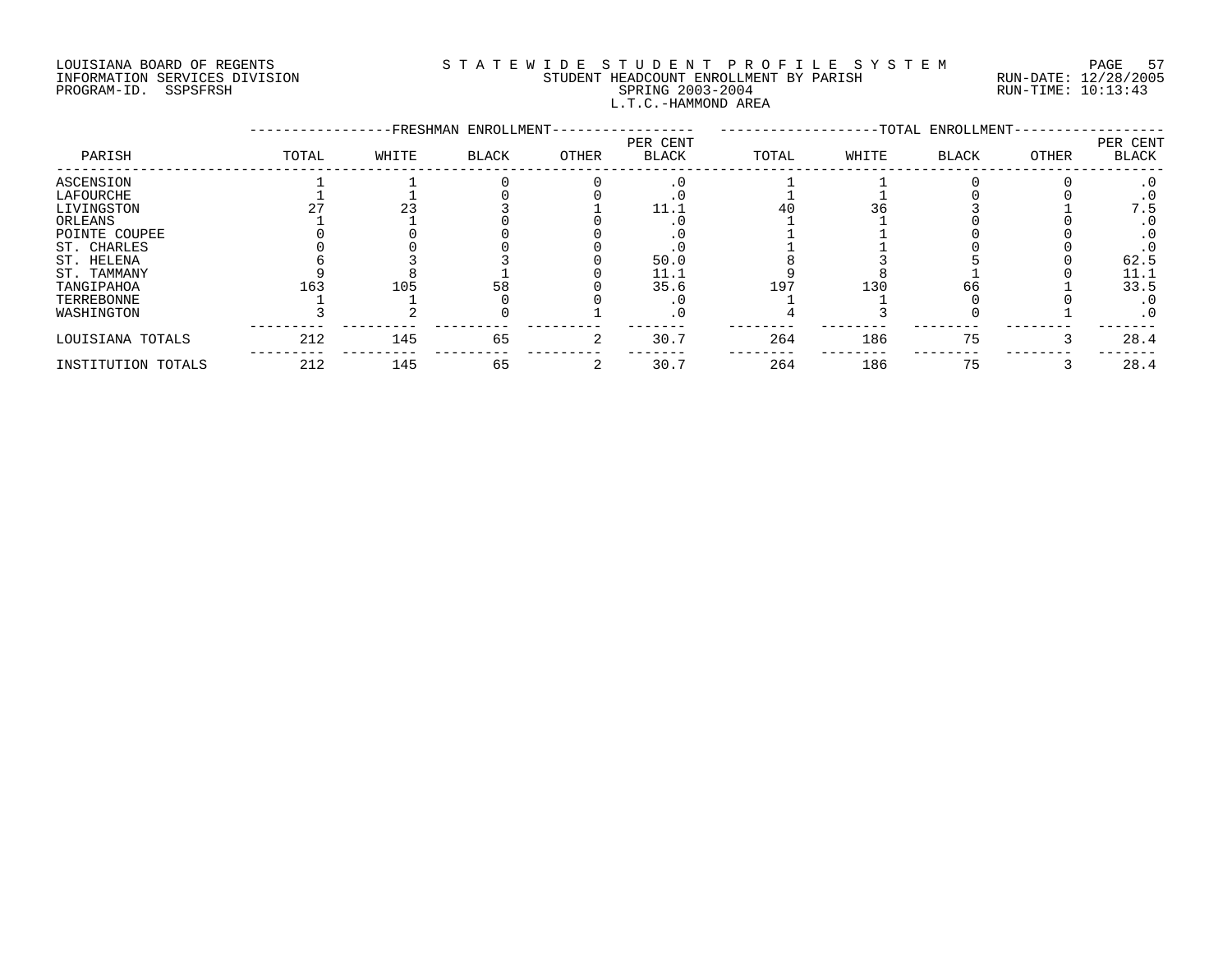# LOUISIANA BOARD OF REGENTS S T A T E W I D E S T U D E N T P R O F I L E S Y S T E M PAGE 58 INFORMATION SERVICES DIVISION STUDENT HEADCOUNT ENROLLMENT BY PARISH RUN-DATE: 12/28/2005 PROGRAM-ID. SSPSFRSH SPRING 2003-2004 RUN-TIME: 10:13:43 L.T.C.-HUEY P. LONG

|                    |       |       | -FRESHMAN ENROLLMENT- |       |                          |       |       | --TOTAL ENROLLMENT- |       |                          |
|--------------------|-------|-------|-----------------------|-------|--------------------------|-------|-------|---------------------|-------|--------------------------|
| PARISH             | TOTAL | WHITE | BLACK                 | OTHER | PER CENT<br><b>BLACK</b> | TOTAL | WHITE | <b>BLACK</b>        | OTHER | PER CENT<br><b>BLACK</b> |
| BIENVILLE          |       |       |                       |       | $\cdot$ 0                |       |       |                     |       | $\cdot$ 0                |
| CALDWELL           |       |       |                       |       |                          |       |       |                     |       | 25.0                     |
| CATAHOULA          |       |       |                       |       |                          |       |       |                     |       | 12.5                     |
| CONCORDIA          |       |       |                       |       |                          |       |       |                     |       | 100.0                    |
| GRANT              |       |       |                       |       | 21.4                     | 22    |       |                     |       | 13.6                     |
| JACKSON            |       |       |                       |       | 57.1                     | 19    |       |                     |       | 57.9                     |
| LA SALLE           |       | 28    |                       |       | 11.8                     | 58    |       |                     |       | 8.6                      |
| LINCOLN            |       |       |                       |       |                          |       |       |                     |       | $\cdot$ 0                |
| NATCHITOCHES       |       |       |                       |       | 33.3                     |       |       |                     |       | 16.7                     |
| RAPIDES            |       |       |                       |       | 50.0                     |       |       |                     |       | 50.0                     |
| WINN               | 70    | 29    | 39                    |       | 55.7                     | 102   | 53    | 47                  |       | 46.1                     |
| LOUISIANA TOTALS   | 135   | 78    | 52                    |       | 38.5                     | 226   | 149   | 72                  |       | 31.9                     |
| INSTITUTION TOTALS | 135   | 78    | 52                    |       | 38.5                     | 226   | 149   | 72                  |       | 31.9                     |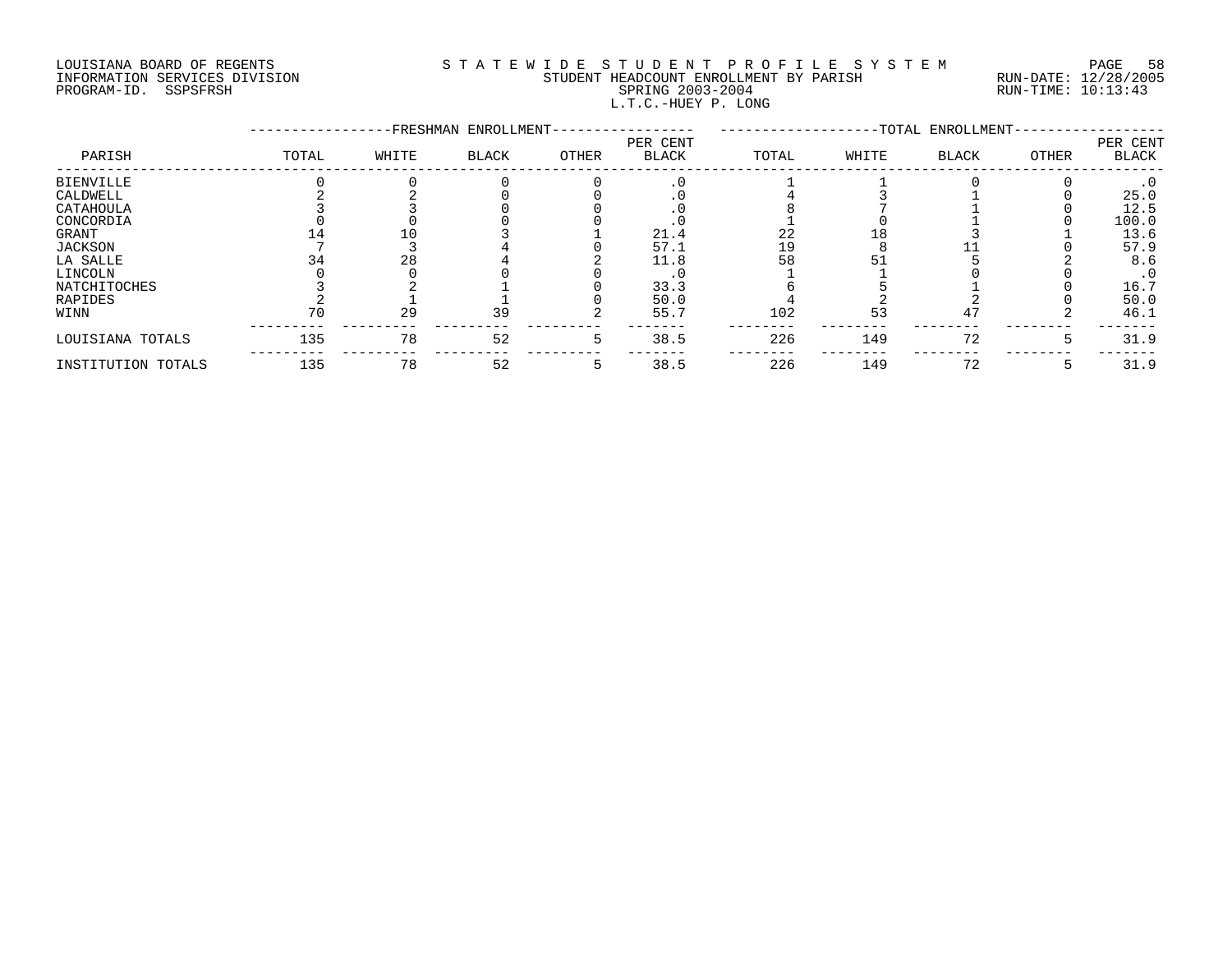# LOUISIANA BOARD OF REGENTS S T A T E W I D E S T U D E N T P R O F I L E S Y S T E M PAGE 59 INFORMATION SERVICES DIVISION STUDENT HEADCOUNT ENROLLMENT BY PARISH RUN-DATE: 12/28/2005 PROGRAM-ID. SSPSFRSH SPRING 2003-2004 RUN-TIME: 10:13:43 L.T.C.-JEFFERSON

|                      |       |       | -FRESHMAN ENROLLMENT- |       |                          |       |       | -TOTAL ENROLLMENT- |       |                   |
|----------------------|-------|-------|-----------------------|-------|--------------------------|-------|-------|--------------------|-------|-------------------|
| PARISH               | TOTAL | WHITE | <b>BLACK</b>          | OTHER | PER CENT<br><b>BLACK</b> | TOTAL | WHITE | <b>BLACK</b>       | OTHER | PER CENT<br>BLACK |
| EAST BATON ROUGE     |       |       |                       |       |                          |       |       |                    |       |                   |
| <b>JEFFERSON</b>     | 88    |       | 38                    |       | 43.2                     | 254   | 130   | 68                 | 56    | 26.8              |
| ORLEANS              | 29    |       | 23                    |       | 79.3                     | 61    |       | 42                 |       | 68.9              |
| ST. BERNARD          |       |       |                       |       |                          |       |       |                    |       | . 0               |
| ST. CHARLES          |       |       |                       |       | 50.0                     |       |       |                    |       | 47.8              |
| ST. JAMES            |       |       |                       |       |                          |       |       |                    |       | $\cdot$ 0         |
| ST. JOHN             |       |       |                       |       | 80.0                     |       |       |                    |       | 80.0              |
| ST. TAMMANY          |       |       |                       |       |                          |       |       |                    |       |                   |
| TERREBONNE           |       |       |                       |       |                          |       |       |                    |       | $\cdot$ 0         |
| LOUISIANA TOTALS     | 134   | 46    | 70                    | 18    | 52.2                     | 356   | 155   | 129                |       | 36.2              |
| OUT-OF-STATE/FOREIGN |       |       |                       |       |                          |       |       |                    |       | 50.0              |
| INSTITUTION TOTALS   | 134   | 46    | 70                    | 18    | 52.2                     | 358   | 155   | 130                | 73    | 36.3              |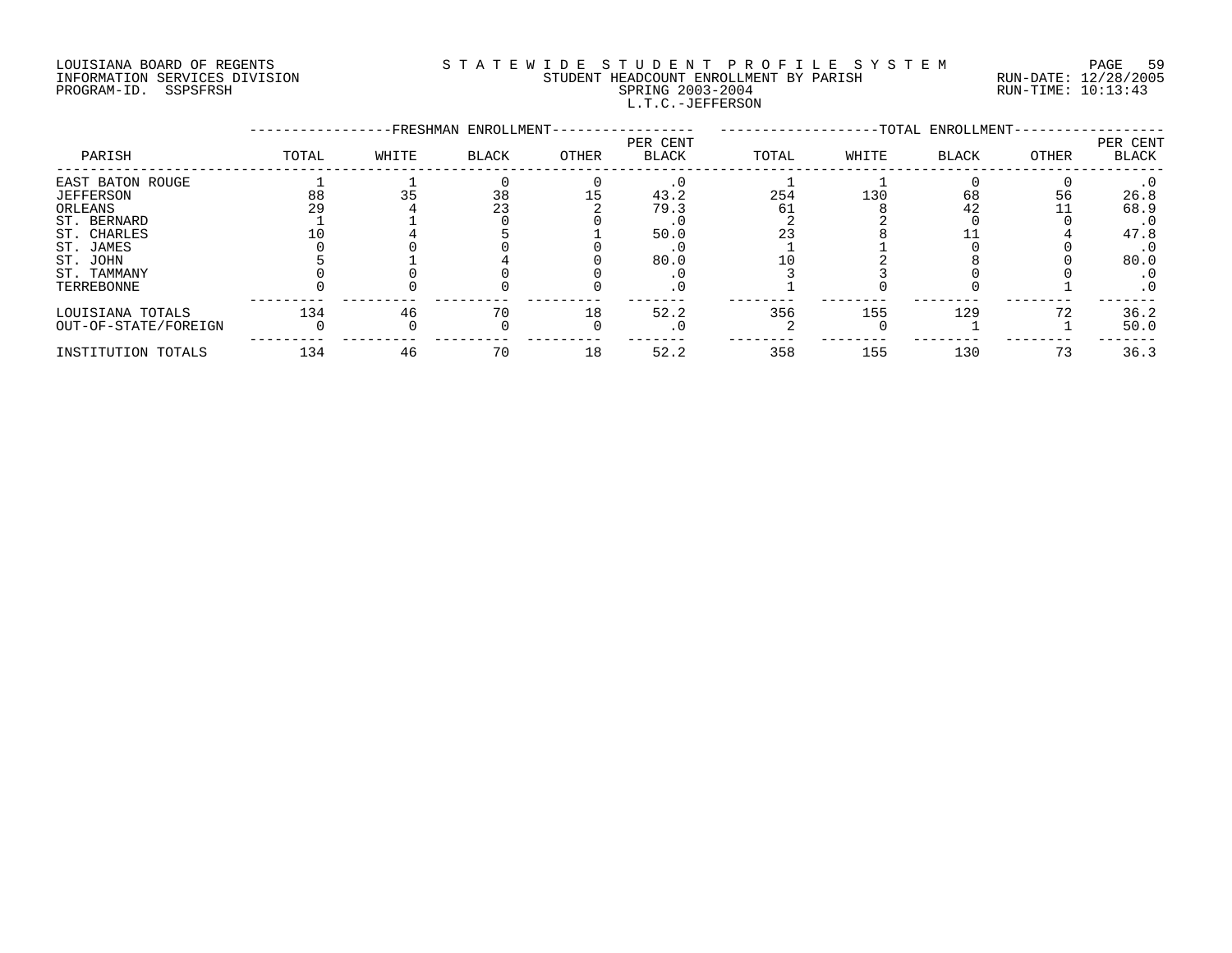# LOUISIANA BOARD OF REGENTS S T A T E W I D E S T U D E N T P R O F I L E S Y S T E M PAGE 60 INFORMATION SERVICES DIVISION STUDENT HEADCOUNT ENROLLMENT BY PARISH RUN-DATE: 12/28/2005 PROGRAM-ID. SSPSFRSH SPRING 2003-2004 RUN-TIME: 10:13:43 L.T.C.-JUMONVILLE

|                    |       |       | -FRESHMAN ENROLLMENT- |       |                   |       |       | -TOTAL ENROLLMENT- |       |                          |
|--------------------|-------|-------|-----------------------|-------|-------------------|-------|-------|--------------------|-------|--------------------------|
| PARISH             | TOTAL | WHITE | <b>BLACK</b>          | OTHER | PER CENT<br>BLACK | TOTAL | WHITE | <b>BLACK</b>       | OTHER | PER CENT<br><b>BLACK</b> |
| AVOYELLES          |       |       |                       |       |                   |       |       |                    |       |                          |
| IBERIA             |       |       |                       |       | 50.0              |       |       |                    |       | 50.0                     |
| POINTE COUPEE      |       | 32    | 46                    |       | 59.0              | 105   |       |                    |       | 60.0                     |
| WEBSTER            |       |       |                       |       |                   |       |       |                    |       |                          |
| WEST FELICIANA     |       |       |                       |       | 100.0             |       |       |                    |       | 100.0                    |
| UNKNOWN PARISH     |       |       |                       |       | 40.0              |       |       |                    |       | 40.0                     |
| LOUISIANA TOTALS   | 92    | 40    | 52                    |       | 56.5              | 119   | 49    | 69                 |       | 58.0                     |
| INSTITUTION TOTALS | 92    | 40    | 52                    |       | 56.5              | 119   | 49    | 69                 |       | 58.0                     |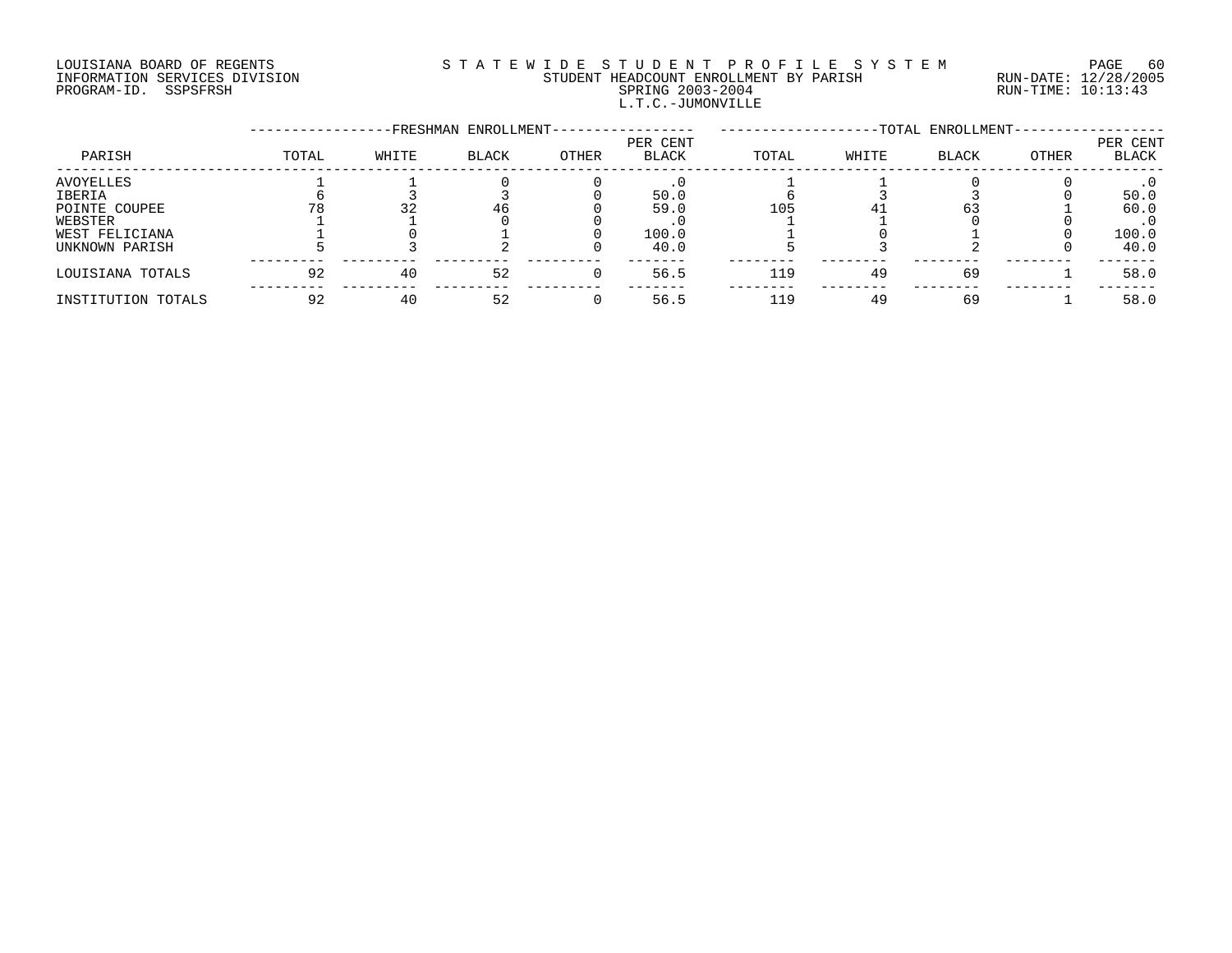# LOUISIANA BOARD OF REGENTS SOURCLEARIE WIDE STUDENT PROFILE SYSTEM PAGE 61. INFORMATION SERVICES DIVISION STUDENT HEADCOUNT ENROLLMENT BY PARISH RUN-DATE: 12/28/2005 PROGRAM-ID. SSPSFRSH SPRING 2003-2004 RUN-TIME: 10:13:43 L. E. FLETCHER

|                        |       |       | FRESHMAN ENROLLMENT |       |                          |       |       | -TOTAL ENROLLMENT- |              |                   |
|------------------------|-------|-------|---------------------|-------|--------------------------|-------|-------|--------------------|--------------|-------------------|
| PARISH                 | TOTAL | WHITE | BLACK               | OTHER | PER CENT<br><b>BLACK</b> | TOTAL | WHITE | BLACK              | <b>OTHER</b> | PER CENT<br>BLACK |
| ACADIA                 |       |       |                     |       | $\cdot$ 0                |       |       |                    |              | $\cdot$ 0         |
| ASSUMPTION             |       |       |                     |       | 80.0                     |       |       |                    |              | 66.7              |
| CALCASIEU              |       |       |                     |       | 50.0                     |       |       |                    |              | 50.0              |
| EAST BATON ROUGE       |       |       |                     |       | 50.0                     |       |       |                    |              | 50.0              |
| IBERIA                 |       |       |                     |       | $\cdot$ 0                |       |       |                    |              | $\cdot$ 0         |
| <b>JEFFERSON DAVIS</b> |       |       |                     |       | 11.1                     |       |       |                    |              | 11.1              |
| LAFAYETTE              |       |       |                     |       | 25.0                     |       |       |                    |              | 25.0              |
| LAFOURCHE              | 138   | 110   |                     |       | 11.6                     | 155   | 125   |                    |              | 11.6              |
| LIVINGSTON             |       |       |                     |       | $\cdot$ 0                |       |       |                    |              | $\cdot$ 0         |
| ORLEANS                |       |       |                     |       | 50.0                     |       |       |                    |              | 50.0              |
| ST. BERNARD            |       |       |                     |       |                          |       |       |                    |              |                   |
| ST. CHARLES            |       |       |                     |       |                          |       |       |                    |              |                   |
| ST. JAMES              |       |       |                     |       |                          |       |       |                    |              |                   |
| ST. JOHN               |       |       |                     |       | 100.0                    |       |       |                    |              | 100.0             |
| ST. MARTIN             |       |       |                     |       | 50.0                     |       |       |                    |              | 50.0              |
| ST. MARY               |       |       |                     |       | . 0                      |       |       |                    |              |                   |
| ST. TAMMANY            |       |       |                     |       |                          |       |       |                    |              |                   |
| TERREBONNE             | 333   | 224   |                     | 32    | 23.1                     | 376   | 258   | 84                 | 34           | 22.3              |
| VERMILLION             |       |       |                     |       | $\cdot$ 0                |       |       |                    |              |                   |
| LOUISIANA TOTALS       | 532   | 372   | 108                 | 52    | 20.3                     | 594   | 423   | 117                | 54           | 19.7              |
| OUT-OF-STATE/FOREIGN   | 34    | 27    |                     |       | 17.6                     | 34    | 27    |                    |              | 17.6              |
| INSTITUTION TOTALS     | 566   | 399   | 114                 | 53    | 20.1                     | 628   | 450   | 123                | 55           | 19.6              |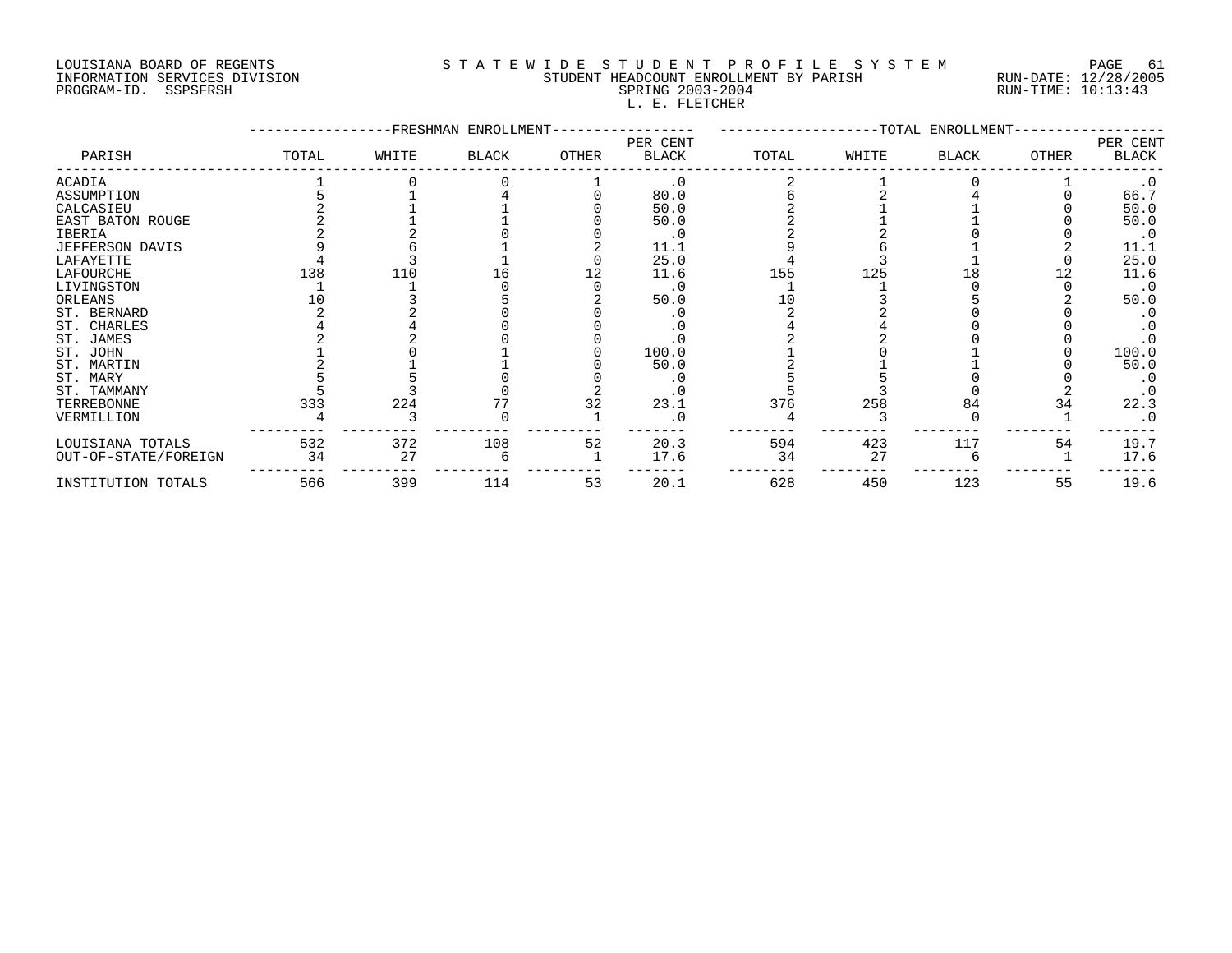# LOUISIANA BOARD OF REGENTS S T A T E W I D E S T U D E N T P R O F I L E S Y S T E M PAGE 62 INFORMATION SERVICES DIVISION STUDENT HEADCOUNT ENROLLMENT BY PARISH RUN-DATE: 12/28/2005 PROGRAM-ID. SSPSFRSH SPRING 2003-2004 RUN-TIME: 10:13:43 L.T.C.-LAFAYETTE

|                      |       |       | -FRESHMAN ENROLLMENT- |       |                          |       |       | -TOTAL ENROLLMENT- |              |                   |
|----------------------|-------|-------|-----------------------|-------|--------------------------|-------|-------|--------------------|--------------|-------------------|
| PARISH               | TOTAL | WHITE | BLACK                 | OTHER | PER CENT<br><b>BLACK</b> | TOTAL | WHITE | BLACK              | <b>OTHER</b> | PER CENT<br>BLACK |
| ACADIA               | 29    | 20    |                       |       | 27.6                     | 55    | 40    | 14                 |              | 25.5              |
| AVOYELLES            |       |       |                       |       | 100.0                    |       |       |                    |              | 100.0             |
| CALCASIEU            |       |       |                       |       | . 0                      |       |       |                    |              | $\cdot$ 0         |
| EAST BATON ROUGE     |       |       |                       |       | 100.0                    |       |       |                    |              | 50.0              |
| <b>EVANGELINE</b>    |       |       |                       |       | 50.0                     |       |       |                    |              | 16.7              |
| IBERIA               |       |       |                       |       | 18.2                     |       |       |                    |              | 15.8              |
| JEFFERSON DAVIS      |       |       |                       |       | $\cdot$ 0                |       |       |                    |              |                   |
| LAFAYETTE            | 306   | 152   | 138                   | 16    | 45.1                     | 590   | 330   | 235                | 25           | 39.8              |
| LAFOURCHE            |       |       |                       |       |                          |       |       |                    |              |                   |
| ORLEANS              |       |       |                       |       |                          |       |       |                    |              |                   |
| RAPIDES              |       |       |                       |       |                          |       |       |                    |              | 50.0              |
| ST. CHARLES          |       |       |                       |       |                          |       |       |                    |              | $\cdot$ 0         |
| ST. LANDRY           | 23    |       | 10                    |       | 43.5                     | 61    | 30    | 30                 |              | 49.2              |
| ST. MARTIN           |       | 32    | 22                    |       | 40.0                     | 98    |       | 36                 |              | 36.7              |
| ST. MARY             |       |       |                       |       | 50.0                     |       |       |                    |              | 66.7              |
| ST. TAMMANY          |       |       |                       |       |                          |       |       |                    |              |                   |
| TANGIPAHOA           |       |       |                       |       |                          |       |       |                    |              |                   |
| VERMILLION           | 23    |       |                       |       | 13.0                     | 43    | 32    |                    |              | 14.0              |
| LOUISIANA TOTALS     | 455   | 246   | 187                   | 22    | 41.1                     | 888   | 519   | 331                | 38           | 37.3              |
| OUT-OF-STATE/FOREIGN |       |       |                       |       |                          |       |       |                    |              |                   |
| INSTITUTION TOTALS   | 455   | 246   | 187                   | 22    | 41.1                     | 889   | 520   | 331                | 38           | 37.2              |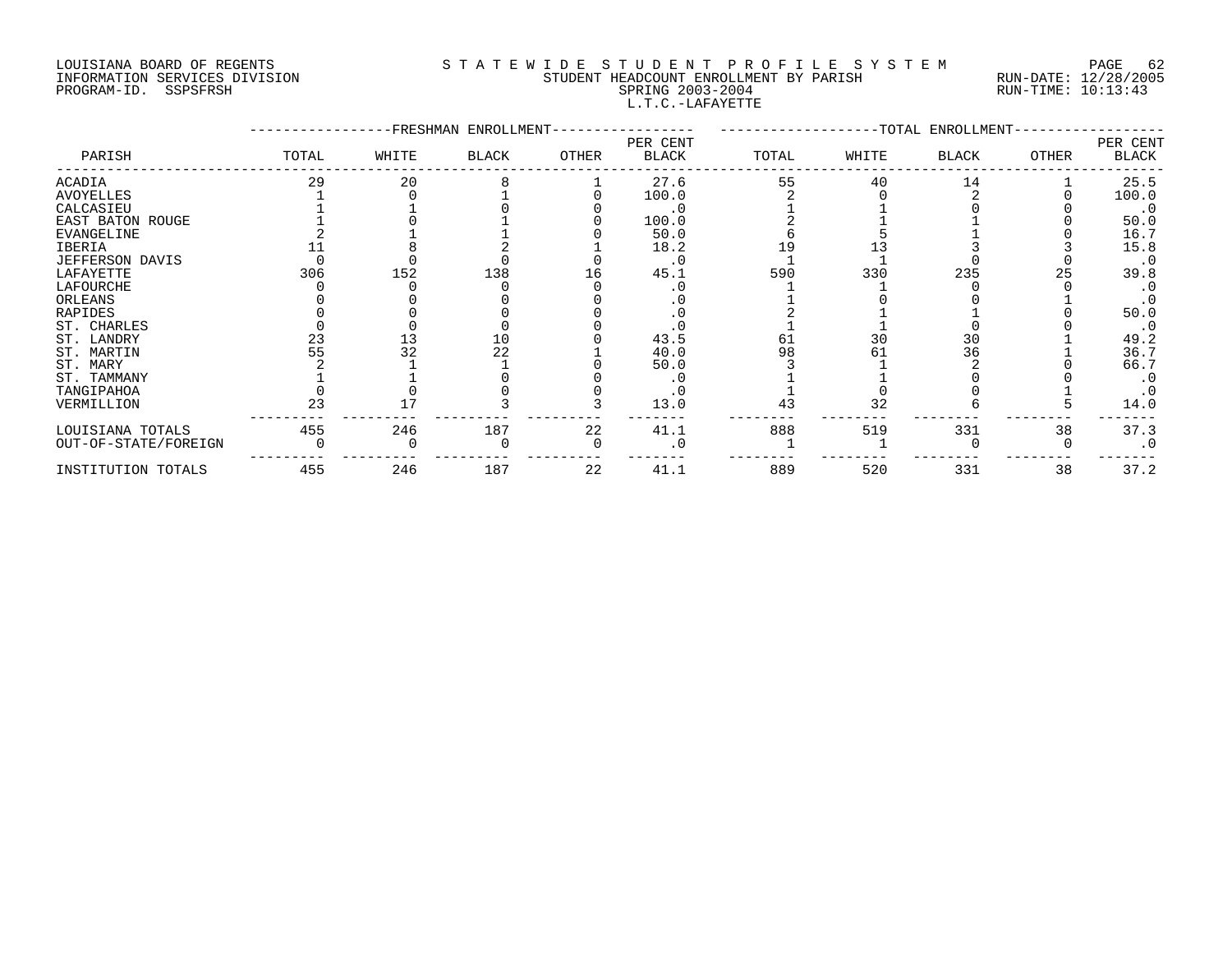# LOUISIANA BOARD OF REGENTS S T A T E W I D E S T U D E N T P R O F I L E S Y S T E M PAGE 63 INFORMATION SERVICES DIVISION STUDENT HEADCOUNT ENROLLMENT BY PARISH RUN-DATE: 12/28/2005 PROGRAM-ID. SSPSFRSH SPRING 2003-2004 RUN-TIME: 10:13:43 L.T.C.-LAFOURCHE

|                    |       |       | -FRESHMAN ENROLLMENT- |       |                          |       |       | -TOTAL ENROLLMENT- |       |                          |
|--------------------|-------|-------|-----------------------|-------|--------------------------|-------|-------|--------------------|-------|--------------------------|
| PARISH             | TOTAL | WHITE | <b>BLACK</b>          | OTHER | PER CENT<br><b>BLACK</b> | TOTAL | WHITE | <b>BLACK</b>       | OTHER | PER CENT<br><b>BLACK</b> |
| ASCENSION          |       |       |                       |       |                          |       |       |                    |       |                          |
| ASSUMPTION         | 20    |       |                       |       | 55.0                     | 28    | 10    |                    |       | 60.7                     |
| LAFOURCHE          | 197   | 152   |                       |       | 18.8                     | 279   | 216   | 48                 | l 5   | 17.2                     |
| ST. CHARLES        |       |       |                       |       |                          |       |       |                    |       | $\cdot$ 0                |
| ST. JAMES          |       |       |                       |       | 16.7                     |       |       |                    |       | 25.0                     |
| ST. MARY           |       |       |                       |       | 100.0                    |       |       |                    |       | 33.3                     |
| ST. TAMMANY        |       |       |                       |       |                          |       |       |                    |       | $\cdot$ 0                |
| TERREBONNE         | 20    |       |                       |       | 15.0                     | 42    | 28    |                    |       | 23.8                     |
| LOUISIANA TOTALS   | 248   | 184   | 53                    | 11    | 21.4                     | 368   | 269   | 79                 | 20    | 21.5                     |
| INSTITUTION TOTALS | 248   | 184   | 53                    | 11    | 21.4                     | 368   | 269   | 79                 | 20    | 21.5                     |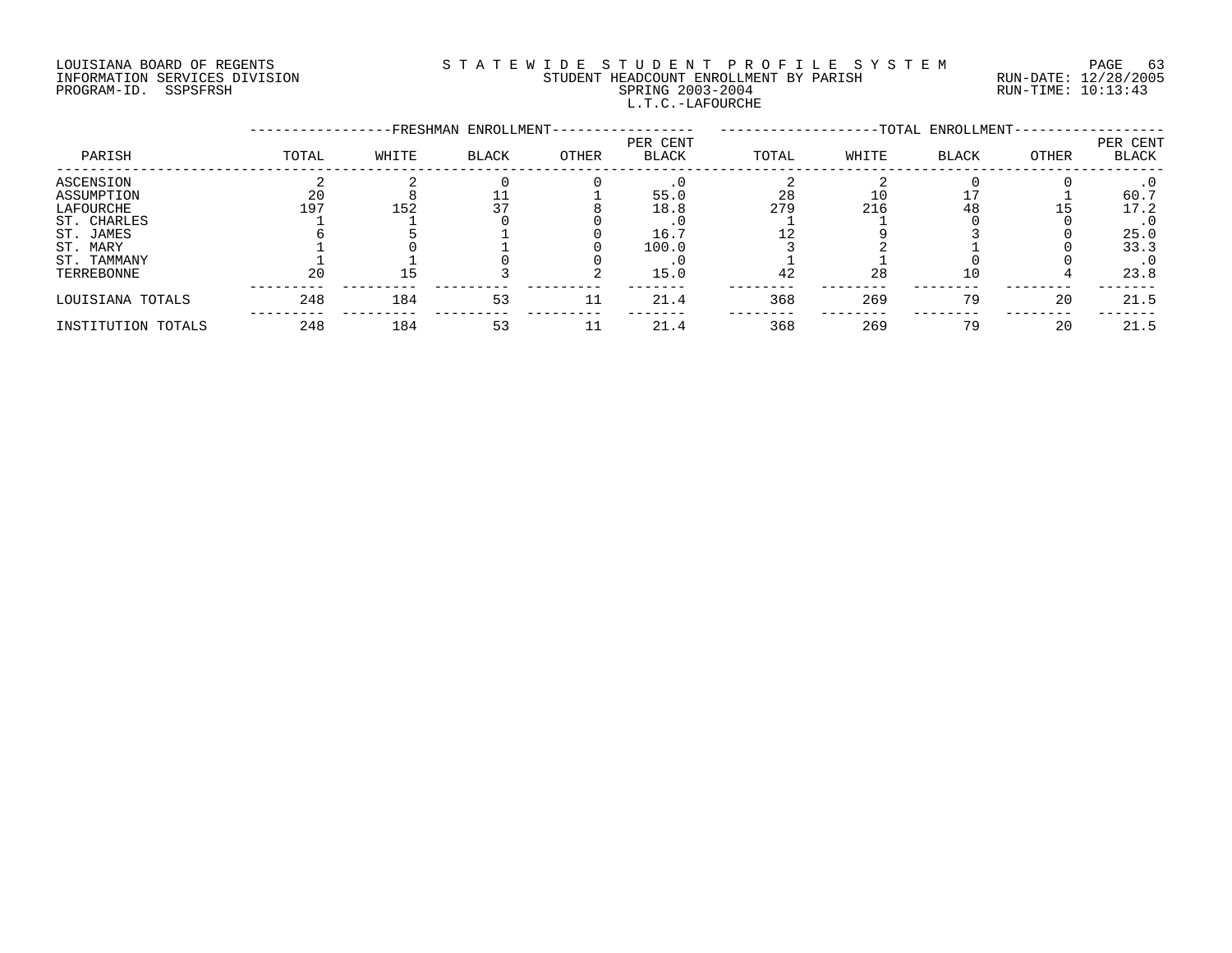# LOUISIANA BOARD OF REGENTS S T A T E W I D E S T U D E N T P R O F I L E S Y S T E M PAGE 64 INFORMATION SERVICES DIVISION STUDENT HEADCOUNT ENROLLMENT BY PARISH RUN-DATE: 12/28/2005 PROGRAM-ID. SSPSFRSH SPRING 2003-2004 RUN-TIME: 10:13:43 L.T.C.-LAMAR SALTER

|                                          |          |          | -FRESHMAN ENROLLMENT- |       |                   |           |           | -TOTAL ENROLLMENT- |       |                   |
|------------------------------------------|----------|----------|-----------------------|-------|-------------------|-----------|-----------|--------------------|-------|-------------------|
| PARISH                                   | TOTAL    | WHITE    | <b>BLACK</b>          | OTHER | PER CENT<br>BLACK | TOTAL     | WHITE     | <b>BLACK</b>       | OTHER | PER CENT<br>BLACK |
| <b>BEAUREGARD</b><br>SABINE<br>VERNON    | 29<br>88 | 23<br>57 | 18                    |       | 13.8<br>20.5      | 69<br>174 | 55<br>116 | 35                 | 23    | 15.9<br>20.1      |
| LOUISIANA TOTALS<br>OUT-OF-STATE/FOREIGN | 119      | 81       | 22                    | 16    | 18.5<br>. ∪       | 249       | 176       | 46                 | 27    | 18.5              |
| INSTITUTION TOTALS                       | 120      | 82       | 22                    | 16    | 18.3              | 250       | 177       | 46                 | 27    | 18.4              |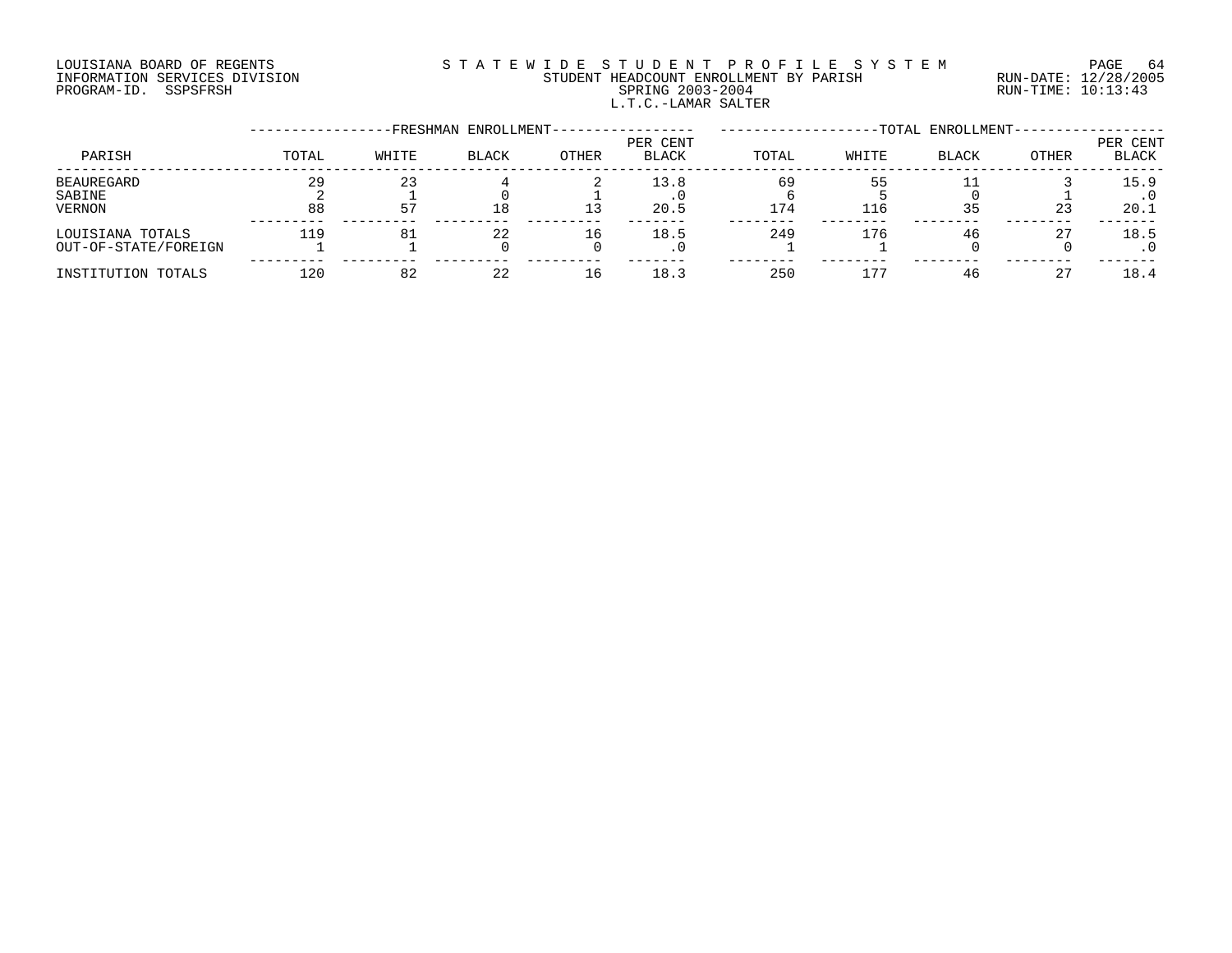# LOUISIANA BOARD OF REGENTS S T A T E W I D E S T U D E N T P R O F I L E S Y S T E M PAGE 65 INFORMATION SERVICES DIVISION STUDENT HEADCOUNT ENROLLMENT BY PARISH RUN-DATE: 12/28/2005 PROGRAM-ID. SSPSFRSH SPRING 2003-2004 RUN-TIME: 10:13:43 L.T.C.-MANSFIELD

|                    |       |       | -FRESHMAN ENROLLMENT- |       |                          |       |       | -TOTAL ENROLLMENT- |       |                   |
|--------------------|-------|-------|-----------------------|-------|--------------------------|-------|-------|--------------------|-------|-------------------|
| PARISH             | TOTAL | WHITE | <b>BLACK</b>          | OTHER | PER CENT<br><b>BLACK</b> | TOTAL | WHITE | <b>BLACK</b>       | OTHER | PER CENT<br>BLACK |
| <b>BOSSIER</b>     |       |       |                       |       |                          |       |       |                    |       |                   |
| DE SOTO            |       |       | 23                    |       | 48.9                     | 86    | 38    | 45                 |       | 52.3              |
| NATCHITOCHES       |       |       |                       |       | 100.0                    |       |       |                    |       | 50.0              |
| RED RIVER          |       |       |                       |       |                          |       |       |                    |       | 50.0              |
| SABINE             |       |       |                       |       | 16.7                     | 20    | 12    |                    |       | 25.0              |
| LOUISIANA TOTALS   | 55    | 29    | 25                    |       | 45.5                     | 111   | 53    | 52                 |       | 46.8              |
| INSTITUTION TOTALS |       | 29    | 25                    |       | 45.5                     | 111   | 53    | 52                 |       | 46.8              |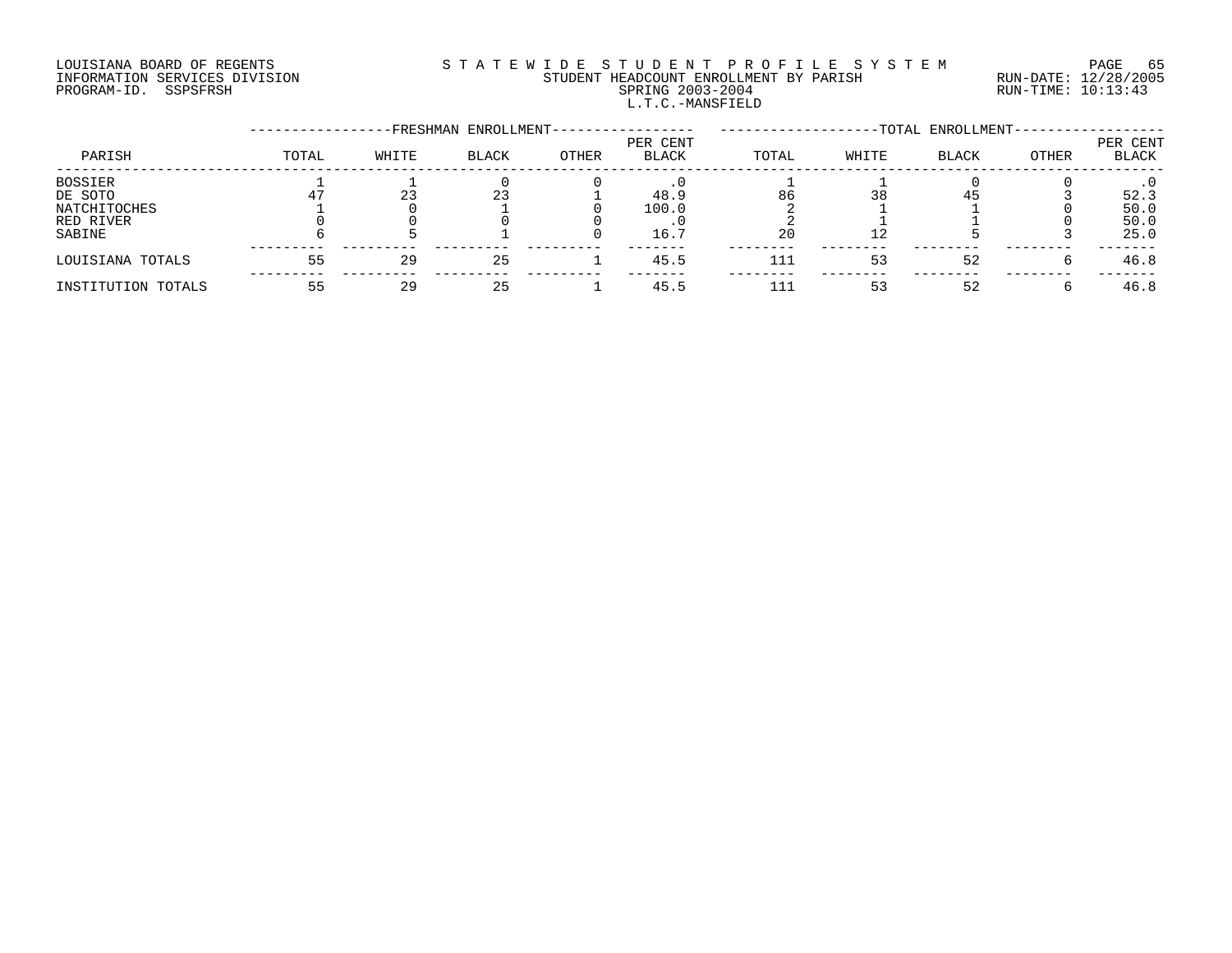# LOUISIANA BOARD OF REGENTS S T A T E W I D E S T U D E N T P R O F I L E S Y S T E M PAGE 66 INFORMATION SERVICES DIVISION STUDENT HEADCOUNT ENROLLMENT BY PARISH RUN-DATE: 12/28/2005 PROGRAM-ID. SSPSFRSH SPRING 2003-2004 RUN-TIME: 10:13:43 L.T.C.-MORGAN SMITH

|                    |       |       | -FRESHMAN ENROLLMENT- |       |                          |       |       | -TOTAL ENROLLMENT- |       |                   |
|--------------------|-------|-------|-----------------------|-------|--------------------------|-------|-------|--------------------|-------|-------------------|
| PARISH             | TOTAL | WHITE | <b>BLACK</b>          | OTHER | PER CENT<br><b>BLACK</b> | TOTAL | WHITE | <b>BLACK</b>       | OTHER | PER CENT<br>BLACK |
| ACADIA             |       |       |                       |       |                          |       | 10    |                    |       | 9.1               |
| ALLEN              |       |       |                       |       |                          |       |       |                    |       |                   |
| CALCASIEU          |       |       |                       |       |                          |       |       |                    |       |                   |
| CAMERON            |       |       |                       |       |                          |       |       |                    |       |                   |
| EVANGELINE         |       |       |                       |       |                          |       |       |                    |       |                   |
| JEFFERSON DAVIS    | 76    | 59    |                       |       | 22.4                     | 132   | 105   | 27                 |       | 20.5              |
| LOUISIANA TOTALS   | 86    | 69    |                       |       | 19.8                     | 151   | 123   | 28                 |       | 18.5              |
| INSTITUTION TOTALS | 86    | 69    |                       |       | 19.8                     | 151   | 123   | 28                 |       | 18.5              |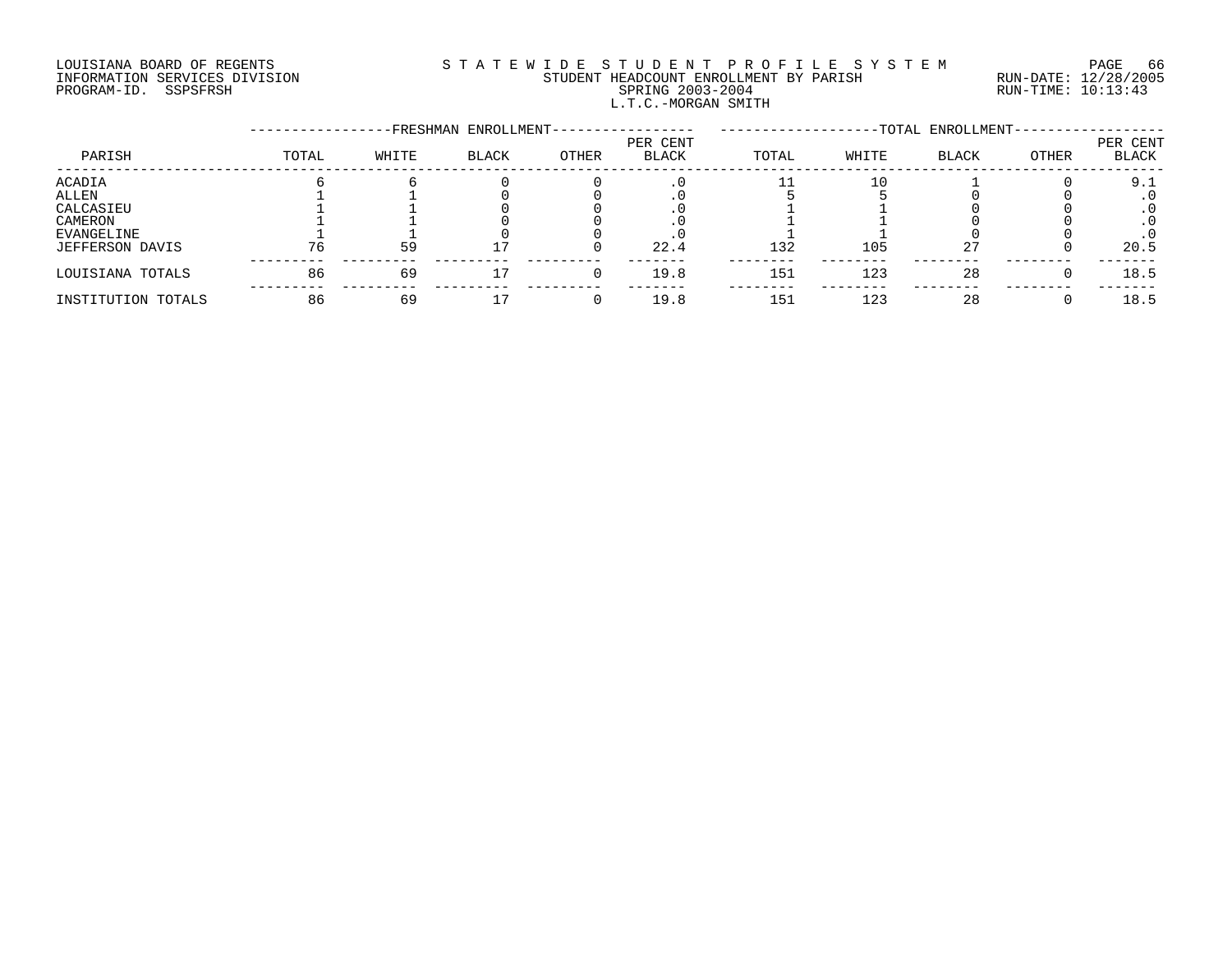# LOUISIANA BOARD OF REGENTS SOURCLEARIE WIDE STUDENT PROFILE SYSTEM PAGE 67. INFORMATION SERVICES DIVISION STUDENT HEADCOUNT ENROLLMENT BY PARISH RUN-DATE: 12/28/2005 PROGRAM-ID. SSPSFRSH SPRING 2003-2004 RUN-TIME: 10:13:43 L.T.C.-NATCHITOCHES

|                    |       |       | -FRESHMAN ENROLLMENT- |       |                          |       |       | --TOTAL ENROLLMENT- |              |                   |
|--------------------|-------|-------|-----------------------|-------|--------------------------|-------|-------|---------------------|--------------|-------------------|
| PARISH             | TOTAL | WHITE | BLACK                 | OTHER | PER CENT<br><b>BLACK</b> | TOTAL | WHITE | BLACK               | <b>OTHER</b> | PER CENT<br>BLACK |
| <b>BIENVILLE</b>   |       |       |                       |       | . 0                      |       |       |                     |              |                   |
| <b>BOSSIER</b>     |       |       |                       |       |                          |       |       |                     |              |                   |
| CADDO              |       |       |                       |       | 100.0                    |       |       |                     |              | 80.0              |
| DE SOTO            |       |       |                       |       |                          |       |       |                     |              | 25.0              |
| EAST CARROLL       |       |       |                       |       |                          |       |       |                     |              | $\cdot$ 0         |
| GRANT              |       |       |                       |       |                          |       |       |                     |              | 33.3              |
| JACKSON            |       |       |                       |       |                          |       |       |                     |              | $\cdot$ 0         |
| NATCHITOCHES       | 175   |       | 96                    |       | 54.9                     | 296   | 127   | 155                 | . 4          | 52.4              |
| RAPIDES            |       |       |                       |       |                          |       |       |                     |              | 16.7              |
| RED RIVER          |       |       |                       |       | 22.2                     |       |       |                     |              | 23.5              |
| RICHLAND           |       |       |                       |       | . 0                      |       |       |                     |              | $\cdot$ 0         |
| SABINE             |       |       |                       |       | 25.0                     |       |       |                     |              | 18.8              |
| TENSAS             |       |       |                       |       |                          |       |       |                     |              |                   |
| UNION              |       |       |                       |       |                          |       |       |                     |              |                   |
| <b>VERNON</b>      |       |       |                       |       |                          |       |       |                     |              |                   |
| WEST CARROLL       |       |       |                       |       |                          |       |       |                     |              |                   |
| WEST FELICIANA     |       |       |                       |       |                          |       |       |                     |              |                   |
| WINN               | 26    |       | 16                    |       | 61.5                     | 35    | 16    |                     |              | 48.6              |
| LOUISIANA TOTALS   | 228   | 94    | 119                   | 15    | 52.2                     | 398   | 183   | 186                 | 29           | 46.7              |
| INSTITUTION TOTALS | 228   | 94    | 119                   | 15    | 52.2                     | 398   | 183   | 186                 | 29           | 46.7              |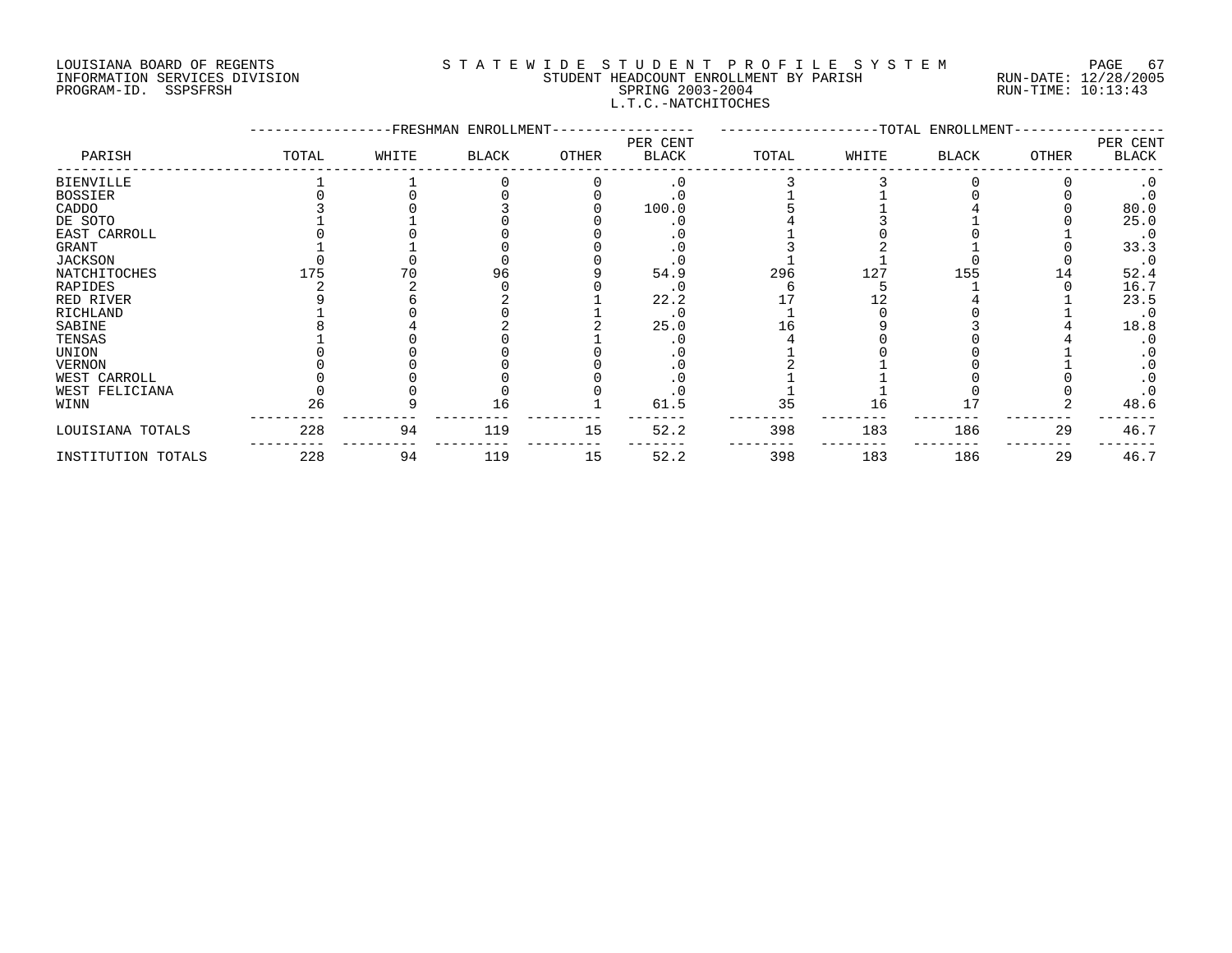# LOUISIANA BOARD OF REGENTS S T A T E W I D E S T U D E N T P R O F I L E S Y S T E M PAGE 68 INFORMATION SERVICES DIVISION STUDENT HEADCOUNT ENROLLMENT BY PARISH RUN-DATE: 12/28/2005 PROGRAM-ID. SSPSFRSH SPRING 2003-2004 RUN-TIME: 10:13:43 L.T.C.-NORTH CENTRAL

|                    |       |       | -FRESHMAN ENROLLMENT- |       |                          |       |       | -TOTAL ENROLLMENT- |       |                   |
|--------------------|-------|-------|-----------------------|-------|--------------------------|-------|-------|--------------------|-------|-------------------|
| PARISH             | TOTAL | WHITE | BLACK                 | OTHER | PER CENT<br><b>BLACK</b> | TOTAL | WHITE | <b>BLACK</b>       | OTHER | PER CENT<br>BLACK |
| JACKSON            |       |       |                       |       |                          |       |       |                    |       |                   |
| LINCOLN            |       |       |                       |       | 77.8                     |       |       |                    |       | 75.0              |
| MOREHOUSE          |       |       |                       |       |                          |       |       |                    |       | 50.0              |
| OUACHITA           |       |       |                       |       |                          |       |       |                    |       |                   |
| UNION              | 105   | 57    | 48                    |       | 45.7                     | 157   | 83    | 73                 |       | 46.5              |
| LOUISIANA TOTALS   | 115   | 60    | 55                    |       | 47.8                     | 174   | 90    | 83                 |       | 47.7              |
| INSTITUTION TOTALS | 115   | 60    | 55                    |       | 47.8                     | 174   | 90    | 83                 |       | 47.7              |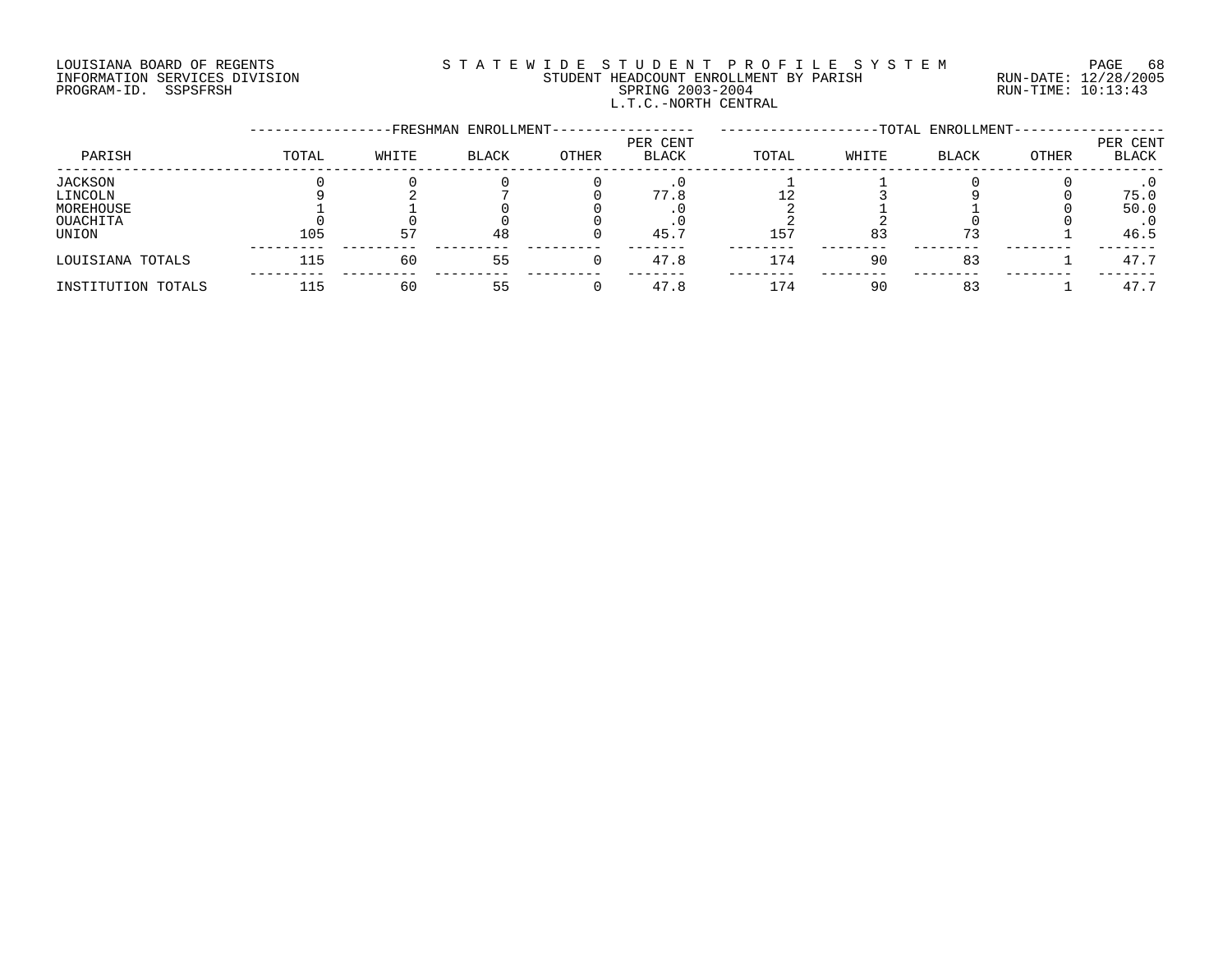#### LOUISIANA BOARD OF REGENTS S T A T E W I D E S T U D E N T P R O F I L E S Y S T E M PAGE 69 INFORMATION SERVICES DIVISION STUDENT HEADCOUNT ENROLLMENT BY PARISH RUN-DATE: 12/28/2005 PROGRAM-ID. SSPSFRSH SPRING 2003-2004 SPRING 2003-2004 RUN-TIME: 10:13:43 L.T.C.-NORTHEAST

|                      |       |       | -FRESHMAN ENROLLMENT- |       |                          |       |       | -TOTAL ENROLLMENT- |              |                   |
|----------------------|-------|-------|-----------------------|-------|--------------------------|-------|-------|--------------------|--------------|-------------------|
| PARISH               | TOTAL | WHITE | BLACK                 | OTHER | PER CENT<br><b>BLACK</b> | TOTAL | WHITE | <b>BLACK</b>       | <b>OTHER</b> | PER CENT<br>BLACK |
| <b>BOSSIER</b>       |       |       |                       |       | $\cdot$ 0                |       |       |                    |              |                   |
| CADDO                |       |       |                       |       |                          |       |       |                    |              |                   |
| CALDWELL             |       |       |                       |       | 22.2                     |       |       |                    |              | 19.4              |
| CATAHOULA            |       |       |                       |       |                          |       |       |                    |              |                   |
| CONCORDIA            |       |       |                       |       |                          |       |       |                    |              |                   |
| EAST CARROLL         |       |       |                       |       |                          |       |       |                    |              |                   |
| FRANKLIN             | 141   | 100   |                       |       | 29.1                     | 195   | 138   |                    |              | 29.2              |
| GRANT                |       |       |                       |       |                          |       |       |                    |              |                   |
| <b>JACKSON</b>       |       |       |                       |       |                          |       |       |                    |              |                   |
| MADISON              |       |       |                       |       |                          |       |       |                    |              |                   |
| MOREHOUSE            |       |       |                       |       |                          |       |       |                    |              |                   |
| OUACHITA             |       |       |                       |       |                          |       |       |                    |              |                   |
| RICHLAND             |       |       |                       |       | 50.0                     | ხ _   |       | 30                 |              | 49.2              |
| TENSAS               |       |       |                       |       | 54.5                     |       |       |                    |              | 54.5              |
| WEST BATON ROUGE     |       |       |                       |       | $\cdot$ 0                |       |       |                    |              | $\cdot$ 0         |
| LOUISIANA TOTALS     | 219   | 149   | 70                    |       | 32.0                     | 324   | 223   | 100                |              | 30.9              |
| OUT-OF-STATE/FOREIGN |       |       |                       |       | $\cdot$ 0                |       |       |                    |              | 25.0              |
| INSTITUTION TOTALS   | 219   | 149   | 70                    | 0     | 32.0                     | 328   | 226   | 101                |              | 30.8              |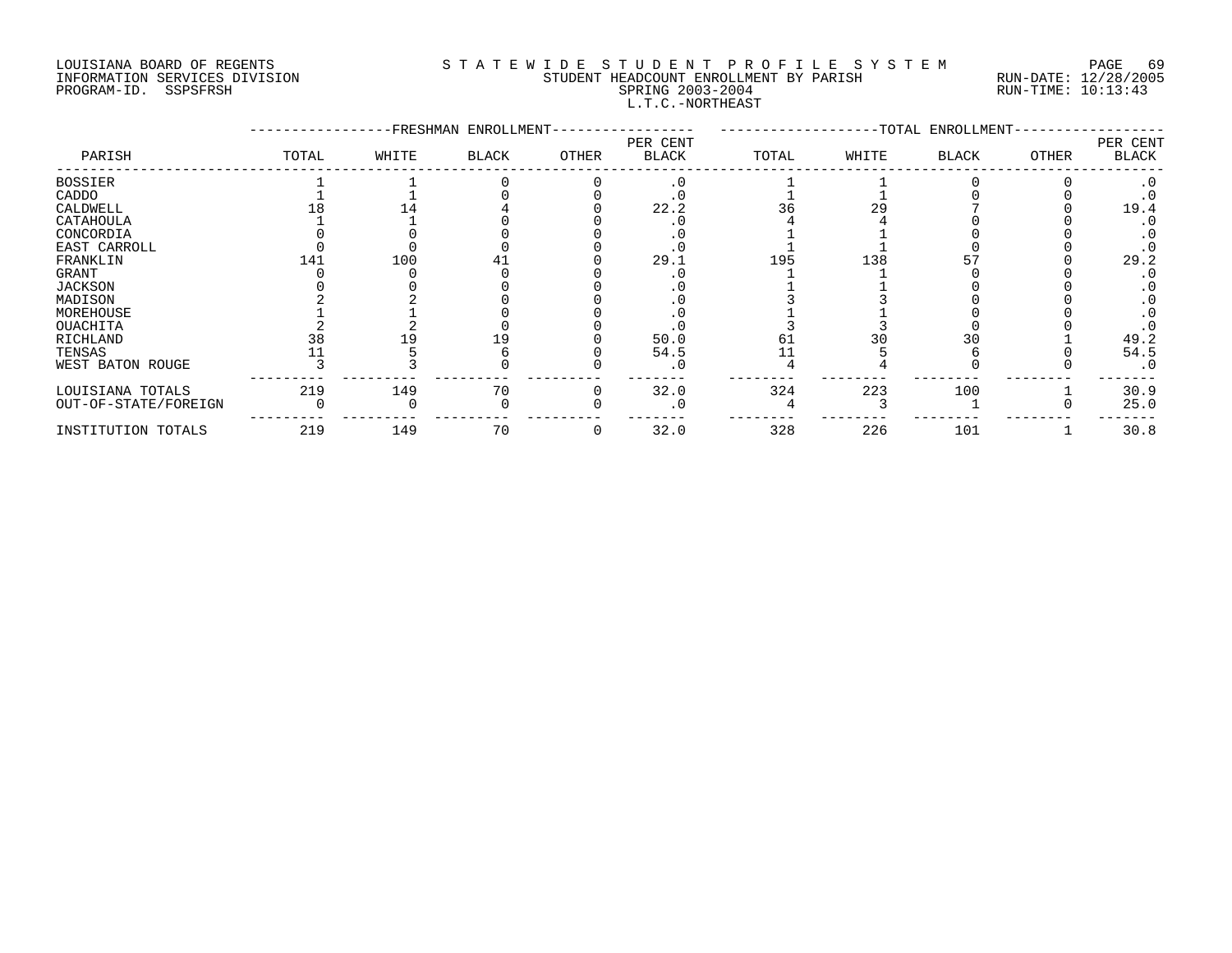# LOUISIANA BOARD OF REGENTS S T A T E W I D E S T U D E N T P R O F I L E S Y S T E M PAGE 70 INFORMATION SERVICES DIVISION STUDENT HEADCOUNT ENROLLMENT BY PARISH RUN-DATE: 12/28/2005 PROGRAM-ID. SSPSFRSH SPRING 2003-2004 RUN-TIME: 10:13:43 L.T.C.-NORTHWEST

|                      |       |       | -FRESHMAN ENROLLMENT- |       |                          |       |       | -TOTAL ENROLLMENT- |       |                          |
|----------------------|-------|-------|-----------------------|-------|--------------------------|-------|-------|--------------------|-------|--------------------------|
| PARISH               | TOTAL | WHITE | BLACK                 | OTHER | PER CENT<br><b>BLACK</b> | TOTAL | WHITE | <b>BLACK</b>       | OTHER | PER CENT<br><b>BLACK</b> |
| <b>BIENVILLE</b>     | 41    | 15    | 25                    |       | 61.0                     | 78    | 40    | 34                 |       | 43.6                     |
| <b>BOSSIER</b>       |       |       |                       |       | 50.0                     |       |       |                    |       | 33.3                     |
| CADDO                |       |       |                       |       |                          |       |       |                    |       | 50.0                     |
| CALDWELL             |       |       |                       |       | . U                      |       |       |                    |       | $\cdot$ 0                |
| CLAIBORNE            |       |       | 50                    |       | 56.2                     | 254   | 99    | 148                |       | 58.3                     |
| DE SOTO              |       |       |                       |       |                          |       |       |                    |       |                          |
| <b>JACKSON</b>       |       |       |                       |       |                          |       |       |                    |       | $\cdot$ 0                |
| LINCOLN              |       |       |                       |       | 100.0                    |       |       |                    |       | 33.3                     |
| <b>NATCHITOCHES</b>  |       |       |                       |       |                          |       |       |                    |       |                          |
| RED RIVER            |       |       |                       |       |                          |       |       |                    |       |                          |
| WASHINGTON           |       |       |                       |       |                          |       |       |                    |       |                          |
| WEST CARROLL         | 178   | 101   |                       | 10    | 37.6                     | 386   | 224   | 144                | 18    | 37.3                     |
| WINN                 |       |       |                       |       | $\cdot$ 0                |       |       |                    |       | $\cdot$ 0                |
| LOUISIANA TOTALS     | 319   | 161   | 145                   | 13    | 45.5                     | 752   | 389   | 333                | 30    | 44.3                     |
| OUT-OF-STATE/FOREIGN |       |       |                       |       | $\cdot$ 0                | 12    | 12    |                    |       | $\cdot$ 0                |
| INSTITUTION TOTALS   | 322   | 164   | 145                   | 13    | 45.0                     | 764   | 401   | 333                | 30    | 43.6                     |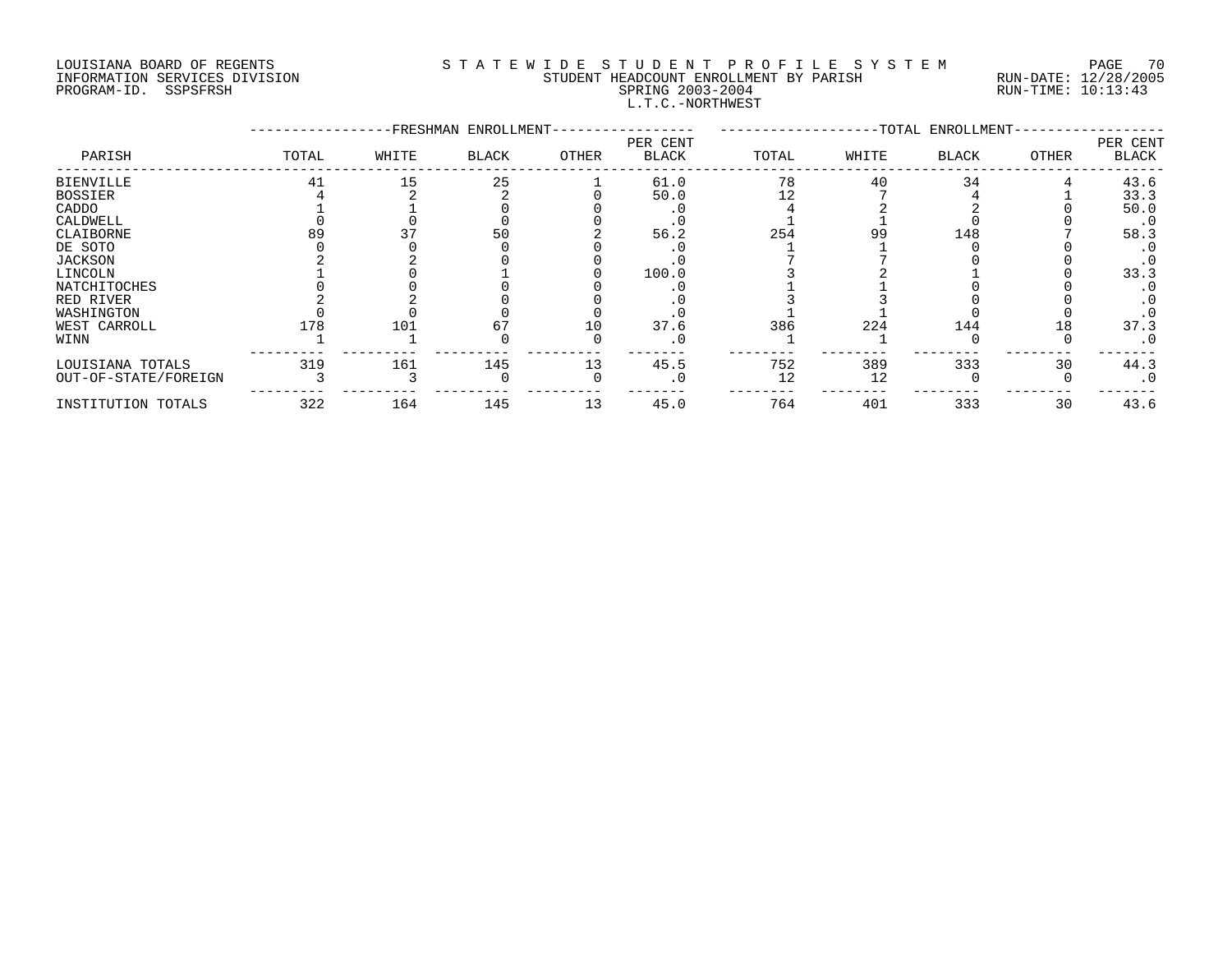# LOUISIANA BOARD OF REGENTS S T A T E W I D E S T U D E N T P R O F I L E S Y S T E M PAGE 71 INFORMATION SERVICES DIVISION STUDENT HEADCOUNT ENROLLMENT BY PARISH RUN-DATE: 12/28/2005 PROGRAM-ID. SSPSFRSH SPRING 2003-2004 RUN-TIME: 10:13:43 L.T.C.-OAKDALE

|                        |       |       | -FRESHMAN ENROLLMENT- |       |                          |       |       | -TOTAL ENROLLMENT- |              |                          |
|------------------------|-------|-------|-----------------------|-------|--------------------------|-------|-------|--------------------|--------------|--------------------------|
| PARISH                 | TOTAL | WHITE | <b>BLACK</b>          | OTHER | PER CENT<br><b>BLACK</b> | TOTAL | WHITE | BLACK              | <b>OTHER</b> | PER CENT<br><b>BLACK</b> |
| ALLEN                  | 102   | 46    | 41                    | 15    | 40.2                     | 162   | 74    | 69                 | 19           | 42.6                     |
| <b>AVOYELLES</b>       |       |       |                       |       | 50.0                     | 21    |       |                    |              | 19.0                     |
| <b>BEAUREGARD</b>      |       |       |                       |       | 33.3                     | 18    |       |                    |              | 27.8                     |
| CALCASIEU              |       |       |                       |       | 66.7                     | 18    |       |                    |              | 66.7                     |
| <b>EVANGELINE</b>      |       |       |                       |       | 25.0                     |       |       |                    |              | 11.1                     |
| <b>JEFFERSON</b>       |       |       |                       |       |                          |       |       |                    |              | $\cdot$ 0                |
| <b>JEFFERSON DAVIS</b> |       |       |                       |       |                          |       |       |                    |              | $\cdot$ 0                |
| RAPIDES                |       |       |                       |       | 17.6                     |       |       |                    |              | 30.0                     |
| SABINE                 |       |       |                       |       |                          |       |       |                    |              | 100.0                    |
| ST. LANDRY             |       |       |                       |       | 66.                      |       |       |                    |              | 50.0                     |
| TENSAS                 |       |       |                       |       |                          |       |       |                    |              | $\cdot$ 0                |
| <b>VERNON</b>          |       |       |                       |       | 18.2                     | 20    | L 6   |                    |              | 15.0                     |
| LOUISIANA TOTALS       | 160   | 76    | 63                    | 21    | 39.4                     | 286   | 143   | 106                | 37           | 37.1                     |
| INSTITUTION TOTALS     | 160   | 76    | 63                    | 21    | 39.4                     | 286   | 143   | 106                | 37           | 37.1                     |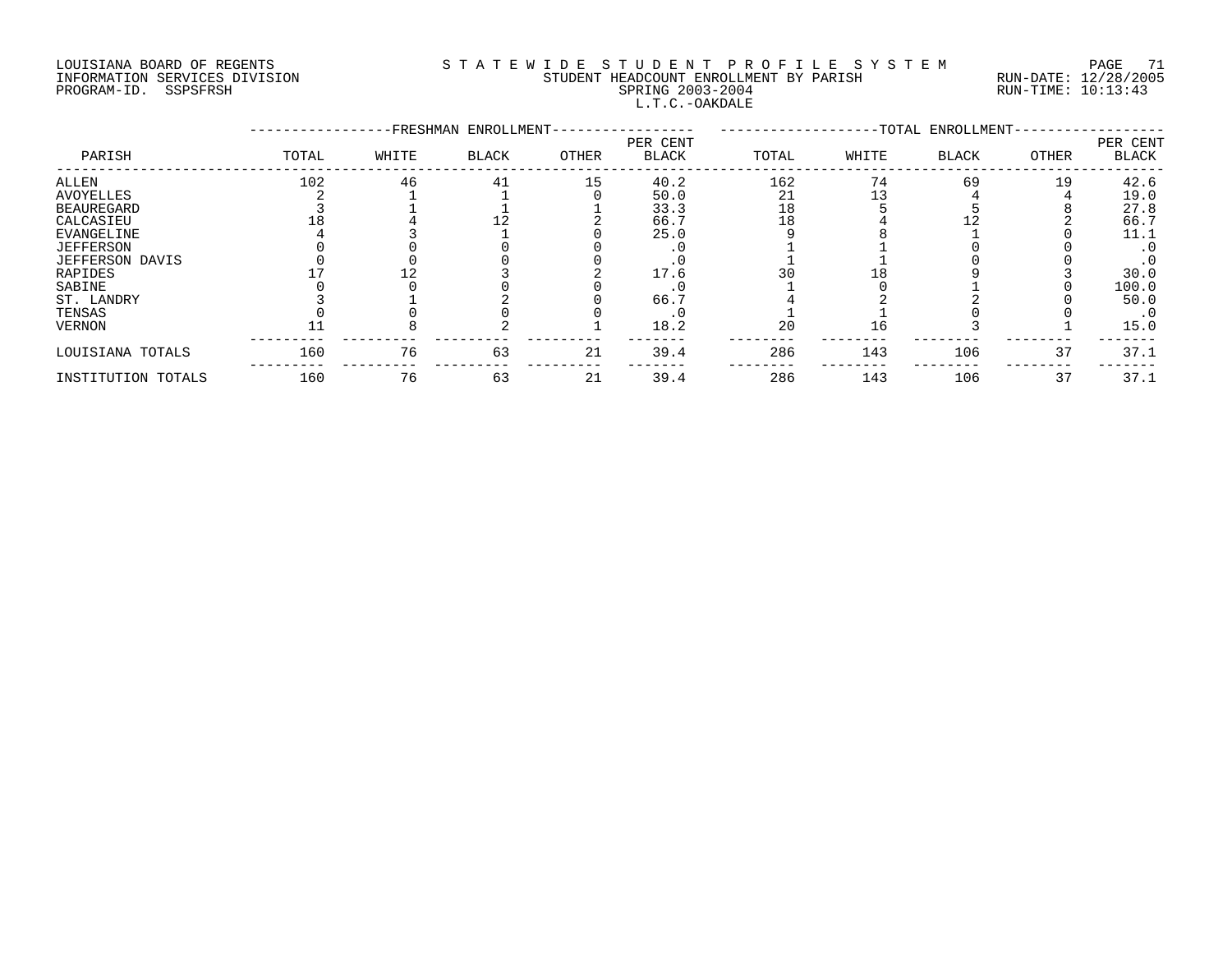# LOUISIANA BOARD OF REGENTS S T A T E W I D E S T U D E N T P R O F I L E S Y S T E M PAGE 72 INFORMATION SERVICES DIVISION STUDENT HEADCOUNT ENROLLMENT BY PARISH RUN-DATE: 12/28/2005 PROGRAM-ID. SSPSFRSH SPRING 2003-2004 RUN-TIME: 10:13:43 L.T.C.-RIVER PARISHES

|                    |       |       | -FRESHMAN ENROLLMENT- |          |                          |       |       | -TOTAL ENROLLMENT- |               |                          |
|--------------------|-------|-------|-----------------------|----------|--------------------------|-------|-------|--------------------|---------------|--------------------------|
| PARISH             | TOTAL | WHITE | <b>BLACK</b>          | OTHER    | PER CENT<br><b>BLACK</b> | TOTAL | WHITE | <b>BLACK</b>       | OTHER         | PER CENT<br><b>BLACK</b> |
| ASCENSION          |       |       |                       |          |                          |       | 13    |                    |               | 17.6                     |
| ASSUMPTION         |       |       |                       |          |                          |       |       |                    |               | 100.0                    |
| <b>JEFFERSON</b>   |       |       |                       |          |                          |       |       |                    |               | 100.0                    |
| LAFAYETTE          |       |       |                       |          |                          |       |       |                    |               |                          |
| LAFOURCHE          |       |       |                       |          |                          |       |       |                    |               |                          |
| ORLEANS            |       |       |                       |          |                          |       |       |                    |               |                          |
| ST. BERNARD        |       |       |                       |          |                          |       |       |                    |               |                          |
| ST. CHARLES        |       |       |                       |          |                          |       | 36    |                    |               | 23.4                     |
| ST. JAMES          |       |       |                       |          | 20.0                     | 95    | 61    | 33                 |               | 34.7                     |
| ST. JOHN           |       |       |                       |          |                          | 131   |       |                    |               | 38.9                     |
| TANGIPAHOA         |       |       |                       |          |                          |       |       |                    |               | $\cdot$ 0                |
| TERREBONNE         |       |       |                       |          |                          |       |       |                    |               | $\cdot$ 0                |
| LOUISIANA TOTALS   | 12    | 11    |                       | $\Omega$ | 8.3                      | 310   | 202   | 103                | $\mathcal{D}$ | 33.2                     |
| INSTITUTION TOTALS | 12    |       |                       |          | 8.3                      | 310   | 202   | 103                |               | 33.2                     |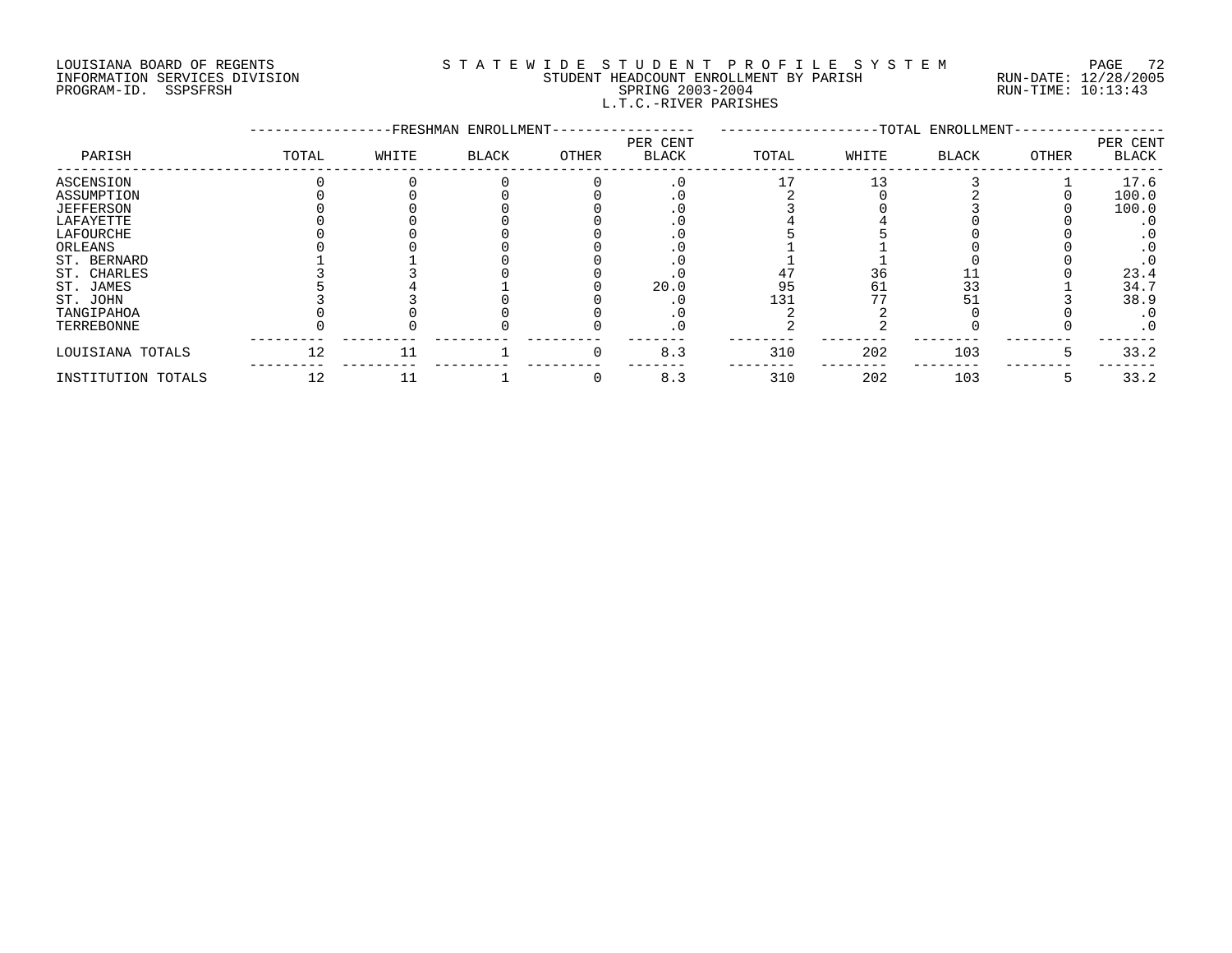# LOUISIANA BOARD OF REGENTS S T A T E W I D E S T U D E N T P R O F I L E S Y S T E M PAGE 73 INFORMATION SERVICES DIVISION STUDENT HEADCOUNT ENROLLMENT BY PARISH RUN-DATE: 12/28/2005 PROGRAM-ID. SSPSFRSH SPRING 2003-2004 RUN-TIME: 10:13:43 L.T.C.-RUSTON

|                     |       |       | -FRESHMAN ENROLLMENT- |       |                          | -TOTAL ENROLLMENT- |       |              |       |                          |
|---------------------|-------|-------|-----------------------|-------|--------------------------|--------------------|-------|--------------|-------|--------------------------|
| PARISH              | TOTAL | WHITE | <b>BLACK</b>          | OTHER | PER CENT<br><b>BLACK</b> | TOTAL              | WHITE | <b>BLACK</b> | OTHER | PER CENT<br><b>BLACK</b> |
| <b>BIENVILLE</b>    |       |       |                       |       | 75.0                     |                    |       |              |       | 66.7                     |
| CLAIBORNE           |       |       |                       |       | 50.0                     |                    |       |              |       | 33.3                     |
| JACKSON             | 18    |       |                       |       | 44.4                     |                    | 22    |              |       | 40.5                     |
| LINCOLN             |       | ר ר   |                       |       | 55.2                     | 92                 | 37    |              |       | 55.4                     |
| <b>NATCHITOCHES</b> |       |       |                       |       |                          |                    |       |              |       |                          |
| OUACHITA            |       |       |                       |       |                          |                    |       |              |       |                          |
| UNION               |       |       |                       |       |                          |                    |       |              |       | . 0                      |
| WINN                |       |       |                       |       |                          |                    |       |              |       | . 0                      |
| LOUISIANA TOTALS    | 105   | 47    | 55                    |       | 52.4                     | 161                | 78    | 79           |       | 49.1                     |
| INSTITUTION TOTALS  | 105   | 47    | 55                    |       | 52.4                     | 161                | 78    | 79           |       | 49.1                     |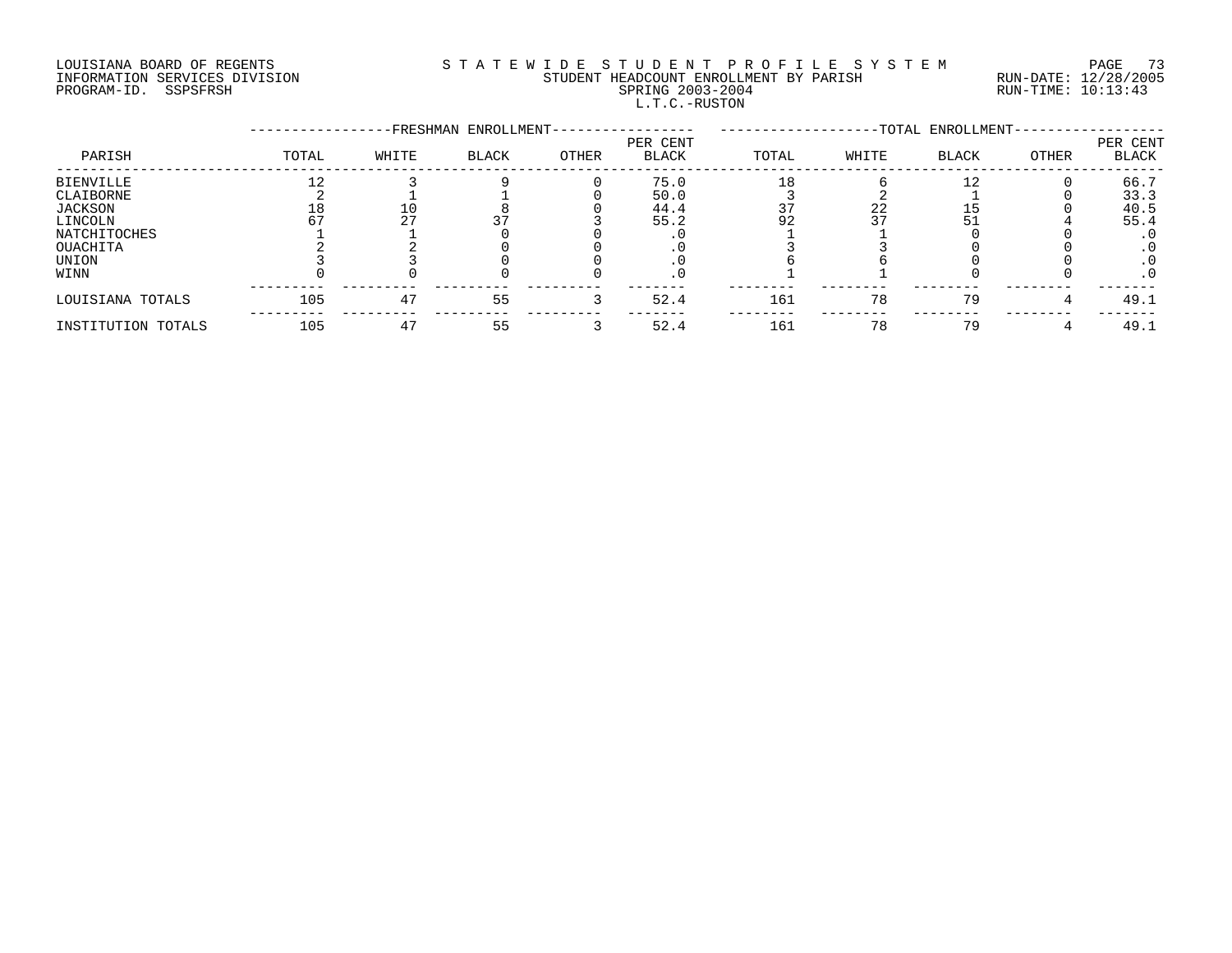#### LOUISIANA BOARD OF REGENTS S T A T E W I D E S T U D E N T P R O F I L E S Y S T E M PAGE 74 INFORMATION SERVICES DIVISION STUDENT HEADCOUNT ENROLLMENT BY PARISH RUN-DATE: 12/28/2005 PROGRAM-ID. SSPSFRSH SPRING 2003-2004 RUN-TIME: 10:13:43 L.T.C.-WEST JEFFERSON

|                      |       |       | -FRESHMAN ENROLLMENT- |       |                          | -TOTAL ENROLLMENT- |       |              |       |                          |
|----------------------|-------|-------|-----------------------|-------|--------------------------|--------------------|-------|--------------|-------|--------------------------|
| PARISH               | TOTAL | WHITE | BLACK                 | OTHER | PER CENT<br><b>BLACK</b> | TOTAL              | WHITE | <b>BLACK</b> | OTHER | PER CENT<br><b>BLACK</b> |
| EAST BATON ROUGE     |       |       |                       |       |                          |                    |       |              |       | 100.0                    |
| <b>JEFFERSON</b>     | 100   | 26    | 64                    | 10    | 64.0                     | 247                |       | 168          | 26    | 68.0                     |
| ORLEANS              | 26    |       | 22                    |       | 84.6                     | 87                 |       | 80           |       | 92.0                     |
| PLAQUEMINES          |       |       |                       |       | 80.0                     | 14                 |       |              |       | 78.6                     |
| ST. BERNARD          |       |       |                       |       |                          |                    |       |              |       | 50.0                     |
| ST. CHARLES          |       |       |                       |       | 50.0                     |                    |       |              |       | 50.0                     |
| ST. JOHN             |       |       |                       |       |                          |                    |       |              |       | 100.0                    |
| ST. TAMMANY          |       |       |                       |       |                          |                    |       |              |       | 33.3                     |
| TANGIPAHOA           |       |       |                       |       |                          |                    |       |              |       |                          |
| TERREBONNE           |       |       |                       |       |                          |                    |       |              |       | . 0                      |
| WASHINGTON           |       |       |                       |       |                          |                    |       |              |       | $\cdot$ 0                |
| LOUISIANA TOTALS     | 142   |       | 95                    | 10    | 66.9                     | 366                | 68    | 266          | 32    | 72.7                     |
| OUT-OF-STATE/FOREIGN |       |       |                       |       | $\cdot$ 0                |                    |       |              |       | 100.0                    |
| INSTITUTION TOTALS   | 142   | 37    | 95                    | 10    | 66.9                     | 367                | 68    | 267          | 32    | 72.8                     |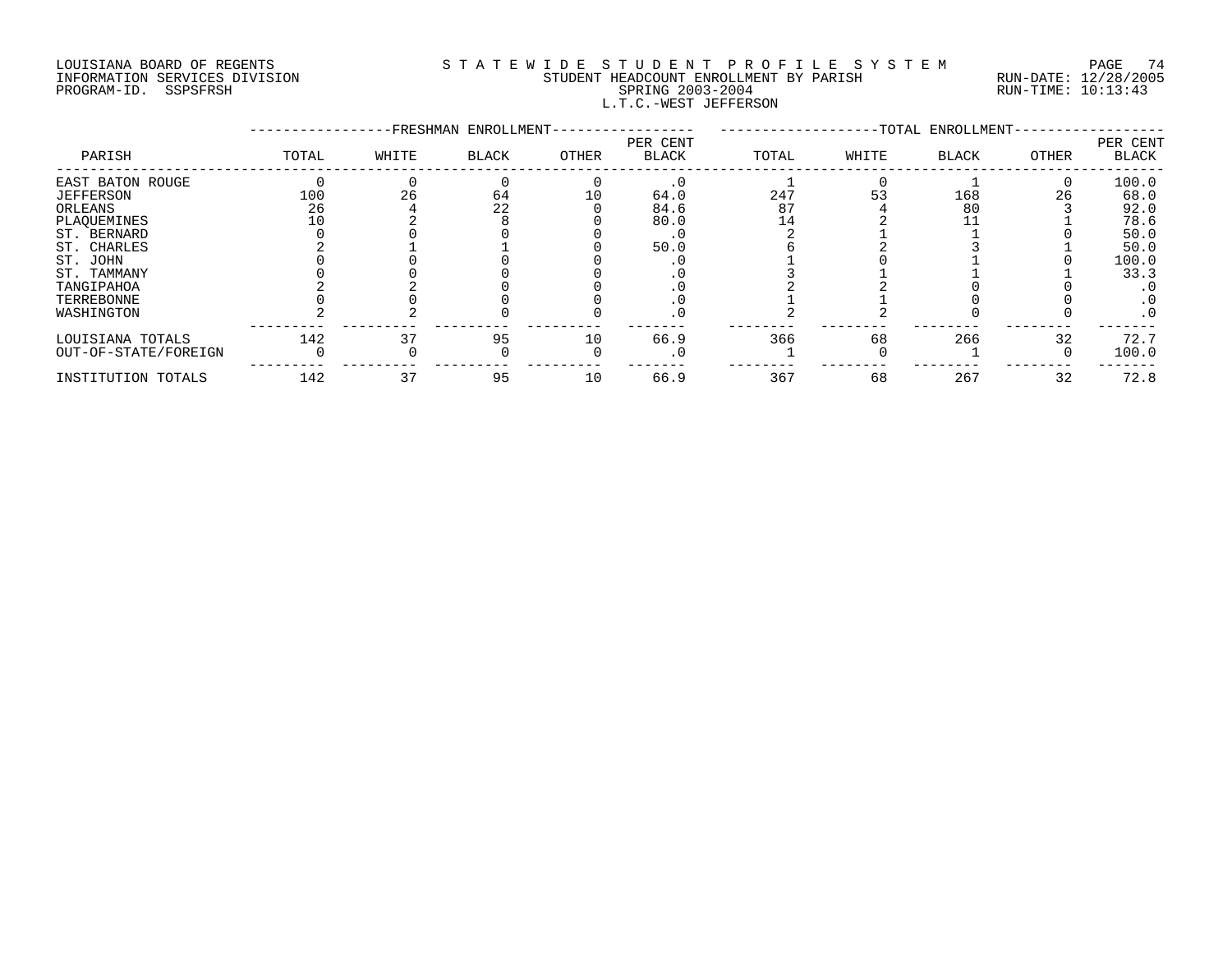#### LOUISIANA BOARD OF REGENTS S T A T E W I D E S T U D E N T P R O F I L E S Y S T E M PAGE 75 INFORMATION SERVICES DIVISION STUDENT HEADCOUNT ENROLLMENT BY PARISH RUN-DATE: 12/28/2005 PROGRAM-ID. SSPSFRSH SPRING 2003-2004 RUN-TIME: 10:13:43 L.T.C.-WESTSIDE

|                    |       |       | -FRESHMAN ENROLLMENT- |          |                   |       |       | --TOTAL ENROLLMENT- |          |                   |
|--------------------|-------|-------|-----------------------|----------|-------------------|-------|-------|---------------------|----------|-------------------|
| PARISH             | TOTAL | WHITE | <b>BLACK</b>          | OTHER    | PER CENT<br>BLACK | TOTAL | WHITE | <b>BLACK</b>        | OTHER    | PER CENT<br>BLACK |
| ASCENSION          |       |       | 14                    |          | 93.3              | 32    |       | 28                  |          | 87.5              |
| ASSUMPTION         |       |       |                       |          | 100.0             | 12    |       |                     |          | 100.0             |
| EAST BATON ROUGE   |       |       |                       |          | 71.4              |       |       | 12                  |          | 85.7              |
| IBERIA             |       |       |                       |          |                   |       |       |                     |          | $\cdot$ 0         |
| <b>IBERVILLE</b>   |       |       | 24                    |          | 64.9              | 85    | 28    |                     |          | 67.1              |
| <b>JACKSON</b>     |       |       |                       |          |                   |       |       |                     |          | $\cdot$ 0         |
| LAFAYETTE          |       |       |                       |          | 100.0             |       |       |                     |          | 100.0             |
| LIVINGSTON         |       |       |                       |          |                   |       |       |                     |          | . 0               |
| POINTE COUPEE      |       |       |                       |          |                   |       |       |                     |          |                   |
| ST. JAMES          |       |       |                       |          | 100.0             |       |       |                     |          | 100.0             |
| ST. JOHN           |       |       |                       |          | 100.0             |       |       |                     |          | 100.0             |
| WEBSTER            |       |       |                       |          | 50.0              |       |       |                     |          | 28.6              |
| WEST FELICIANA     |       |       |                       |          | . 0               |       |       |                     |          | $\cdot$ 0         |
| LOUISIANA TOTALS   | 72    | 21    | 51                    | $\Omega$ | 70.8              | 161   | 45    | 116                 | $\Omega$ | 72.0              |
| INSTITUTION TOTALS | 72    | 21    | 51                    |          | 70.8              | 161   | 45    | 116                 |          | 72.0              |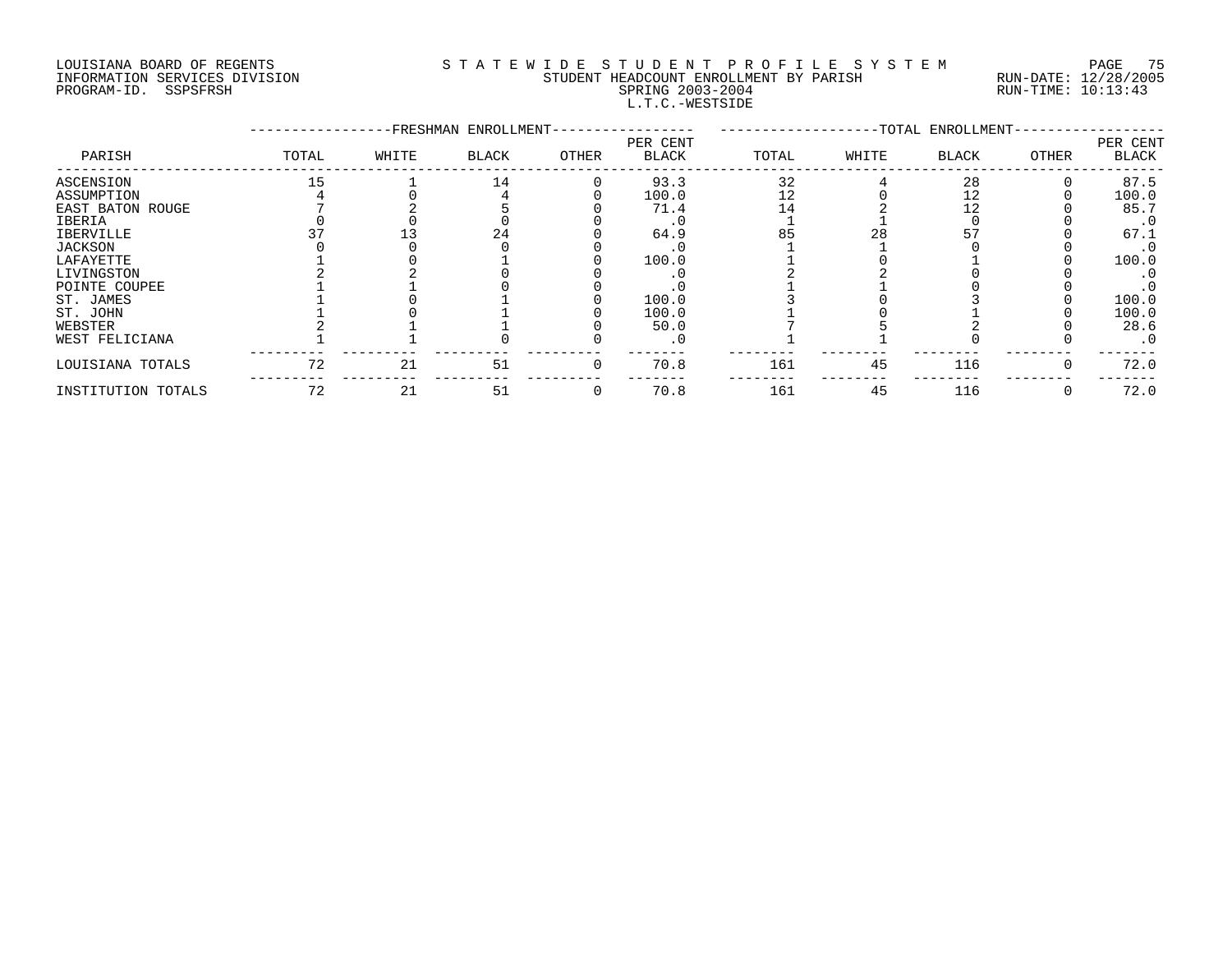#### LOUISIANA BOARD OF REGENTS S T A T E W I D E S T U D E N T P R O F I L E S Y S T E M PAGE 76 INFORMATION SERVICES DIVISION STUDENT HEADCOUNT ENROLLMENT BY PARISH RUN-DATE: 12/28/2005 PROGRAM-ID. SSPSFRSH SPRING 2003-2004 RUN-TIME: 10:13:43 L.T.C.-YOUNG MEMORIAL

|                      |          | FRESHMAN- | ENROLLMEN'   |              |                          |                |          | -TOTAL ENROLLMENT |          |                          |
|----------------------|----------|-----------|--------------|--------------|--------------------------|----------------|----------|-------------------|----------|--------------------------|
| PARISH               | TOTAL    | WHITE     | <b>BLACK</b> | <b>OTHER</b> | PER CENT<br><b>BLACK</b> | TOTAL          | WHITE    | <b>BLACK</b>      | OTHER    | PER CENT<br><b>BLACK</b> |
| ACADIA               | $\Omega$ | 0         | 0            | 0            | $\cdot$ 0                | 4              | 4        | 0                 | 0        | $\cdot$ 0                |
| <b>ALLEN</b>         |          | $\Omega$  | $\Omega$     | $\mathbf 0$  | $\cdot$ 0                |                | $\Omega$ |                   | $\Omega$ | 100.0                    |
| ASCENSION            |          | $\Omega$  |              |              | . 0                      |                |          |                   |          | $\cdot$ 0                |
| ASSUMPTION           | 18       | 13        |              |              | 27.8                     | 38             | 29       |                   |          | 21.1                     |
| <b>AVOYELLES</b>     |          | ∩         |              |              | . 0                      | 3              |          |                   |          | $\boldsymbol{\cdot}$ 0   |
| <b>BEAUREGARD</b>    |          |           |              |              | . 0                      | $\overline{c}$ |          |                   |          | $\cdot$ 0                |
| CALCASIEU            |          |           |              |              | 0                        | 11             |          |                   |          | 27.3                     |
| CALDWELL             |          |           |              |              |                          |                |          |                   |          | $\boldsymbol{\cdot}$ 0   |
| CAMERON              |          |           |              |              | C                        |                |          |                   |          | $\cdot$ 0                |
| CATAHOULA            |          |           |              |              | $\Omega$                 |                |          |                   |          | $\cdot$ 0                |
| CLAIBORNE            |          |           |              |              | . 0                      |                |          |                   |          | $\cdot$ 0                |
| EAST BATON ROUGE     |          |           |              |              |                          |                |          |                   |          | 20.0                     |
| GRANT                |          |           |              |              | . 0                      |                |          |                   |          | $\cdot$ 0                |
| IBERIA               |          |           |              |              | 100.0                    | 13             |          |                   |          | 46.2                     |
| <b>JEFFERSON</b>     |          |           |              |              | . 0                      | 14             |          |                   |          | 28.6                     |
| JEFFERSON DAVIS      |          |           |              |              | . 0                      | 2              |          |                   |          | 50.0                     |
| LAFAYETTE            |          |           |              |              | 100.0                    | 19             | 14       |                   |          | 21.1                     |
| LAFOURCHE            |          |           |              |              | 66.7                     | 40             | 33       |                   |          | 17.5                     |
|                      |          |           |              |              | . 0                      | 3              |          |                   |          | $\boldsymbol{\cdot}$ 0   |
| LA SALLE             |          |           |              |              |                          | 2              |          |                   |          |                          |
| LIVINGSTON           |          |           |              |              | . 0                      |                |          |                   |          | $\cdot$ 0                |
| MOREHOUSE            |          |           |              |              | $\Omega$                 |                |          |                   |          | $\cdot$ 0                |
| NATCHITOCHES         |          |           |              |              | . 0                      |                |          |                   |          | 33.3                     |
| ORLEANS              |          |           |              |              | $\Omega$                 | 16             |          |                   |          | 31.3                     |
| <b>OUACHITA</b>      |          |           |              |              | . 0                      |                |          |                   |          | $\cdot$ 0                |
| PLAQUEMINES          |          |           |              |              | . 0                      |                |          |                   |          | $\boldsymbol{\cdot}$ 0   |
| RAPIDES              |          |           |              |              | . 0                      |                |          |                   |          | $\boldsymbol{\cdot}$ 0   |
| SABINE               |          |           |              |              | . 0                      |                |          |                   |          | $\boldsymbol{\cdot}$ 0   |
| ST. BERNARD          |          |           |              |              | $\Omega$                 |                |          |                   |          | $\boldsymbol{\cdot}$ 0   |
| ST. JAMES            |          |           |              |              | . 0                      |                |          |                   |          | $\cdot$ 0                |
| ST. JOHN             |          |           |              |              |                          |                |          |                   |          | $\cdot$ 0                |
| ST. LANDRY           |          |           |              | O            | . 0                      | 3              |          |                   |          | $\boldsymbol{\cdot}$ 0   |
| ST. MARTIN           |          | 5         |              | $\mathbf 0$  | 16.7                     | 12             |          | $\overline{2}$    |          | 16.7                     |
| ST. MARY             | 230      | 110       | 94           | 26           | 40.9                     | 403            | 208      | 158               | 37       | 39.2                     |
| ST. TAMMANY          |          | ∩         |              | $\Omega$     | . 0                      | 11             |          | 2                 | $\Omega$ | 18.2                     |
| TANGIPAHOA           |          |           |              | U            | . 0                      | 2              |          | ∩                 | $\Omega$ | $\cdot$ 0                |
| TERREBONNE           |          |           |              |              | 55.6                     | 38             | 23       |                   | 10       | 13.2                     |
| UNION                |          |           |              |              | . 0                      |                |          |                   | ∩        | $\boldsymbol{\cdot}$ 0   |
| VERMILLION           |          |           |              |              |                          |                |          |                   |          | $\cdot$ 0                |
| <b>VERNON</b>        |          |           |              |              |                          |                |          |                   |          | 33.3                     |
| WEBSTER              |          |           |              |              | . ດ                      |                |          |                   |          | $\cdot$ 0                |
| WEST BATON ROUGE     |          | ∩         |              | U            | . 0                      |                |          | ∩                 |          | $\cdot$ 0                |
| WINN                 |          |           |              | O            | . 0                      |                |          | $\Omega$          |          | $\cdot$ 0                |
| UNKNOWN PARISH       |          |           |              | $\Omega$     | $\mathbf 0$              | 5              |          | $\Omega$          | $\Omega$ | $\cdot$ 0                |
| LOUISIANA TOTALS     | 273      | 133       | 112          | 28           | 41.0                     | 693            | 425      | 209               | 59       | 30.2                     |
| OUT-OF-STATE/FOREIGN |          | 1         | $\Omega$     | 0            | . 0                      | 174            | 146      | 12                | 16       | $6.9$                    |
| INSTITUTION TOTALS   | 274      | 134       | 112          | 28           | 40.9                     | 867            | 571      | 221               | 75       | 25.5                     |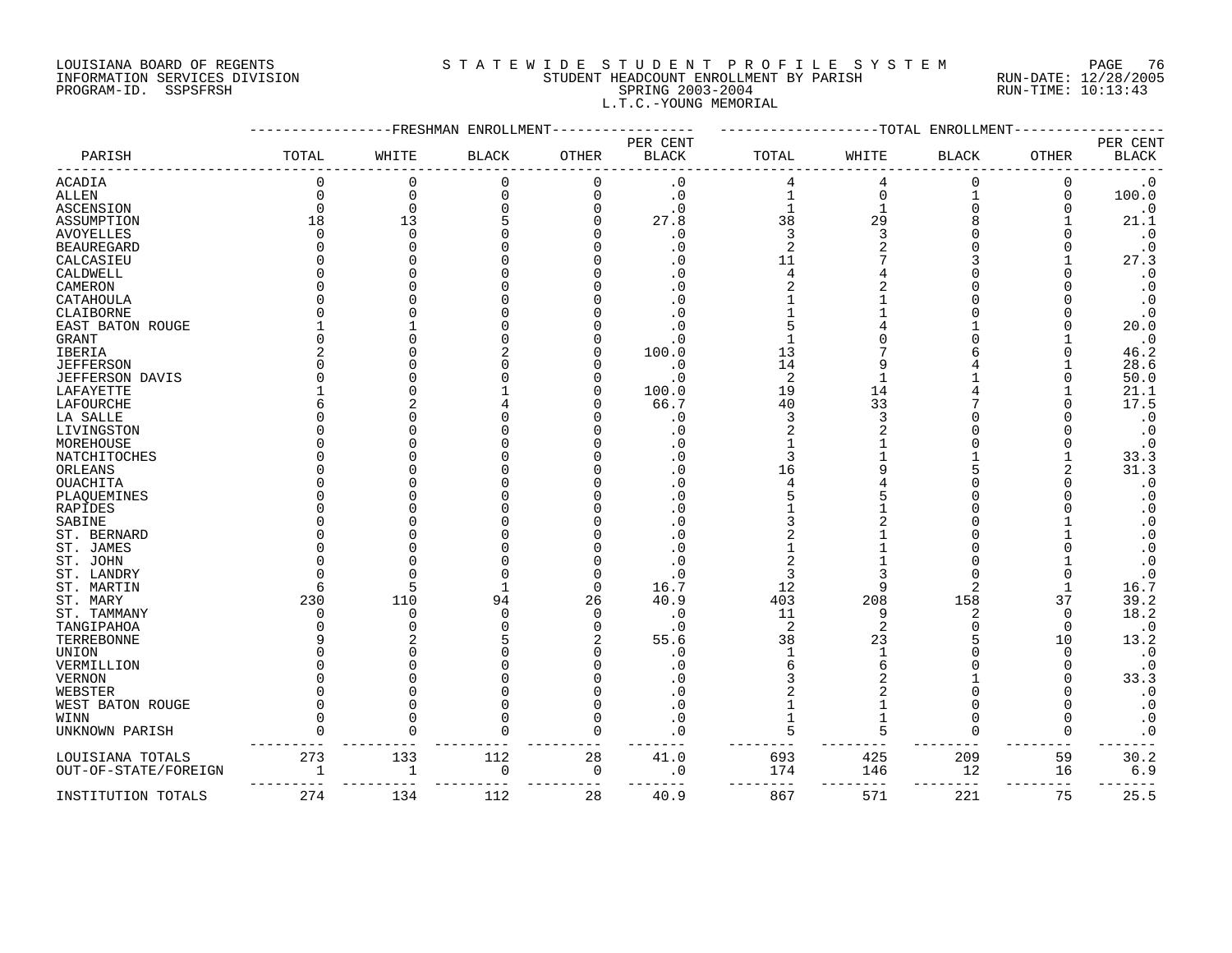# LOUISIANA BOARD OF REGENTS S T A T E W I D E S T U D E N T P R O F I L E S Y S T E M PAGE 77 INFORMATION SERVICES DIVISION STUDENT HEADCOUNT ENROLLMENT BY PARISH RUN-DATE: 12/28/2005 PROGRAM-ID. SSPSFRSH SPRING 2003-2004 RUN-TIME: 10:13:43 L.T.C.-SABINE VALLEY

|                    |       |       | -FRESHMAN ENROLLMENT- |       |                   |       |       | -TOTAL ENROLLMENT- |       |                          |
|--------------------|-------|-------|-----------------------|-------|-------------------|-------|-------|--------------------|-------|--------------------------|
| PARISH             | TOTAL | WHITE | <b>BLACK</b>          | OTHER | PER CENT<br>BLACK | TOTAL | WHITE | <b>BLACK</b>       | OTHER | PER CENT<br><b>BLACK</b> |
| DE SOTO            |       |       |                       |       |                   |       |       |                    |       |                          |
| NATCHITOCHES       |       |       |                       |       |                   |       |       |                    |       |                          |
| SABINE             | 104   | 50    |                       | 19    | 33.7              | 139   | 66    | 49                 | 24    | 35.3                     |
| VERNON             |       |       |                       |       |                   |       |       |                    |       |                          |
| LOUISIANA TOTALS   | 109   | 54    | 35                    | 20    | 32.1              | 144   | 70    | 49                 | 25    | 34.0                     |
| INSTITUTION TOTALS | 109   | 54    |                       | 20    | 32.1              | 144   | 70    | 49                 | 25    | 34.0                     |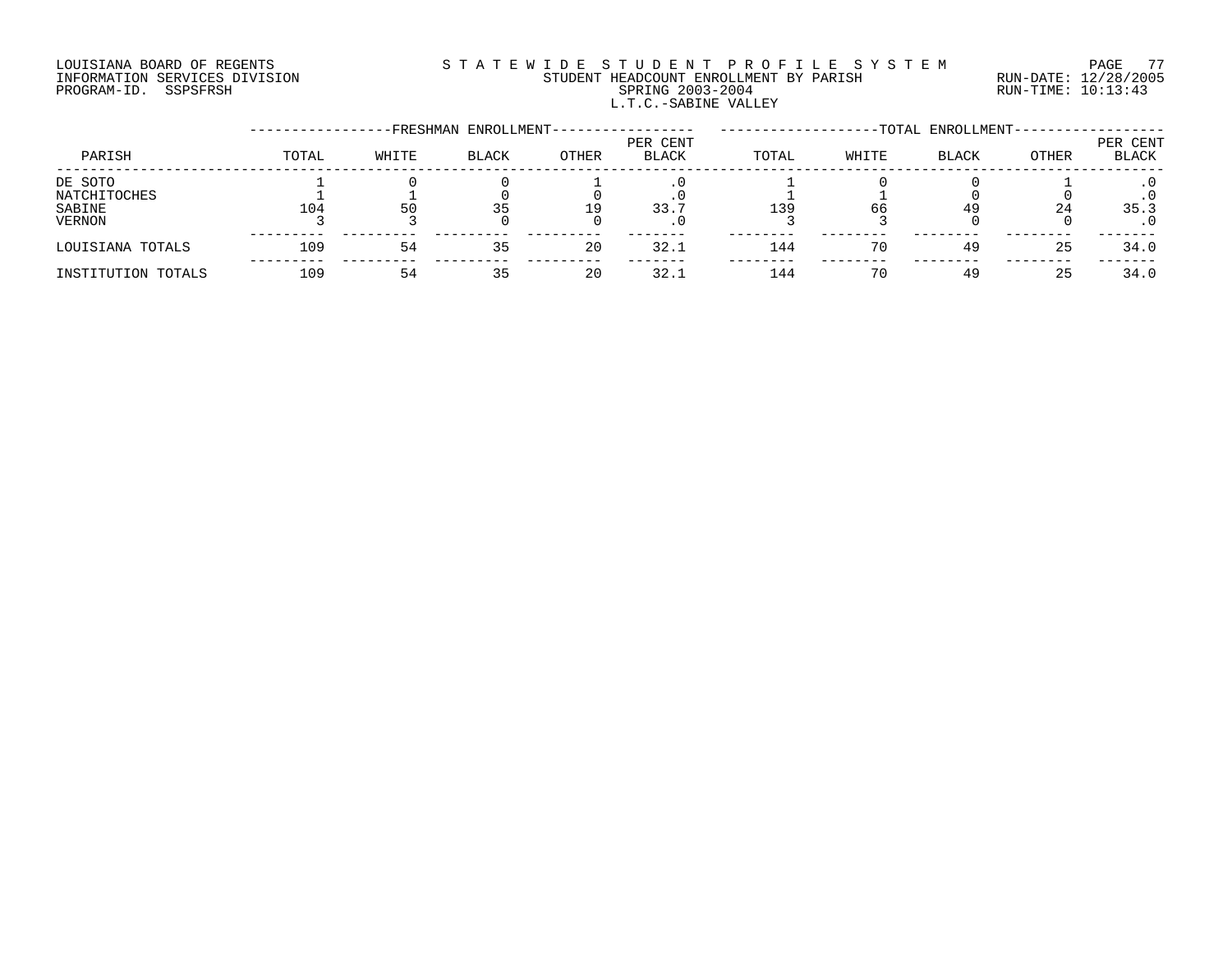# LOUISIANA BOARD OF REGENTS S T A T E W I D E S T U D E N T P R O F I L E S Y S T E M PAGE 78 INFORMATION SERVICES DIVISION STUDENT HEADCOUNT ENROLLMENT BY PARISH RUN-DATE: 12/28/2005 PROGRAM-ID. SSPSFRSH SPRING 2003-2004 RUN-TIME: 10:13:43 L.T.C.-SHELBY JACKSON

|                      |       |       | FRESHMAN ENROLLMENT- |       | -TOTAL ENROLLMENT-       |       |       |              |       |                          |
|----------------------|-------|-------|----------------------|-------|--------------------------|-------|-------|--------------|-------|--------------------------|
| PARISH               | TOTAL | WHITE | <b>BLACK</b>         | OTHER | PER CENT<br><b>BLACK</b> | TOTAL | WHITE | <b>BLACK</b> | OTHER | PER CENT<br><b>BLACK</b> |
| CATAHOULA            | 30    | 12    | 16                   |       | 53.3                     | 38    | 18    | 18           |       | 47.4                     |
| CONCORDIA            | 54    | 29    | 23                   |       | 42.6                     | 87    | 42    | 42           |       | 48.3                     |
| LA SALLE             |       |       |                      |       |                          |       |       |              |       | 50.0                     |
| TENSAS               |       |       |                      |       | 100.0                    |       |       |              |       | 62.5                     |
| UNKNOWN PARISH       |       |       |                      |       |                          |       |       |              |       | 50.0                     |
| LOUISIANA TOTALS     | 88    | 42    | 42                   |       | 47.7                     | 137   | 65    | 67           |       | 48.9                     |
| OUT-OF-STATE/FOREIGN |       |       |                      |       | 77.8                     |       |       |              |       | 84.6                     |
| INSTITUTION TOTALS   |       |       | 49                   |       | 50.5                     | 150   | 66    | 78           |       | 52.0                     |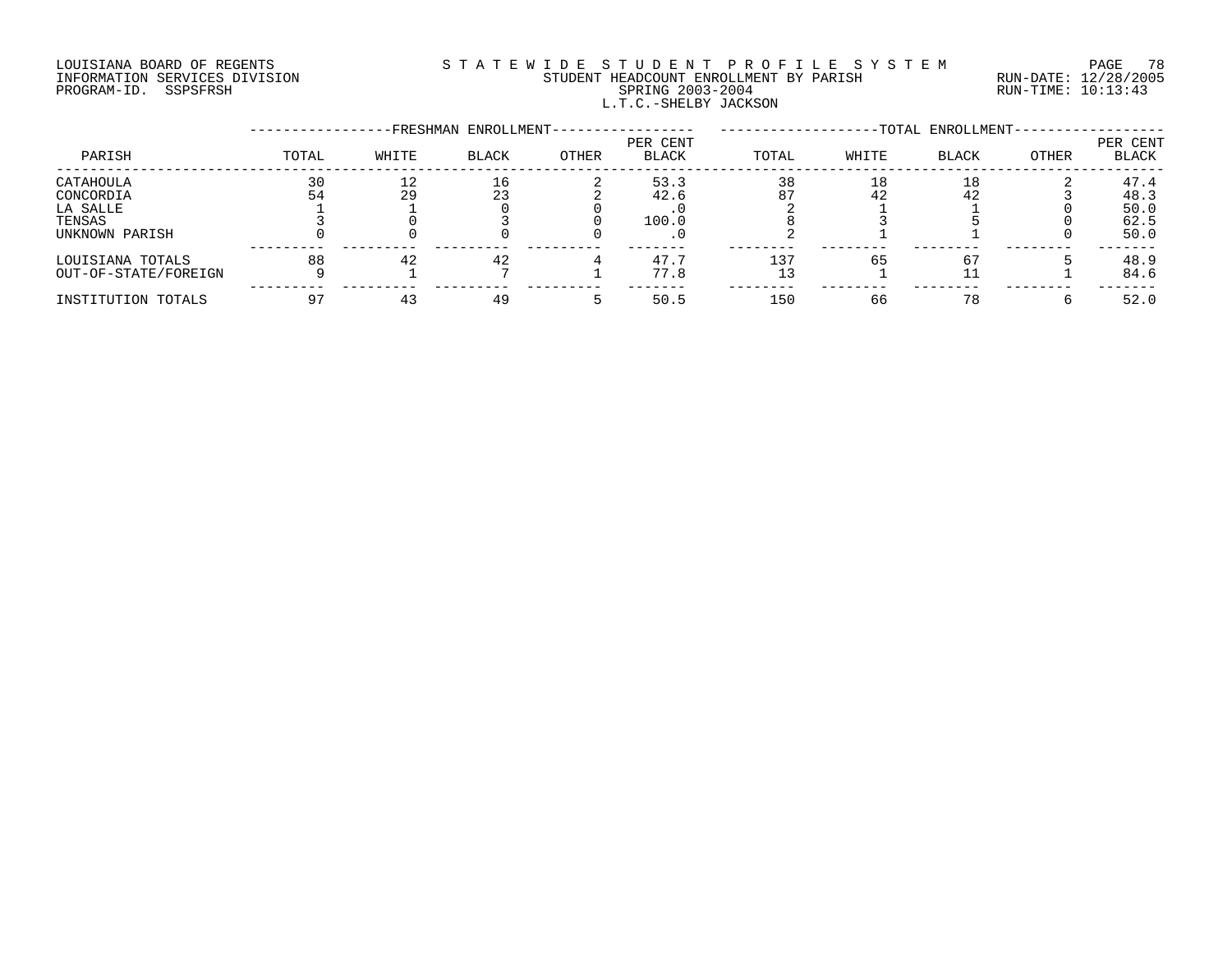#### LOUISIANA BOARD OF REGENTS S T A T E W I D E S T U D E N T P R O F I L E S Y S T E M PAGE 79 INFORMATION SERVICES DIVISION STUDENT HEADCOUNT ENROLLMENT BY PARISH RUN-DATE: 12/28/2005 PROGRAM-ID. SSPSFRSH SPRING 2003-2004 RUN-TIME: 10:13:43 L.T.C.-SHREVEPORT BOSSIER

|                      |       |       | -FRESHMAN ENROLLMENT- |       |                   | -TOTAL ENROLLMENT- |       |              |       |                          |
|----------------------|-------|-------|-----------------------|-------|-------------------|--------------------|-------|--------------|-------|--------------------------|
| PARISH               | TOTAL | WHITE | <b>BLACK</b>          | OTHER | PER CENT<br>BLACK | TOTAL              | WHITE | <b>BLACK</b> | OTHER | PER CENT<br><b>BLACK</b> |
| <b>BIENVILLE</b>     |       |       |                       |       | $\cdot$ 0         |                    |       |              |       | $\cdot$ 0                |
| <b>BOSSIER</b>       | 133   | 86    | 35                    | 12    | 26.3              | 223                | 141   | 66           | 16    | 29.6                     |
| CADDO                | 312   | 96    | 194                   | 22    | 62.2              | 525                | 176   | 318          | 31    | 60.6                     |
| DE SOTO              |       |       |                       |       | 75.0              | 12                 |       |              |       | 66.7                     |
| LINCOLN              |       |       |                       |       |                   |                    |       |              |       | $\cdot$ 0                |
| NATCHITOCHES         |       |       |                       |       |                   |                    |       |              |       | 25.0                     |
| OUACHITA             |       |       |                       |       | 100.0             |                    |       |              |       | 100.0                    |
| RAPIDES              |       |       |                       |       |                   |                    |       |              |       | . 0                      |
| RED RIVER            |       |       |                       |       |                   |                    |       |              |       | . 0                      |
| WEST BATON ROUGE     |       |       |                       |       |                   |                    |       |              |       |                          |
| WEST CARROLL         |       |       |                       |       | 40.0              |                    |       |              |       | 36.0                     |
| WINN                 |       |       |                       |       | . 0               |                    |       |              |       | $\cdot$ 0                |
| LOUISIANA TOTALS     | 477   | 200   | 242                   | 35    | 50.7              | 803                | 349   | 403          | 51    | 50.2                     |
| OUT-OF-STATE/FOREIGN |       |       |                       | ∩     | 100.0             |                    |       |              |       | 100.0                    |
| INSTITUTION TOTALS   | 479   | 200   | 244                   | 35    | 50.9              | 805                | 349   | 405          | 51    | 50.3                     |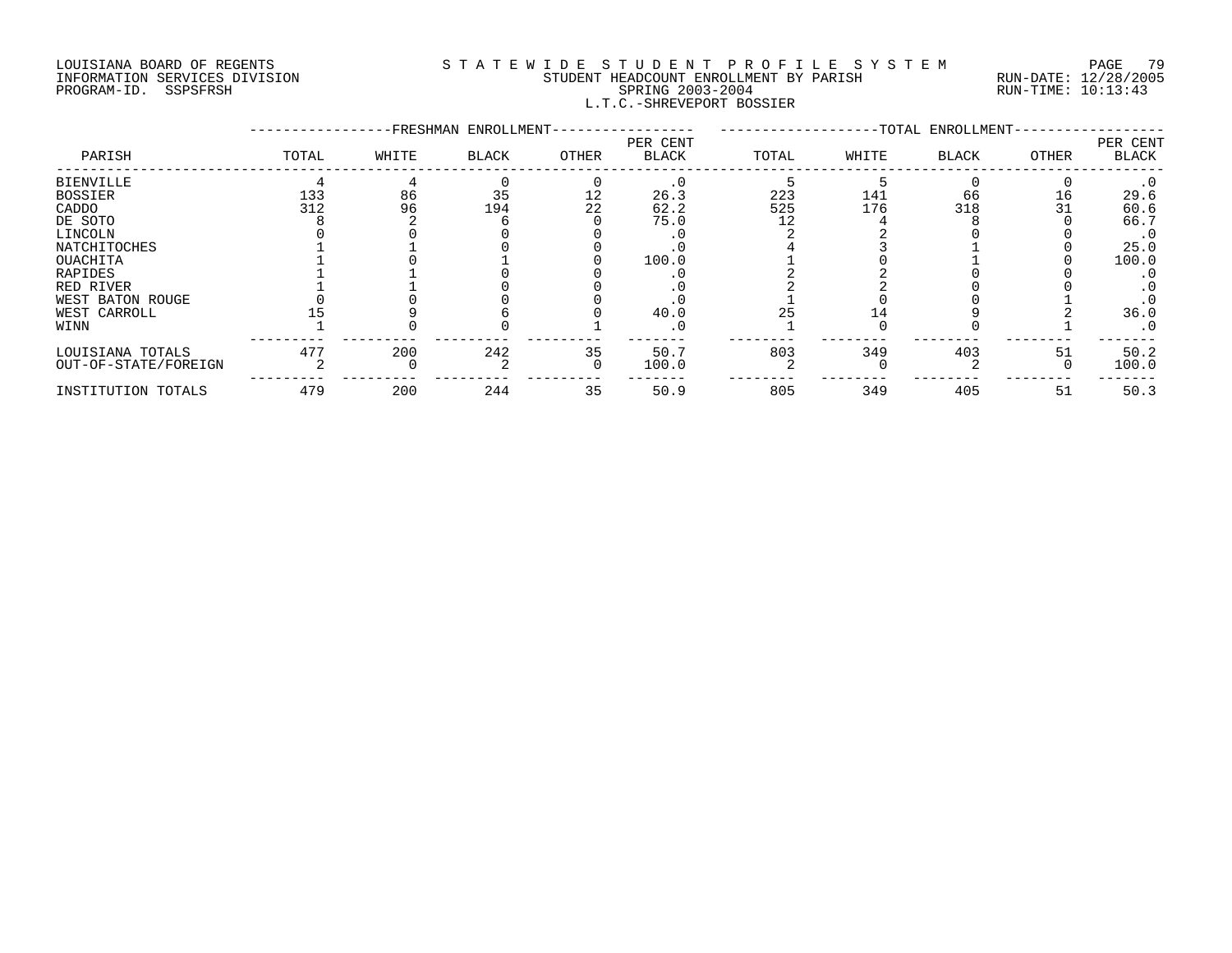# LOUISIANA BOARD OF REGENTS S T A T E W I D E S T U D E N T P R O F I L E S Y S T E M PAGE 80 INFORMATION SERVICES DIVISION STUDENT HEADCOUNT ENROLLMENT BY PARISH RUN-DATE: 12/28/2005 PROGRAM-ID. SSPSFRSH SPRING 2003-2004 RUN-TIME: 10:13:43 L.T.C.-SIDNEY COLLIER

|                    |       |       | -FRESHMAN ENROLLMENT- |       | -TOTAL ENROLLMENT-       |       |       |              |       |                   |
|--------------------|-------|-------|-----------------------|-------|--------------------------|-------|-------|--------------|-------|-------------------|
| PARISH             | TOTAL | WHITE | <b>BLACK</b>          | OTHER | PER CENT<br><b>BLACK</b> | TOTAL | WHITE | <b>BLACK</b> | OTHER | PER CENT<br>BLACK |
| JACKSON            |       |       |                       |       |                          |       |       |              |       | 100.0             |
| <b>JEFFERSON</b>   |       |       |                       |       | 100.0                    |       |       | 20           |       | 95.2              |
| ORLEANS            | 187   |       | 187                   |       | 100.0                    | 314   |       | 313          |       | 99.7              |
| PLAQUEMINES        |       |       |                       |       | 100.0                    |       |       |              |       | 100.0             |
| ST. CHARLES        |       |       |                       |       | 100.0                    |       |       |              |       | 100.0             |
| TERREBONNE         |       |       |                       |       | 100.0                    |       |       |              |       | 100.0             |
| LOUISIANA TOTALS   | 199   |       | 199                   |       | 100.0                    | 340   |       | 338          |       | 99.4              |
| INSTITUTION TOTALS | 199   |       | 199                   |       | 100.0                    | 340   |       | 338          |       | 99.4              |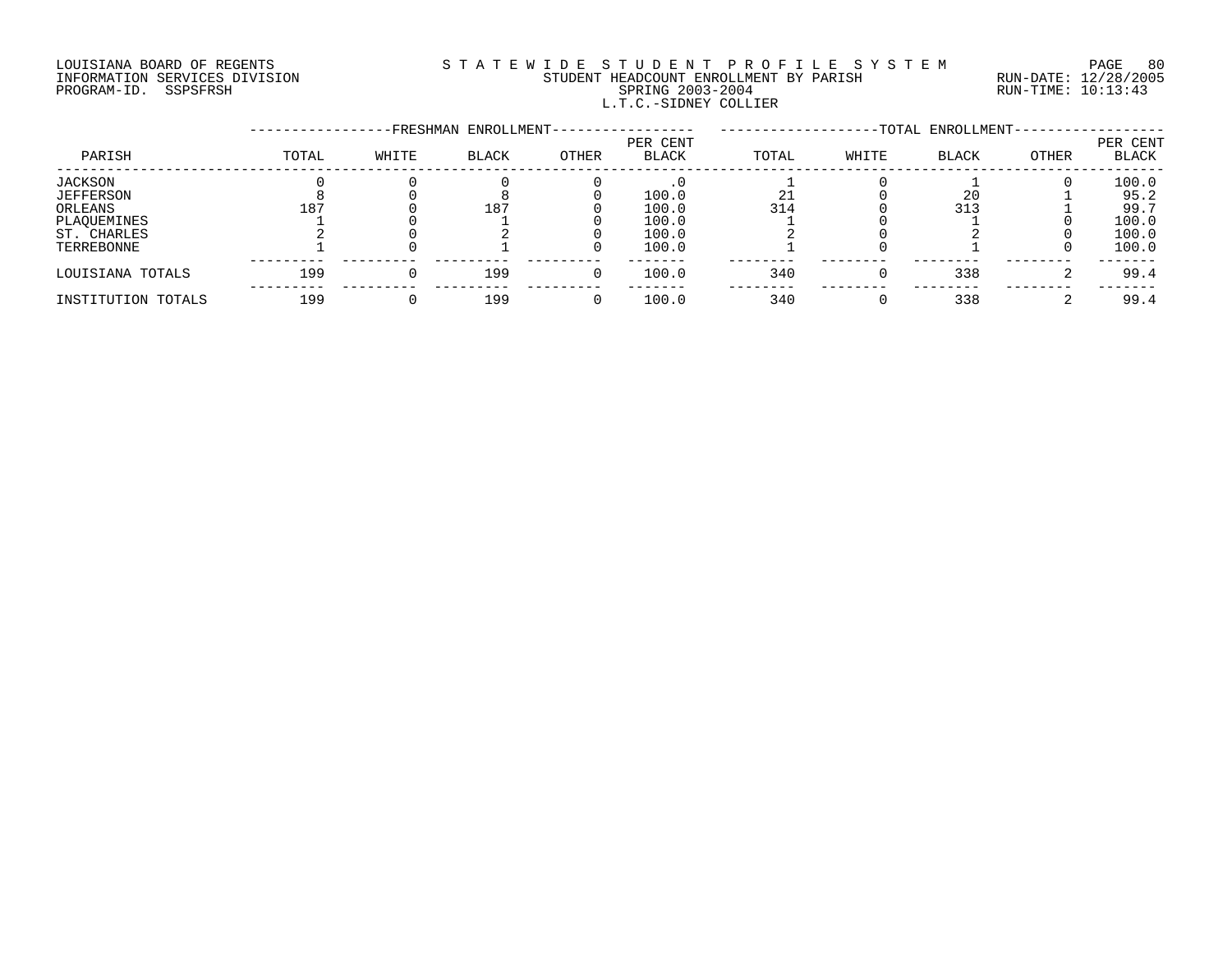# LOUISIANA BOARD OF REGENTS SOURCLEARIE S T A T E W I D E S T U D E N T P R O F I L E S Y S T E M PAGE 81 INFORMATION SERVICES DIVISION STUDENT HEADCOUNT ENROLLMENT BY PARISH RUN-DATE: 12/28/2005 PROGRAM-ID. SSPSFRSH SPRING 2003-2004 RUN-TIME: 10:13:43 L.T.C.-SLIDELL

|                                             |       |       | -FRESHMAN ENROLLMENT- |              | -TOTAL ENROLLMENT-       |       |       |              |       |                   |
|---------------------------------------------|-------|-------|-----------------------|--------------|--------------------------|-------|-------|--------------|-------|-------------------|
| PARISH                                      | TOTAL | WHITE | <b>BLACK</b>          | <b>OTHER</b> | PER CENT<br><b>BLACK</b> | TOTAL | WHITE | <b>BLACK</b> | OTHER | PER CENT<br>BLACK |
| ST. TAMMANY<br>TANGIPAHOA<br>UNKNOWN PARISH | 28    | 22    |                       |              | 17.9                     | 120   | 84    |              |       | 25.0              |
| LOUISIANA TOTALS<br>OUT-OF-STATE/FOREIGN    | 28    | 22    |                       |              | 17.9                     | 122   | 85    |              |       | 24.6<br>37.5      |
| INSTITUTION TOTALS                          | 29    |       |                       |              | 17.2                     |       | 9 C   |              |       | 25.4              |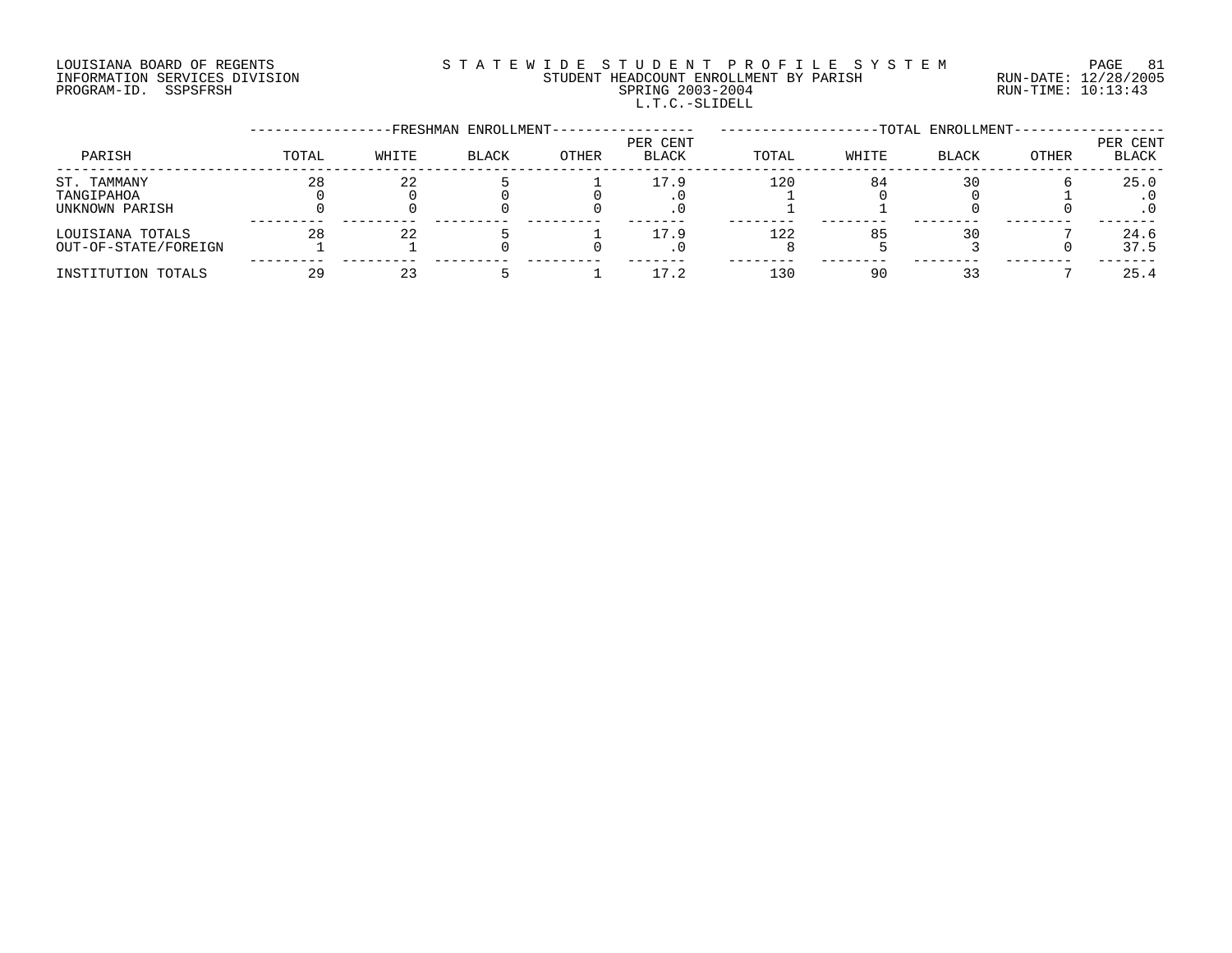#### LOUISIANA BOARD OF REGENTS S T A T E W I D E S T U D E N T P R O F I L E S Y S T E M PAGE 82 INFORMATION SERVICES DIVISION STUDENT HEADCOUNT ENROLLMENT BY PARISH RUN-DATE: 12/28/2005 PROF STRING 2003-2004 EXT AT A SALE IN THE STRING 2003-2004 SERVING 2003-2004 RUN-TIME: 10:13:43<br>PROGRAM-ID. SSPSFRSH SPRING 2003-2004 STRING 2003-2004 SPRING 2003-2004

SOWELA

|                         |       | -FRESHMAN | ENROLLMENT   |       |              |       |       | -----TOTAL ENROLLMENT |       |              |
|-------------------------|-------|-----------|--------------|-------|--------------|-------|-------|-----------------------|-------|--------------|
|                         |       |           |              |       | PER CENT     |       |       |                       |       | PER CENT     |
| PARISH                  | TOTAL | WHITE     | <b>BLACK</b> | OTHER | <b>BLACK</b> | TOTAL | WHITE | <b>BLACK</b>          | OTHER | <b>BLACK</b> |
| ACADIA                  |       | 4         | 0            |       | $\cdot$ 0    |       |       | 0                     |       | $\cdot$ 0    |
| <b>ALLEN</b>            | 97    | 75        | 20           |       | 20.6         | 97    | 75    | 20                    |       | 20.6         |
| ASCENSION               |       |           |              |       | . 0          |       |       |                       |       | $\cdot$ 0    |
| ASSUMPTION              |       |           |              |       | . 0          |       |       |                       |       | $\cdot$ 0    |
| <b>BEAUREGARD</b>       | 60    | 55        |              |       | 1.7          | 63    | 58    |                       |       | 1.6          |
| <b>BIENVILLE</b>        | 13    | 13        |              |       | . 0          | 13    | 13    |                       |       | $\cdot$ 0    |
| <b>BOSSIER</b>          |       |           |              |       | 100.0        |       |       |                       |       | 100.0        |
| CADDO                   |       |           |              |       | 33.3         |       |       |                       |       | 33.3         |
| CALCASIEU               | 1,170 | 766       | 323          | 81    | 27.6         | 1,207 | 798   | 326                   | 83    | 27.0         |
| CAMERON                 | 55    | 52        |              |       | 1.8          | 60    | 57    |                       |       | 1.7          |
| DE SOTO                 |       |           |              |       |              |       |       |                       |       | $\cdot$ 0    |
| <b>EAST BATON ROUGE</b> |       |           |              |       | 33.3         |       |       |                       |       | 33.3         |
| EAST CARROLL            |       |           |              |       | $\cdot$ 0    |       |       |                       |       | $\cdot$ 0    |
| EAST FELICIANA          |       |           |              |       | 100.0        |       |       |                       |       | 100.0        |
| <b>EVANGELINE</b>       |       |           |              |       | $\cdot$ 0    |       |       |                       |       | $\cdot$ 0    |
| <b>IBERIA</b>           |       |           |              |       | 33.3         |       |       |                       |       | 33.3         |
| <b>IBERVILLE</b>        |       |           |              |       | 100.0        |       |       |                       |       | 100.0        |
| <b>JEFFERSON</b>        | 11    |           |              |       | 63.6         | 11    |       |                       |       | 63.6         |
| <b>JEFFERSON DAVIS</b>  | 46    | 34        |              |       | 17.4         | 46    | 34    |                       |       | 17.4         |
| LAFAYETTE               |       |           |              |       | 50.0         |       |       |                       |       | 50.0         |
| LIVINGSTON              |       |           |              |       | $\cdot$ 0    |       |       |                       |       | $\cdot$ 0    |
| MOREHOUSE               |       |           |              |       |              |       |       |                       |       | $\cdot$ 0    |
| <b>OUACHITA</b>         |       |           | 12           |       | 92.3         | 13    |       | 12                    |       | 92.3         |
| POINTE COUPEE           |       |           |              |       | $\cdot$ 0    |       |       |                       |       | $\cdot$ 0    |
| RAPIDES                 |       |           |              |       | 100.0        |       |       |                       |       | 100.0        |
| RICHLAND                |       |           |              |       | . 0          |       |       |                       |       | $\cdot$ 0    |
| ST. LANDRY              |       |           |              |       | $\cdot$ 0    |       |       |                       |       | $\cdot$ 0    |
| ST. MARY                |       |           |              |       |              |       |       |                       |       | $\cdot$ 0    |
| TANGIPAHOA              |       |           |              |       |              |       |       |                       |       | $\cdot$ 0    |
| TENSAS                  |       |           |              |       | . 0          |       |       |                       |       | $\cdot$ 0    |
| VERMILLION              |       |           |              |       | 100.0        |       |       |                       |       | 100.0        |
| WEBSTER                 |       |           |              |       | $\cdot$ 0    |       |       |                       |       | $\cdot$ 0    |
| WEST CARROLL            |       |           |              |       | 0            |       |       |                       |       | $\cdot$ 0    |
| LOUISIANA TOTALS        | 1,523 | 1,043     | 383          | 97    | 25.1         | 1,568 | 1,083 | 386                   | 99    | 24.6         |
| INSTITUTION TOTALS      | 1,523 | 1,043     | 383          | 97    | 25.1         | 1,568 | 1,083 | 386                   | 99    | 24.6         |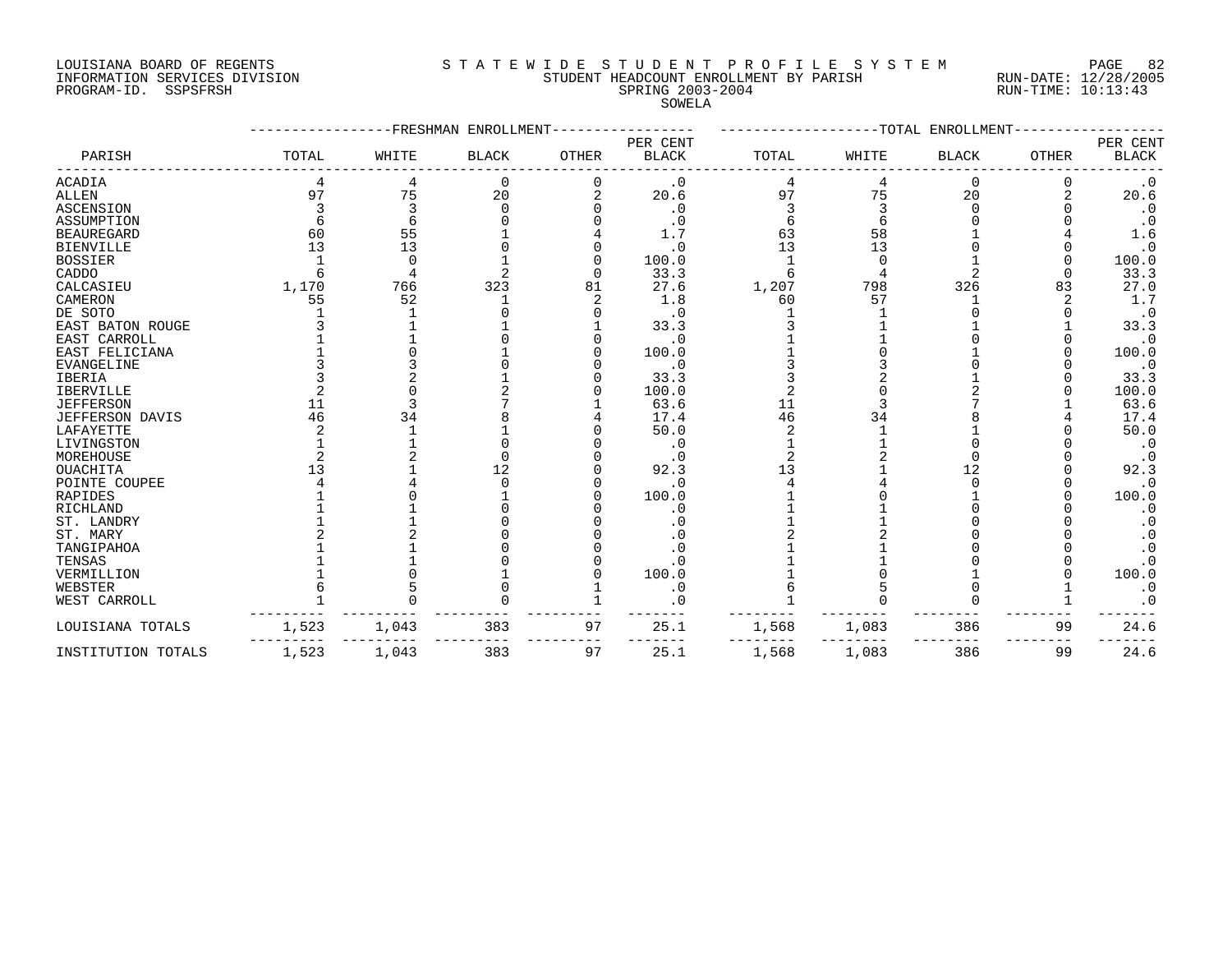# LOUISIANA BOARD OF REGENTS S T A T E W I D E S T U D E N T P R O F I L E S Y S T E M PAGE 83 INFORMATION SERVICES DIVISION STUDENT HEADCOUNT ENROLLMENT BY PARISH RUN-DATE: 12/28/2005 PROGRAM-ID. SSPSFRSH SPRING 2003-2004 RUN-TIME: 10:13:43 L.T.C.-SULLIVAN

|                      |       |       | -FRESHMAN ENROLLMENT- |          |                          | -TOTAL ENROLLMENT- |       |       |       |                          |
|----------------------|-------|-------|-----------------------|----------|--------------------------|--------------------|-------|-------|-------|--------------------------|
| PARISH               | TOTAL | WHITE | BLACK                 | OTHER    | PER CENT<br><b>BLACK</b> | TOTAL              | WHITE | BLACK | OTHER | PER CENT<br><b>BLACK</b> |
| EAST BATON ROUGE     |       |       |                       |          | 100.0                    |                    |       |       |       | 100.0                    |
| <b>JEFFERSON</b>     |       |       |                       |          | 66.7                     |                    |       |       |       | 66.7                     |
| LIVINGSTON           |       |       |                       |          | 50.0                     |                    |       |       |       | 50.0                     |
| ORLEANS              |       |       |                       |          | 82.6                     |                    |       |       |       | 82.6                     |
| ST. BERNARD          |       |       |                       |          | 100.0                    |                    |       |       |       | 100.0                    |
| ST. CHARLES          |       |       |                       |          |                          |                    |       |       |       | $\cdot$ 0                |
| ST. TAMMANY          | 101   | 65    | 28                    |          | 27.7                     | 118                | 80    | 29    |       | 24.6                     |
| TANGIPAHOA           |       |       |                       |          | 37.5                     |                    |       |       |       | 33.3                     |
| TERREBONNE           |       |       |                       |          |                          |                    |       |       |       | $\cdot$ 0                |
| WASHINGTON           | 431   | 223   | 196                   |          | 45.5                     | 505                | 283   | 207   |       | 41.0                     |
| UNKNOWN PARISH       |       |       |                       |          | 50.0                     |                    |       |       |       | 50.0                     |
| LOUISIANA TOTALS     | 581   | 304   | 256                   | 21       | 44.1                     | 673                | 380   | 268   | 25    | 39.8                     |
| OUT-OF-STATE/FOREIGN |       |       |                       | $\Omega$ | 50.0                     |                    |       |       |       | 50.0                     |
| INSTITUTION TOTALS   | 585   | 306   | 258                   | 21       | 44.1                     | 681                | 384   | 272   | 25    | 39.9                     |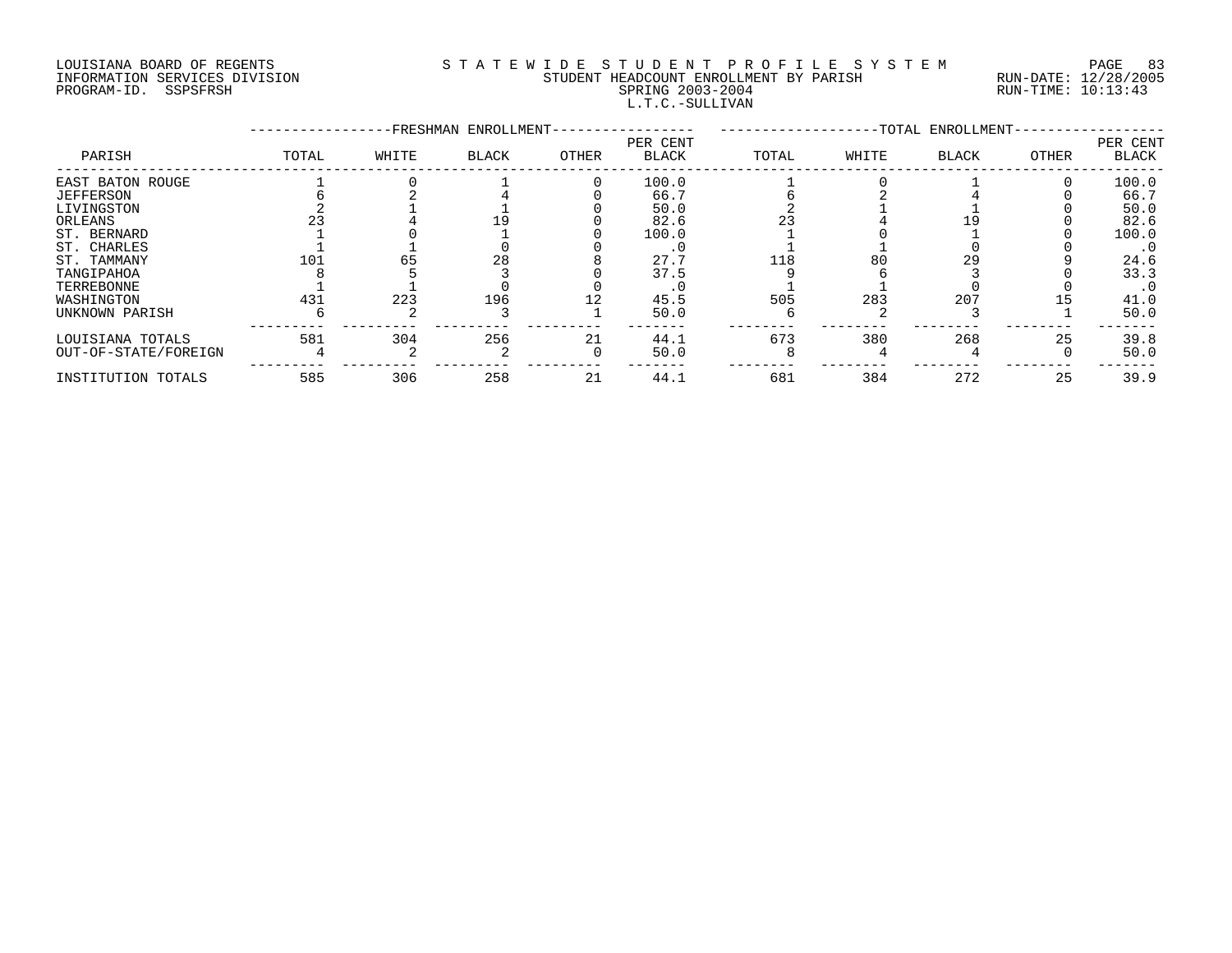# LOUISIANA BOARD OF REGENTS S T A T E W I D E S T U D E N T P R O F I L E S Y S T E M PAGE 84 INFORMATION SERVICES DIVISION STUDENT HEADCOUNT ENROLLMENT BY PARISH RUN-DATE: 12/28/2005 PROGRAM-ID. SSPSFRSH SPRING 2003-2004 RUN-TIME: 10:13:43 L.T.C.-T.H. HARRIS

|                    |       |       | -TOTAL ENROLLMENT- |       |                          |       |       |              |       |                          |
|--------------------|-------|-------|--------------------|-------|--------------------------|-------|-------|--------------|-------|--------------------------|
| PARISH             | TOTAL | WHITE | BLACK              | OTHER | PER CENT<br><b>BLACK</b> | TOTAL | WHITE | <b>BLACK</b> | OTHER | PER CENT<br><b>BLACK</b> |
| <b>ACADIA</b>      | 16    | 12    |                    |       | 18.8                     | 41    | 32    |              |       | 19.5                     |
| ALLEN              |       |       |                    |       |                          |       |       |              |       | . 0                      |
| ASCENSION          |       |       |                    |       |                          |       |       |              |       |                          |
| <b>AVOYELLES</b>   |       |       |                    |       |                          | 30    | 28    |              |       | 6.7                      |
| <b>EVANGELINE</b>  |       | 14    |                    |       | 22.2                     | 47    | 37    |              |       | 21.3                     |
| LAFAYETTE          |       |       |                    |       | 12.5                     | 26    | 19    |              |       | 23.1                     |
| LAFOURCHE          |       |       |                    |       |                          |       |       |              |       | . 0                      |
| POINTE COUPEE      |       |       |                    |       |                          |       |       |              |       | $\cdot$ 0                |
| RAPIDES            |       |       |                    |       | 100.0                    |       |       |              |       | 100.0                    |
| ST. LANDRY         | 158   | 74    | 82                 |       | 51.9                     | 423   | 205   | 213          |       | 50.4                     |
| ST. MARTIN         |       |       |                    |       | 50.0                     |       |       |              |       | 16.7                     |
| VERMILLION         |       |       |                    |       |                          |       |       |              |       | . 0                      |
| WEBSTER            |       |       |                    |       |                          |       |       |              |       | $\cdot$ 0                |
| LOUISIANA TOTALS   | 220   | 124   | 93                 | 3     | 42.3                     | 581   | 333   | 241          |       | 41.5                     |
| INSTITUTION TOTALS | 220   | 124   | 93                 |       | 42.3                     | 581   | 333   | 241          |       | 41.5                     |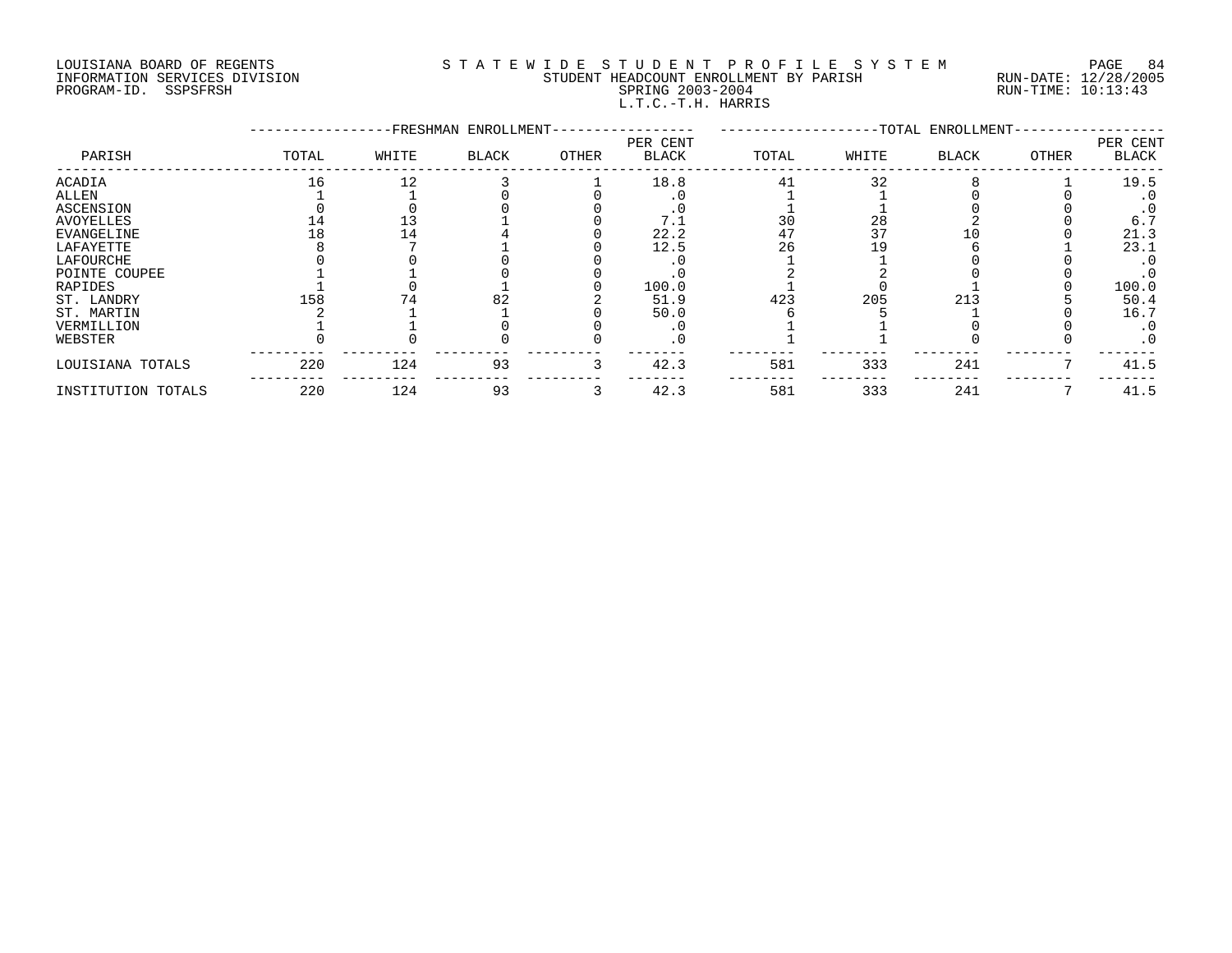# LOUISIANA BOARD OF REGENTS S T A T E W I D E S T U D E N T P R O F I L E S Y S T E M PAGE 85 INFORMATION SERVICES DIVISION STUDENT HEADCOUNT ENROLLMENT BY PARISH RUN-DATE: 12/28/2005 PROGRAM-ID. SSPSFRSH SPRING 2003-2004 RUN-TIME: 10:13:43 L.T.C.-TALLULAH/M. SURLES

|                      |       |       | -FRESHMAN ENROLLMENT- |       | -TOTAL ENROLLMENT-       |       |       |              |       |                          |
|----------------------|-------|-------|-----------------------|-------|--------------------------|-------|-------|--------------|-------|--------------------------|
| PARISH               | TOTAL | WHITE | <b>BLACK</b>          | OTHER | PER CENT<br><b>BLACK</b> | TOTAL | WHITE | <b>BLACK</b> | OTHER | PER CENT<br><b>BLACK</b> |
| EAST CARROLL         | 70    |       | 59                    |       | 84.3                     | 93    |       | 76           |       | 81.7                     |
| FRANKLIN             |       |       |                       |       |                          |       |       |              |       | $\cdot$ 0                |
| LINCOLN              |       |       |                       |       |                          |       |       |              |       | 100.0                    |
| MADISON              | 121   |       | 87                    |       | 71.9                     | 159   | 48    | 107          |       | 67.3                     |
| MOREHOUSE            |       |       |                       |       | 100.0                    |       |       |              |       | 100.0                    |
| OUACHITA             |       |       |                       |       |                          |       |       |              |       | 100.0                    |
| RICHLAND             |       |       | 25                    |       | 78.1                     | 46    |       | 34           |       | 73.9                     |
| TENSAS               |       |       | 18                    |       | 85.7                     | 29    |       | 25           |       | 86.2                     |
| WEST BATON ROUGE     | 41    | 31    |                       |       | 22.0                     | 71    | 53    | 15           |       | 21.1                     |
| LOUISIANA TOTALS     | 290   | 84    | 202                   |       | 69.7                     | 407   | 135   | 265          |       | 65.1                     |
| OUT-OF-STATE/FOREIGN |       |       |                       |       | 25.0                     |       |       |              |       | 40.0                     |
| INSTITUTION TOTALS   | 294   | 85    | 203                   | 6     | 69.0                     | 412   | 136   | 267          |       | 64.8                     |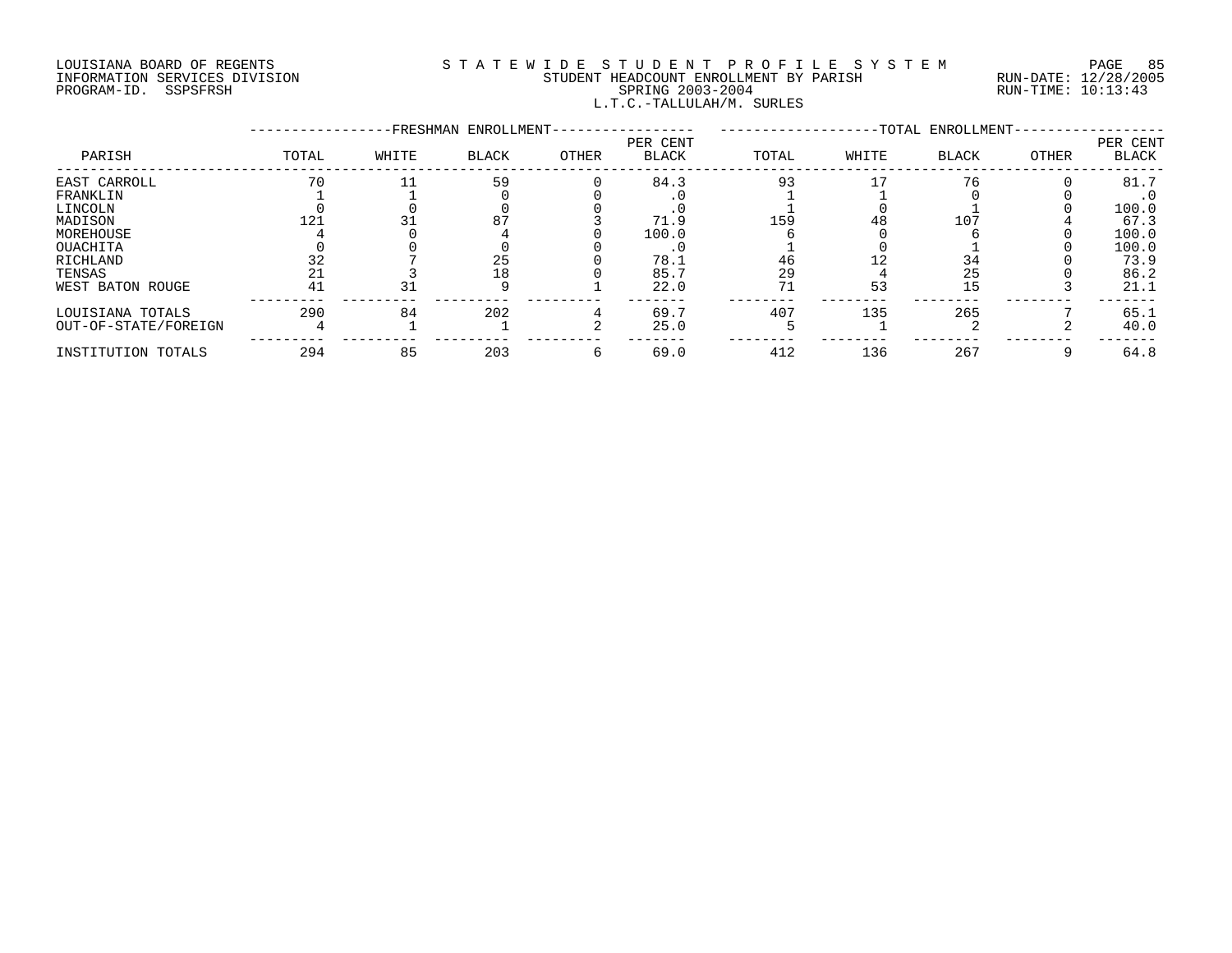# LOUISIANA BOARD OF REGENTS S T A T E W I D E S T U D E N T P R O F I L E S Y S T E M PAGE 86 INFORMATION SERVICES DIVISION STUDENT HEADCOUNT ENROLLMENT BY PARISH RUN-DATE: 12/28/2005 PROGRAM-ID. SSPSFRSH SPRING 2003-2004 RUN-TIME: 10:13:43 L.T.C.-TECHE AREA

| PARISH             |       | -TOTAL ENROLLMENT- |              |       |                   |       |       |              |       |                   |
|--------------------|-------|--------------------|--------------|-------|-------------------|-------|-------|--------------|-------|-------------------|
|                    | TOTAL | WHITE              | <b>BLACK</b> | OTHER | PER CENT<br>BLACK | TOTAL | WHITE | <b>BLACK</b> | OTHER | PER CENT<br>BLACK |
| EVANGELINE         |       |                    |              |       | 100.0             |       |       |              |       | 100.0             |
| IBERIA             | 127   | 93                 | 29           |       | 22.8              | 303   | 217   |              | 10    | 25.1              |
| LAFAYETTE          |       |                    |              |       | 16.7              |       |       |              |       | 7.7               |
| ST. LANDRY         | 20    |                    |              |       | 75.0              | 37    |       |              |       | 83.8              |
| ST. MARTIN         |       |                    |              |       | 9.1               |       | 28    |              |       | 9.7               |
| ST. MARY           |       |                    |              |       | 27.3              | 25    |       |              |       | 28.0              |
| VERMILLION         |       |                    |              |       | . 0               | 14    | 14    |              |       | $\cdot$ 0         |
| LOUISIANA TOTALS   | 183   | 126                | 50           |       | 27.3              | 425   | 293   | 120          | 12    | 28.2              |
| INSTITUTION TOTALS | 183   | 126                | 50           |       | 27.3              | 425   | 293   | 120          | 12    | 28.2              |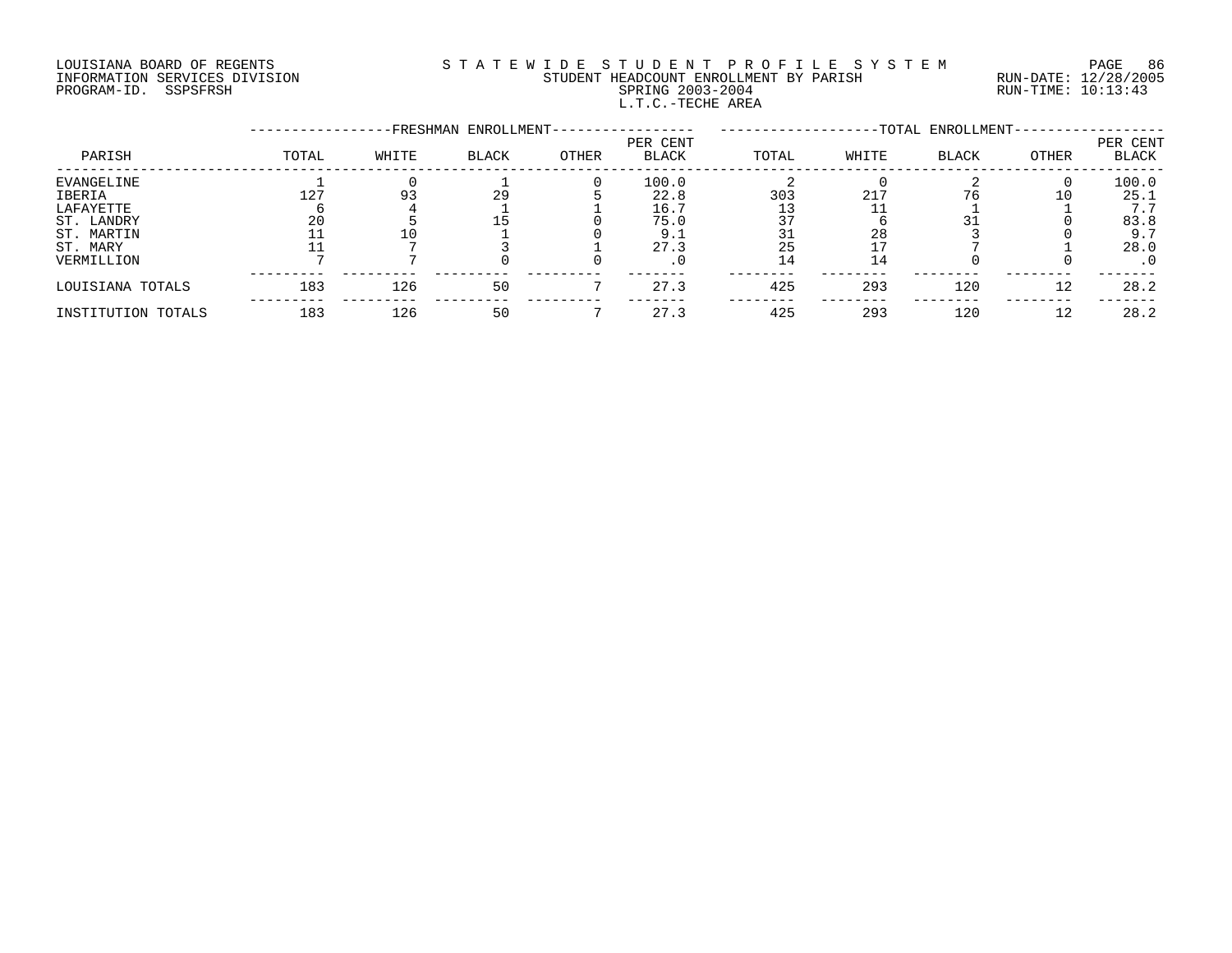## LOUISIANA BOARD OF REGENTS S T A T E W I D E S T U D E N T P R O F I L E S Y S T E M PAGE 87 INFORMATION SERVICES DIVISION STUDENT HEADCOUNT ENROLLMENT BY PARISH RUN-DATE: 12/28/2005 PROGRAM-ID. SSPSFRSH SPRING 2003-2004 RUN-TIME: 10:13:43 PUBLIC INSTITUTIONS TOTALS

|                   |       |                                           | -FRESHMAN ENROLLMENT- |                |          |                     |                        | --TOTAL ENROLLMENT-     |                         |              |
|-------------------|-------|-------------------------------------------|-----------------------|----------------|----------|---------------------|------------------------|-------------------------|-------------------------|--------------|
|                   |       |                                           |                       |                | PER CENT |                     |                        |                         |                         | PER CENT     |
| PARISH            | TOTAL | WHITE                                     | <b>BLACK</b>          | OTHER          | BLACK    | TOTAL               | WHITE                  | BLACK                   | OTHER                   | <b>BLACK</b> |
| ACADIA            | 752   | 591                                       | 146                   | 15             | 19.4     | 2,102               | 1,673                  | 381                     | 48                      | 18.1         |
| ALLEN             | 424   | 288                                       | 110                   | 26             | 25.9     | 872                 | 608                    | 215                     | 49                      | 24.7         |
|                   | 959   | 717                                       | 206                   | 36             | 21.5     | 2,924               | 2,267                  | 541                     |                         | 18.5         |
| ASCENSION         | 231   | 147                                       | 80                    | $\overline{4}$ | 34.6     |                     | 422                    | 185                     | 116                     | 29.8         |
| ASSUMPTION        |       |                                           |                       |                |          | 621                 |                        |                         | 14                      |              |
| <b>AVOYELLES</b>  | 459   | 298                                       | 150                   | 11             | 32.7     | 1,300               | 931                    | 331                     | 38                      | 25.5         |
| <b>BEAUREGARD</b> | 342   | 272                                       | 51                    | 19             | 14.9     | 1,093               | 867                    | 154                     | 72                      | 14.1         |
| <b>BIENVILLE</b>  | 208   | 106                                       | 94                    | 8              | 45.2     | 575                 | 282                    | 267                     | 26                      | 46.4         |
| <b>BOSSIER</b>    | 1,474 | 935                                       | 384                   | 155            | 26.1     | $4,574$<br>$10,615$ | 3,213                  | 895                     | 466                     | 19.6         |
| CADDO             | 3,642 | 1,444                                     | 1,968<br>767          | 230            | 54.0     |                     | 5,038                  | 4,882                   | 695                     | 46.0         |
| CALCASIEU         | 2,835 | 1,929                                     |                       | 139            | 27.1     | 7,198               | 5,240                  | 1,652                   | 306                     | 23.0         |
| CALDWELL          | 119   | 90                                        | 26                    | 3              | 21.8     | 310                 | 246                    | 57                      | $\overline{7}$          | 18.4         |
| CAMERON           | 132   | 123                                       | $\overline{5}$        | 4              | 3.8      | 313                 | 291                    | 11                      | 11                      | 3.5          |
| CATAHOULA         | 142   | 75                                        | 59                    | 8              | 41.5     | 394                 | 243                    | 140                     | 11                      | 35.5         |
| CLAIBORNE         | 204   | 85                                        | 111                   | 8              | 54.4     | 693                 | 318                    | 349                     | 26                      | 50.4         |
| CONCORDIA         | 210   | 97                                        | 107                   | 6              | 51.0     | 633                 | 327                    | 289                     | 17                      | 45.7         |
| DE SOTO           | 297   | 150                                       | 138                   | 9              | 46.5     | 873                 | ر د د<br>459<br>10,973 | 365                     | 49                      | 41.8         |
| EAST BATON ROUGE  | 5,583 | 2,831                                     | 2,426                 | 326            | 43.5     | 19,065              |                        | 6,816                   | 1,276                   | 35.8         |
| EAST CARROLL      | 151   | 24                                        | 123                   |                | 81.5     | 347                 | 84                     | 257                     | 6                       | 74.1         |
| EAST FELICIANA    | 201   | 87                                        | 107                   | 7              | 53.2     | 793                 | 308                    | 443                     | 42                      | 55.9         |
| EVANGELINE        | 506   | 369                                       | 133                   |                | 26.3     | 1,426               | 1,095                  | 311                     | 20                      | 21.8         |
| FRANKLIN          | 303   | 197                                       | 99                    | 7              | 32.7     | 761                 | 516                    | 232                     | 13                      | 30.5         |
| GRANT             | 229   | 192                                       | 28                    | 9              | 12.2     | 592                 | 491                    | 61                      | 40                      | 10.3         |
| IBERIA            | 890   | 549                                       | 297                   | 44             | 33.4     | 3,186               | 2,020                  | 972                     | 194                     | 30.5         |
| IBERVILLE         | 379   | 176                                       | 198                   | 5              | 52.2     | 1,497               | 590                    | 836                     | 71                      | 55.8         |
| <b>JACKSON</b>    | 221   | 146                                       | 65                    | 10             | 29.4     | 574                 | 374                    | 177                     | 23                      | 30.8         |
| <b>JEFFERSON</b>  | 5,327 | 2,597                                     | 1,649                 | 1,081          | 31.0     | 15,513              | 8,744                  | 3,777                   | 2,992                   | 24.3         |
| JEFFERSON DAVIS   | 390   | 289                                       | 85                    | 16             | 21.8     | 1,126               | 874                    | 209                     | 43                      | 18.6         |
| LAFAYETTE         | 2,482 | 1,720                                     | 623                   | 139            | 25.1     | 8,803               |                        | 1,658                   | 504                     | 18.8         |
| LAFOURCHE         | 1,135 | 899                                       | 166                   | 70             | 14.6     | 3,506               | $\frac{6,641}{2,921}$  | 382                     | 203                     | 10.9         |
| LA SALLE          | 189   | 161                                       | 23                    | $-5$           | 12.2     | 523                 | 452                    | 53                      | 18                      | 10.1         |
| LINCOLN           | 729   | 333                                       | 366                   | 30             | 50.2     | 2,829               | 1,347<br>3,053         | 1,333                   | 149                     | 47.1         |
| LIVINGSTON        | 1,059 | 959                                       | 58                    | 42             | 5.5      | 3,316               |                        | 148                     | 115                     | 4.5          |
| MADISON           | 224   | 77                                        | 141                   | 6              | 62.9     | 477                 | 180                    | 287                     | 10                      | 60.2         |
| MOREHOUSE         | 434   | 212                                       | 217                   | 5              | 50.0     | 1,060               | 563                    | 479                     | 18                      | 45.2         |
| NATCHITOCHES      | 704   | 343                                       | 312                   | 49             | 44.3     | 2,260               | 1,280                  | 786                     | 194                     | 34.8         |
| ORLEANS           | 7,211 | 1,522                                     | 5,003                 | 686            | 69.4     | 20,682              | 6,216                  | $12,25$<br>1,807<br>304 | 2,211                   | 59.3         |
| OUACHITA          | 2,057 | 1,330                                     | 668                   | 59             | 32.5     | 6,145               | 4,152                  |                         | 186                     | 29.4         |
| PLAQUEMINES       | 399   |                                           | 146                   | 57             | 36.6     | 975                 | 548                    |                         | 123                     | 31.2         |
| POINTE COUPEE     | 301   | $\begin{array}{c} 196 \\ 174 \end{array}$ | 123                   | $\overline{4}$ | 40.9     | 860                 | 533                    | 308                     | 19                      | 35.8         |
| RAPIDES           | 1,779 | 1,062                                     | 625                   | 92             | 35.1     | 5,196               | 3,272                  | 1,647                   | 277                     | 31.7         |
| RED RIVER         | 115   | 56                                        | 53                    | - 6            | 46.1     | 348                 | 181                    | 149                     | 18                      | 42.8         |
| RICHLAND          | 261   | 145                                       | 112                   | $\overline{4}$ | 42.9     | 709                 | 444                    | 248                     | 17                      | 35.0         |
| SABINE            | 302   | 174                                       | 67                    | 61             | 22.2     | 790                 | 491                    | 158                     | 141                     | 20.0         |
| ST. BERNARD       | 1,009 | 791                                       | 118                   | 100            | 11.7     | 2,658               | 2,124                  | 231                     | 303                     | 8.7          |
| ST. CHARLES       | 677   | 427                                       | 182                   | 68             | 26.9     | 1,994               | 1,352                  | 469                     | 173                     | 23.5         |
| ST. HELENA        | 105   | 38                                        | 66                    | 1              | 62.9     | 300                 | $110$                  | 187                     | $\overline{\mathbf{3}}$ | 62.3         |
| ST. JAMES         | 252   | 124                                       | 124                   | $\overline{4}$ | 49.2     | 905                 | 459                    | 432                     | 14                      | 47.7         |
| ST. JOHN          | 535   | 223                                       | 260                   | 52             | 48.6     | 1,772               | 948                    | 681                     | 143                     | 38.4         |
| ST. LANDRY        | 1,109 | 638                                       | 441                   | 30             | 39.8     | 3,503               | 2,107                  | 1,311                   | 85                      | 37.4         |
| ST. MARTIN        | 743   | 391                                       | 317                   | 35             | 42.7     | 1,872               | 1,108                  | 688                     | 76                      | 36.8         |
|                   |       |                                           |                       |                |          |                     |                        |                         |                         |              |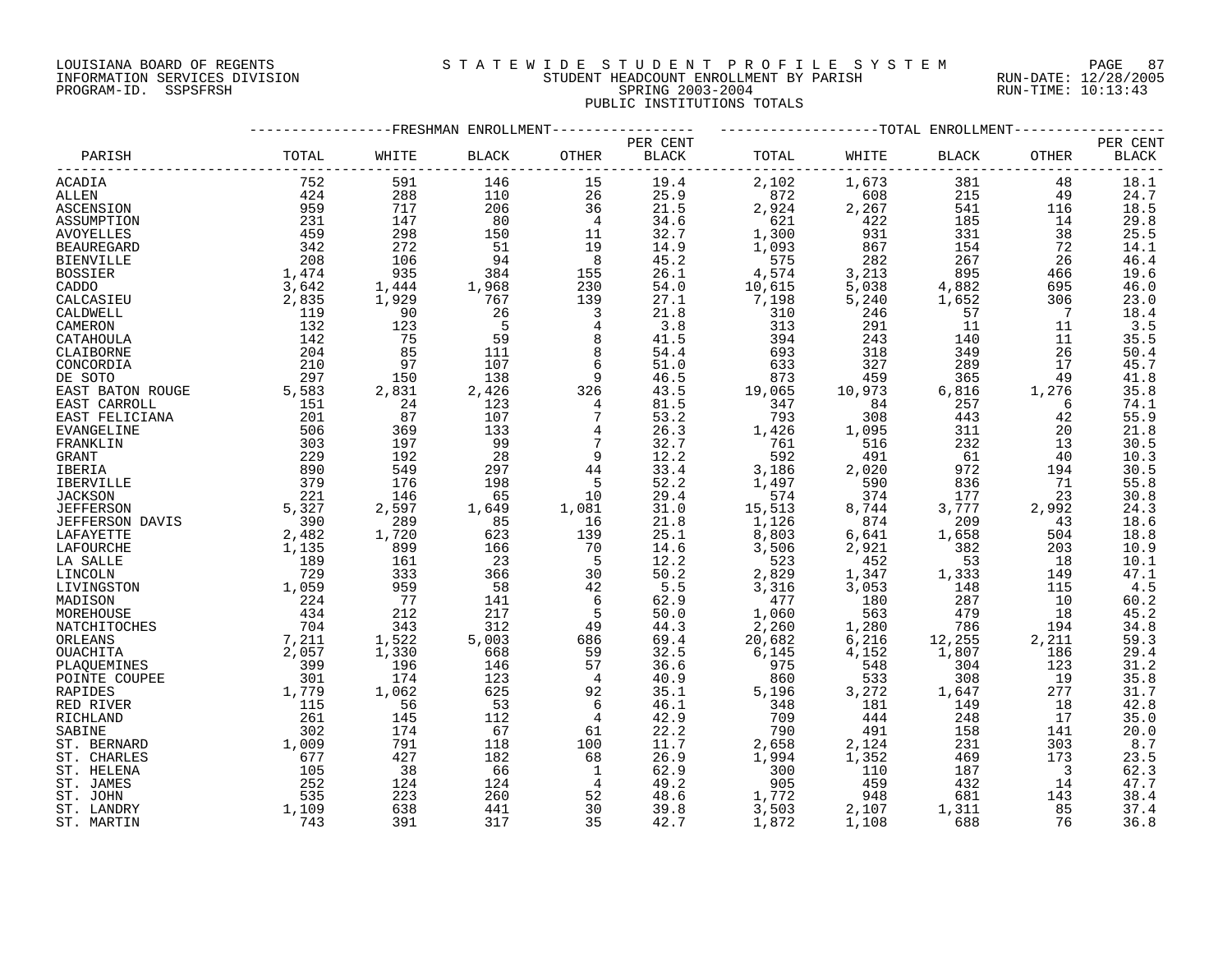#### LOUISIANA BOARD OF REGENTS S T A T E W I D E S T U D E N T P R O F I L E S Y S T E M PAGE 88 INFORMATION SERVICES DIVISION STUDENT HEADCOUNT ENROLLMENT BY PARISH RUN-DATE: 12/28/2005 PROGRAM-ID. SSPSFRSH SPRING 2003-2004 RUN-TIME: 10:13:43 PUBLIC INSTITUTIONS TOTALS

|                      |        |        | -FRESHMAN ENROLLMENT- |       | -TOTAL ENROLLMENT-       |         |         |        |        |                   |
|----------------------|--------|--------|-----------------------|-------|--------------------------|---------|---------|--------|--------|-------------------|
| PARISH               | TOTAL  | WHITE  | BLACK                 | OTHER | PER CENT<br><b>BLACK</b> | TOTAL   | WHITE   | BLACK  | OTHER  | PER CENT<br>BLACK |
| ST. MARY             | 772    | 425    | 273                   | 74    | 35.4                     | 2,167   | 1,290   | 671    | 206    | 31.0              |
| ST. TAMMANY          | 2,893  | 2,279  | 274                   | 340   | 9.5                      | 9,102   | 7,527   | 730    | 845    | 8.0               |
| TANGIPAHOA           | 1,456  | 960    | 434                   | 62    | 29.8                     | 4,688   | 3,318   | 1,182  | 188    | 25.2              |
| TENSAS               | 86     | 34     | 50                    |       | 58.1                     | 203     | 91      | 106    | 6      | 52.2              |
| TERREBONNE           | 1,411  | 1,000  | 293                   | 118   | 20.8                     | 3,777   | 2,835   | 621    | 321    | 16.4              |
| UNION                | 284    | 183    | 94                    |       | 33.1                     | 720     | 502     | 196    | 22     | 27.2              |
| VERMILLION           | 674    | 516    | 114                   | 44    | 16.9                     | 2,063   | 1,688   | 245    | 130    | 11.9              |
| <b>VERNON</b>        | 557    | 379    | 101                   | 77    | 18.1                     | 1,716   | 1,185   | 279    | 252    | 16.3              |
| WASHINGTON           | 784    | 429    | 320                   | 35    | 40.8                     | 1,571   | 963     | 546    | 62     | 34.8              |
| WEBSTER              | 435    | 250    | 169                   | 16    | 38.9                     | 1,402   | 891     | 443    | 68     | 31.6              |
| WEST BATON ROUGE     | 272    | 171    | 96                    | 5     | 35.3                     | 797     | 503     | 271    | 23     | 34.0              |
| WEST CARROLL         | 288    | 188    | 88                    | 12    | 30.6                     | 762     | 528     | 210    | 24     | 27.6              |
| WEST FELICIANA       | 152    | 85     | 64                    |       | 42.1                     | 766     | 303     | 417    | 46     | 54.4              |
| WINN                 | 254    | 142    | 104                   |       | 40.9                     | 646     | 426     | 199    | 21     | 30.8              |
| UNKNOWN PARISH       | 12     | 6      |                       |       | 41.7                     | 22      | 14      | 6      |        | 27.3              |
| LOUISIANA TOTALS     | 60,751 | 33,846 | 22,302                | 4,603 | 36.7                     | 181,855 | 111,040 | 56,928 | 13,887 | 31.3              |
| OUT-OF-STATE/FOREIGN | 3,434  | 1,415  | 1,317                 | 702   | 38.4                     | 17,085  | 6,698   | 4,236  | 6,151  | 24.8              |
| PUBLIC TOTALS        | 64,185 | 35,261 | 23,619                | 5,305 | 36.8                     | 198,940 | 117,738 | 61,164 | 20,038 | 30.7              |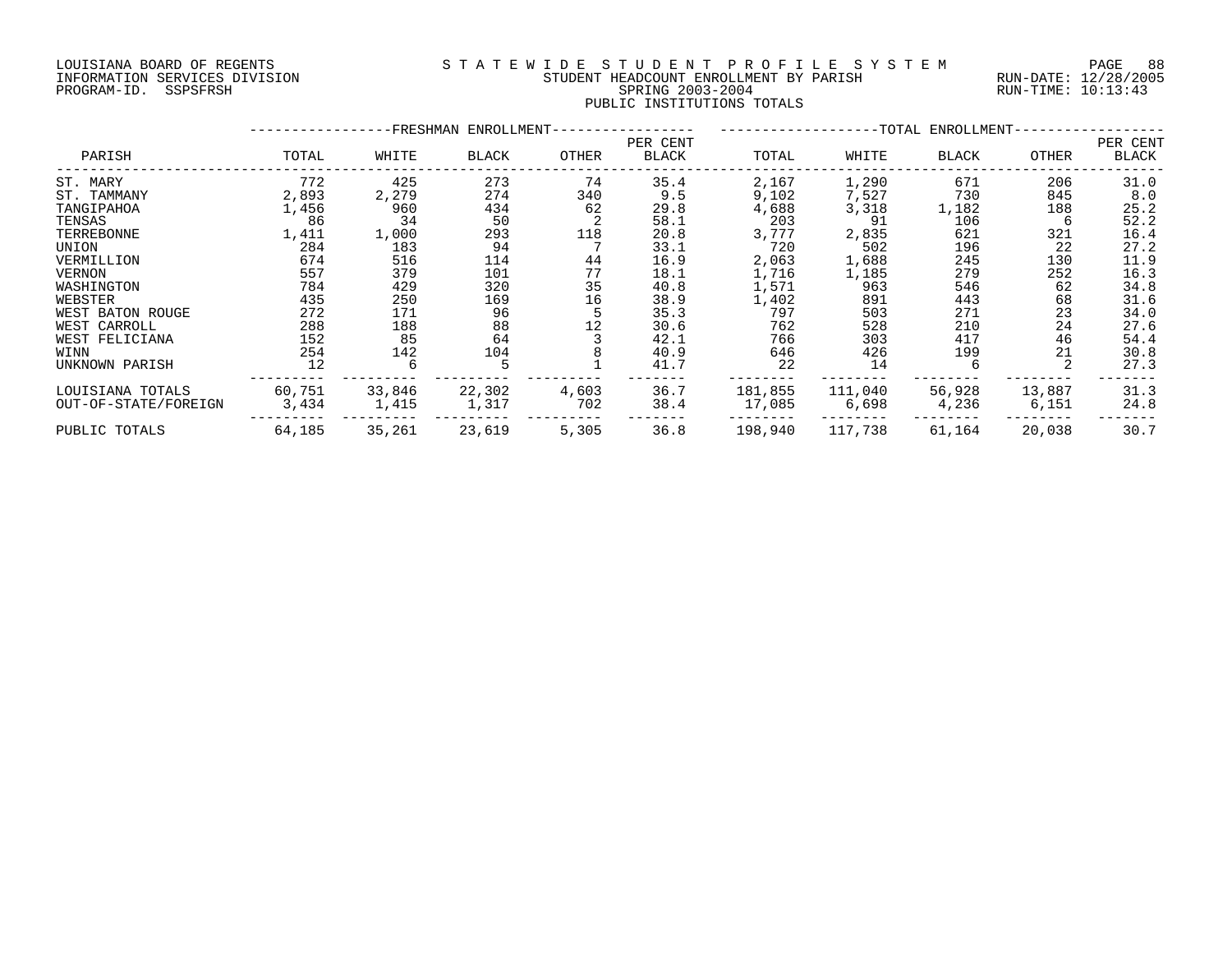# LOUISIANA BOARD OF REGENTS S T A T E W I D E S T U D E N T P R O F I L E S Y S T E M PAGE 89 INFORMATION SERVICES DIVISION STUDENT HEADCOUNT ENROLLMENT BY PARISH RUN-DATE: 12/28/2005 PROGRAM-ID. SSPSFRSH SPRING 2003-2004 RUN-TIME: 10:13:43 PRIVATE INSTITUTIONS TOTALS

|        |                    | -FRESHMAN | ENROLLMENT-  |              |                          |                   | $T$ $\cap$ $T$ $\Delta$ . | <b>ENROLLMENT</b> |          |                             |
|--------|--------------------|-----------|--------------|--------------|--------------------------|-------------------|---------------------------|-------------------|----------|-----------------------------|
| PARISH | TOTAL              | WHITE     | <b>BLACK</b> | <b>OTHER</b> | PER CENT<br><b>BLACK</b> | TOTAL             | WHITE                     | <b>BLACK</b>      | OTHER    | CENT<br>PER<br><b>BLACK</b> |
|        | $- - -$<br>$- - -$ |           |              | ------       | -------                  | -----<br>-------- | _____<br>--------         | _____<br>-------- | -------- | -------                     |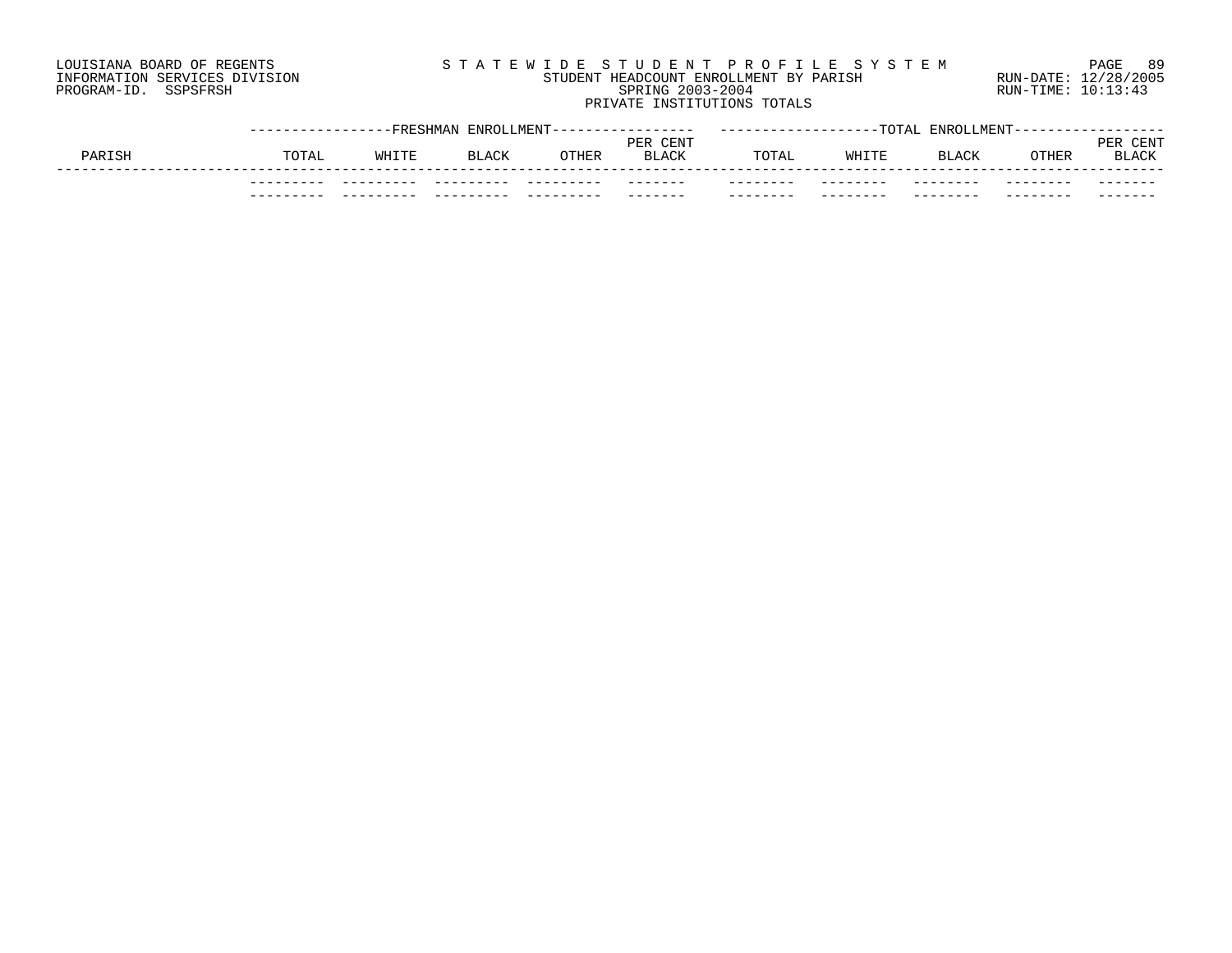#### LOUISIANA BOARD OF REGENTS S T A T E W I D E S T U D E N T P R O F I L E S Y S T E M PAGE 90 INFORMATION SERVICES DIVISION STUDENT HEADCOUNT ENROLLMENT BY PARISH RUN-DATE: 12/28/2005 PROGRAM-ID. SSPSFRSH SPRING 2003-2004 RUN-TIME: 10:13:43 STATE TOTALS

|                   |       | --TOTAL ENROLLMENT |                        |                |              |        |         |        |       |              |
|-------------------|-------|--------------------|------------------------|----------------|--------------|--------|---------|--------|-------|--------------|
|                   |       |                    | FRESHMAN ENROLLMENT-   |                | PER CENT     |        |         |        |       | PER CENT     |
| PARISH            | TOTAL | WHITE              | $\operatorname{BLACK}$ | OTHER          | <b>BLACK</b> | TOTAL  | WHITE   | BLACK  | OTHER | <b>BLACK</b> |
| ACADIA            | 752   | 591                | 146                    | 15             | 19.4         | 2,102  | 1,673   | 381    | 48    | 18.1         |
| ALLEN             | 424   | 288                | 110                    | 26             | 25.9         | 872    | 608     | 215    | 49    | 24.7         |
| ASCENSION         | 959   | 717                | 206                    | 36             | 21.5         | 2,924  | 2,267   | 541    | 116   | 18.5         |
| ASSUMPTION        | 231   | 147                | 80                     | $\overline{4}$ | 34.6         | 621    | 422     | 185    | 14    | 29.8         |
| <b>AVOYELLES</b>  | 459   | 298                | 150                    | 11             | 32.7         | 1,300  | 931     | 331    | 38    | 25.5         |
| <b>BEAUREGARD</b> | 342   | 272                | 51                     | 19             | 14.9         | 1,093  | 867     | 154    | 72    | 14.1         |
| <b>BIENVILLE</b>  | 208   | 106                | 94                     | 8              | 45.2         | 575    | 282     | 267    | 26    | 46.4         |
| <b>BOSSIER</b>    | 1,474 | 935                | 384                    | 155            | 26.1         | 4,574  | 3,213   | 895    | 466   | 19.6         |
| CADDO             | 3,642 | 1,444              | 1,968                  | 230            | 54.0         | 10,615 | 5,038   | 4,882  | 695   | 46.0         |
| CALCASIEU         | 2,835 | 1,929              | 767                    | 139            | 27.1         | 7,198  | 5,240   | 1,652  | 306   | 23.0         |
| CALDWELL          | 119   | 90                 | 26                     | 3              | 21.8         | 310    | 246     | 57     | 7     | 18.4         |
| CAMERON           | 132   | 123                | 5                      | $\overline{4}$ | 3.8          | 313    | 291     | 11     | 11    | 3.5          |
| CATAHOULA         | 142   | 75                 | 59                     | 8              | 41.5         | 394    | 243     | 140    | 11    | 35.5         |
|                   | 204   | 85                 | 111                    | 8              | 54.4         | 693    | 318     | 349    | 26    | 50.4         |
| CLAIBORNE         |       |                    |                        |                |              |        |         |        |       |              |
| CONCORDIA         | 210   | 97                 | 107                    | 6              | 51.0         | 633    | 327     | 289    | 17    | 45.7         |
| DE SOTO           | 297   | 150                | 138                    | 9              | 46.5         | 873    | 459     | 365    | 49    | 41.8         |
| EAST BATON ROUGE  | 5,583 | 2,831              | 2,426                  | 326            | 43.5         | 19,065 | 10,973  | 6,816  | 1,276 | 35.8         |
| EAST CARROLL      | 151   | 24                 | 123                    | $\overline{4}$ | 81.5         | 347    | 84      | 257    | 6     | 74.1         |
| EAST FELICIANA    | 201   | 87                 | 107                    | 7              | 53.2         | 793    | 308     | 443    | 42    | 55.9         |
| <b>EVANGELINE</b> | 506   | 369                | 133                    | 4              | 26.3         | 1,426  | 1,095   | 311    | 20    | 21.8         |
| FRANKLIN          | 303   | 197                | 99                     | 7              | 32.7         | 761    | 516     | 232    | 13    | 30.5         |
| GRANT             | 229   | 192                | 28                     | 9              | 12.2         | 592    | 491     | 61     | 40    | 10.3         |
| IBERIA            | 890   | 549                | 297                    | 44             | 33.4         | 3,186  | 2,020   | 972    | 194   | 30.5         |
| IBERVILLE         | 379   | 176                | 198                    | 5              | 52.2         | 1,497  | 590     | 836    | 71    | 55.8         |
| <b>JACKSON</b>    | 221   | 146                | 65                     | 10             | 29.4         | 574    | 374     | 177    | 23    | 30.8         |
| <b>JEFFERSON</b>  | 5,327 | 2,597              | 1,649                  | 1,081          | 31.0         | 15,513 | 8,744   | 3,777  | 2,992 | 24.3         |
| JEFFERSON DAVIS   | 390   | 289                | 85                     | 16             | 21.8         | 1,126  | 874     | 209    | 43    | 18.6         |
| LAFAYETTE         | 2,482 | 1,720              | 623                    | 139            | 25.1         | 8,803  | $6,641$ | 1,658  | 504   | 18.8         |
| LAFOURCHE         | 1,135 | 899                | 166                    | 70             | 14.6         | 3,506  | 2,921   | 382    | 203   | 10.9         |
| LA SALLE          | 189   | 161                | 23                     | -5             | 12.2         | 523    | 452     | 53     | 18    | 10.1         |
| LINCOLN           | 729   | 333                | 366                    | 30             | 50.2         | 2,829  | 1,347   | 1,333  | 149   | 47.1         |
| LIVINGSTON        | 1,059 | 959                | 58                     | 42             | 5.5          | 3,316  | 3,053   | 148    | 115   | 4.5          |
| MADISON           | 224   | 77                 | 141                    | 6              | 62.9         | 477    | 180     | 287    | 10    | 60.2         |
| MOREHOUSE         | 434   | 212                | 217                    | 5              | 50.0         | 1,060  | 563     | 479    | 18    | 45.2         |
| NATCHITOCHES      | 704   | 343                | 312                    | 49             | 44.3         | 2,260  | 1,280   | 786    | 194   | 34.8         |
| ORLEANS           | 7,211 | 1,522              | 5,003                  | 686            | 69.4         | 20,682 | 6,216   | 12,255 | 2,211 | 59.3         |
| OUACHITA          | 2,057 | 1,330              | 668                    | 59             | 32.5         | 6,145  | 4,152   | 1,807  | 186   | 29.4         |
| PLAQUEMINES       | 399   | 196                | 146                    | 57             | 36.6         | 975    | 548     | 304    | 123   | 31.2         |
| POINTE COUPEE     | 301   | 174                | 123                    | 4              | 40.9         | 860    | 533     | 308    | 19    | 35.8         |
| <b>RAPIDES</b>    | 1,779 | 1,062              | 625                    | 92             | 35.1         | 5,196  | 3,272   | 1,647  | 277   | 31.7         |
| RED RIVER         | 115   | 56                 | 53                     | 6              | 46.1         | 348    | 181     | 149    | 18    | 42.8         |
| RICHLAND          | 261   | 145                | 112                    | 4              | 42.9         | 709    | 444     | 248    | 17    | 35.0         |
| SABINE            | 302   | 174                | 67                     | 61             | 22.2         | 790    | 491     | 158    | 141   | 20.0         |
| ST. BERNARD       | 1,009 | 791                | 118                    | 100            | 11.7         | 2,658  | 2,124   | 231    | 303   | 8.7          |
| ST. CHARLES       | 677   | 427                | 182                    | 68             | 26.9         | 1,994  | 1,352   | 469    | 173   | 23.5         |
| ST. HELENA        | 105   | 38                 | 66                     | 1              | 62.9         | 300    | 110     | 187    | 3     | 62.3         |
| ST. JAMES         | 252   | 124                | 124                    | 4              | 49.2         | 905    | 459     | 432    | 14    | 47.7         |
| ST. JOHN          | 535   | 223                | 260                    | 52             | 48.6         | 1,772  | 948     | 681    | 143   | 38.4         |
| ST. LANDRY        | 1,109 | 638                | 441                    | 30             | 39.8         | 3,503  | 2,107   | 1,311  | 85    | 37.4         |
| ST. MARTIN        | 743   | 391                | 317                    | 35             | 42.7         | 1,872  | 1,108   | 688    | 76    | 36.8         |
|                   |       |                    |                        |                |              |        |         |        |       |              |